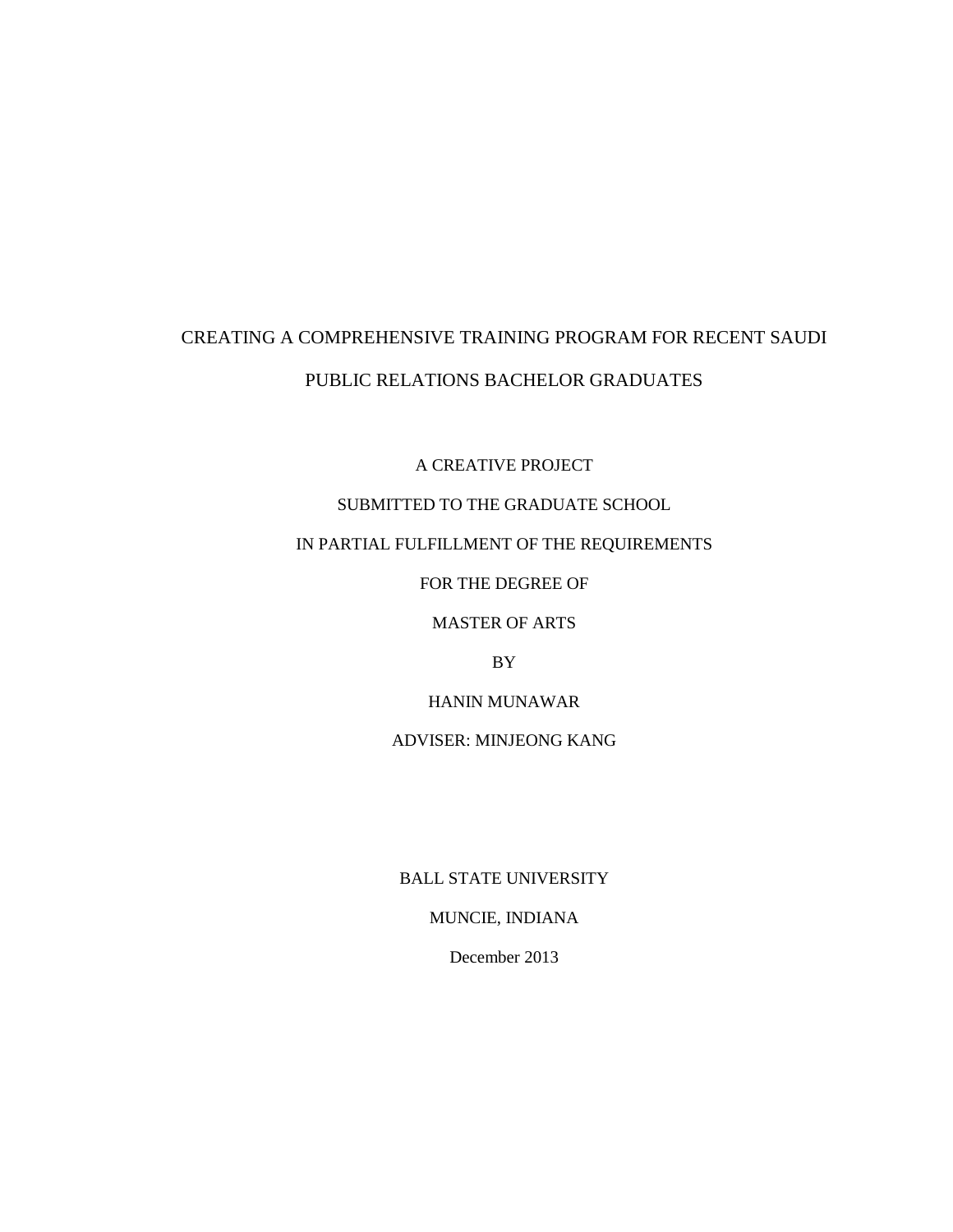| <b>Table of Contents</b> |  |  |  |
|--------------------------|--|--|--|
|--------------------------|--|--|--|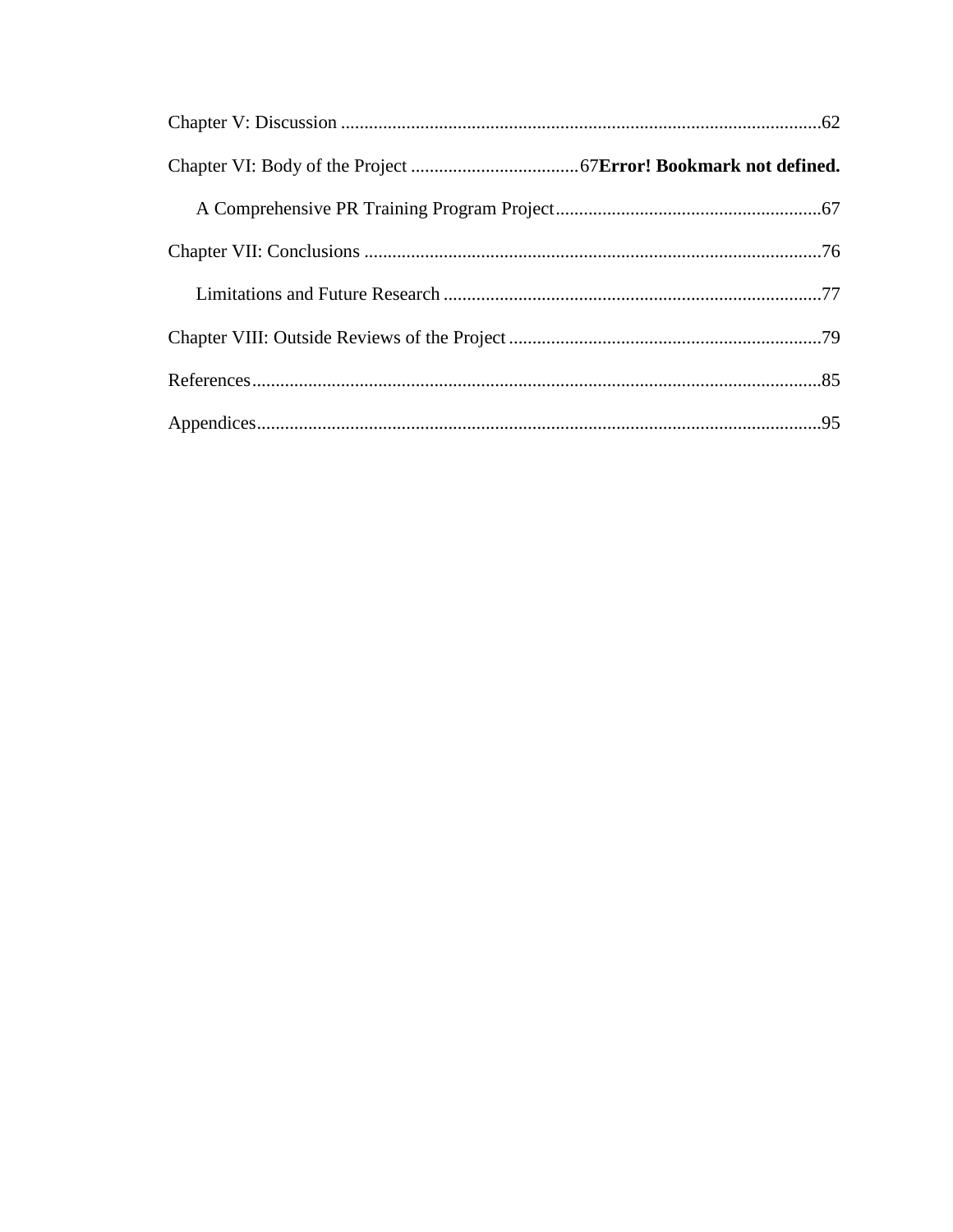#### Chapter I

#### **Introduction**

## **"Knowing is not enough; we must apply. Willing is not enough we must do." - Goethe**

Today, the world is rapidly changing in different aspects of life, especially in working life, society, and information technology. Changes in client's needs and desires, improvement of information technology applications, implementation of best practices, growth of business, and launch of new products are some reasons that make organizations create training programs for their employees to face these challenges in business world. Actually, having a bachelor degree is an important requirement, and having skills and experiences is significant as well, which makes a person outstanding in his/her job. Process of learning will be more efficient if students had the chance to discover the real working conditions by practically applying their knowledge and also the skills that they have. Training is essential for employees and students as well to help them to develop their performances perfectly. Students get training through their internship. Training program links the gap between the academic world and the professional world by helping students to enhance their experiences. Public relations (PR) is one of the fields that requires students to get training to improve their skills, especially communication skills.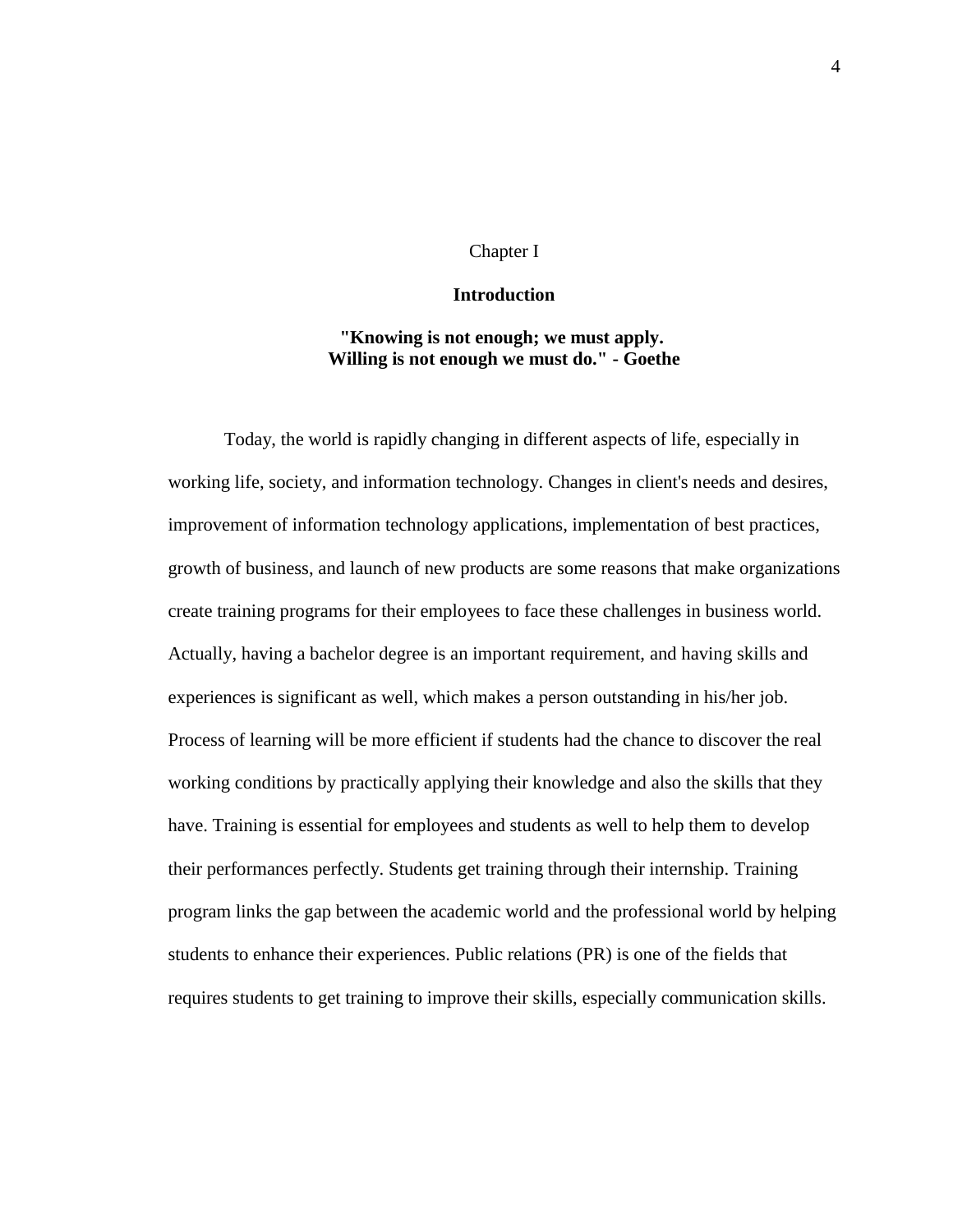In fact, this study focuses on Saudi Arabia. The researcher looks forward to improving her country in PR field. Being a professional in PR needs high skills and knowledge. For that reason, helping Saudi PR students to develop their practice in PR is the first step in the professional world.

Saudi Arabia is a monarchy based on Islam. The government is controlled by the King, who is also the leader in chief of the military. The Kingdom of Saudi Arabia (KSA) is a country that is still in the process of growth and development in various areas such as education, business, agriculture, and industry. It has a strong economy that is based on producing and exporting oil. In the past years, the economy of the KSA has been opened up for foreign companies to invest their money on its land ("Alriyadh.com," 2011). That means the KSA has improved its capital market and investment sectors. It has built good relationships with other countries to exchange interests and take advantages from each other. The public is more demanding than ever before. They want to know about the organizations they transact with. They would like to know more information to make their decisions. The new circumstance they live in needs new behavior, new habits of life and new dealings between the public and organizations (Kirat, 2005).

Public relations (PR) is a vital domain, which plays a significant role globally and locally. Organizations, whether in governmental or private sectors, need PR to achieve their goals effectively. PR connects the organizations and their internal and external audiences. PR has become one of the most important departments in the organizations, especially after the communication revolution. The communication revolution refers to the global development in the way people use technology to communicate each other (Shaheen, 2012). It is important for each organization for many reasons. PR helps to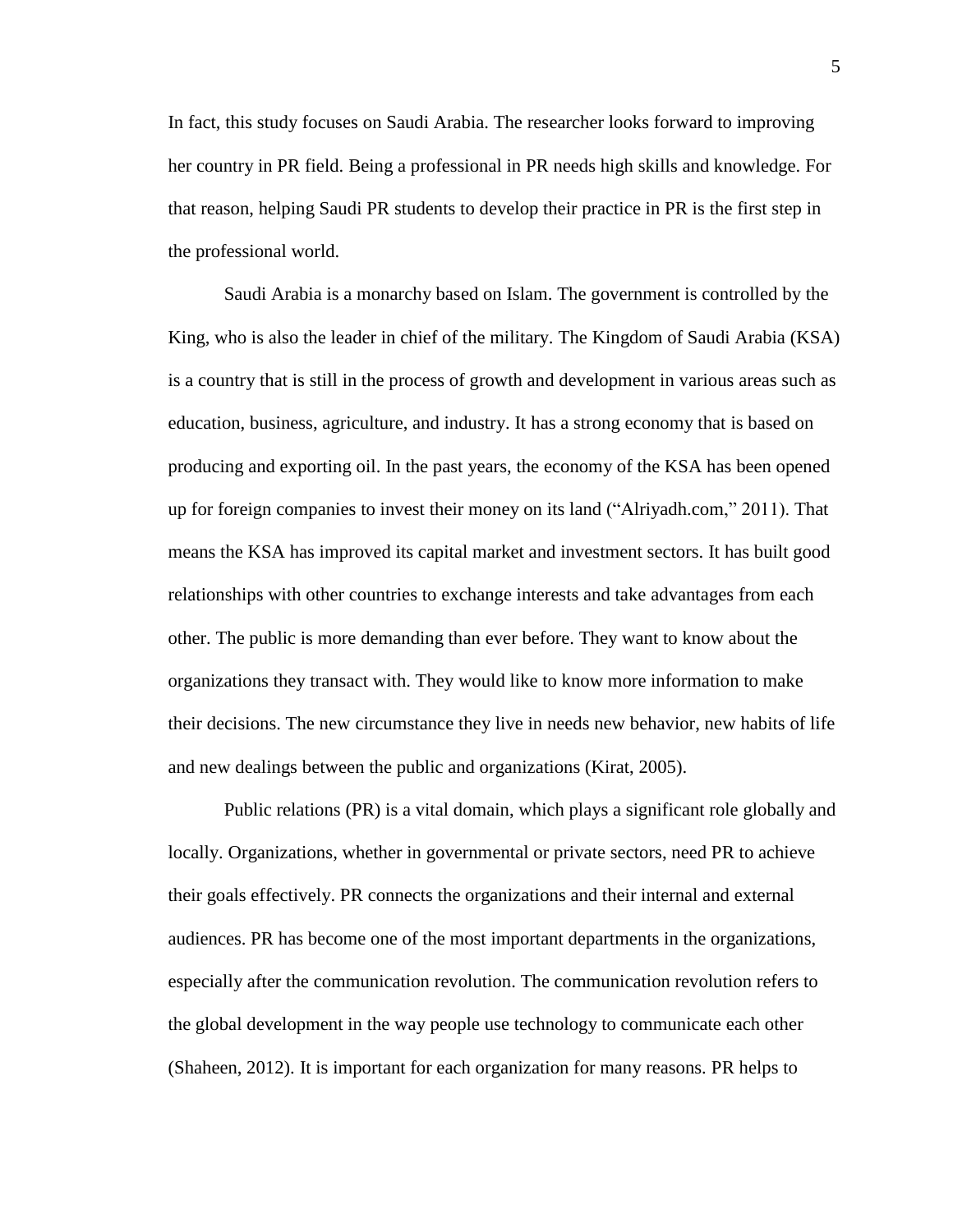deliver the organization's messages to the public clearly, PR has a superior ability to distribute the information for individuals and businesses alike, and it breaks down the boundaries between the organization and its stakeholders. People and organizations need to communicate to each other through building good relationships, which help organizations to do their work and achieve their goals effectively. At the same time, people want to gratify their needs by buying the organizations' products or using their services. So, there is a mutually beneficial relationship between these two sides. PR is a great tool that is used by organizations to build these relationships (Bruning, Castle,  $\&$ Schrepfer, 2004).

Public relations is a new discipline in most Saudi governmental sectors. These sectors try to make it an applicable and useful department. Since PR is a new practice, its concept is still unclear and there is no clear job description for PR practitioners too. The confusion between PR and other disciplines, such as marketing and advertising, creates a misconception of PR. According to Qahtani (2001), the concept of PR in organizations in the Third World is misconstrued, because of overlapping with other concepts such as communication and marketing.

The performance of PR practitioners in private sectors is different than the governmental or public sectors. In an interview with Elakat Magazine (2010), Yahia Bin Ashtal, the Director of Public Relations in Zakat & Income Tax Department, said public relations in private sectors is relatively different than in governmental sectors, because the private sector is interested in public relations to achieve its objectives and increase its profits, and constantly works to develop its company. That means privet sectors are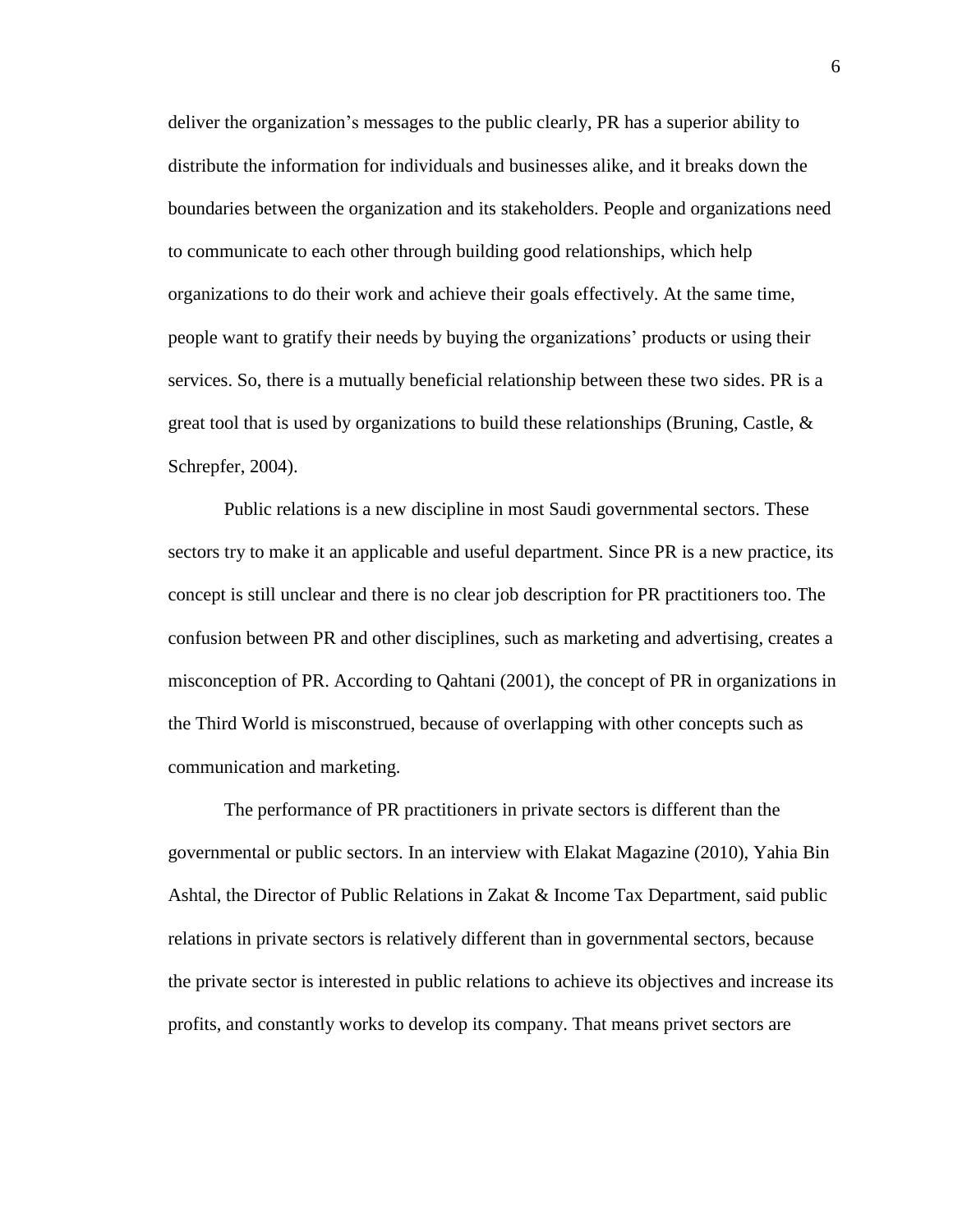focusing more on customers' satisfaction and feedback than governmental sectors to achieve their objectives.

Furthermore, organizations are looking for people with experiences, and recent bachelors graduates are looking for work to gain those experiences. The recent bachelor graduates complain that there are no job opportunities due to lack of experiences to fill important positions in Saudi organizations. So, that is a closed circle that does not end.

According to Al- Ba'aeez (n.d.), the largest percentage of Saudi students specializes in public relations to have PR certificate. He mentioned that students believe the future career opportunity in the field of public relations is better than journalism, and radio and television. That leads to have an acute shortage of specialists in that these fields in the present time. And to find solution for this issue the media department in King AbdulAziz University stipulates a high GPA to enroll in PR program (as cited in Al-Rasheed, 2010).

In his article, Al- Rasheed (2010) interviewed different faculty members in different Saudi universities and key employers to talk about PR students, the issue of education, training, and getting jobs in different specializations. Unfortunately, he found that the PR students suffer because most of them don't work in their specialization after graduation. The Vice President of Media Department at King Saud University explained that some companies in KSA believe the recent Saudi PR graduate students are not qualified enough because they don't get enough experience from their internships. The Assistant Professor of Advocacy and Media at the University of Imam Muhammad bin Saud admitted that there is a lack in the practical aspects of the academic curriculum which leaves students unprepared and unqualified to work in real life. The executive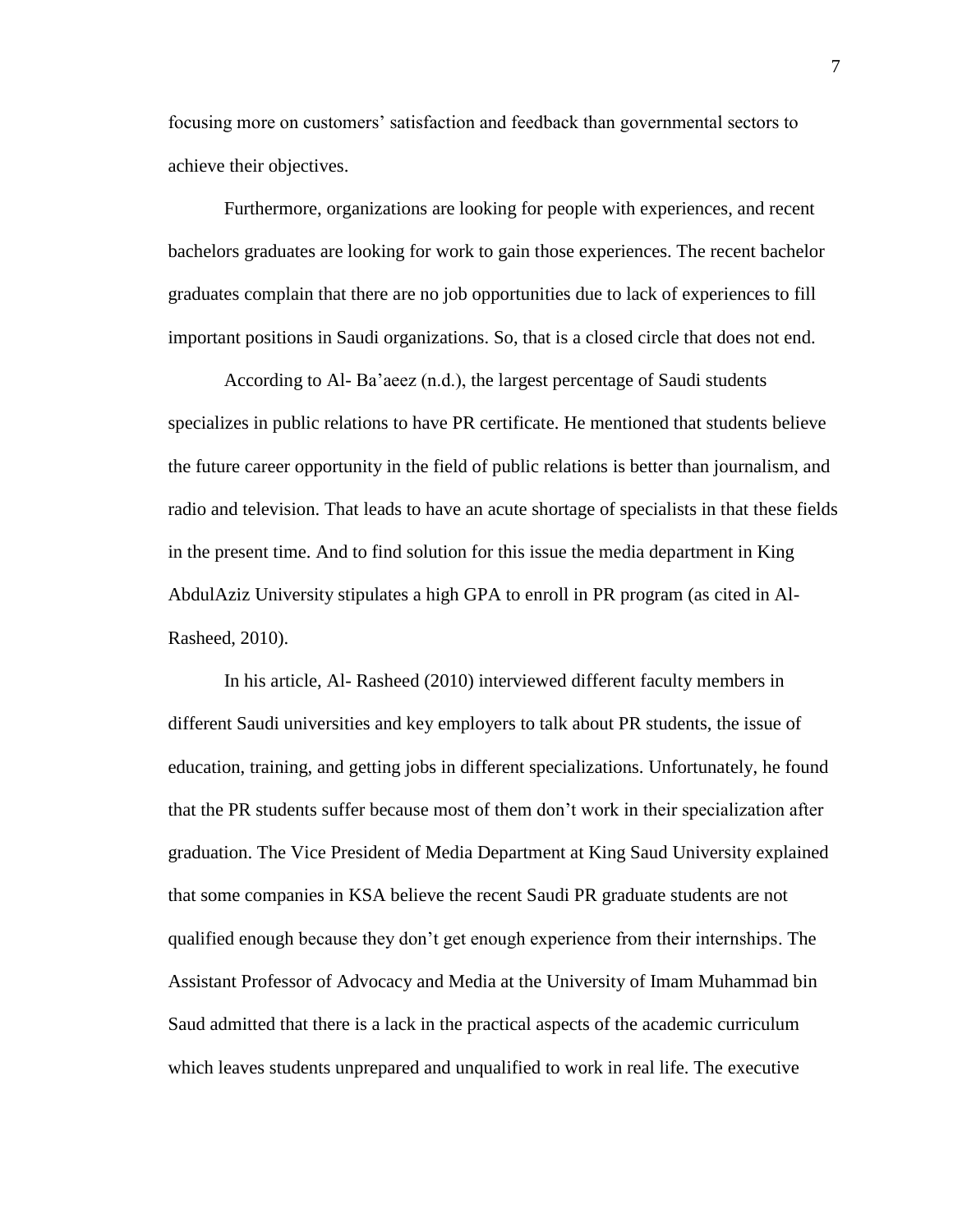director of Tariq Company of Media mentioned that recent graduate students had difficulties dealing with PR practical concepts because students were not prepared to practically apply PR theories that they received in the academic environment. In his conclusion, Al-Rasheed says most PR firms in K.S.A have high requirements to hire people in this domain, and one of these requirements is good experiences and skills. That raises questions about the importance of training for students before they graduate.

The executive director of Tariq Company of Media pointed out in the interview that with one required practical course for 3 credits, as an internship, students probably cannot improve their skills. Also, some companies ask students to do certain jobs during their internship that are not related to PR. For example, they are probably asked to arrange the appropriate place for the organization's celebration. He suggested making one-year internships as part of PR curricula, which PR departments can use to prepare students intensively by having them trained in companies specializing in the PR area (Al-Rasheed, 2010).

A comprehensive training program is significant for recent PR bachelor graduates in order to gain and improve their knowledge and skills in the PR field. Throughout the comprehensive training program, PR future practitioners can be provided with ideas of what they are supposed to do and how to do it in PR the workplace. It increases their knowledge of the field by introducing them to the latest research and theories, and can provide them with new ideas which ultimately may increase their own efficiency and that of the organization. Comprehensive training interventions tend to increase the probability of having positive labor market outcomes for trainees (Fares and Puerto, 2009). According to Kildow (2007), through a comprehensive training program, PR professional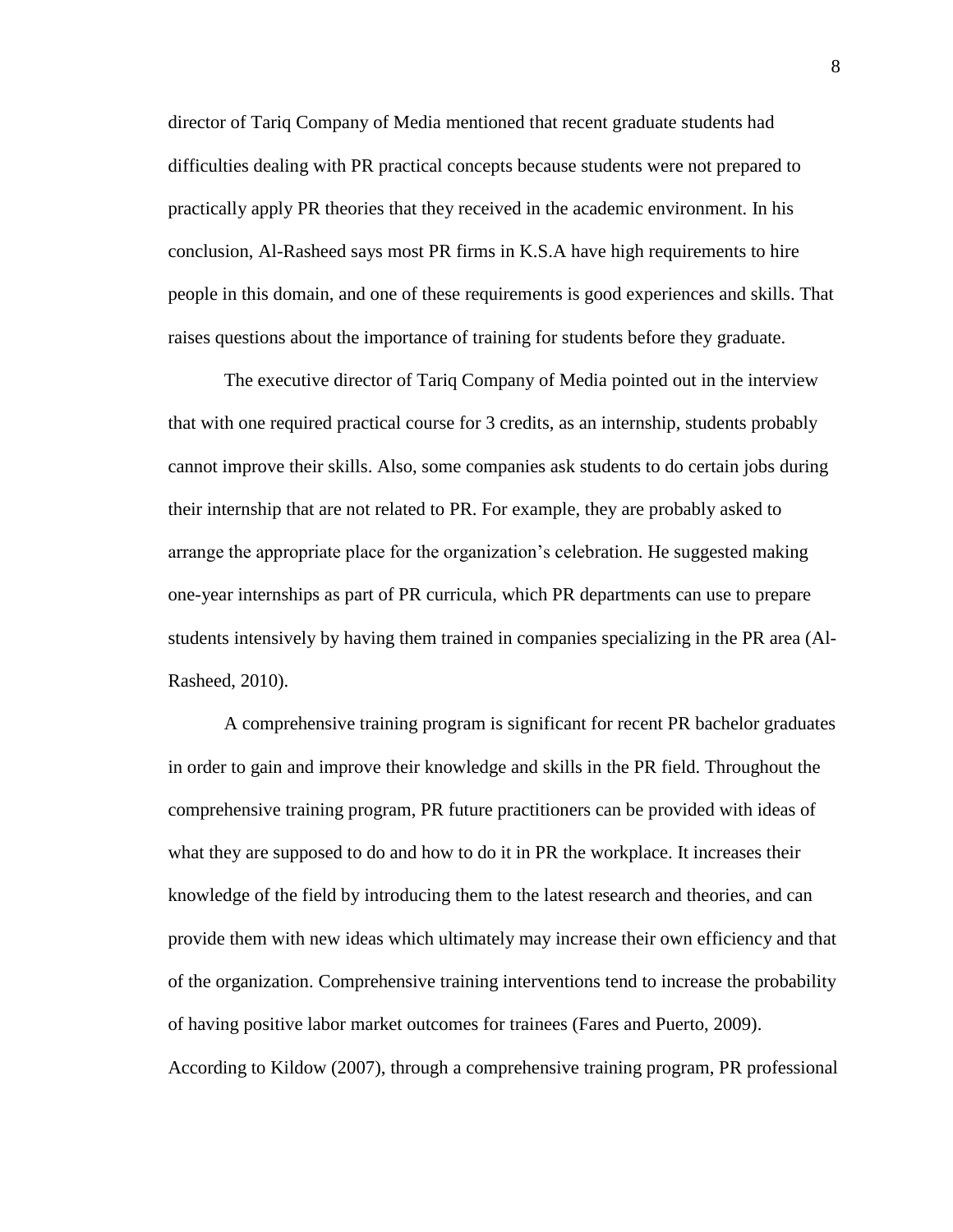trainers will evaluate the trainees to ensure that all improve their skills and knowledge about the field. Rabinowitz (n.d.) stated that having the proper training boosts trainees' confidence in their ability to do different tasks and increases their independence. In addition, it greatly diminishes the chance that they'll make mistakes.

### **Statement of the Problem**

This study will analyze PR program plans in certain universities in the U.S. and K.S.A to gain sufficient information that will help in developing a comprehensive training program for recent Saudi PR bachelor graduates. It is important to determine if PR students receive training during their study and to enrich and improve their work experiences through providing supplemental training program after graduation. This study aims to develop recent Saudi PR bachelor graduates' experiences through creating a comprehensive PR training program that focuses on practical aspects and prepare them well to their future careers.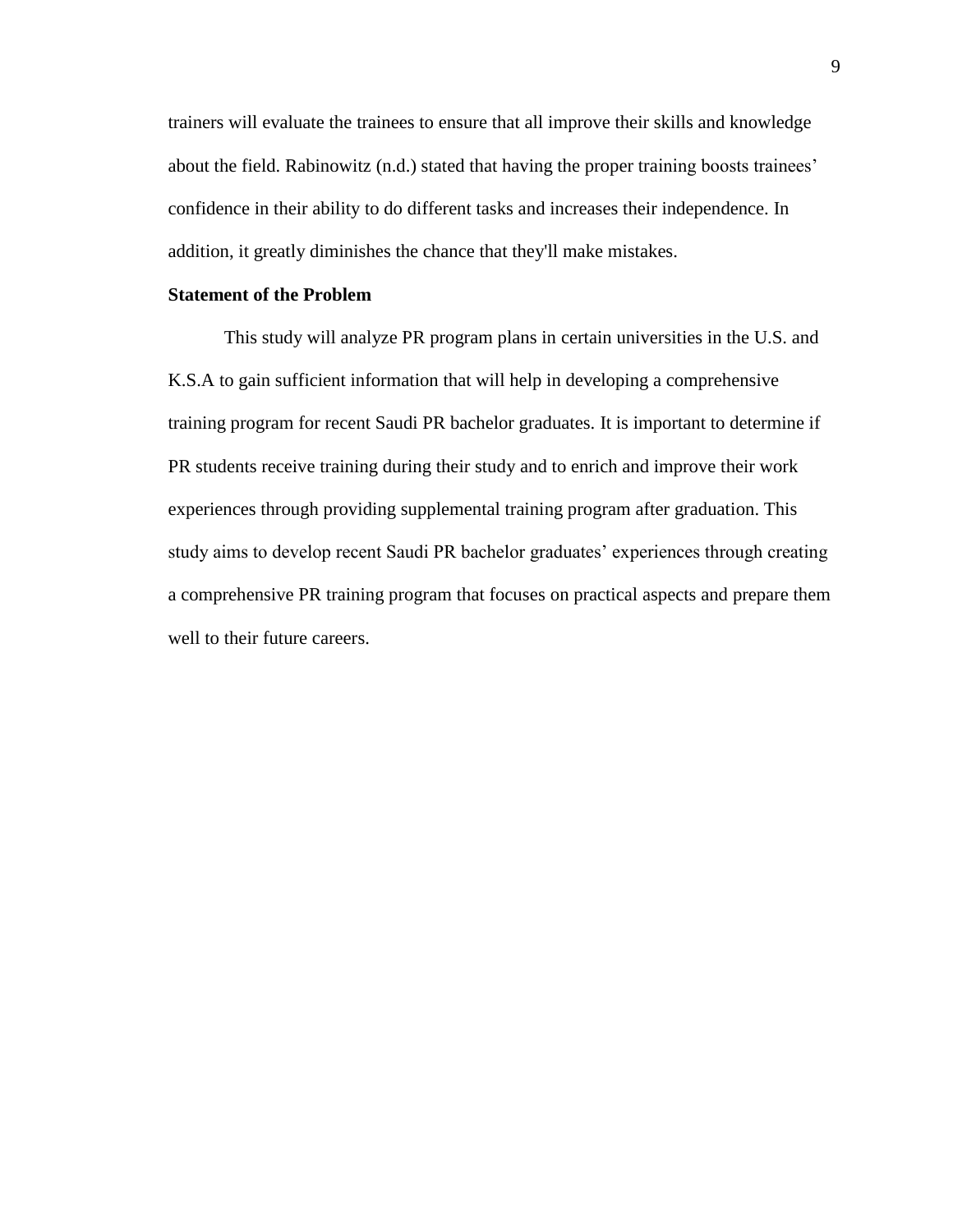#### Chapter II

#### **Review of the Literature**

#### **Public Relations Definitions**

According to International Public Relations Association (IPRA), "public relations is the profession of the future as it is growing and expanding rapidly in all sectors across the world" (para. 1). Public relations scholars define PR in various ways, but there is not a single standard definition for public relations. Public Relations Society of America (PRSA) admits that the definitions of PR are often changing, depending on public relations' changing roles and technological advances. Newsom, Turk, and Kruckeberg, (2000) noted that in 1978, The First World Assembly of Public Relations Associations explained public relations as "the art and social science of analyzing trends, predicting their consequences, counseling organizational leaders, and implementing planned programs of action which will serve both the organization and the public interest."(p. 2). Grunig and Hunt (1984) described public relations as "the management of communication between an organization and its publics." (p. 6). PRSA defines public relations as "a strategic communication process that builds mutually beneficial relationships between organizations and their publics" (para.3). Furthermore, Heath and Coombs (2006) gave a comprehensive definition of public relations which is:

Public relations is the management function that entails planning, research, publicity, promotion, and collaborative decision making to help any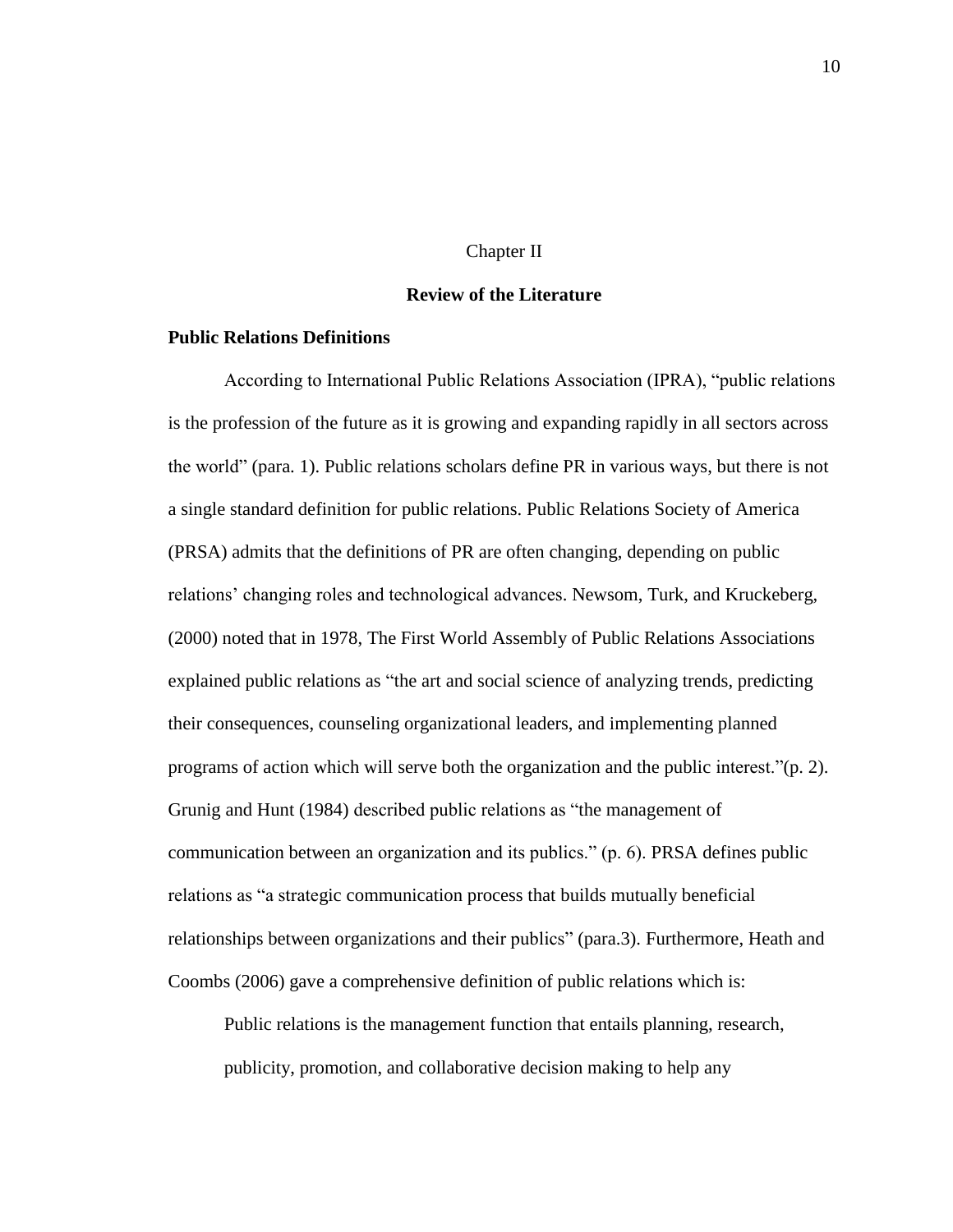organization's ability to listen to, appreciate, and respond appropriately to those persons and groups whose mutually beneficial relationships the organizations needs to foster as it strives to achieve its mission and vision (p. 7).

#### **Public Relations' Functions and Roles**

The functions and roles of PR are various. Al-Enad (1992) said that public relations attempts to help organizations accomplish their goals and objectives, and serves the public's interests. Public relations is an important part in an organization. It builds the organization's image, delivers its message to all stakeholders, and creates good relationships. Coombs and Holladay (2007) mentioned that it is important to clarify the functions of PR, because PR shapes the public's perceptions of what PR is and what PR does.

In 1984, Grunig and Hunt recognized four styles that are related to models of public relations. They believed that these PR models were representations of four stages in the history of PR and also were four representations of public relations practiced today. These models are (1) press agentry, publicity model, or one-way asymmetric (for propaganda); (2) the public information model, one-way symmetric (for dissemination of information); (3) the two-way asymmetrical model (for scientific persuasion); and (4) the two-way symmetrical model (for mutual understanding) (Cancel, Cameron, Sallot, & Mitrook, 1997). The definition of PR, as is stated by Heath and Coombs (2006), includes five functions of public relations. These functions are the strategic performances for PR practitioners. The first function of PR is the strategic planning. Planning contains management's efforts to converge the organization's and its stakeholders' interests. The second function of PR is research. Research helps to know threats and opportunities that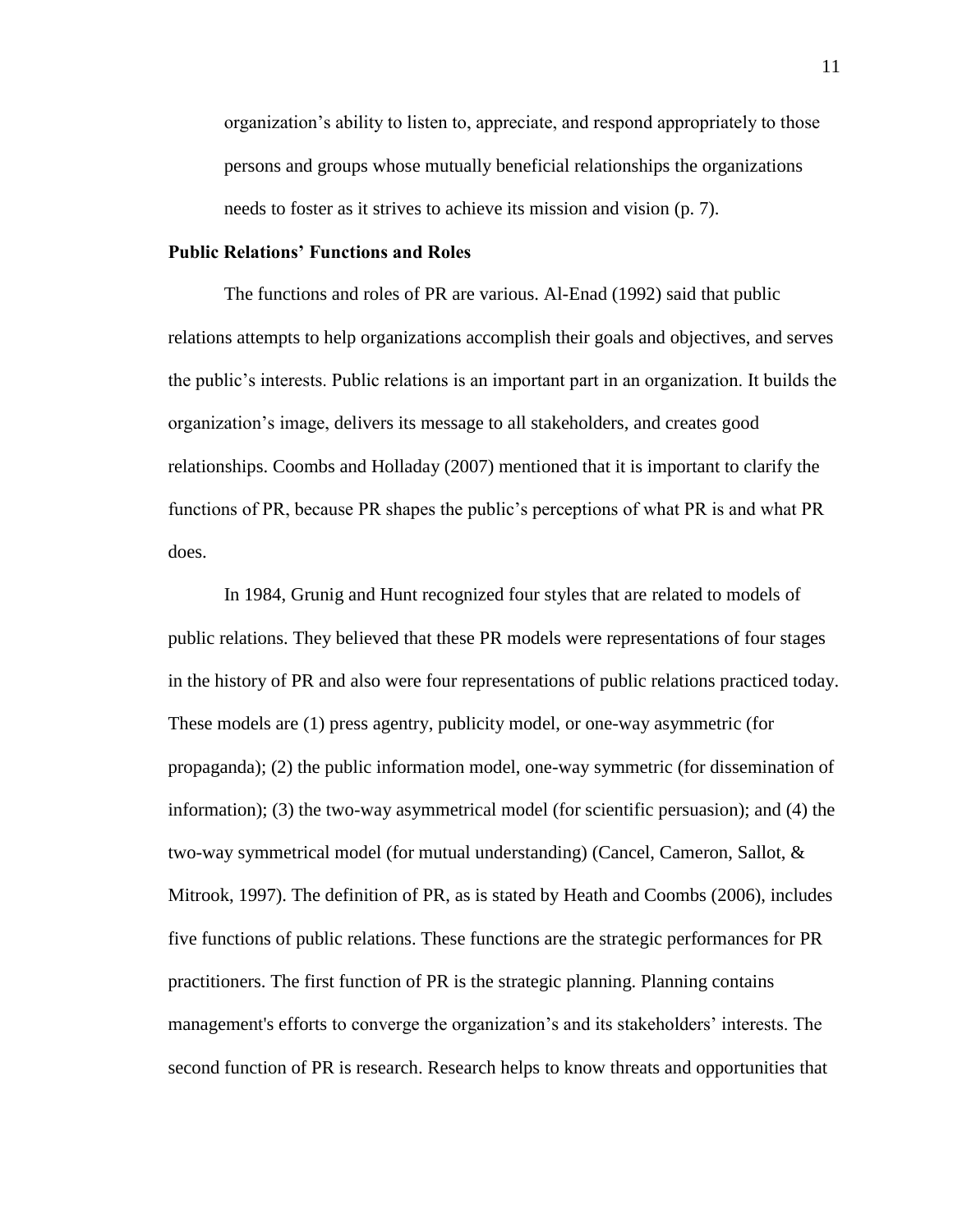occur around the organization, which leads to understanding contexts, such as markets and investors. The third function is publicity. It includes attracting attention and delivering information about a particular activity or feature of the organization. The fourth function is promotion. Promotion involves a chain of publicity efforts to attract clients' attention and supply them with valuable information. The last function of PR is collaborative decision making, which includes advising leaders in the organization and encouraging a decision-making that respects the interests of the stakeholders, who are affected by decisions.

Newsom et al., (2000) stated basic principles to describe the roles and functions of PR: public relations deals with fact, it is a public service, PR practitioners should never lie to the stakeholders, intuition is not enough, and PR practitioners should advise. Broom and Smith (1979) categorized the role of a PR practitioner as "expert prescriber," "technical services provider," "communication process facilitator," "problem-solving process facilitator," and "acceptant legitimizer" (p. 33). This classification bases on PR practitioners' behavioral patterns and the relationship between PR practitioners and the clients. PR practitioners have to do the right thing morally and report it to achieve the first lesson in 'Principles of Public Relations' (Hiebert, 2005).

#### **Challenges Facing PR Professionals**

Public relations professionals face some problems that affect their roles in the organization. First, according to Bronn (2001), PR practitioners are seldom involved in the dominant coalition. White and Dozier (1992) provided evidence that PR managers are rarely formally empowered as decision-makers at the strategic level where they would encounter the dominant coalition. For that reason, PR professionals often do not have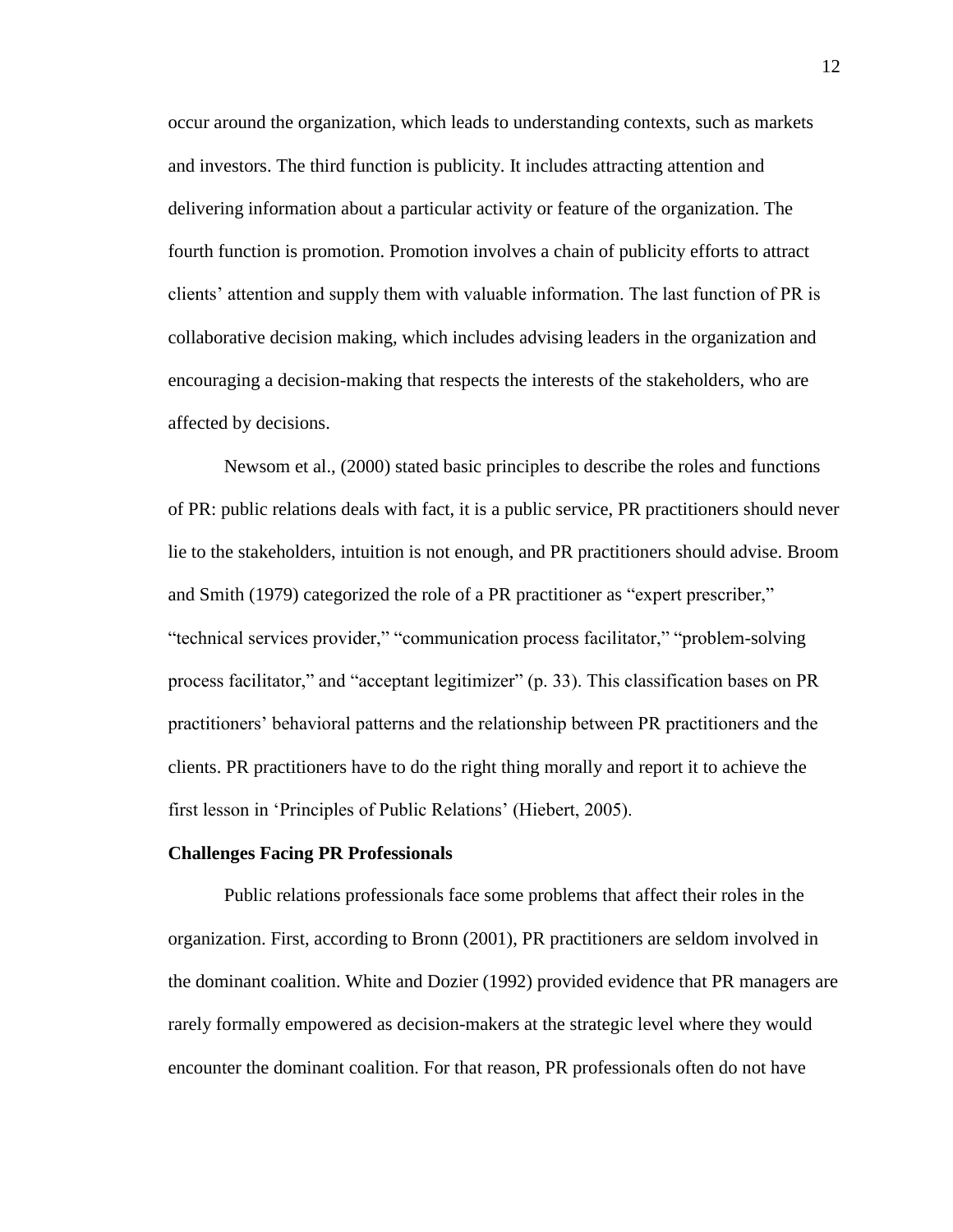powerful positions in their organizations (Bronn). Huston (2003) mentioned that obstacles to obtaining a position for PR at the top management table may extend beyond a practitioner's education and skills, or schema of suitable roles for his/her profession. Lindeman and Lapetina (1981) found that one of the weaknesses of public relations professionals is the lack of knowledge about business problems and lack of experience in business operations. Grunig (1992) stated that lack of professionalism and expertise in the PR field itself also contributes (as cited in Plowman, 1998). According to Berger (2005), practitioners are believed to be excluded from the dominant coalition in the organization because management does not understand or appreciate the public relations roles.

Second, PR is in a trust crisis with its audiences. They need to counter the predispositions of distrust and skepticism to help clients come to a realization that what is said or done not only is seen but also is perceived as reality by those who have a vested interest in PR activities (Hazlett, 2013). Third, in the public sector, politics can restrict PR professionals' creativity and innovation by creating a more complicated and unstable environment (Liu & Levenshus, 2010). Fourth, according to Edwards (2007), PR is seen as media-centric, a fair criticism in many cases; because of that the limitations in the PR profession exist. Most firms have an opportunity to increase their capabilities and focus on problem solving for clients rather than media relations itself.

#### **The Entry-Level Position**

The PRSA Foundation (1993) provided *Public Relations Professional Career Guide* that examines five levels of professional growth in public relations careers. These levels are technician, supervisor, manager, director, and executive. The technician level is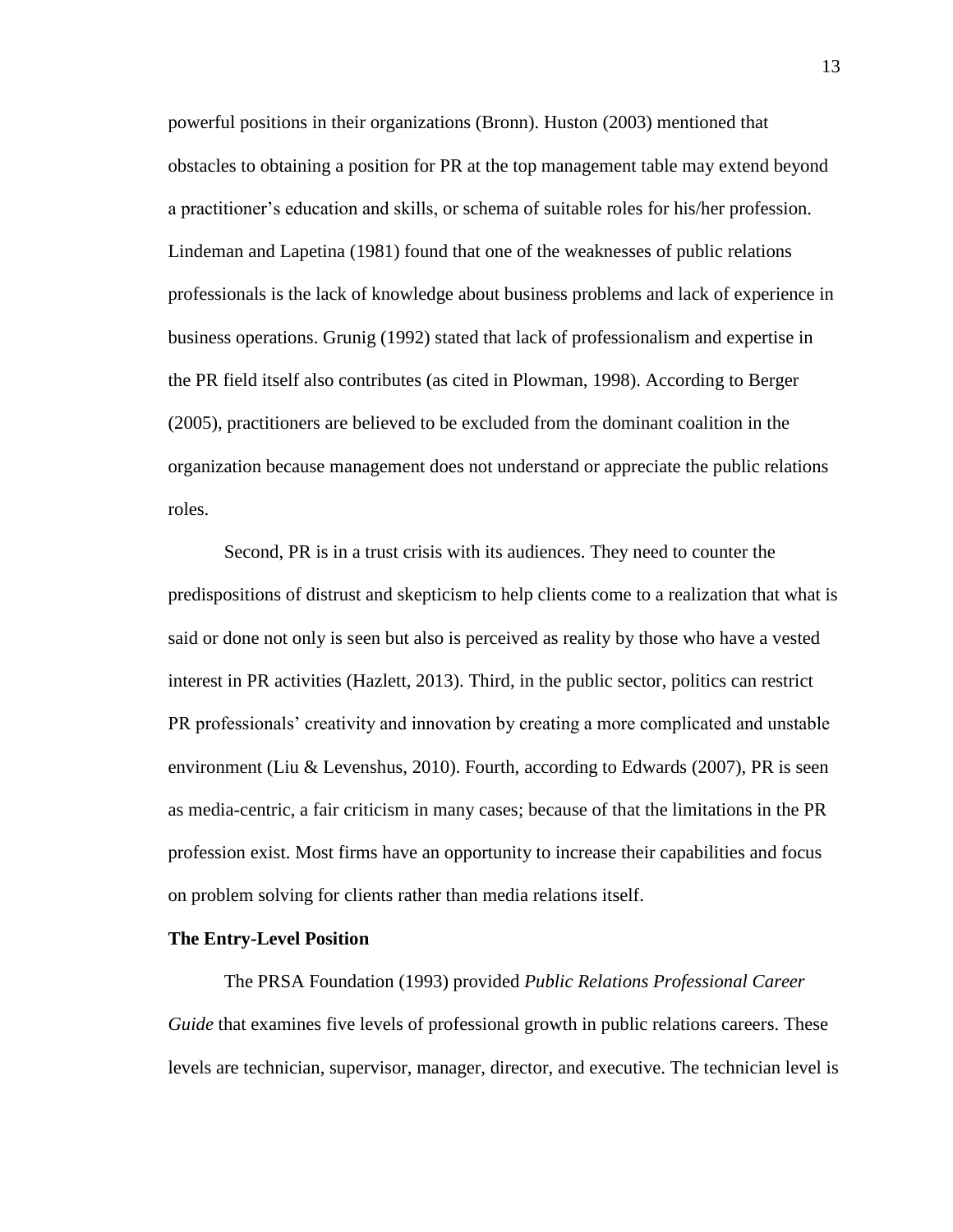separated into two parts in this Professional Career Guide: entry-level technician and technician 2. Since this study is talking about recent PR graduates, focusing on the entrylevel technician position is an important matter for them in order to have a job. According to The PRSA Foundation, the entry-level technicians are generally allocated specific tasks in the overall project. These tasks typically center on the gathering of data and writing or reporting. This career guide provides a job description for entry-level technician that is typical in corporations, agencies, non-profit organizations and trade/professional associations throughout the United States. The general responsibilities for entry-level technicians are to follow directors' orders to collect and distribute information, persuade, and solicit feedback. There are several titles in this level such as Writer, Artist, Photographer, Video Technician, Assistant Editor, and Research Assistant.

As reported in *Public Relations Professional Career Guide*, the job descriptions for each title are:

- Writer gathers information and writes for numerous communications channels.
- Artist designs and prepares layout for publications such as brochures, folders, newsletters, and magazines.
- Photographer captures black-and-white and color photographs for publications and audiovisual presentations.
- Video Technician uses video equipment to prepare videotapes for video presentations, and video magazines.
- Assistant Editor has the responsibility of writing, copy editing and assisting with the production of newsletters, magazines, annual reports and other publications.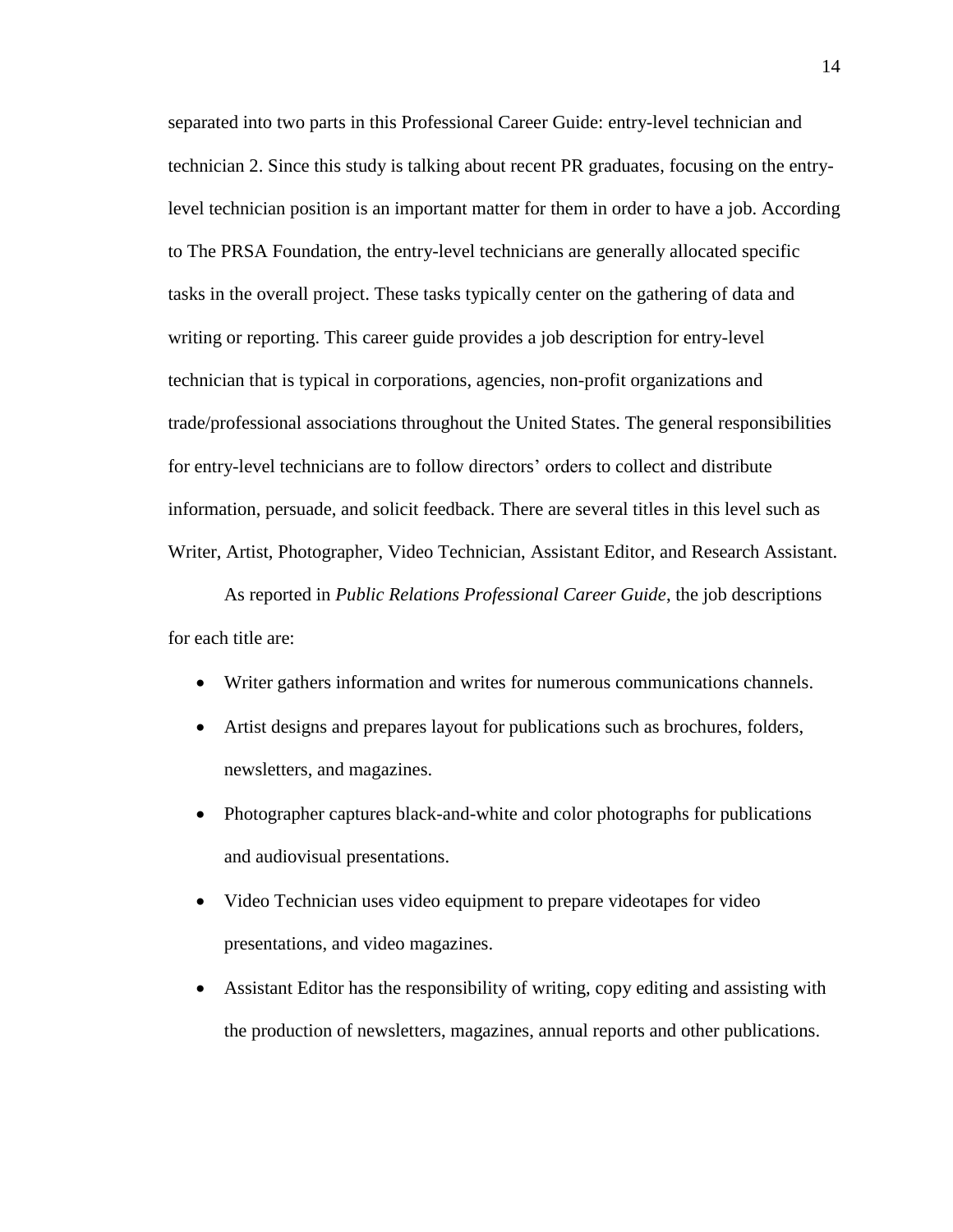Research Assistant gathers information needed by writers, editors and other staff members. He/she uses different sources for information such as libraries, on-line databases, publications, associations and research organizations.

#### **Public Relations in the Arab World and Saudi Arabia**

The Arab countries are diverse, exciting, and evolving very fast in different areas. Organizations make long-term communication strategies for their audiences to keep their brands up. They try to create two way communications with their audiences and are concerned their priorities. According to IPRA, Arab organizations need PR to meet the challenges of globalization, civil society, public opinion and democracy. Kirat (2005) mentioned that "the last two decades have seen a huge expansion of public relations in various domains of economic, political, social and cultural sectors in the Arab World"(p. 2).

 Regrettably, even though there is an improvement in PR still there is no common understanding about the notion of PR in the Arab World. PR is still seen as an instrument for organizations to increase their reputation, but also an instrument of propaganda (IPRA, 2009). Additionally, the PR profession in Arab countries still undergoes bad performance, lack of strategies and absence of vision (Kirat, 2005). Kirat also claimed that in a world where image and reputation are playing significant roles thorough communication and technology, Arabs organizations still perform poorly in the PR field.

The concept of PR is still ambiguous in the KSA, which is to say there is no accurate definition of PR. The ambiguity in definition leads to a lack in PR roles. As a result, lots of problems occur such as disrupted workflow and conflicts in work, which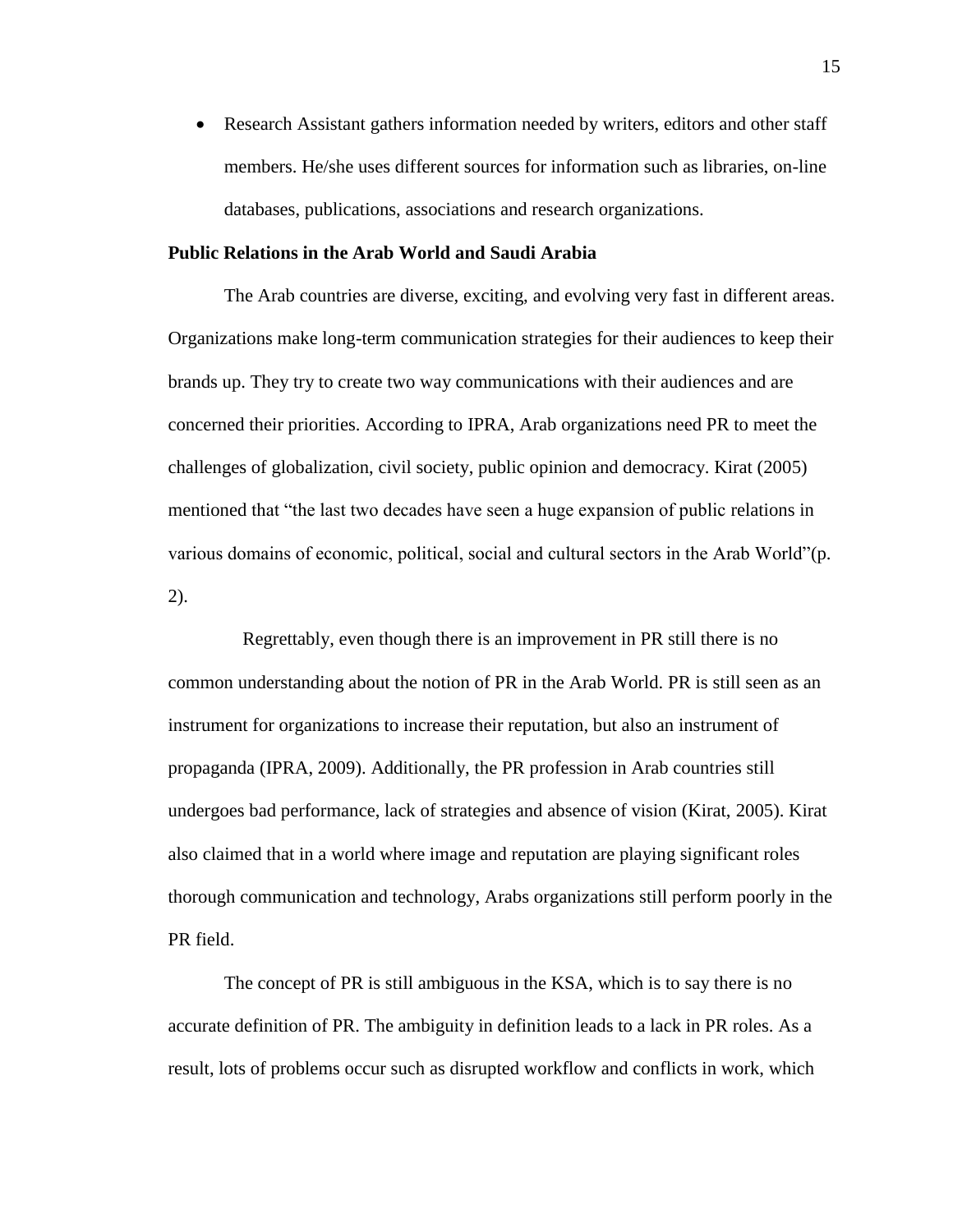lead to poor performances in Saudi PR governmental sectors (AL-Metairi, 2013). Since PR departments are new in most Saudi governmental sectors, the need to develop these departments and activating their functions are highly recommended by PR professionals, especially since most Saudi people prefer to work in governmental sectors in order they have high job security.

Some people define it as a tool to get information, some of them see it as free advertising, and others describe it as a media outlet (IPRA). Al-Bazie (2012), the deputy head of the International Public Relations Association at the Gulf Region, states that some would use PR terminology to indicate organizing events, while others would use it as a job title on a business card (as cited in Sidiya, 2012). Also, there is an overlap between PR and other departments' roles such as marketing and advertising (Sidiya, 2012).

Public relations is a controversial profession in the Kingdom of Saudi Arabia. In the past, the PR functionality was seen by both private and public organizations as a luxury instead of a necessity. Most organizations did not take PR functions seriously; if they had PR department, it were just for the organization's prestige in its publics' eyes with no activation of PR functions. Shaheen (2012) stated that organizations had misunderstandings about the PR department and its functions. They used PR only to brighten their reputation and image, and restricted other roles of PR. That means not all of the organizations in Saudi Arabia had PR department. This was one of the historical challenges faced by the public relations industry in Saudi Arabia.

The KSA has a young PR industry, which means that PR is still growing and improving (Ghouth, 2012). According to Shaheen (2012), the Saudi experts in PR try to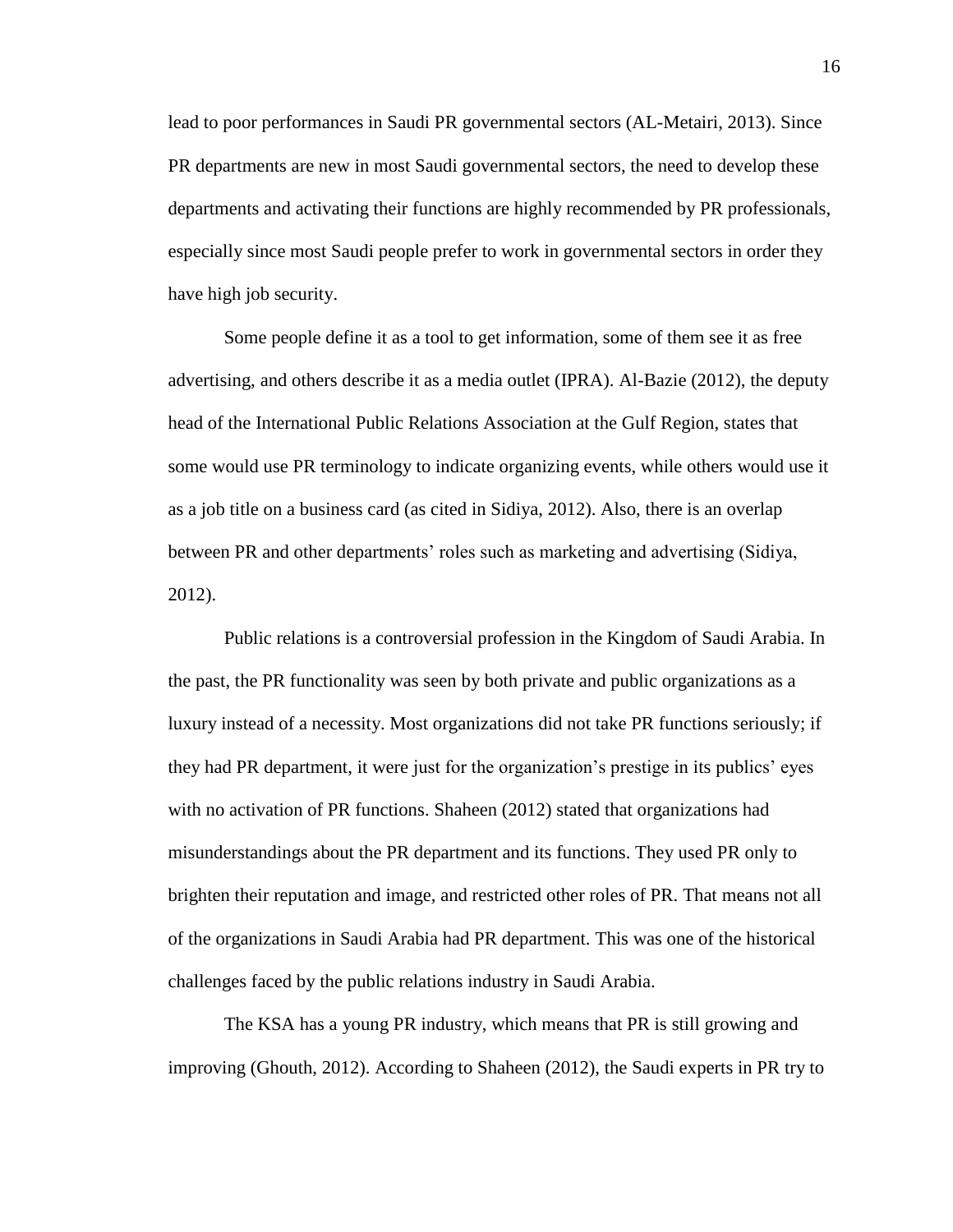explain PR, increase awareness about PR, and highlight its roles especially in governmental sectors through making different events and forums, which are supported by the Chamber of Commerce and Industry in different cities in the K.S.A. Also, these events and forums aim to clarify PR roles to build and support the organization's reputation and image (Ghouth, 2012).

However, public relations function suffers from several things in K.S.A. Top management's behaviors toward PR, which means, the management in organizations is concerned about the public's feedback, not the public opinion (Kirat, 2005). Also, lack of position in the organization chart, which means, PR doesn't have a good position in the hierarchy of some organizations. The reason behind that is the misconception of PR (Kirat, 2005). According to Shaheen (2012), the reason behind the ambiguity of PR is that Saudi PR practitioners still stick with traditional roles of PR such as reception, hospitality, being aware of what media and press say about the organizations, and replying to questions that relate to the organizations. And the most important thing that PR suffers from is poor of qualified PR practitioners in some Saudi organizations. Most PR practitioners do not have the required qualifications. As cited in Elakat Magazine (2010), Yahia Bin Ashtal stated that one of the reason that there is a lack of growth in PR is tasks are assigned to people who are not qualified. Sometimes PR practitioners can't distinguish between their roles and marketing roles in the Arab World (Kirat, 2005). Values of Public Relations Conduct in Saudi Arabia is a study conducted by Al-Enad in 1992. This study shows that the negative relationship between the educational background of PR practitioners and the number of PR employees in Saudi organizations. According to Al-Bazie (2012), the Saudi public relations departments are unable to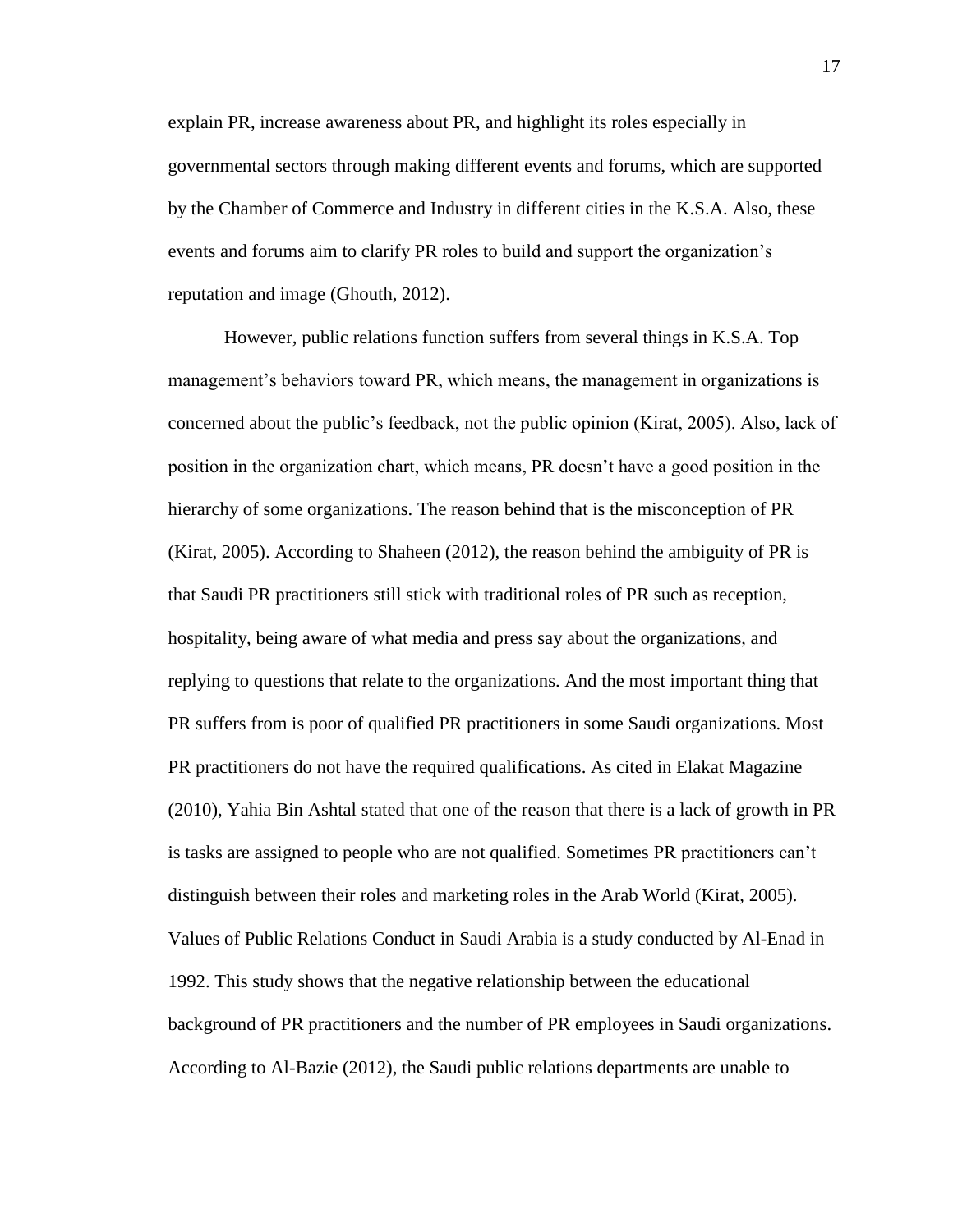communicate clearly and transparently with the audiences, because most PR practitioners don't have enough experiences to deal with issues and their skills are limited. That makes them don't do their roles precisely (as cited in Sidiya, 2012). Shaheen (2012), also states that instead of improving PR departments in organizations through training the employees or hiring PR specialists, people who have a responsibility to develop PR departments in big organizations ask PR firms to do their job and help them.

#### **The Job Descriptions of PR Officers in K.S.A**

In most Saudi organizations, there are two main title positions in PR department, which are public relations manager and public relations officer/representative as entrylevel position. Each department has a manager and many officers, it depends on an organization's size. In a huge organization there is a PR assistant director position (Othman and Anssari, 2010). They mentioned that the job descriptions of PR officers in most Saudi organizations are:

- Update the organization's profile
- Write and prepare reports to the manager
- Distribute press release
- Do all the promotional and advertising activities
- Write and edit the organization's news
- Contact with press, radio, and TV channels in order to generate their interest for the dissemination of news and issues related to the organization
- Improve the image of the organization through special events
- Follow-up the organization's news in media
- Arrange conferences and workshops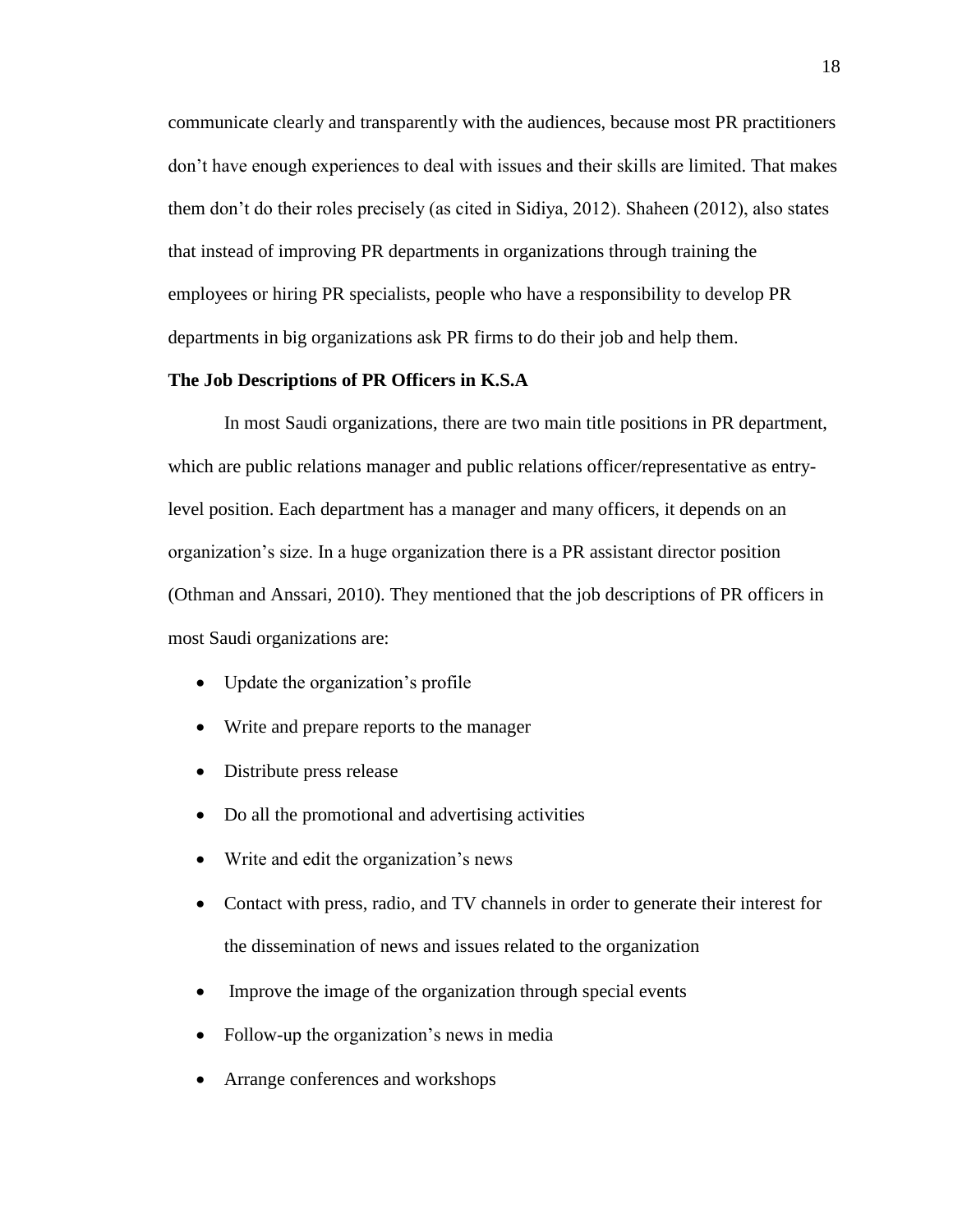- Contribute to the implementation of awareness campaigns for various activities of the organization through media channels
- Present and interpret the organizations operations and policies to employees and the press.

#### **U.S. Public Relations Education**

Public relations has come of age, because of that the crucial need for widelybased education is important. This education supposes to be related and connected to the practice. According to Report of the PRSA 1999 Commission on PR Education, the changes in PR practice since the 1987 Commission on Public Relations Education Report are numerous, deep, and reflect a wide acceptance of the validity of modern PR practice to a universal society that is increasingly interdependent and interconnected. The Commission located curricular guidelines and recommendations to prepare PR students, from different ages and have different levels of ability, for the expert challenges as PR practitioners to help them build understanding, credibility and trust between organizations and their publics.

Wakefield (1988) argued that PR education must include courses from different disciplines such as speech communication and business that provide theoretical and methodological relevance to modern PR as do journalism and mass communication. White, Oukrop, and Nelson (1992) stated that PR curricula should focus on courses in interpersonal communications, management, persuasion, advertising, promotional writing, and design.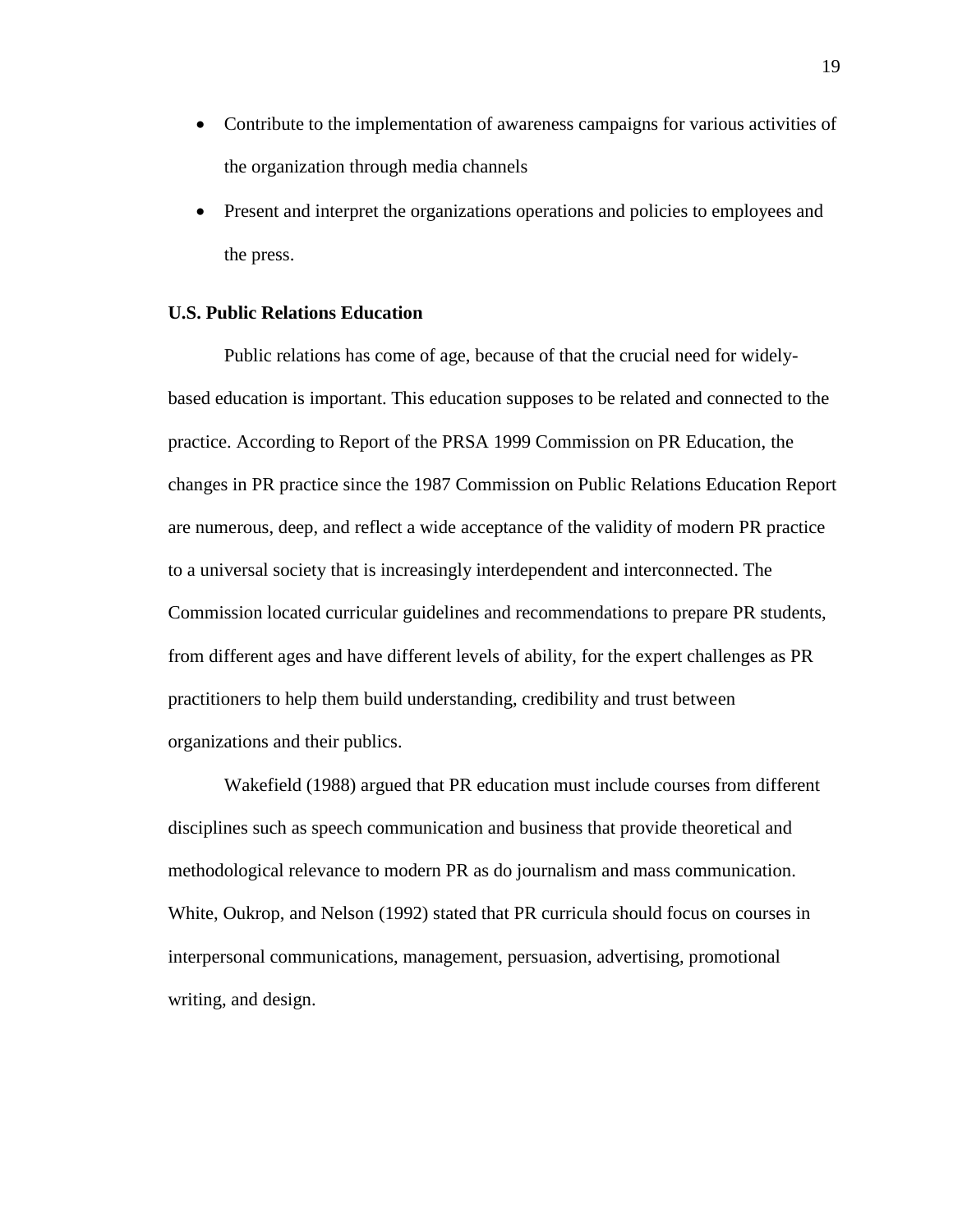The members of the commission (co-sponsored by the Public Relations Division of the Association for Education in Journalism and Mass Communication (AEJMC), the Public Relations Society of America (PRSA), and the Educators Section of the PRSA) mentioned that "the fundamental purpose of undergraduate public relations education leading to a bachelor's degree is to provide the student with a well-rounded program of study, including an area of specialization called a public relations major. Principles, practices, theory, techniques, research, strategy, and implementation of public relations skills should be concerned in their education" (White et al., 1992, p. 38).

The commission recommends that PR undergraduate students must possess knowledge and skills to avoid falling into the lack of writing skills, critical thinking skills, and problem-solving skills when they will be practitioners in the future (Todd, 2009). Report of the PRSA 1999 Commission on PR Education states that the significant PR knowledge includes communication and persuasion concepts and strategies, communication and public relations theories, relationships and relationship building, societal trends, ethical issues, legal requirements and issues, marketing and finance, public relations history, uses of research and forecasting, multicultural and global issues, organizational change and development, and management concepts and theories. The necessary skills of PR contain:

• Management Skills that include research methods and analysis, management of information, problem solving, management of communication, strategic planning, issues management, audience segmentation, managing people, ethical decision-making, message production, and working with a current Issue.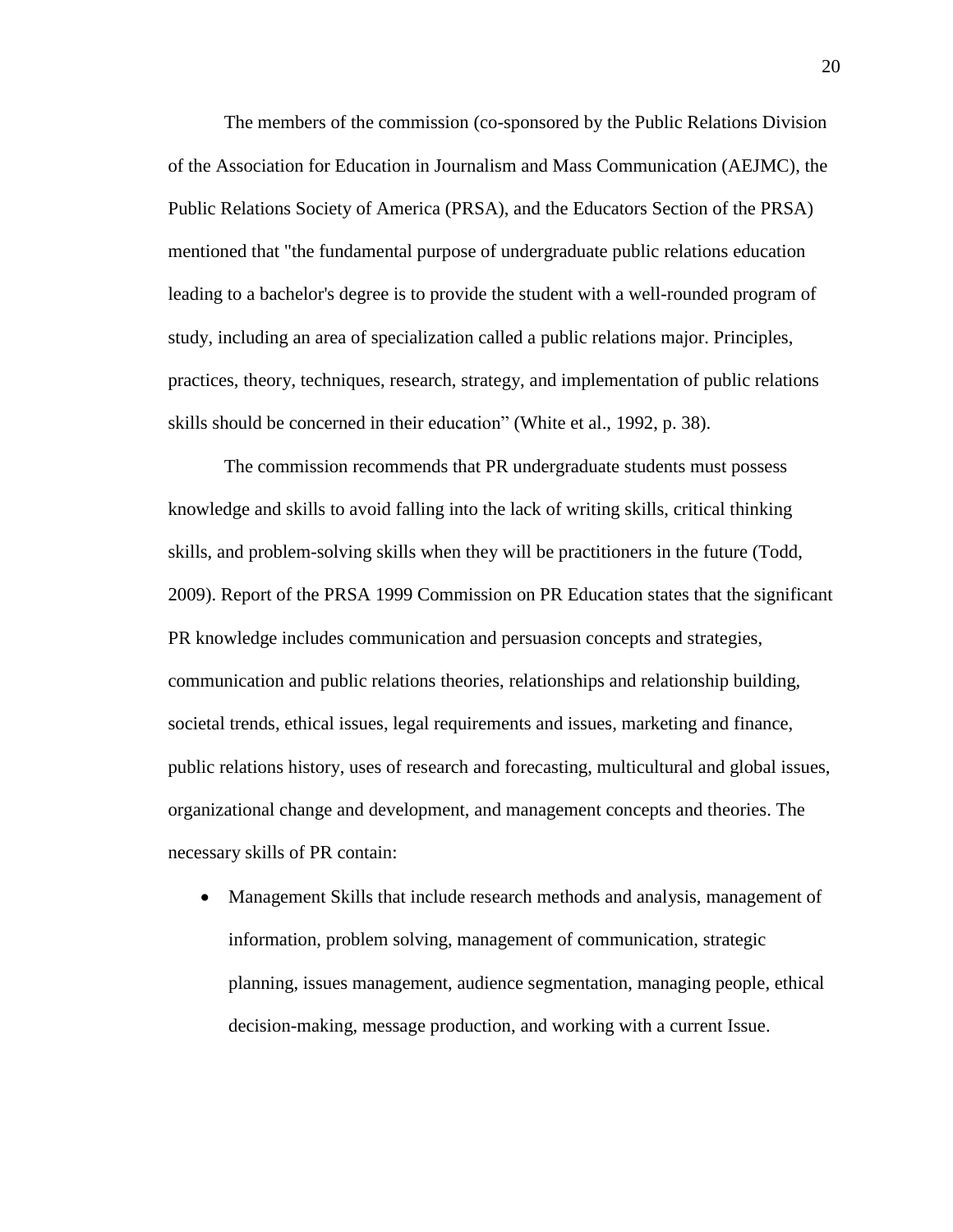- Communication Skills that involve mastery of language in written and oral communication, negotiation, informative and persuasive writing, community relations, consumer relations, employee relations, sensitive interpersonal communication, fluency in a foreign language, public speaking and presentation, applying cross-cultural and cross-gender sensitivity, participation in the professional public relations community, and visual literacy.
- Technical Skills that include Technological literacy.

From the Commissions' perspective, the ideal undergraduate major in public relations would include these courses: Introduction to Public Relations, Case Studies in Public Relations, Public Relations Research, Measurement and Evaluation, Public Relations Writing and Production, Public Relations Planning and Management, Public Relations Campaigns, Supervised Work Experience in Public Relations (internship), and Directed electives. The Commission recognizes that two or more of these topics might be integrated into one course.

Taylor (2001) mentioned that new communication technologies and global communication processes make more frequent international communication, because of that PR educators now see the need to create a course dedicated to international public relations. The commission (co-sponsored by the Public Relations Division of the Association for Education in Journalism and Mass Communication (AEJMC), the Public Relations Society of America (PRSA), and the Educators Academy Section of the PRSA) has directed undergraduate programs to make sure that students recognize the influence of societal trends on PR as well as the multicultural and global issues. Several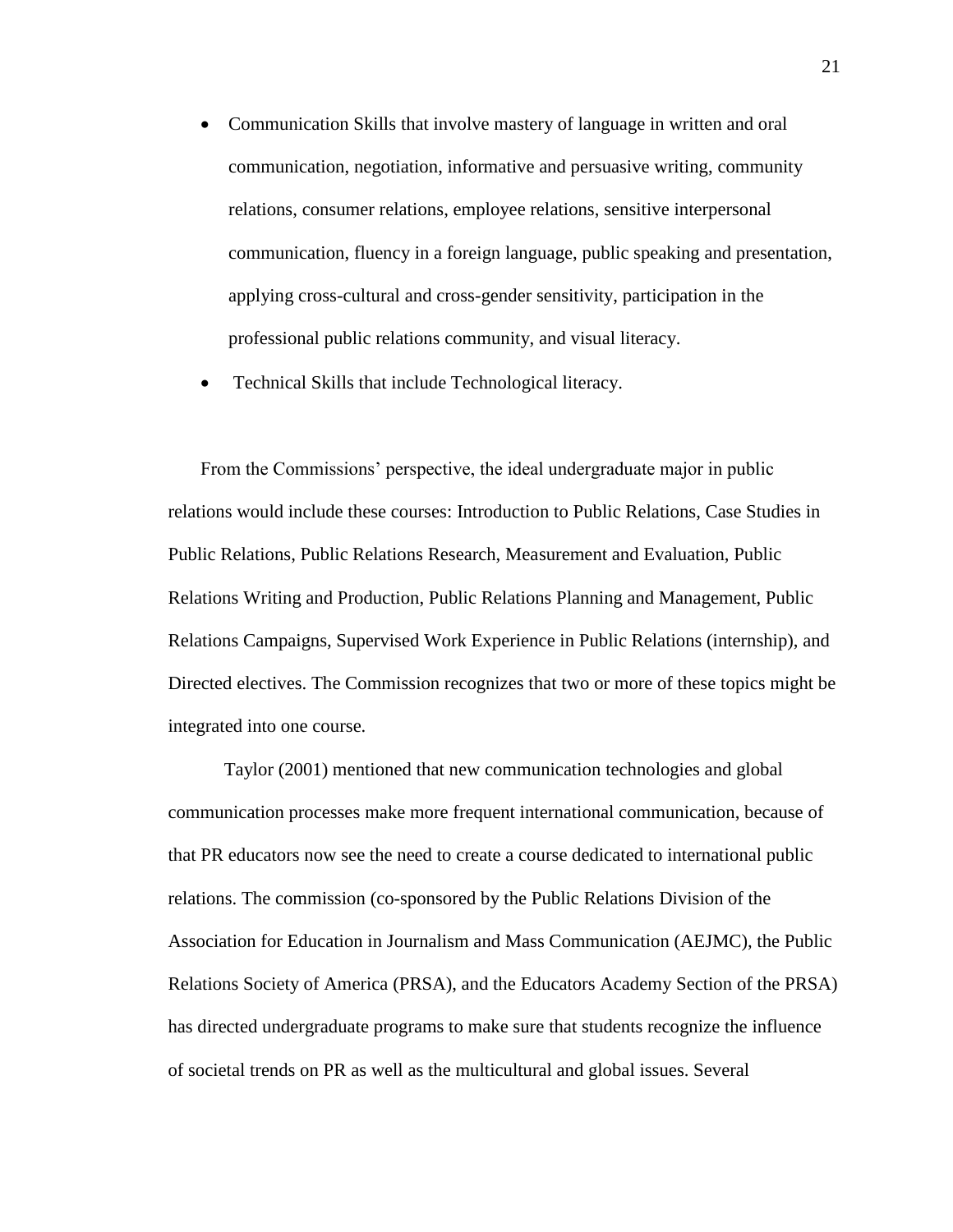universities and colleges such as Universities of Miami have already recognized the improvement of classes that address globalization as key objectives. Using of global learning communities that let students to work with foreign students on public relations case studies. This technique, now available because of new technologies, gives educators a chance to award their students a real international and intercultural experience.

In addition, teaching student how to use new technologies that are emerging in the industry is an important updating in PR curriculum. The need to combine new media technologies into the undergraduate PR curriculum and to nurture the upcoming generation of PR practitioners is a vital and important issue (Todd, 2009). Public relations academics and practitioners have expected that the growth in Internet usage and online communications technologies will affect the way PR professionals communicate with publics. PR global professionals note that PR students should learn about blogs and social media through their undergraduate education. Buzzetto-More (2012) noted the efficiency of social media as professional tools, because of that student should learn how to use them in his/her field.

Furthermore, Freberg, Remundo, and Keltner-Previs (2013) stated that more active communication and engagement between academics and practitioners are necessary in PR education in order to teach students the skills and knowledge needed to prepare them. Through inviting a practitioner into the classroom to discuss best practices with students is a good technique to improve the education. Moreover, Baglione (2006) recommended using a case study role-playing method to facilitate learning and increase understanding in a more realistic environment since classrooms can closely replicate the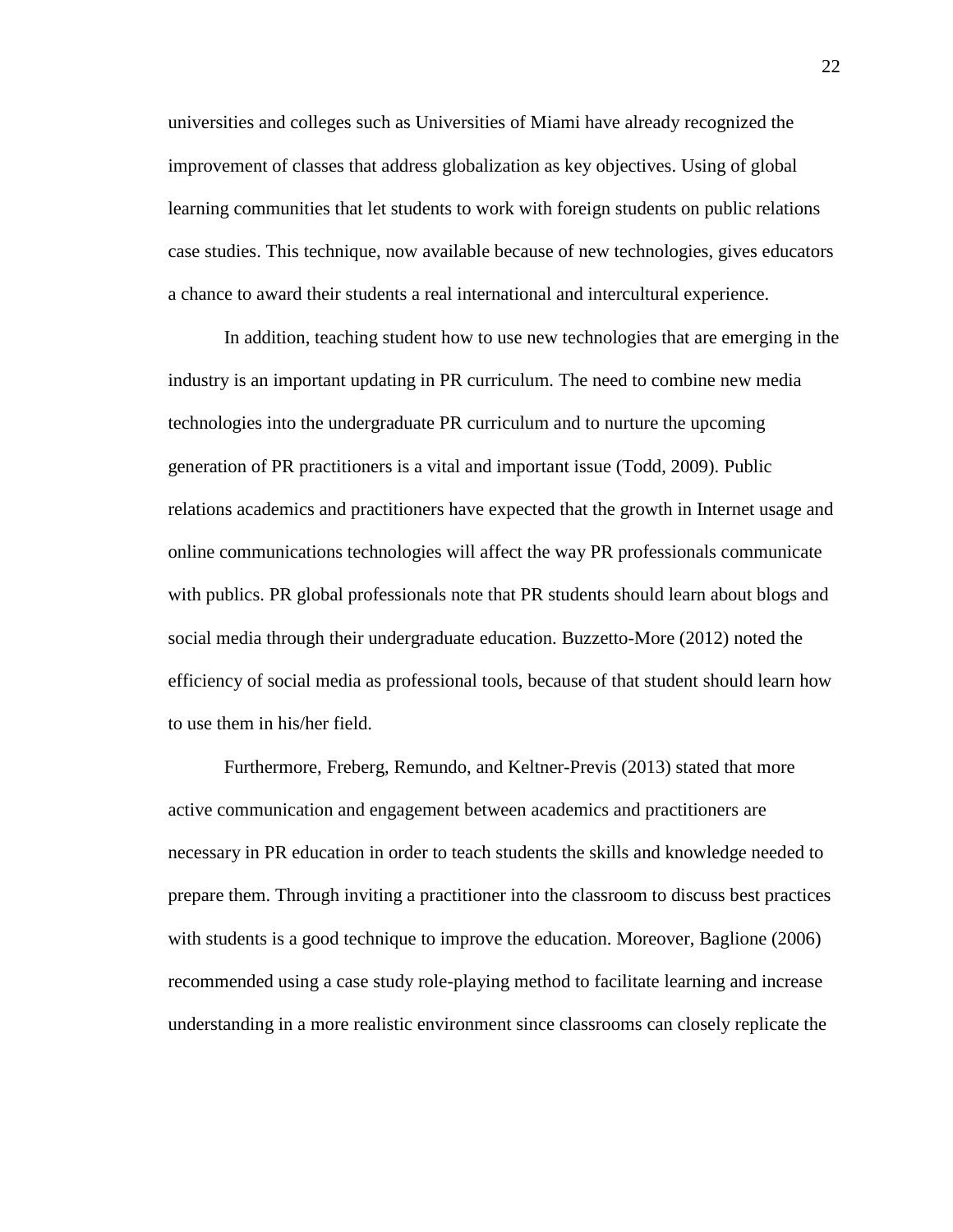real world through this kind of active learning. Case role-playing makes students to be more creative, especially when they learn about crisis management.

#### **Saudi Public Relations Education**

As mentioned in WordPress (2012), in most Arab universities, public relations program is considered as one of the programs in journalism, media, marketing, or management department, because of that the graduates of public relations have different concepts that based on what they studied. For example, if a student study public relations in a marketing department, he/she will see public relations as a part of marketing mix.

Al- Habeeb (2007), the Head of Media department in King AbduAziz University, reviewed the curricula for media departments in four important universities in Saudi Arabia: King Saud University, King AbdulAziz University, Umm al-Qura University, and Imam University. He found that the media department in each university included journalism, public relations, radio and television, and marketing communications and advertising program. King Saud University was the first university to establish the public relations program in Saudi Arabia in 1976. It was found after four years of the establishment of the media department. The reason behind the delay in the establishment of PR program is the difficulty in finding Saudi faculty members (Al- Ba'aeez, n.d.). The main goals of PR program in that universities, Al-Ba'aeez noted, are: preparing students to be qualified in media and communications fields, training and development of students' skills and abilities in the practice of PR work, and raising awareness within the community and explaining the importance of the PR's role and functions to handle the issues related to the community. All candidates for PR bachelor's degree must fulfill credit hours required, which are different from one university to another. For example,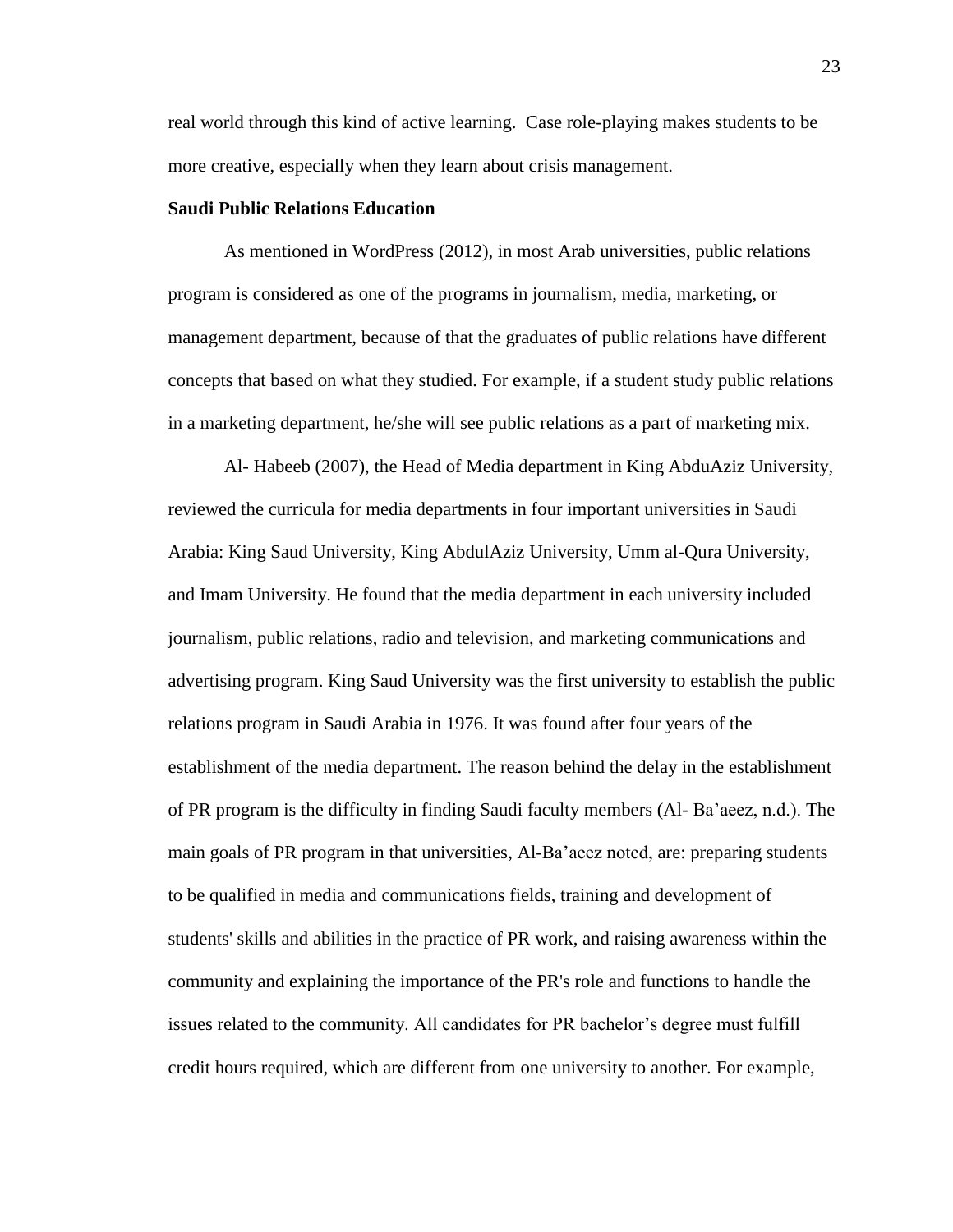PR students must take 143 credits in Imam University, 130 credits in Umm al-Qura University, 128 credits in King AbdulAziz University, and 126 credits in King Saud University in order to have a bachelor's degree in PR. The similarity between these four universities is teaching of three core courses in PR curriculum which are Design and Editing of Media Messages, PR Campaigns, and Internship in PR (Al- Habeeb, 2007).

In his study of evaluating the PR textbooks that are used in Saudi Arabia's universities, Attalep (2005) found that the textbooks were either at their earliest stages of improvement or outdated and did not meet the contemporary needs of Saudi Arabia's students and researchers needs. A typical PR textbook used by students in Saudi Arabia's universities, Attalep noted, lacks of adequate contextual coverage, recent trends in PR, and the influence of extend forces of information technology in its contents. He mentioned that the cause of these shortages can be recognized to the two reasons. First, the country is still under-developed. Thus, the demand for PR textbook remains limited. Second, the Saudi government doesn't allow a substantial expansion to PR field, for it may threaten its political stability since the Kingdom of Saudi Arabia is an authoritative country.

## **Professional Training**

Training is used continuously in each and every type of organization to help it run successfully and face the changing of technological environment positively. Campbell, Dunnette, Lawler, and Weick (1970) defined training as a planned learning experience that is designed to make permanent change in an individual's attitudes, knowledge, or skills. According to Othman (2002), training is the process that affects a group of individuals to make them more efficient and increase their abilities to perform the current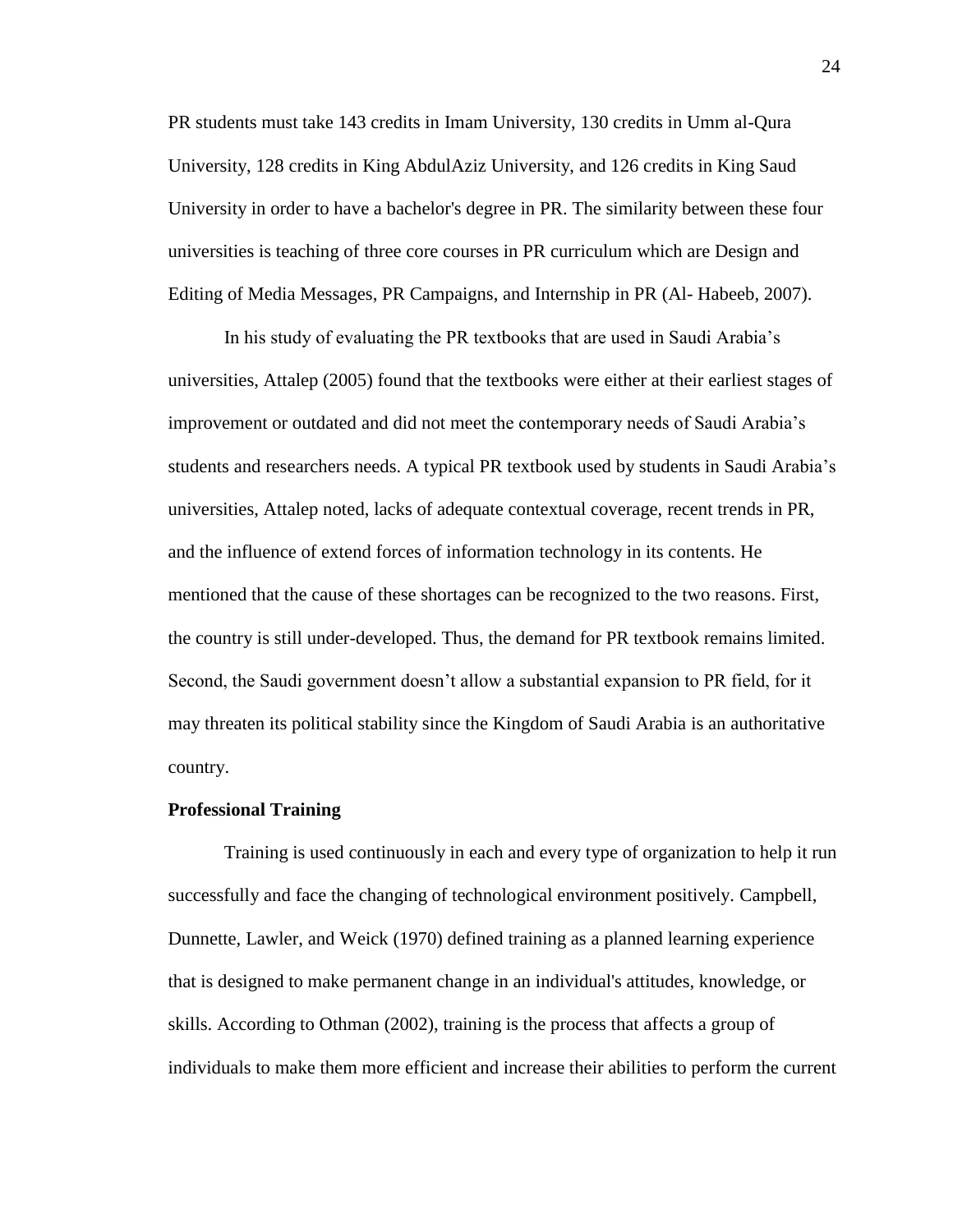and future jobs through configuring appropriate intellectual habits and gaining new skills, knowledge, and concepts. "Training is the systematic approach to affecting individuals' knowledge, skills, and attitudes in order to improve individual, team, and organizational effectiveness." (Aguinis & Kraiger, 2009). Fattah (2002) defined training as the process that provides the experience, skill and knowledge which aims to provide training service for individuals and groups, within social institutions and service providers, to achieve the highest level of performance to face constraints and obstacles in their future jobs and their profession. It is a set of activities that teach and motivate trainees, enrich their values, raise their level of thinking, and improve their leadership skills and performances (Al-Shareef, 2001). According to Buckley and Caple (2009),

Training is a planned and systematic effort to modify or develop knowledge/ skill/ attitude through learning experience, to achieve effective performance in an activity or range of activities. Its purpose, in the work situation, is to enable an individual to acquire abilities in order that he or she can perform adequately a given task or job and realize their potential (p. 9).

Hoff (1970) said that training is "a planned and organized process which develops a person's ability to perform a function in order to achieve a goal" (p. 761). He considered that training and education synonymous because both of them were processes whereby gaining experiences were planned to improve specific knowledge, skills, and attitudes in the learner.

This study focuses on training that should be taken by PR recent graduates who want to work in PR industry. Training is important for them. Meijers (1990) explained in his article that recent graduate students are not adequately qualified and are not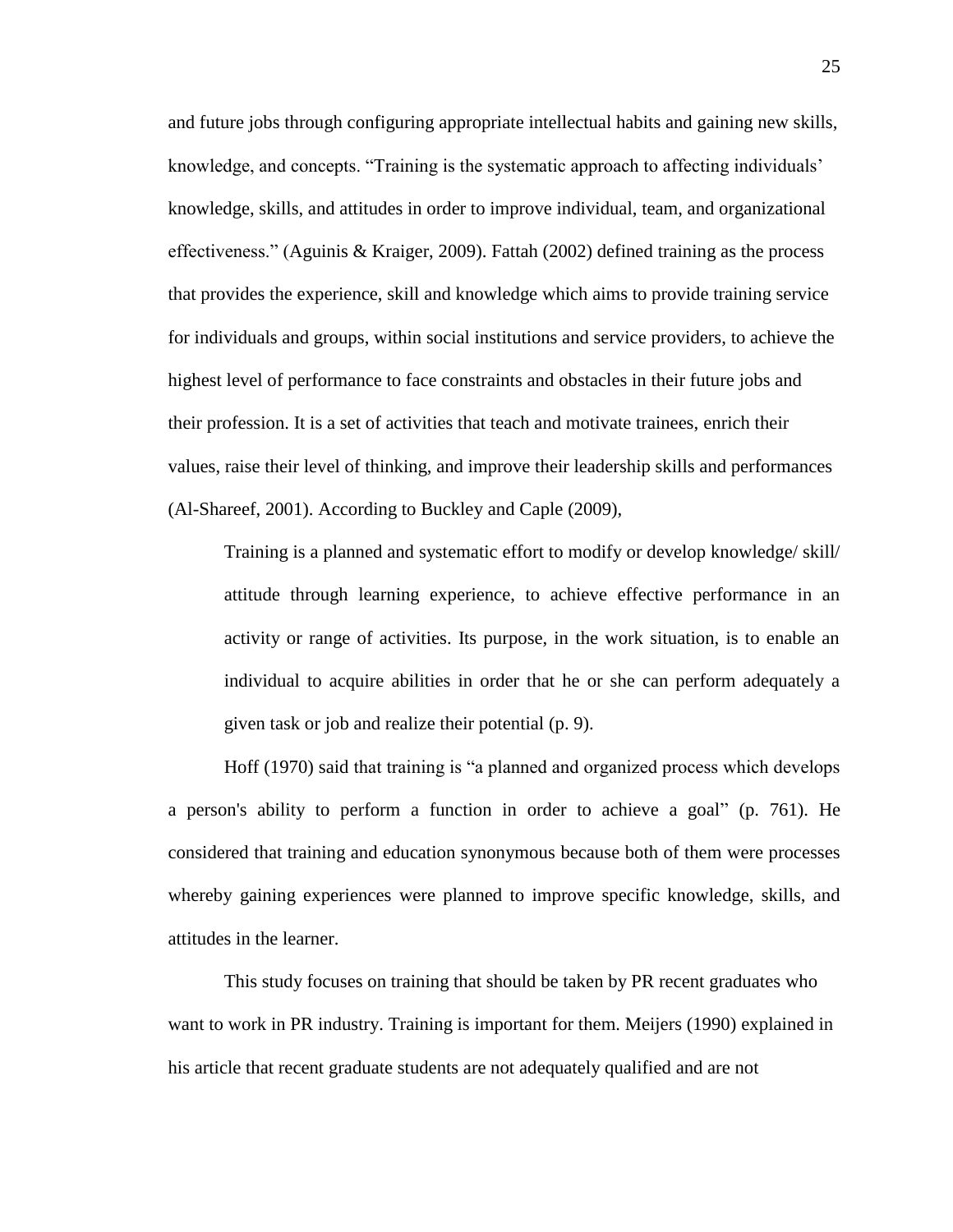employable in the production procedure without extra training. According to Shaheen (n.d), the creative innovation can be developed through training, and the effective training can be adopted to improve the ability of recent bachelor graduates to acquire new skills, expand their concepts, and reinforce the ability for innovation and creativity. Training is an effective way to link between gained theoretical knowledge and practical knowledge, which means linking between education in the field of scientific and practical application. Beside the practical experiences, the educational, cultural, and social experiences can be earned through participating in training activities and events. All those things will make the recent bachelor graduates respect, love, and appreciate the value of the work (Bourland-Davis, Graham, & Fulmer, 1997). They will learn from different directions and sources that they did not recognize from the pages of books, classrooms, and laboratory rooms.

Different studies show the importance of practical training to gain experiences. In their study, Zakaria et al. (2010) concluded that the awareness of the participants towards the organization's need for experienced, educated, skillful, and quality graduates made them admit the importance of the practical training. In addition, the participants thought that practical training is significant because it would strengthen their theory education and increase the opportunities for the future career. So, the main goals of the training are to help recent bachelor graduates to find suitable jobs, acquire knowledge, and improve their skills that will help them to perform their duties efficiently to contribute to achieving the goals of institutions. Training programs are significant for recent bachelor graduates for the main reason that not all graduates are qualified to work (Najji, 2013).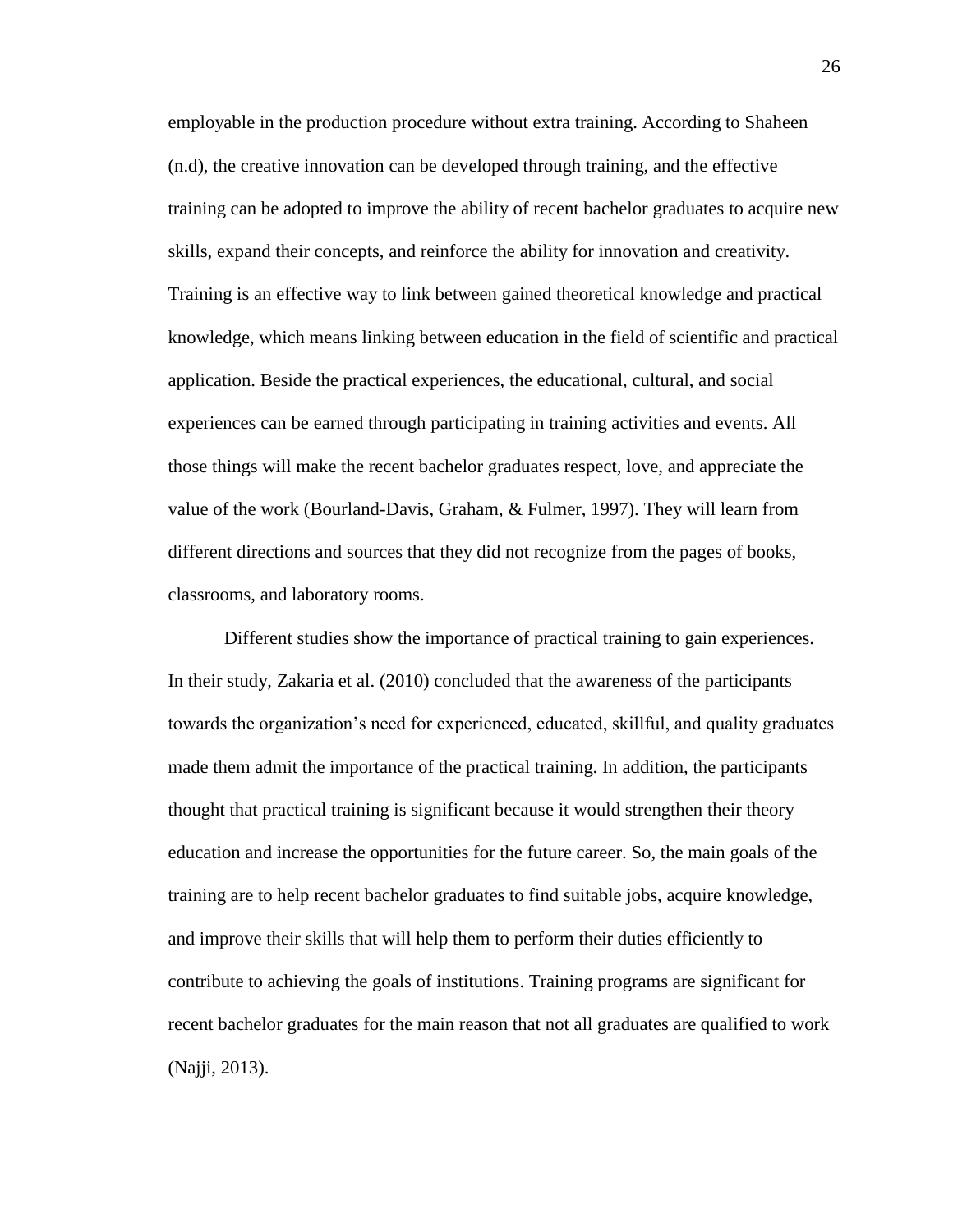#### **Public Relations Professional Training**

PR professional training is a training that teaches and improves skills that relevant to working in PR profession. PR professional training helps practitioners apply PR best practices to deal with new and professional developments, practice different aspects of the field, and deal with technological changes that taking place in the modern era. According to Andrews (2007), public relations professionals should be familiar with various skills in PR. These thirteen PR skills in her study are media relations, public relations and advertising law, crisis management, public speaking, communication skills, networking, strategic thinking, copy writing, PR tactics, writing, development campaigns, decision-making, and working in groups. In PR professional training, PR practitioners should gain and improve skills that will help them to perform tasks well. According to Kent and Taylor (2005), these skills include journalism skills, computer and technology skills, communications skills, and management skills. According to Wakefield (1988), Journalism skills are important for PR entry-level technician jobs. Interpersonal and group communication skills are significant for successful PR management.

Public relations practitioners also need to be trained in strategically solving public relations problems. The technical aspects of PR training must also be presented from this perspective (Berkowitz & Hristodoulakis, 1999). Timing is another important skill of management skills that PR practitioners should recognize the great value of it and should make difference between real and old news (Werner, 1947). Through PR training, PR practitioners can use successfully their communications skills to achieve public understanding, acceptance, acclaim, and, if necessary, defense against attack (Haynes, 2003). PR practitioners learn how to utilize all communications media when they are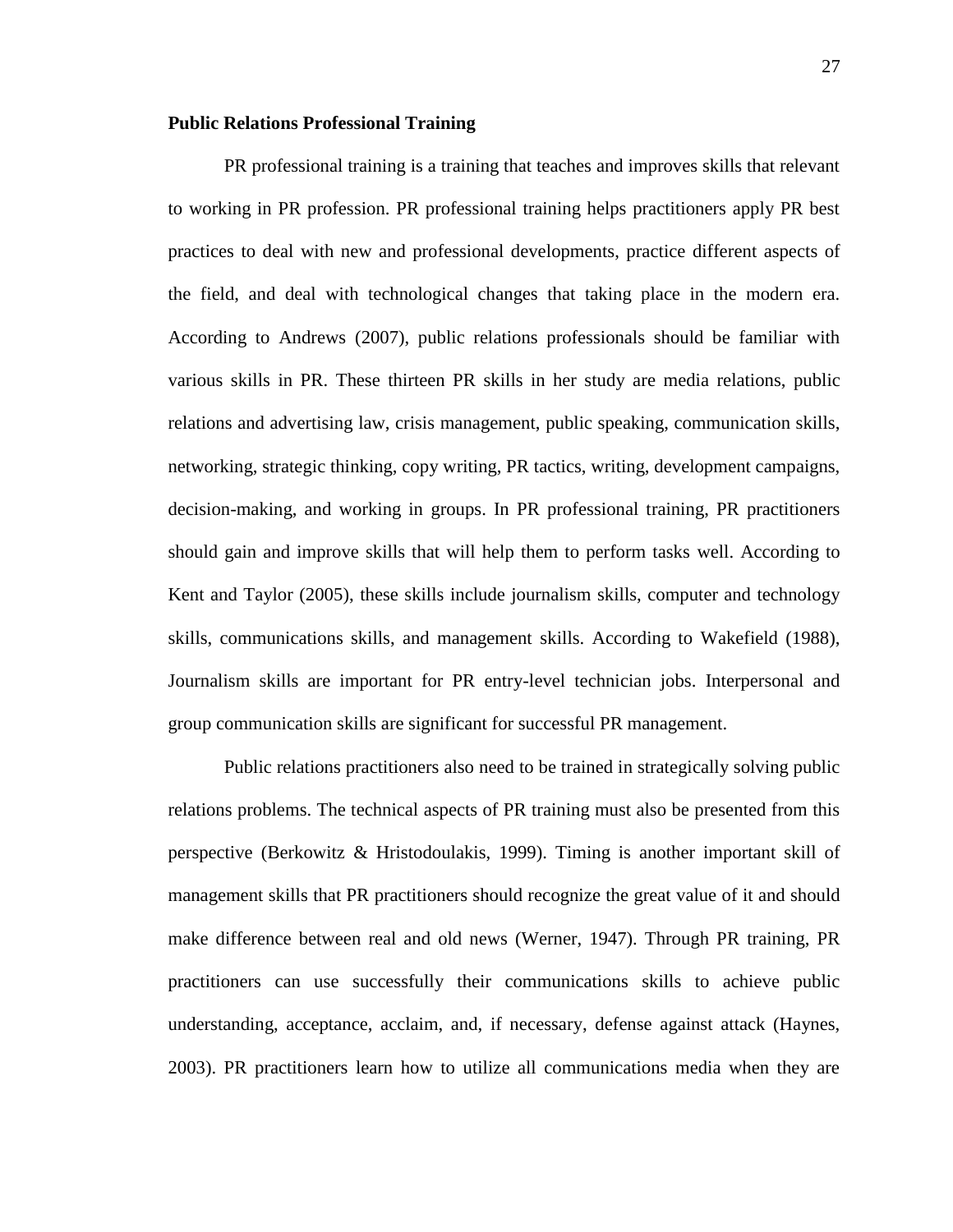doing their job and try to cultivate good relations with these media. These communications media are newspapers, radio, magazines, and motion pictures (Werner, 1947).

There are some of famous public relations professional associations that provide PR professional training and development in the U.S. These associations are Public Relations Society of America (PRSA), Association for Education in Journalism and Mass Communication (AEJMC), and International Association of Business Communication (IABC). The PR professional training courses will help PR practitioners to plan and run a PR campaign, understand how journalists work, produce press releases that get used, now the golden rules for handling a PR crisis, give successful one-to-one press interviews, successfully exploit radio and TV opportunities, and use the Internet for effective PR and web marketing ("The PR Training Center," para. 2).

PRSA is the huge community of PR and communications specialists. It provides training, places criteria of excellence and supports principles of ethics for the global PR profession ("PRSA.org," para. 2). PRSA aims to advocate for better understanding and acceptance of PR services. It provides professional training programs and conferences that will help to build knowledge and skills practically. It offers professional training courses in PR and communications. These training courses attempt to improve skills and knowledge in order to make professional PR practitioners. The training courses cover Writing, Techniques & Tactics, Social Media, Media Relations, Measurement & ROI, Leadership & Management, Ethics, Emerging Trends, Crisis & Reputation, Communication Strategy, and Branding.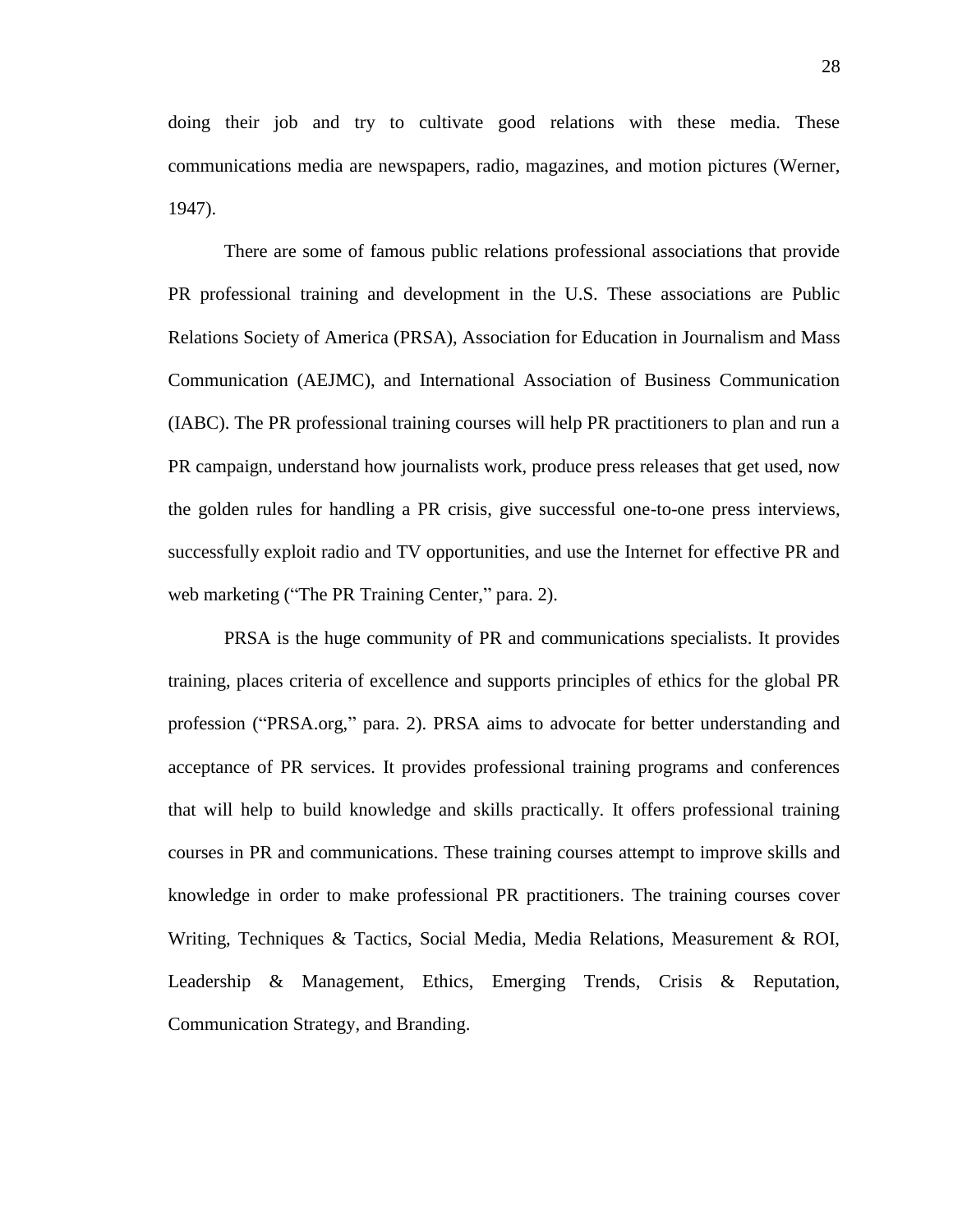AEJMC is a nonprofit association that specialist for journalism and mass communication educators, students and media professionals. It aims to reinforce the standards for journalism and mass communication education, to cultivate the broadest range of communication research, to encourage the application of a multi-cultural society in the education, and to support freedom of communication in order to attain better professional practice. AEJMC has several divisions that represent an exact area of Journalism and Mass Communication study and concern. Some of these divisions are Advertising, Communication Technology, Communication Theory and Methodology, International Communication, Magazine Division, Mass Communication and Society, and Public Relations.

IABC provides a professional network from different countries. Its professionals hold positions in PR, Media Relations, Corporate Communications, Public Affairs, Investors Relations, Government Relations, Marketing Communication, Community Relations, Writing, Editing, Advertising, Graphic Design, and Photography and Video Production. These variety in the association helps to offer various training programs. In addition, IABC provides different resources and opportunities for communication, business, PR, and journalism students. It helps students get insights from professional leaders and support their academic education with practical training to get their career started.

PR professional training, which is provided by those associations, makes the student ready to create, maintain, and encourage good will for an organization. It prepares students for real life after graduation. Maynard (1997) described that involvement with student-oriented professional association helps students decide on their career path. It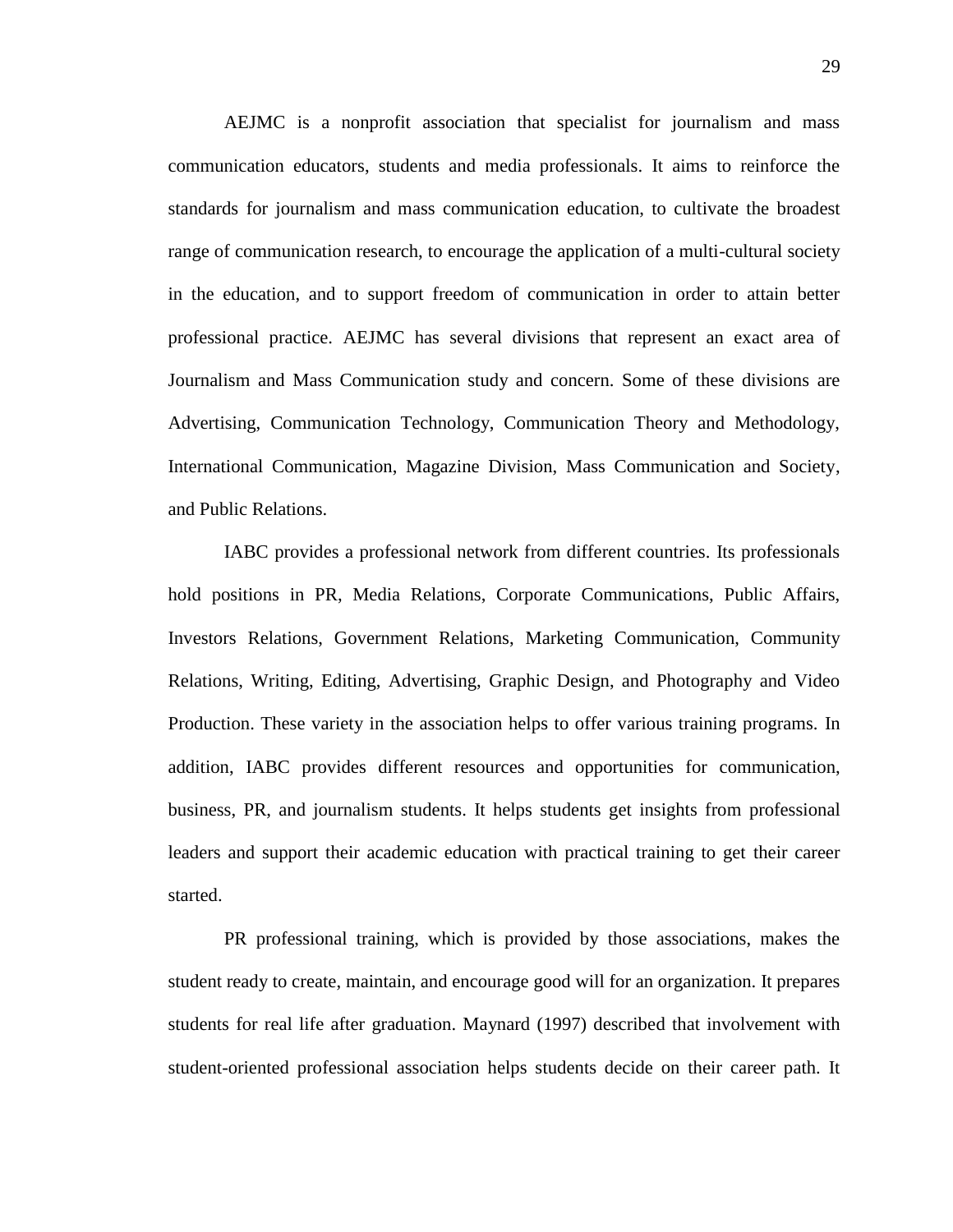enriches a student's resume, portfolio, communication, and technical skills (Beebe, Blaylock, & Sweetser, 2009). Students who have PR professional training become more independent, focused, ambitious, and satisfied with their major (Pedro, 1984).

#### **The Importance of Student Organizations**

"While many professional media organizations expect college students to receive some amount of experience during their education, few fields do more than public relations to ensure a smooth transition to the professional ranks" (Pritchard, Filak, & Beach, 2011, p. 431). Academic programs in PR recognize the serious importance of student organizations' work to developing students for the profession (Neff, 2011). Bush (2009) noted three main benefits of PR student organizations: experiential/process learning, professional identify development, and career choice/opportunities. In terms of experiential learning, students gain experience doing real media pitching, writing, event planning, and other tactical expertise. The second benefit of student agencies is the development of students' professional identities. Students learn leadership and management skills, how to motivate employees, negotiate with clients, and gain professional confidence. The third benefit is career choice. This experience will increase students' job opportunities. Owens (2003) stated students who have been involved with student organizations during their education tend to exhibit a high rate of motivation for the career they have chosen. The time they spend at the conference as well as preparing for it creates links between them. The ideas they learn of at the conference help to enrich their classroom experience.

Public Relations Student Society of America (PRSSA) is one of the huge organizations that allows students to learn a great deal about public relations before they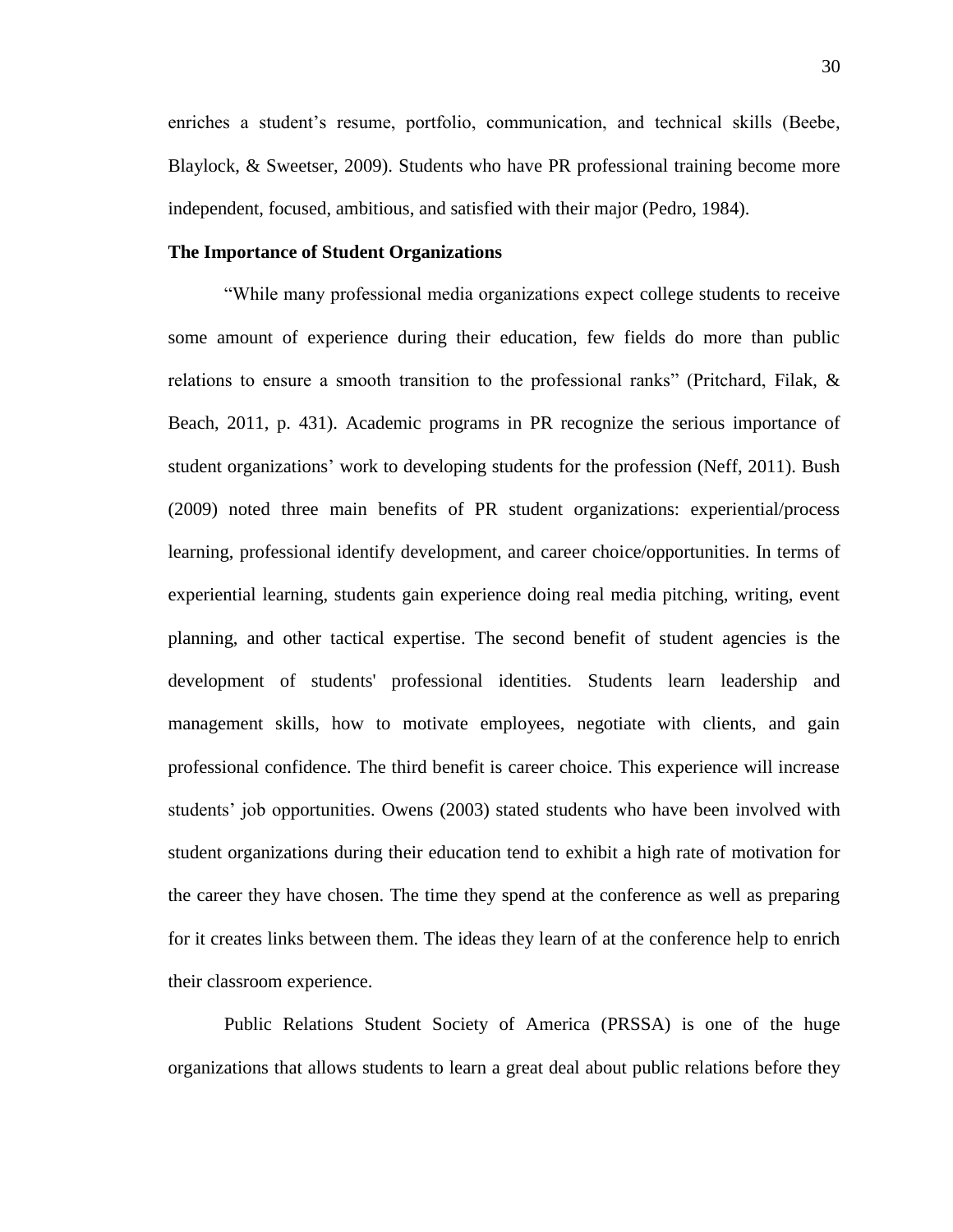make a career decision (Pritchard et al., 2011). It is an organization for students interested in PR and communications. It is student-run and organized and gives students the opportunity to demonstrate leadership and organization skills. Student members of PRSSA have opportunities for "networking with professional practitioners, gaining practical experience in the public relations field, developing valuable portfolio materials and competing for regional and national awards and scholarships" (Pohl & Butler, 1994, p. 6). PRSSA chapters invite professionals to speak, hold national conferences for students to attend, and look for ways to give their students hands-on experience (Andrews, 2007).

#### **The Research Questions**

The purpose of this study is to examine PR program plans in certain universities in the U.S. and K.S.A to gain sufficient information that will help in developing a comprehensive training program for recent Saudi PR bachelor graduates. The three main research questions that need to answers are:

RQ1. What are the curricula of the U.S. undergraduate PR programs that are well recognized by the Public Relations Student Society of America (PRSSA)?

RQ2. What are the major differences and similarities between the U.S. PR undergraduate curricula and Saudi PR undergraduate curricula?

RQ3. What types of training are predominantly provided by exist training programs in the U.S.?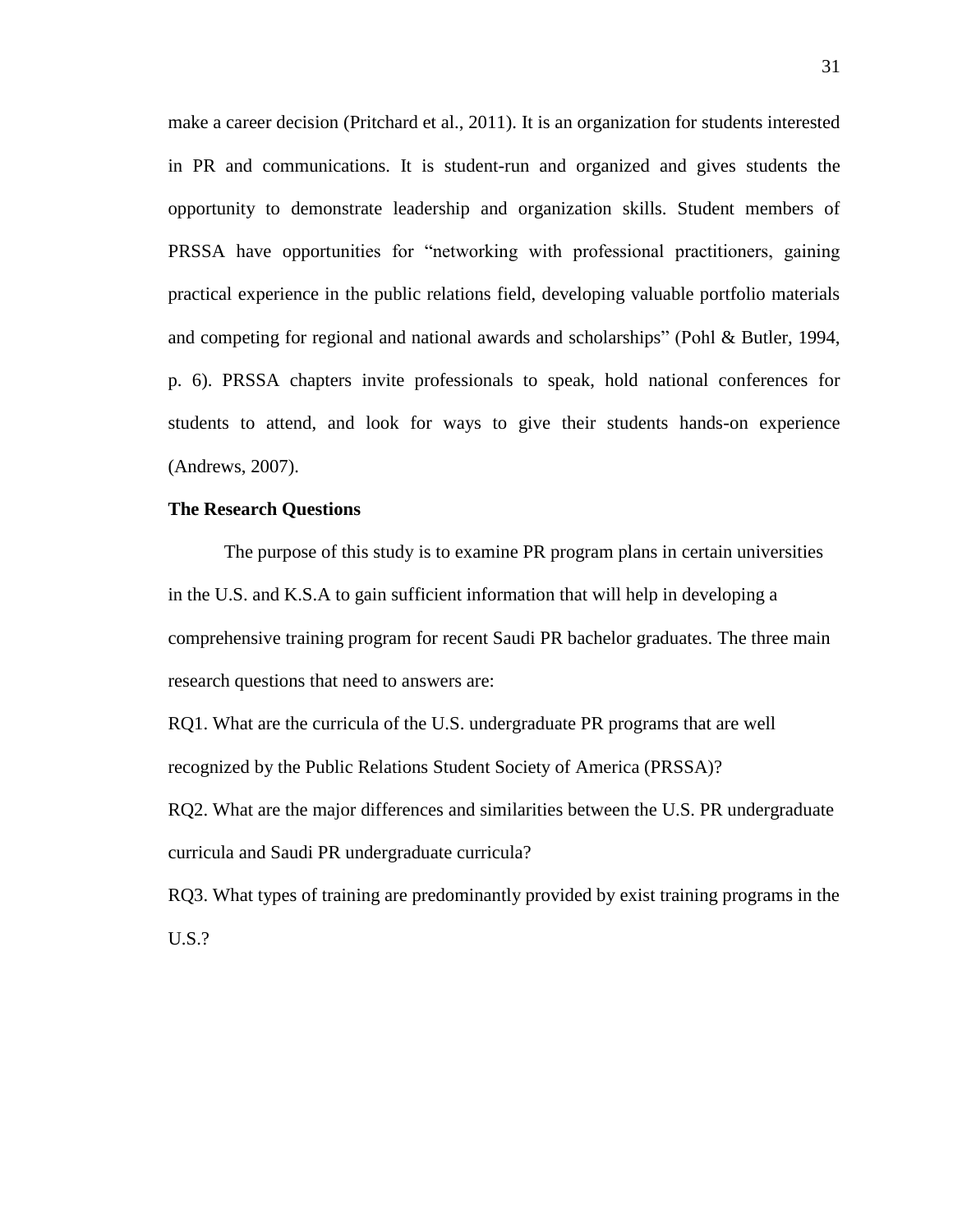#### Chapter III

#### **Methods**

#### **Content Analysis and Thematic Coding**

The purpose of this paper is to analyze PR programs plans in specific universities in the U.S. and K.S.A to earn appropriate information that will help in evolving a comprehensive training program for recent Saudi PR bachelor graduates. A content analysis is conducted in this research. Content analysis is the process of identifying, coding and categorizing major axes of interest. Content analysis is used both in qualitative and quantitative research studies (Elo & Kyngas, 2008). This method tends to answer research questions such as what data is analyzed, what purpose this data reflects, the population involved in the study, the relationship in context of the study with that of the data sought, the limitations to the study and the goals and objectives of the outcome of the study. For the purpose of this creative project, content analysis is mainly employed using thematic coding in order to analyze the curricula of identified public relations programs. These programs are provided by communication departments, journalism departments, business departments, and media departments in different schools and in various states, whether online or classroom-based programs. One main factor is considered when determining PR undergraduates programs. The purpose of content analysis is to compare and contrast the findings pertaining to similarities in courses offered in selected universities, as well as to compare Public Relation Program Plans in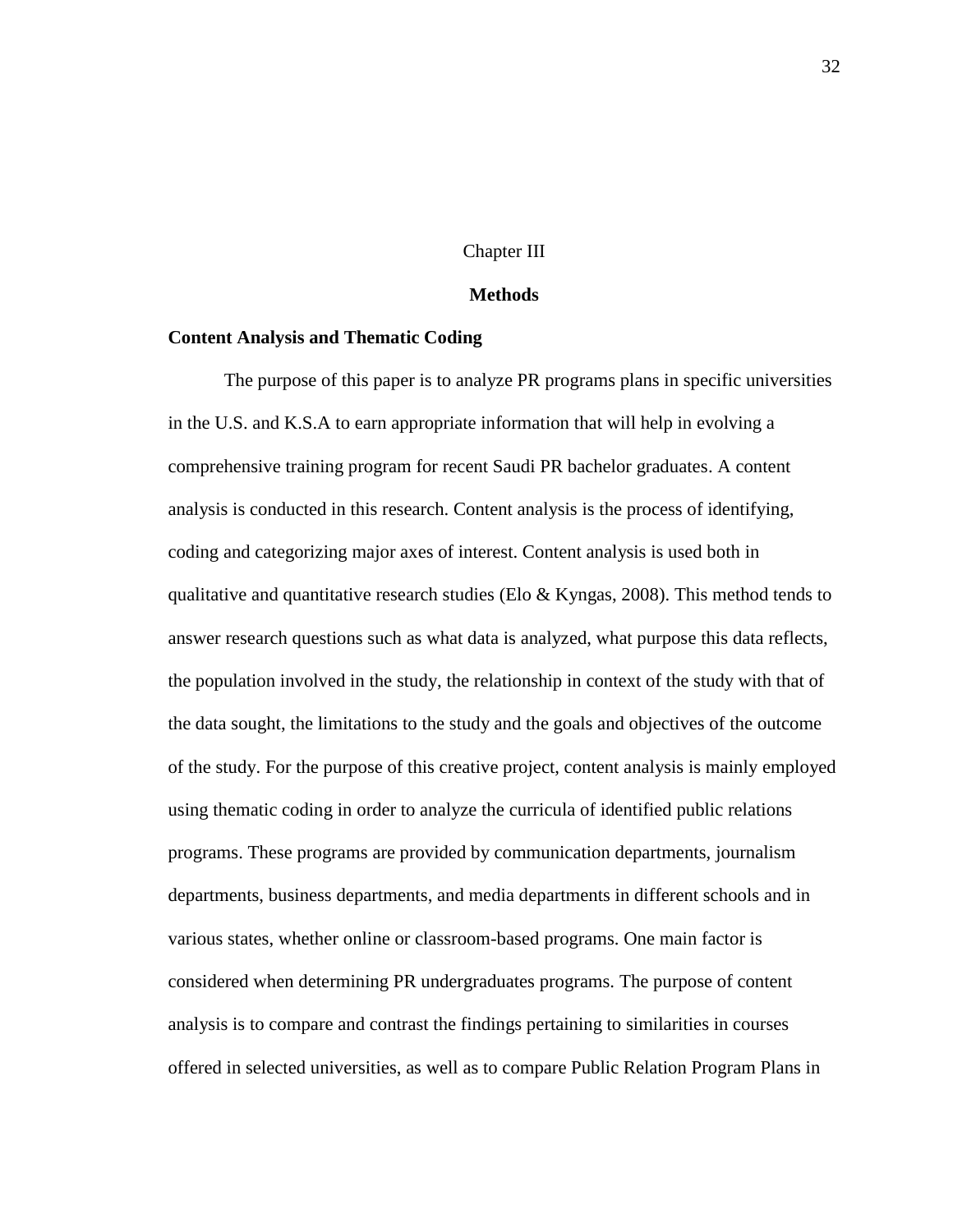the selected universities. The search strategy used for this creative project for data and information collection includes the Google scholar, university websites, and correspondence with university consultants and representatives.

Thematic coding analysis primarily involves coding in order to generate themes. These themes pertain to the data collected. The important part of thematic coding is the interpretation of codes that compares and contrasts different themes. According to Braun and Clarke (2006), the following are the steps involved in thematic coding:

- 1. Getting familiar with the data collected by adopting a reading strategy. More specifically, becoming familiar with the pattern developed.
- 2. The next step involves creating and assigning the initial codes that demonstrates the pattern created. At this step, data is reduced into numerical codes, and is further categorized in order to simplify the content analysis. With the help of this categorization, inference can be made about specific codes.
- 3. At this step, the researcher defines and depicts individual themes. Codes are combined into relative themes, depicting meaningful themes. The researcher must be able to identify and explain all themes.
- 4. At this step, rechecking and proof-reading is done by the researcher in order to make certain that all relevant and significant themes are included in the analysis. This step gives a chance of looking behind into the context of the study, to ensure all former steps are carried out appropriately.
- 5. At this stage, each theme is exploited and explained in terms of data collected and interests.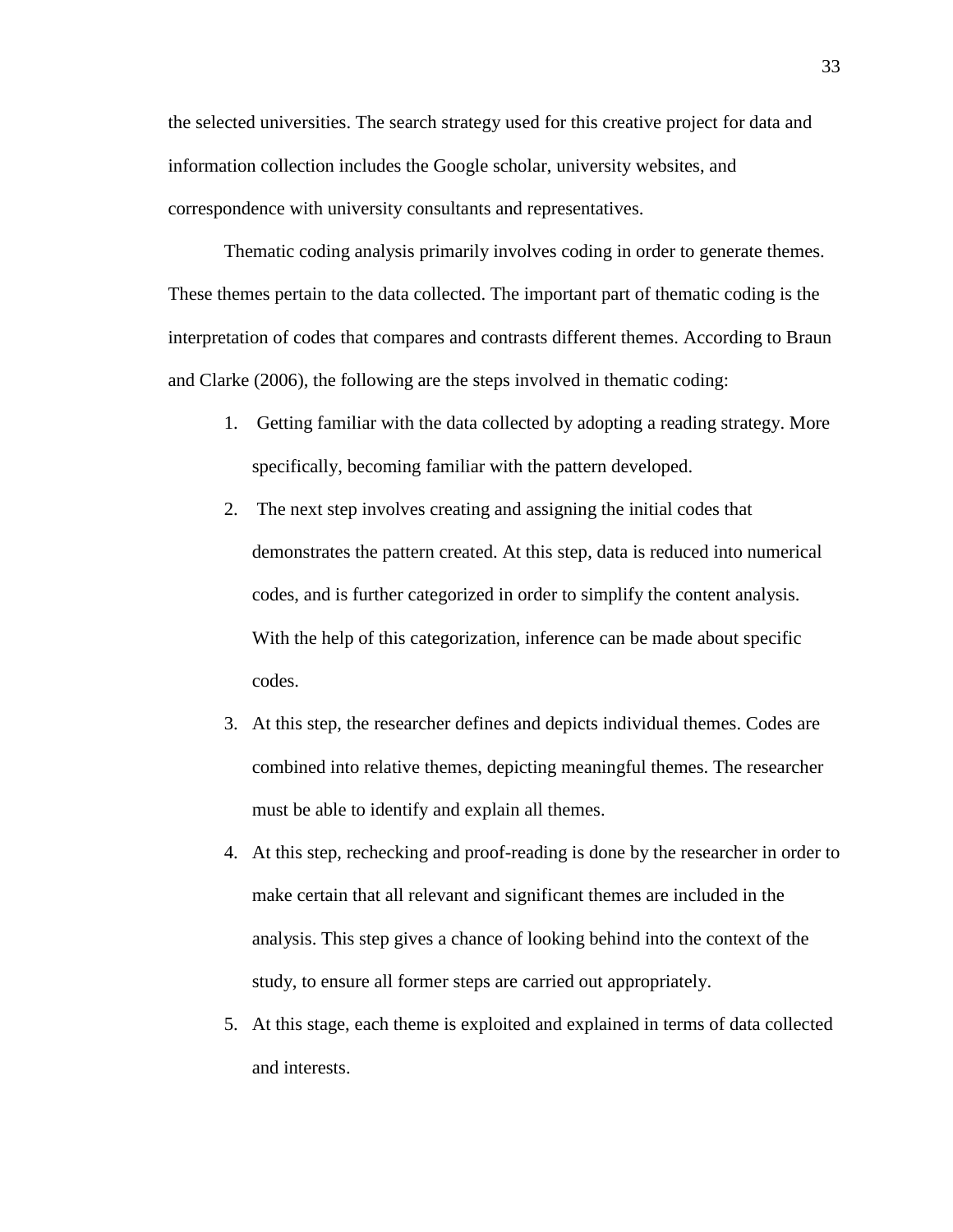6. At this final stage, the researcher presents the outcome of the thematic coding analysis. Such representation separates out appropriate themes, according to their contribution for the study. If anything is missing, the researcher may be able to modify the outcome accordingly.

Thematic coding mainly employs codes by designating each program and the courses offered. This is done in order to simplify the content analysis in terms of presentation of data and drawing valid conclusions, as well as recommendations that could be made for future prospects. Another significance of using thematic codes is that, the categorization of collected data or information could be easily done with more specificity concerning module and course codes. Finally, by using thematic coding as a scientific technique for content analysis, researchers are able to duplicate the study (Weathington, Cunningham, & Pittenger, 2010). The following are the data analysis methods, mainly employed in qualitative research:

- 1. Phenomenology: the strategy for this type of analysis is thematic coding analysis. The purpose of the study is to identify the essence of a phenomenon. It transforms the experience lived into an expression of textual essence.
- 2. Ethnography: the strategy for this kind of analysis is comparison of description. The purpose of the study is to identify cultural patterns.
- 3. Theory Grounded: the strategy for this analysis is open coding, axial and selective comparison constant. The purpose of the study is to identify basis social processes (Hsieh & Shannon, 2005).

It is obvious from the above statements that thematic coding is the research method with the most potential in qualitative research analysis. The purpose of coding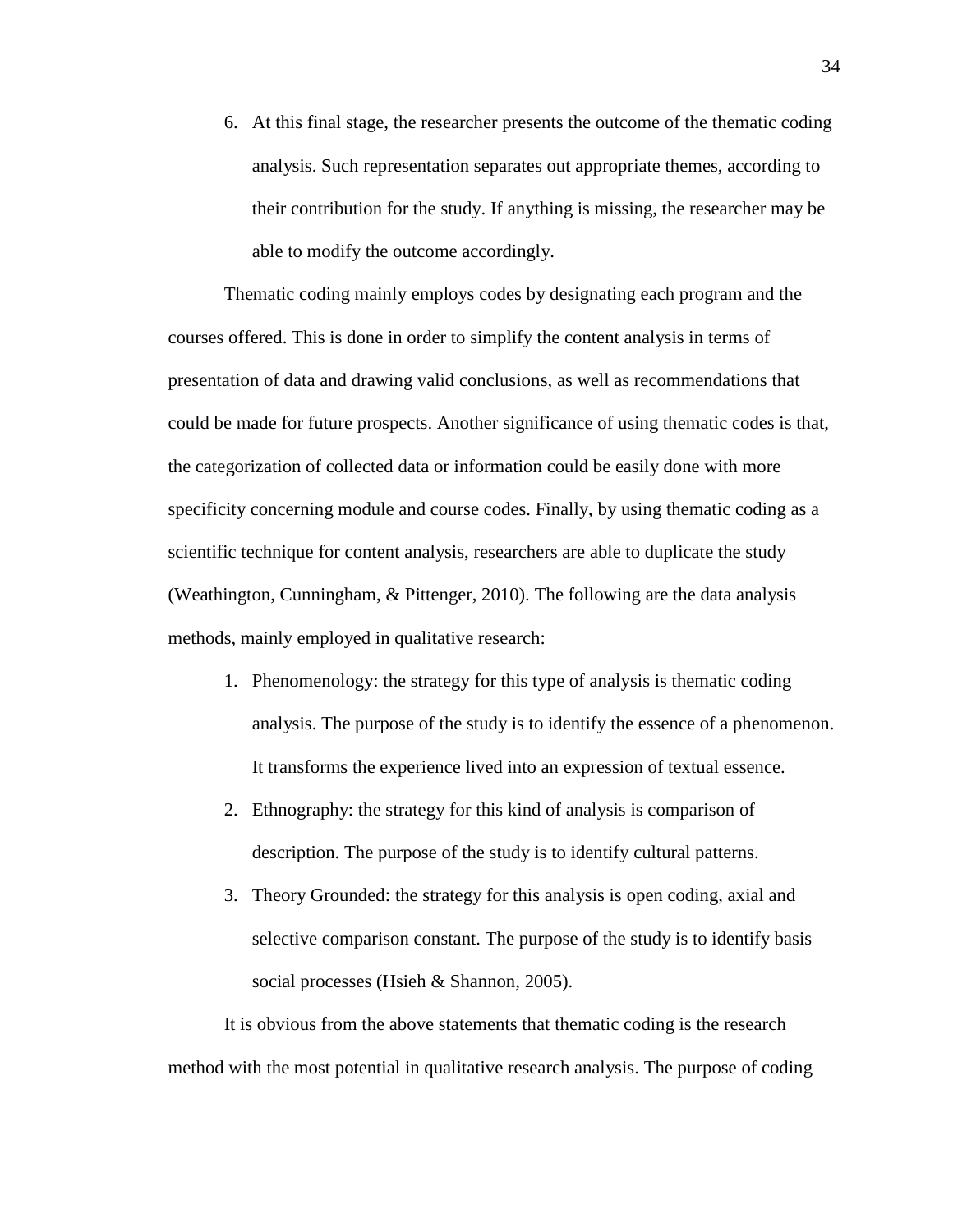used in thematic approach should be clarified. Coding is basically denoting or categorizing elements of a study into numerical or other forms. The term encoding refers to the process by which we fragment or segment the data in terms of its significance for the research questions and objectives. It involves an initial work of collecting raw data, which will then be abstracted and interpreted. Encoding allows data to transform into analyzable units, and therefore can be thoroughly reviewed for research study.

To answer the third research question, the researcher identified and analyzed different types of training programs that are predominantly provided by different legitimate Public Relations firms such as Ragan Communications Inc., Public Relations Society of America (PRSA) and CISION, in USA based on the selected universities. Only Public Relations firm providing with extensive training program in Public Relations and other related field in the selected universities were considered for this study. These firms provide different types of training programs for students and other clients.

#### **The Criteria of Chosen Universities**

The researcher selected some schools that hold Public Relations Student Society of America (PRSSA) Certifications in order to analyze their undergraduate PR curricula to create a comprehensive training program that supports what they study. The required or core courses in PR program, that are offered for junior and senior years, were only considered in this study. The selected universities were Ball State University (BSU), Brigham Young University (BYU), California State University, Fullerton (CSU), Syracuse University (SYR), University of Florida (UF), University of Georgia (UGA), and University of Maryland, College Park (UMD).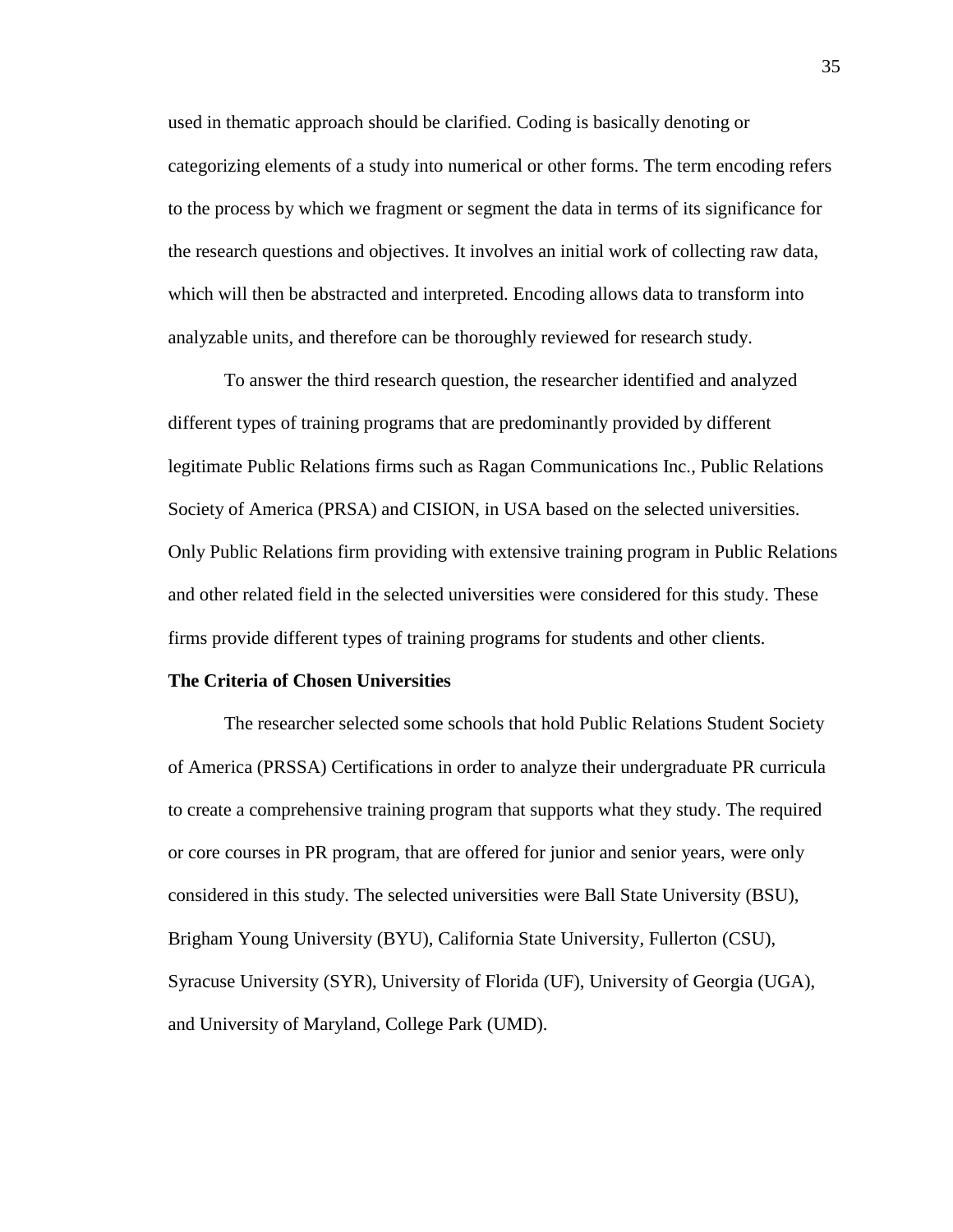Furthermore, this analysis included the most important Saudi universities that provide PR programs as a major in their media departments. The selected universities were King Saud University (KSU), King AbdulAziz University (KAU), and Umm al-Qura University (UQU). By examining the curricula of PR in those particular American and Saudi universities one can recognize the core and elective courses that are taught in PR. Identifying the similar PR core courses in different universities will help the researcher creates a comprehensive training program in order to help the recent PR bachelor graduates.

The content analysis of this creative project using thematic coding was mainly conducted on the subjects of Public Relation for undergraduate program, and all related subjects such as Mass Media, Journalism, Business, Mass Communication etc., of the chosen seven renowned universities of United States and three renowned universities of Saudi Arabia that mentioned earlier. Since public relations programs for undergraduates are offered in different universities under different departments, the titles of some courses are different from one department to another, but they are similar in courses' descriptions. Depending on the title of the course and its description, the classification of public relations required courses were allocated to courses that belong to public relations discipline, journalism discipline, business discipline, media and communications discipline, combined disciplines, and other courses that belong to other disciplines. That was the thematic coding that was applied in this study. Again, the categories were Public Relations required or core courses, Journalism required or core courses, communication and Mass Media required or core courses, Business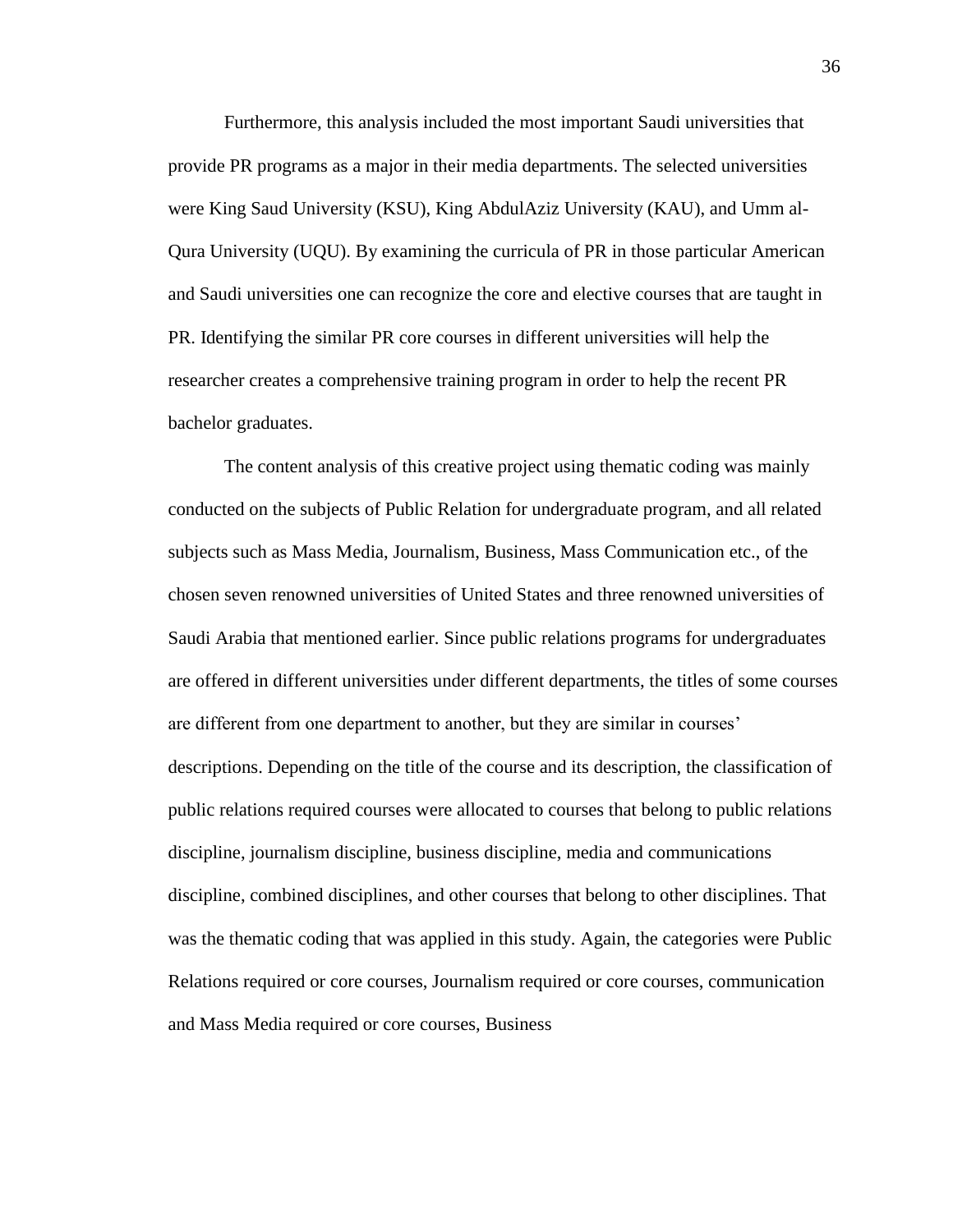(Management/Advertising/Marketing/Accounting) required or core courses, and

Combined Disciplines or Other Disciplines required or core courses.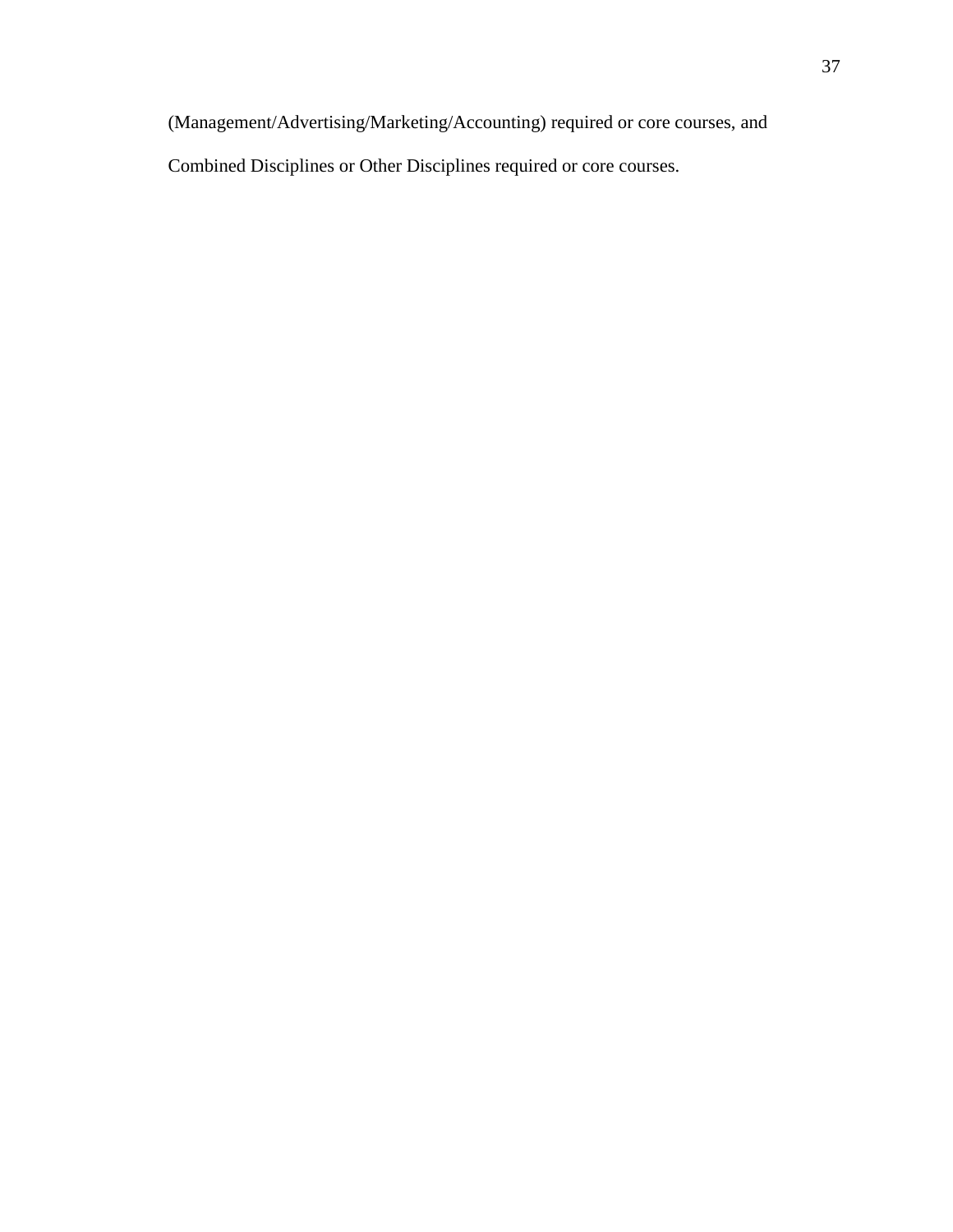#### Chapter IV

## **Results**

Examining PR program plans in certain universities in the U.S. and K.S.A is the purpose of this creative project in order to gain sufficient information that will help in developing a comprehensive training program for recent Saudi PR bachelor graduates. A content analysis is conducted in this research as a method that is mainly employed using thematic coding in order to analyze the curricula of identified public relations programs. The followings are the research questions and the results:

# **RQ1. What are the curricula of the U.S. undergraduate PR programs that are well recognized by the Public Relations Student Society of America (PRSSA)? Availability of PR Disciplines in the Selected U.S Universities**

Public Relations undergraduate programs are offered as disciplines, emphasis, or concentration in these selected universities. Some of them also exist under different departments. The department of journalism in Ball State University provides the public relations program as a discipline, while the department of communications in Brigham Young University and California State University offer the PR program as an emphasis. On the other hand, the Newhouse School of Public Communications in Syracuse University provides the PR program as a discipline, while College of Journalism and Communications in the University of Florida offers the PR program in the PR department as discipline. Lastly, the Grady College in University of Georgia provides the program in the advertising and public relations department as a discipline, and the department of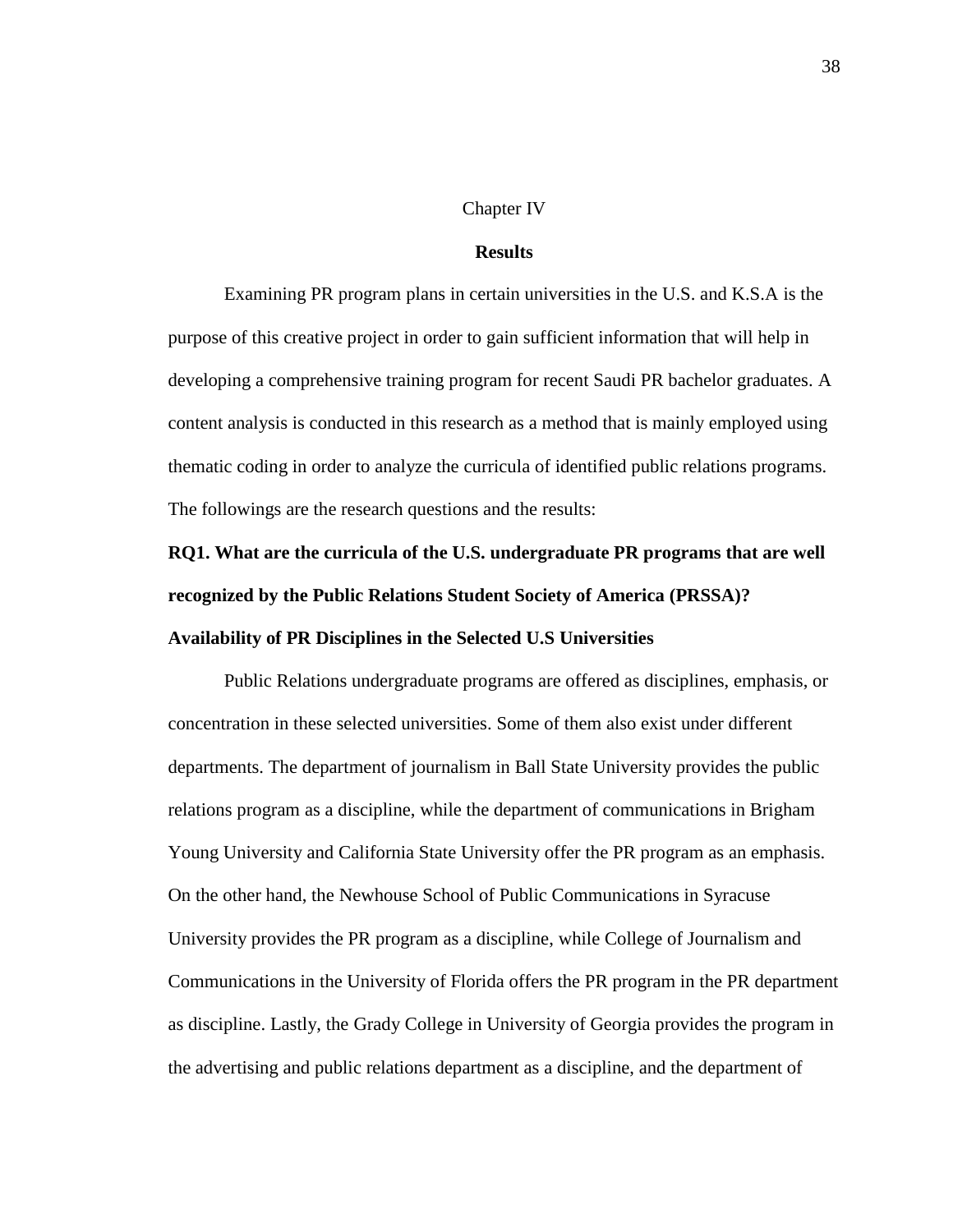communications in the University of Maryland offers the PR program as a concentration (See Table 1 for the availability of the PR discipline).

#### **The PR Required or Core Courses Theme**

The PR required or core courses theme is the first thematic coding that is appeared in this study (See Table 2 for the first thematic coding). The PR Principles and Concepts course or Introduction to PR course have the different course titles, but have the same content. This kind of course is provided by BSU, BYU, CSU, SYR, UF, and UGA. The International PR course is provided by UF. The PR Research or/and Measurement course is offered by BYU, SYR, UF, and UGA. The PR Strategy course is a required course in UF. The PR Writing course or PR Writing and Production course have the different titles, but have the same course descriptions. This kind of course is taught in BSU, BYU, CSU, UF, and UMD. The News Writing and Reporting for PR course or Writing for News or PR in A digital Age course have the different titles, but the same contents. This course occurs at SYR and UMD. SYR is the only university that provides an Advanced PR Writing for a Digital World course. The News Editing for PR, PR Theory, PR Techniques, and Senior Seminar in PR courses are offered only by UMD. Also, the PR Communication course is taught in UGA. PR Visual Communications course or PR Visual Literacy course have the different titles, but contain the same ideas. This course is provided by BYU and UF. The PR Campaigns course or Public Relations Campaigns Planning and Execution have the different titles, but contain the course descriptions. This kind of course is required in BSU, BYU, SYR, UF, and UGA. The PR Management course, PR Administration course, or PR Planning Management course have the same course descriptions, and this kind of course is provided by BSU, CSU,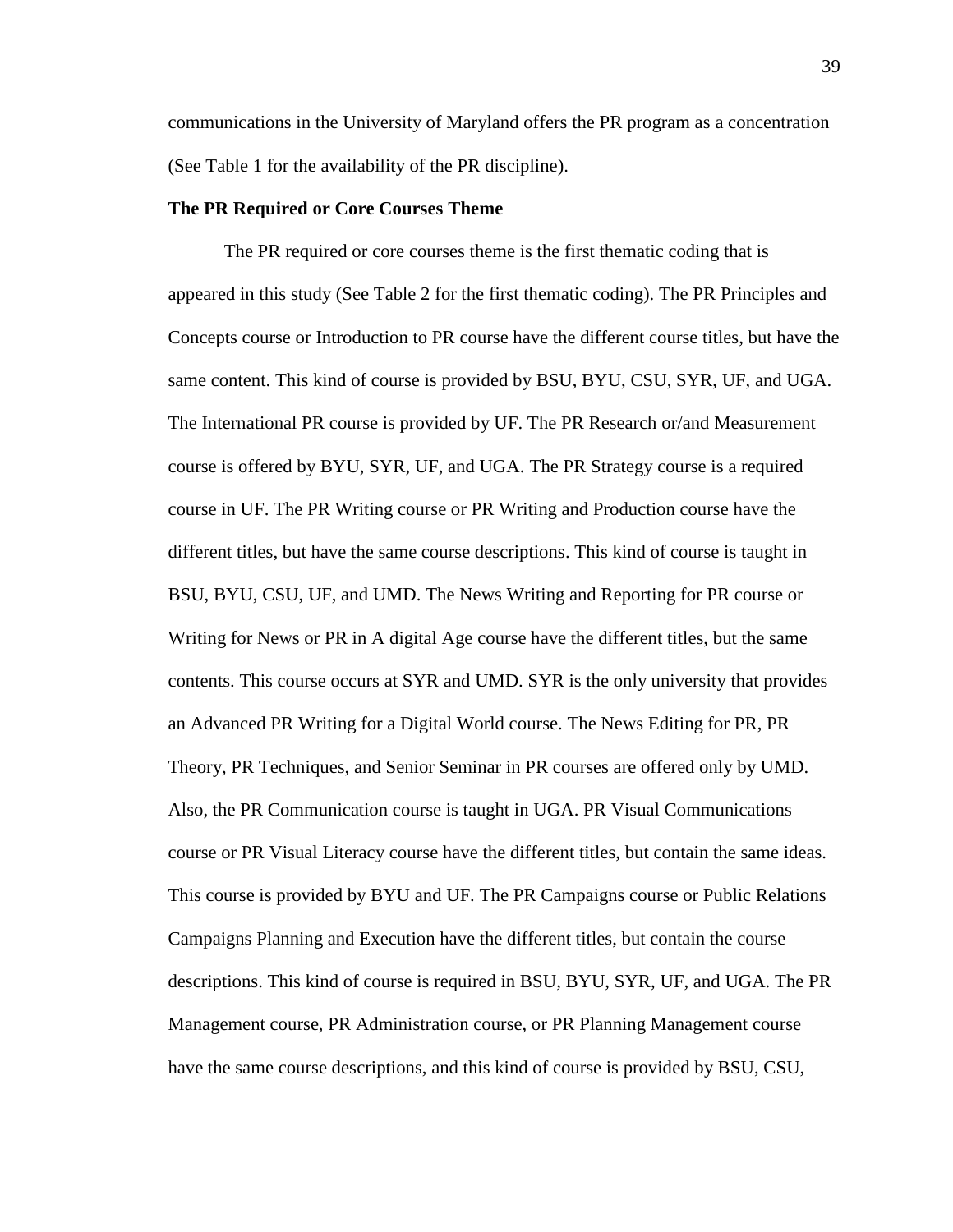SYR, and UGA. BSU is the only university that provides PR Publication Design and Production course for PR undergraduates. The PR Internship course is required in BSU, BYU, CSU, and UMD. On the other hand, students in SYR and UGA are encouraged to take internships as a major elective course. This applies as well to UF; internship is not required for the major in PR, but it is highly recommended.

## **The Journalism Required or Core Courses Theme**

The journalism required or core courses theme is the second thematic coding that is showed in this study (See Table 3 for the second thematic coding). UF provides the Writing Mechanics for Journalism course, while BSU offers Strategic Writing. The News Writing and Reporting, News Reporting, or Reporting courses have the different titles, but the same contents. This kind of course is taught in three universities, which are BYU, UF, and UGA. Multimedia Reporting and Multimedia Storytelling are courses that are provided by SYR and UF.

#### **The Communication and Mass Media Required or Core Courses Theme**

The communication and mass media required or core courses theme is the third thematic coding that is presented in this paper (See Table 4 for the third thematic coding). Law of Mass Communications or Media Law and Ethics, Media Ethics, Law and Responsibility are courses that have the same course descriptions, and are offered by BSU, BYU, CSU, UF, and UGA. Mass Communication in Modern Society, Media and American Society, or Mass Communication and Society Communication are courses that have the same contents as well. BSU, BYU, CSU, and SYR require this kind of course. The Introduction to Communication Inquiry course (instead of Introduction to PR Course) and the Interpreting Strategic Discourse course are provided by UMD. The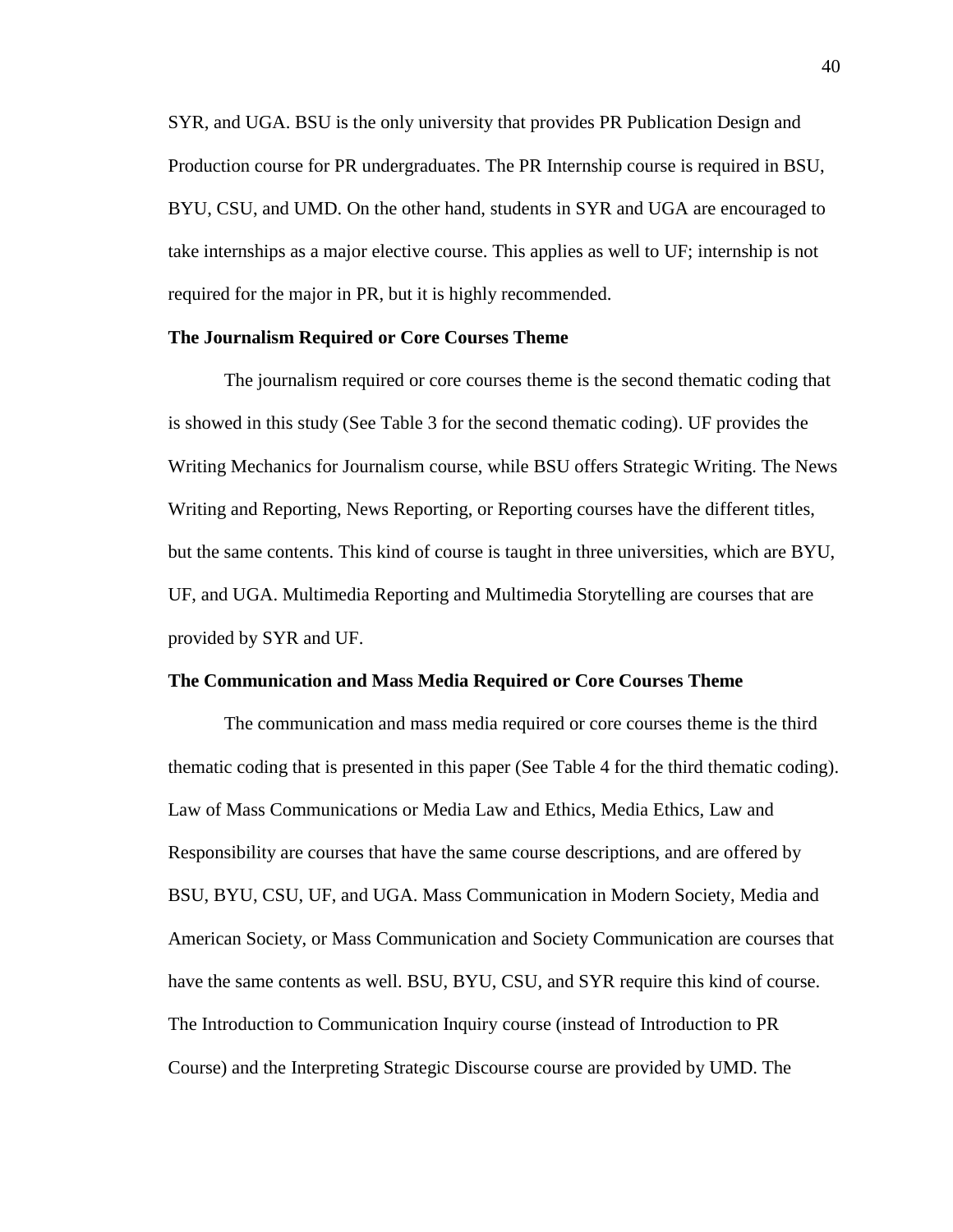Introduction to Visual Communication and Web Development Course, Persuasion course (Oral and Written), and Advanced Writing and Design for Strategic Communications course are offered by BSU. The Practical Grammar for Public Communications course and Diversity and Media Issues course are available in SYR. Research Methods in Communications course or Media Research and Consumer Behavior course have the same course descriptions. This kind of course is required in BSU and UMD. CSU offers the History and Philosophy of American Mass Communication course for their students. Media Writing or Writing for the Mass Media are courses that have the same contents. BYU and CSU provide one of these courses.

## **The Business Required or Core Courses Theme**

The business (management/advertising/marketing/accounting) required or core courses is the fourth thematic coding that is appeared in this study (See Table 5 for the fourth thematic coding). BSU is the only university that provides the Managing Behavior in Organization course, while BYU offers Principles of Accounting and Strategic Planning and Problem Solving courses. The Principles of Marketing or Marketing Management course is required by BSU, BYU, and UGA.

#### **The Combined Disciplines or Other Disciplines Required or Core Courses Theme**

The combined disciplines or other disciplines required or core courses is the last thematic coding that is showed in this study (See Table 6 for the fifth thematic coding). BSU offers courses that contain combined disciplines such as Professional Development Seminar, Emerging Media in Advertising and Public Relations, Branding for Advertising and Public Relations, and International Advertising and Public Relations. Advertising and Public Relations Law and Ethics of Advocacy are courses that are required in SYR. The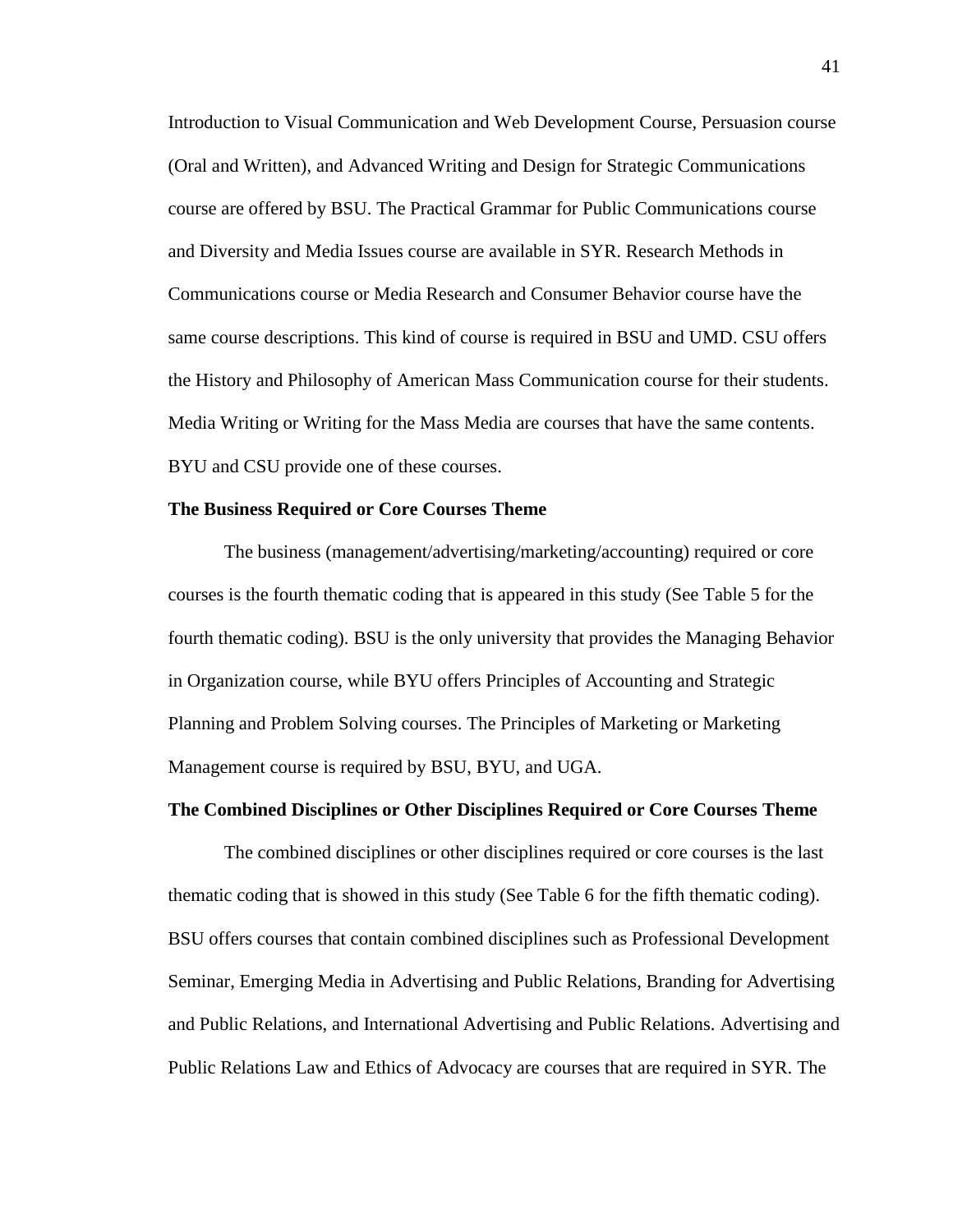Introduction to Graphic Design or Graphic Communications course is taught in SYR and UGA.

Looking at given courses based on content, the researcher found that the courses are categorized into theory courses, principles courses, techniques or skills courses, research or research method courses, communication or writing courses, mass communication or media courses, and internship to make them narrow. These courses with their classifications are:

- 1- Theory Courses (3 CR/HRS):
	- **Public Relations Theory course, in Communication Major: PR Emphasis** (UMD).
- 2- Core Principles
- Public Relations Principles (3 CR/HRS):
	- Public Relations Principles and Concepts course in PR Program (BSU), (SYR), and (UF), and in Communication Program: PR Concentration (CSU).
	- Introduction to Public Relations course in Communication Program: PR Emphasis (BYU) and PR Program (UGA).
	- International Public Relations course in PR Program (UF).
	- **International Advertising and Public Relations course in PR Program** (BSU).
- Marketing Principles (3 CR/HRS):
	- **Principles of Marketing course in PR Program (BSU) and (UGA).**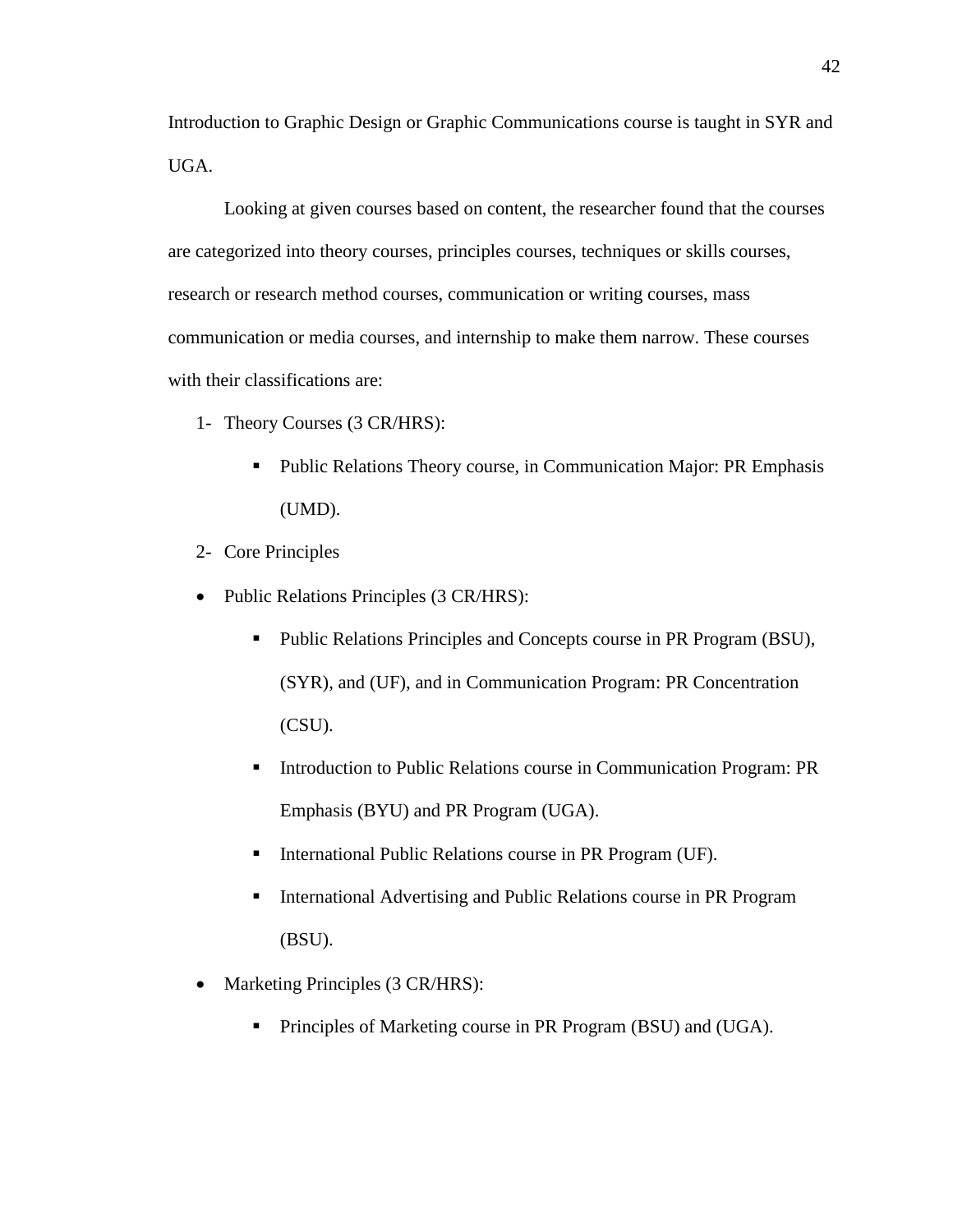- Marketing Management course in Communication Program: PR Emphasis (BYU).
- Accounting Principles (3 CR/HRS):
	- Principles of Accounting course in Communication Program: PR Emphasis (BYU).
- Communication Principles (3 CR/HRS):
	- Introduction to Communication Inquiry course in Communication Major: PR Emphasis (UMD).
- Ethics and Law Principles (3 CR/HRS):
	- **Media Law and Ethics course in PR Program (BSU).**
	- Media Ethics, Law and Responsibility course in Communication Program: PR Emphasis (BYU).
	- Communication Laws course in Communication Program: PR Concentration (CSU).
	- Law Mass Communication course in PR Program (UF) and (UGA).
	- Ethics of Advocacy course in PR Program (SYR).
	- Advertising and Public Relations Law course in PR Program (SYR).
- 3- Techniques/Skills
- PR Techniques/Skills (3 CR/HRS):
	- Public Relations Strategy course in PR Program (UF).
	- **Public Relations Campaigns course in PR Program (BSU), (UF), and**

(UGA), and in Communication Program: PR Emphasis (BYU).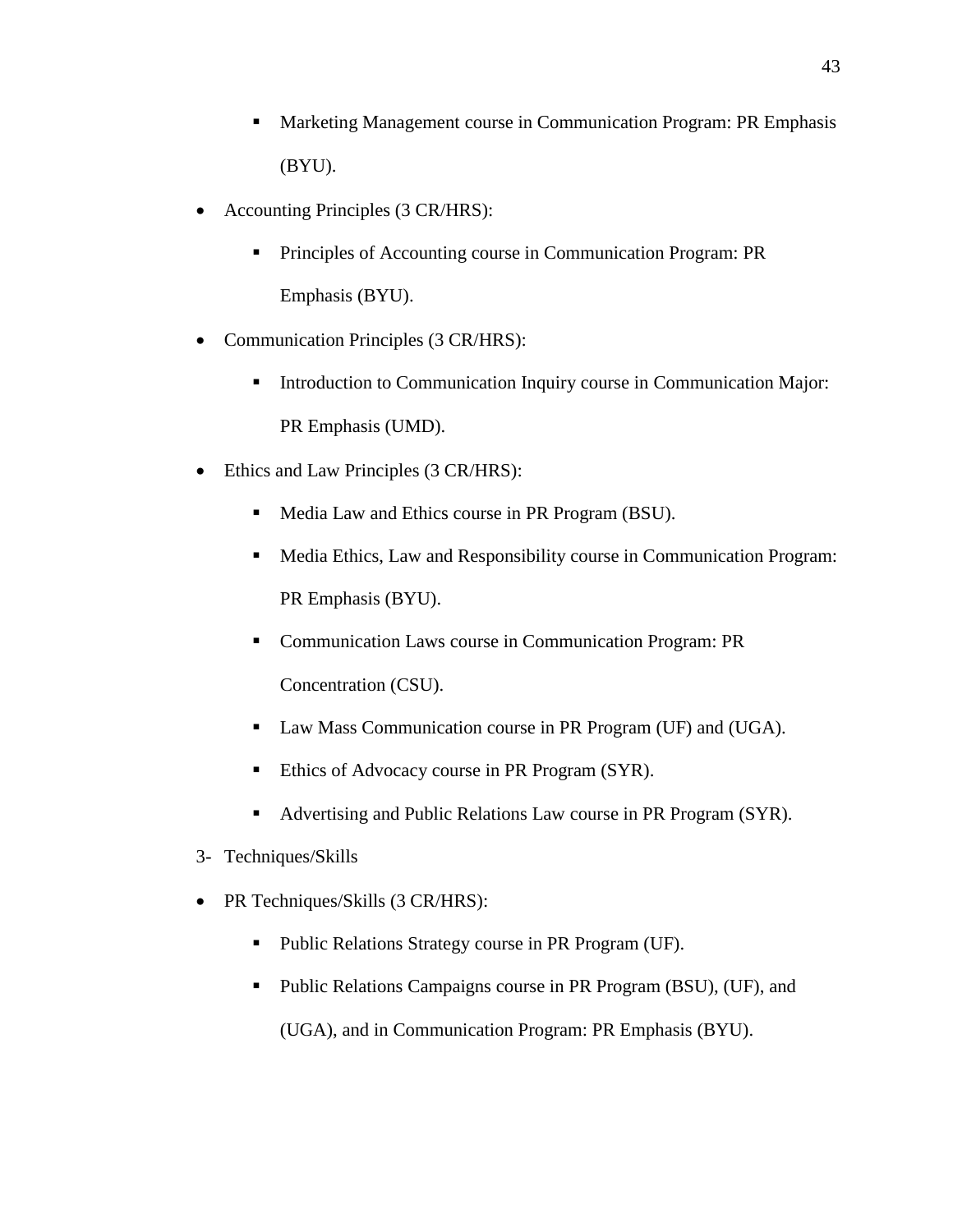- Public Relations Campaigns Planning and Execution course in PR Program (SYR).
- Public Relations Techniques course in Communication Major: PR Emphasis (UMD).
- Strategic Planning and Problem Solving course in Communication Program: PR Emphasis (BYU).
- **Persuasion course in PR Program (BSU).**
- PR and Business Techniques/Skills (3 CR/HRS):
	- **Public Relations Management course in Communication Program: PR** Concentration (CSU) and in PR Program (SYR).
	- Public Relations Administration course in PR Program (UGA).
	- Public Relations Planning Management course in PR Program (BSU).
	- Managing Behavior in Organization course in PR Program (BSU).
	- Branding for Advertising and Public Relations course in PR Program (BSU).
- Graphic, Design, Visual, and Production Techniques/Skills (3 CR/HRS):
	- Introduction to Graphic Design course in PR Program (SYR).
	- Graphic Communications course in PR Program (UGA).
	- Introduction to Visual Communication and Web Development course in PR Program (BSU).
	- Public Relations Visual Communications course in PR Program (UF).
	- Public Relations Visual Literacy course in Communication Program: PR Emphasis (BYU).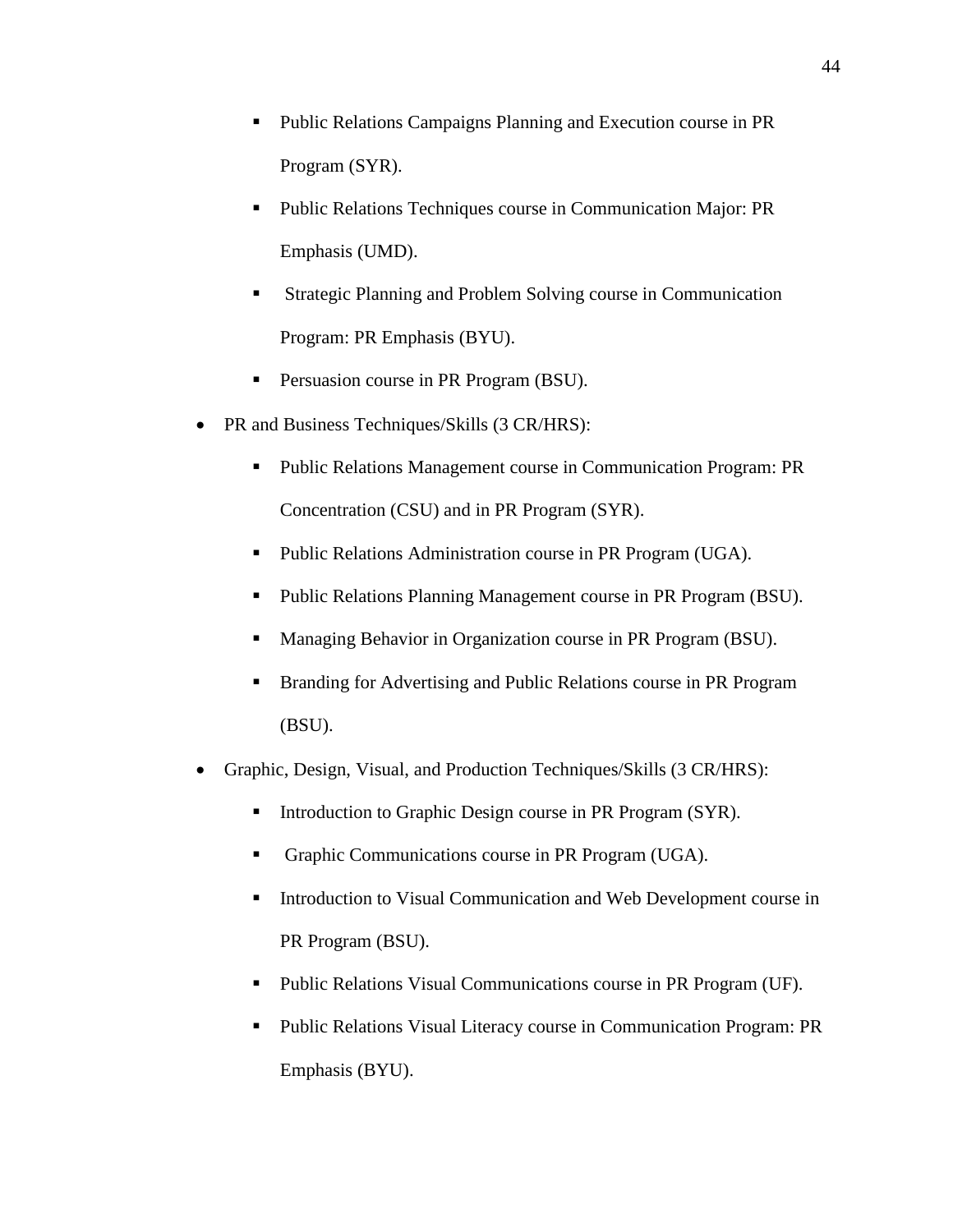- Public Relations Publication Design and Production course in PR Program (BSU).
- 4- Research and Research Methods (3 CR/HRS):
	- Public Relations Research course in PR Program (SYR), (UF), and (UGA).
	- Public Relations Research and Measurement course in Communication Program: PR Emphasis (BYU).
	- Senior Seminar in Public Relations course in Communication Major: PR Emphasis (UMD).
	- Research Methods course in Communication Major: PR Emphasis (UMD).
	- Media Research and Consumer Behavior course in PR Program (BSU).
	- **Professional Development Seminar course in PR Program (BSU).**
- 5- Communication/Writing
- Courses with (3 CR/HRS):
	- Public Relations Writing course in PR Program (UF) and (BSU), in Communication Program: PR Concentration (CSU), and in Communication Major: PR Emphasis (UMD).
	- **Public Relations Writing and Production course in Communication** Program: PR Emphasis (BYU).
	- **Media Writing course in Communication Program: PR Emphasis (BYU).**
	- Writing for the Mass Media course in Communication Program: PR Concentration (CSU).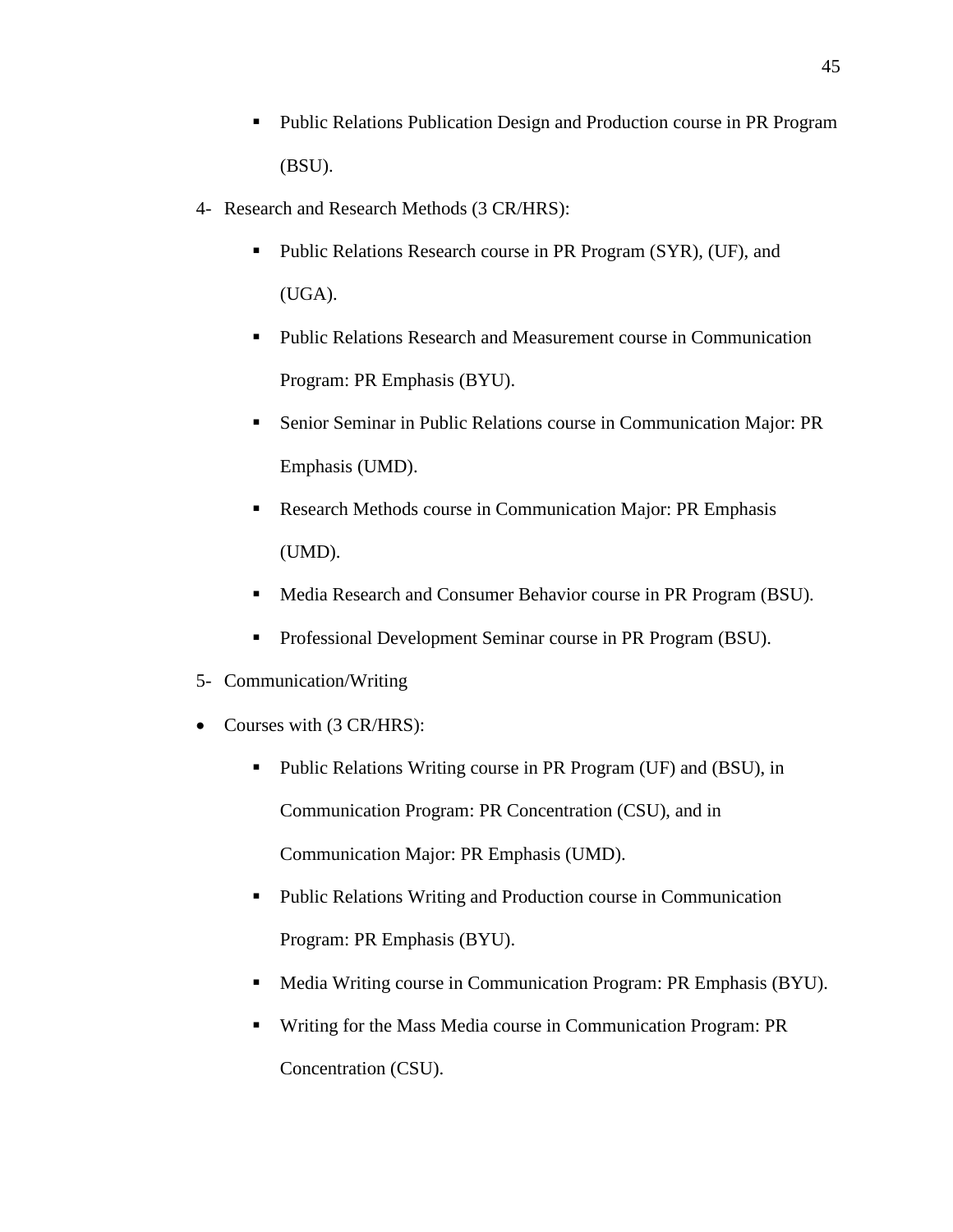- News Writing and Reporting for Public Relations course in Communication Major: PR Emphasis (UMD).
- Reporting course in PR Program (UF).
- News Reporting course in Communication Program: PR Emphasis (BYU).
- Writing for News and PR in a Digital Age course in PR Program (SYR).
- Advanced Public Relations Writing for a Digital World course in PR Program (SYR).
- News Editing for Public Relations course in Communication Major: PR Emphasis (UMD).
- Strategic Writing course in PR Program (BSU).
- Multimedia Storytelling course in PR Program (SYR).
- Advanced Writing and Design for Strategic Communications course in PR Program (BSU).
- Interpreting Strategic Discourse course in Communication Major: PR Emphasis (UMD).
- Public Relations Communication course in PR Program (UGA).
- Courses with (4 CR/HRS):
	- News Writing and Reporting course in PR Program (UGA).
- Courses with (1 CR/HRS):
	- Writing Mechanics for Journalism course in PR Program (UF).
	- Multimedia Reporting course in PR Program (UF).
	- Practical Grammar for Public Communications course in PR Program (SYR).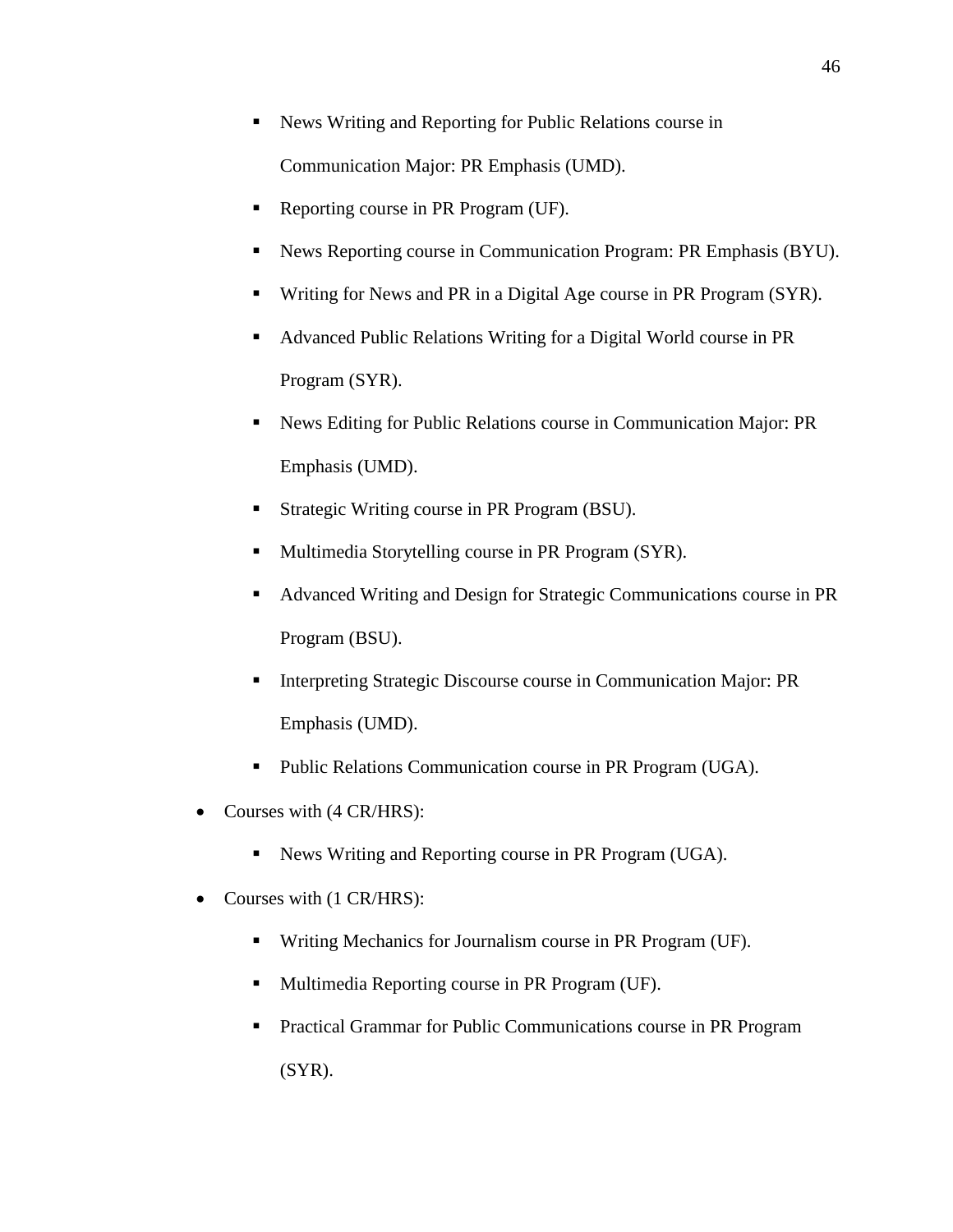- 6- Mass Communication/Media Courses
- Courses with (3 CR/HRS):
	- **Mass Communication in Modern Society course in Communication** Program: PR Concentration (CSU).
	- **Media and American Society course in PR Program (BSU).**
	- **Mass Communication and Society Communication course in** Communication Program: PR Emphasis (BYU) and in PR Program  $(SYR)$ .
	- **History and Philosophy of American Mass Communication course in** Communication Program: PR Concentration (CSU).
	- Emerging Media in Advertising and Public Relations course in PR Program (BSU).
- Courses with (1 CR/HRS):
	- Diversity and Media Issues course in PR Program (SYR).
- 7- Internship
- $\bullet$  Internship with (4CR/HRS):
	- Academic Internship course in Communication Program: PR Emphasis (BYU).
- Internship with (3CR/HRS):
	- Supervised Internship course in Communication Major: PR Emphasis (UMD).
	- **Mass Media Internship course in Communication Program: PR** Concentration (CSU).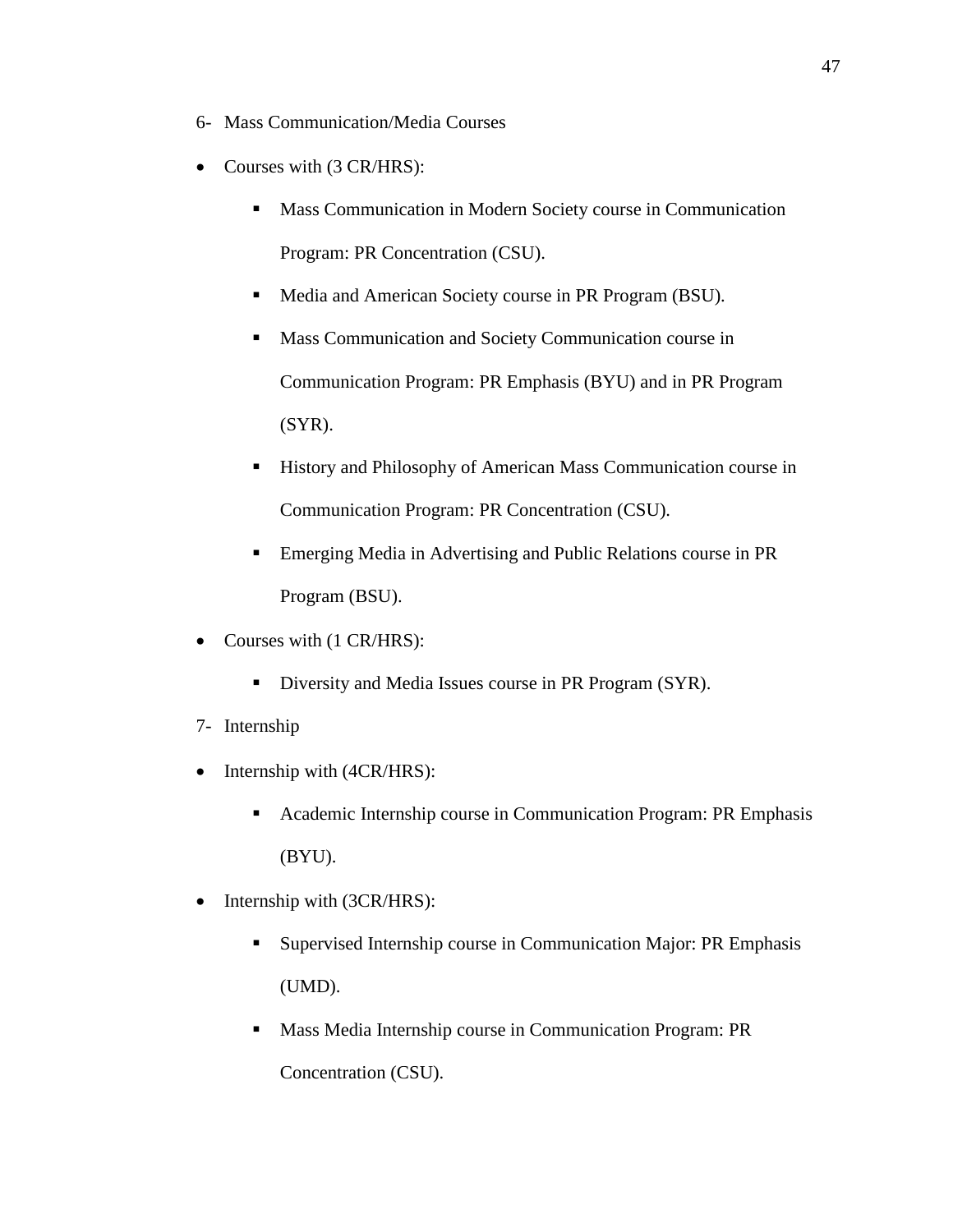- $\bullet$  Internship with (2 CR/HRS):
	- Paid OR Unpaid Internship course in PR Program (BSU).

## **RQ2. What are the major differences and similarities between the U.S. PR undergraduate curricula and Saudi PR undergraduate curricula?**

King Abdulaziz University, King Saud University, and Umm Al-Qura University in Saudi Arabia provide PR programs for undergraduates under mass communication department. KAU and UQU provide the PR program under PR emphasis title, while KSU provides it under PR and Advertising title (See Table 7 for the availability of PR discipline in the selected universities, which is all three universities offer the program as emphasis).

The selected Saudi universities and American universities provide PR undergraduates students with some similar courses, which they represent basic courses in PR programs. The similar courses are the Foundation of PR or Introduction to PR, International (PR, Advertising, or Media), Principles of Marketing, Writing of (Journalism, Media, or PR), News Writing and Editing, Theories of (PR or Communications), Strategy of (PR or Advertising), Campaigns of (PR or Advertising), Techniques of (PR or Advertising), PR Management, Research Methods and Measurements of (PR, Media, or Communication), Introduction to Communications, Persuasion, Diversity or Contemporary Media Issues, Publication Design and Production, Media Development or Communication in Modern Society, and Internships.

Some courses that are provided by the selected American universities and Saudi universities have the same ideas, but different contents. For example, the Laws and Ethics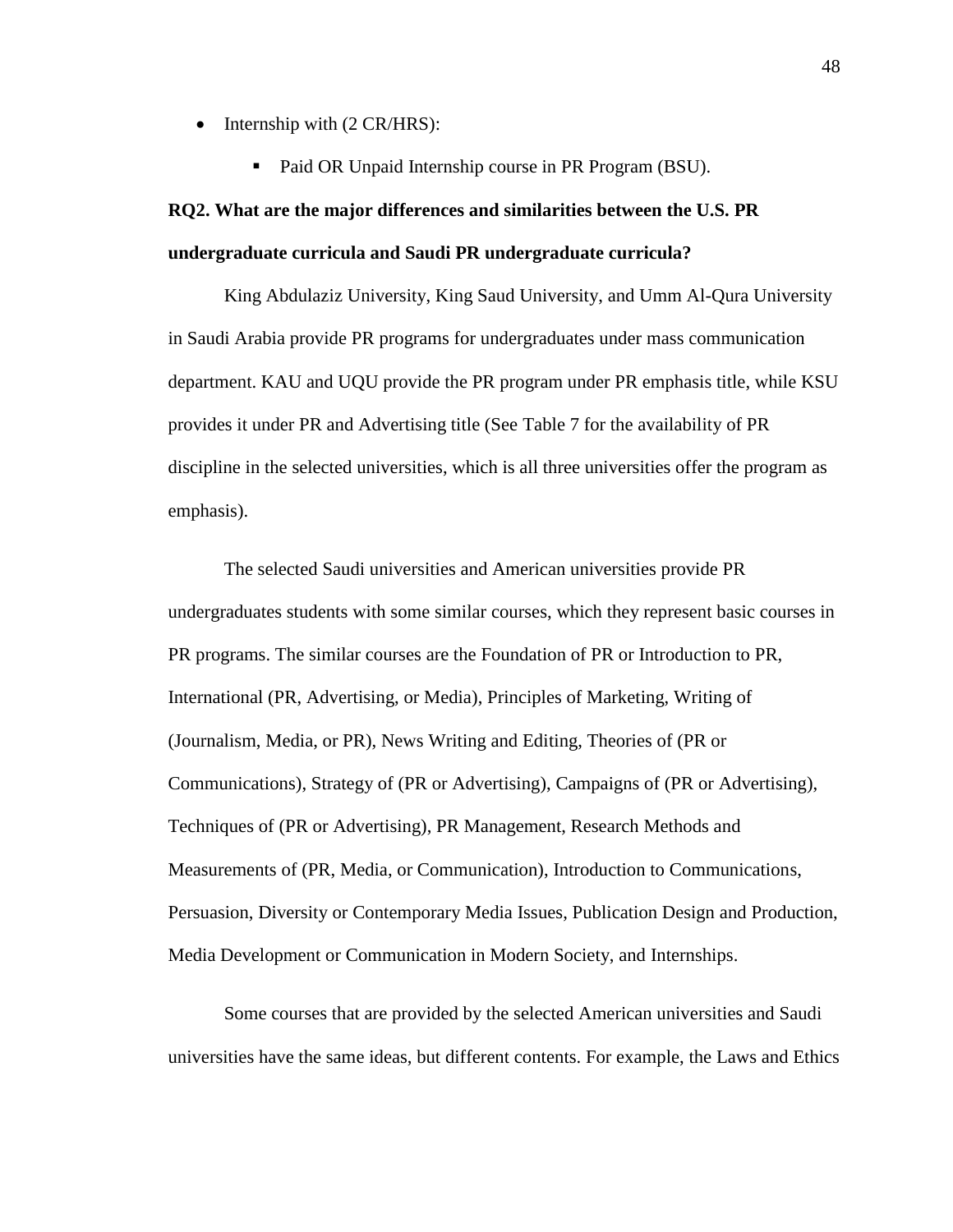course is required in American and Saudi PR programs as well. In Saudi, the contents of the course talk about Saudi media laws and ethics, which are much related to the country privacy. The Media Society course is another course that its contents are different, depending on the country as well. The course is called Media and American Society course in the selected American universities, and Arab and Islamic Media Society course in the Saudi universities.

On the other hand, some courses that are provided by the selected Saudi universities are different than the American universities. Saudi Media course is required by all Saudi universities, in which topics about the emergence and development of the Saudi media in the press, radio, and television are being discussed. Some selected Saudi universities offer required courses of PR in English Language such as PR in English Language course and Media Discourse in English Language course. The Organizing Conferences and Events or Ceremony and Protocol course is another required course in some selected Saudi universities. The PR Crisis Management course is taught in some of the Saudi universities. The three selected Saudi universities require the Applied Studies in PR course for PR undergraduates. This course aims to address the practical aspects of PR, display the foundations of planning for PR programs, and explain the role of PR in crisis management. The Designing of Mass Media Messages course is another important course that required by the selected Saudi universities. This course teaches the students the technical foundations and rules to design and produce the printed, audio, visual, and electronic messages that used in PR. This course also provides the students with basic concepts and introduction to the graphic design. The Public Opinion and Propaganda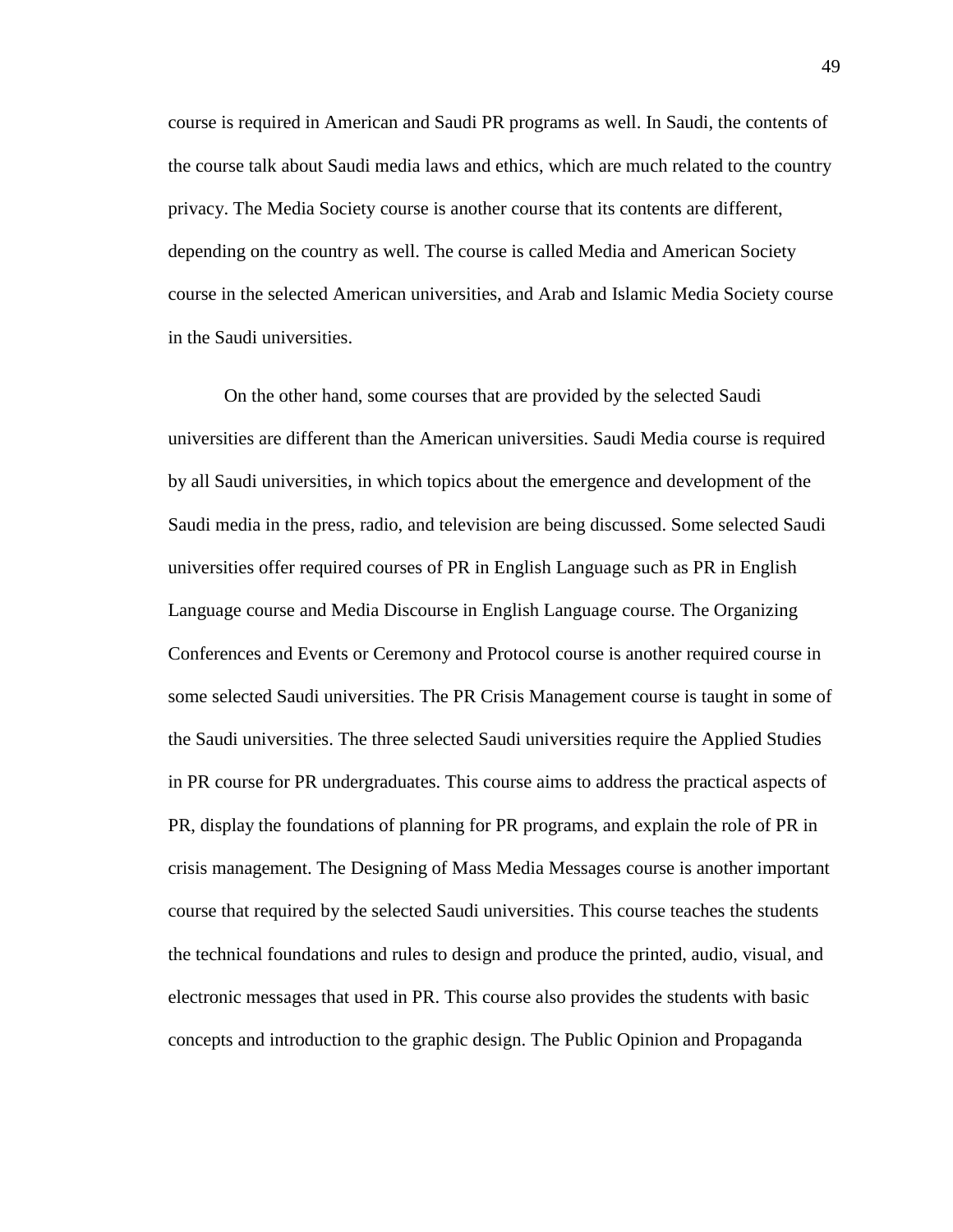course and Computer Applications course are offered by the Saudi universities. The Origin of Islamic Economic course is required by some Saudi universities. The course aims to introduce the Islamic aspect of the economic life. It explains the Islamic rules and regulations that control and regulate the economic life.

The followings are the divided courses into the themes in the selected Saudi universities:

## **The Public Relations Required or Core Courses Theme**

The PR required or core courses theme is the first thematic coding in the Saudi PR curricula (See Table 8 for this coding). The Foundation of PR or Introduction to PR course is required in KAU and UQU. The Strategic Communication in PR course is offered by KSU. KSU and UQU provide the Organizing Conferences and Events course or Ceremony and Protocol course for PR students. The Public Relations and Crisis Management course and the Writing for PR course are required in KAU and KSU. The International PR course, PR Techniques course, Advanced Case Studies in PR course, and Graduation Project in PR course are provided by KAU. KAU and UQU offer the PR Management course and Planning for PR Programs and Campaigns course. UQU is the only university that provides the Evaluating for PR Programs course, Applied Studies in Public Relations, PR in English Language, and PR Terminologies.

#### **The Journalism Required or Core Courses Theme**

The journalism required or core courses theme is the second thematic coding in the Saudi PR curricula (See Table 9 for the second thematic coding). The News course is provided by KAU and KSU. The News Editing course is offered by KSU. UQU is the only university that teaches the Publication Media Design and Production course for their PR students.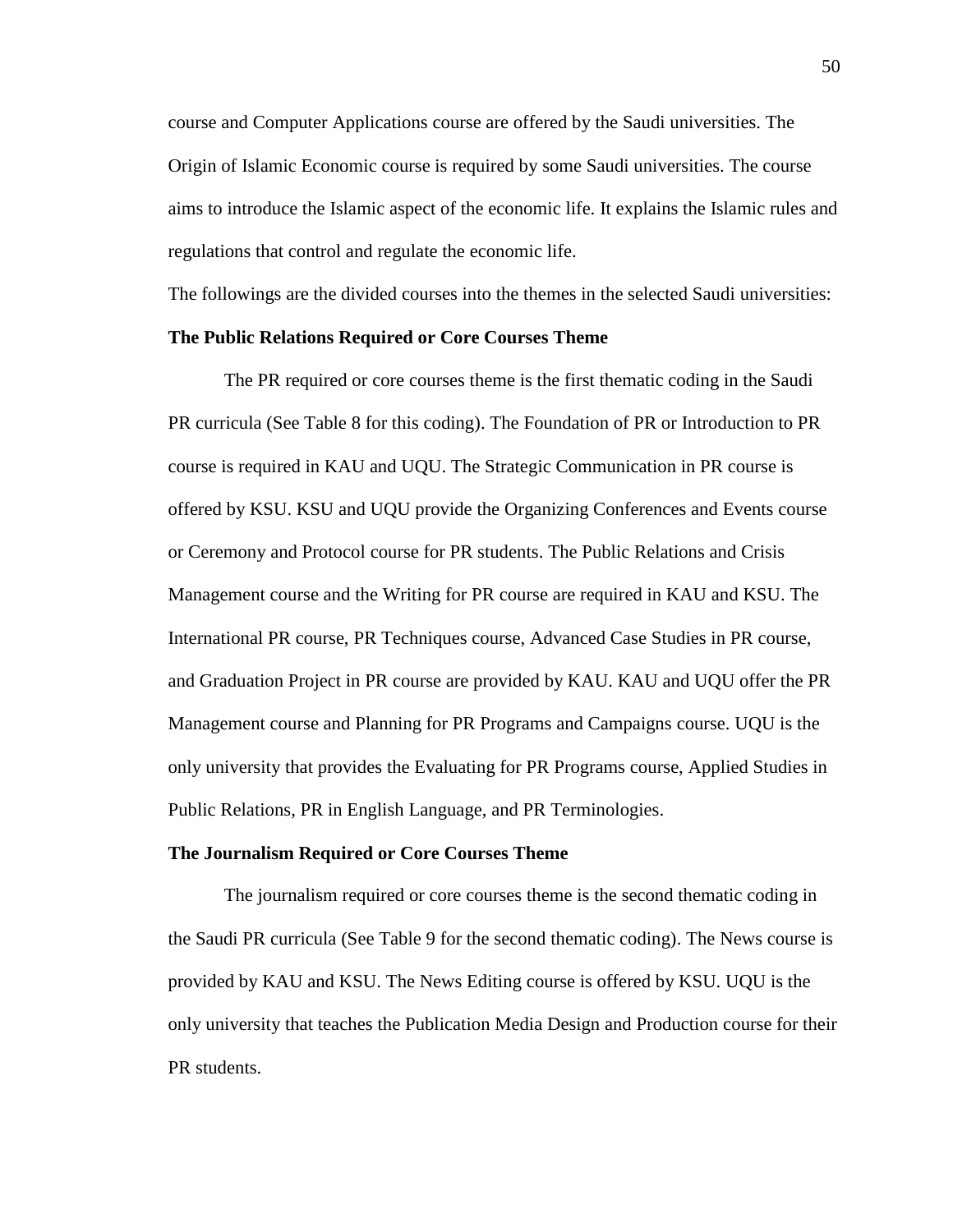#### **The Communication and Mass Media Required or Core Courses Theme**

The communication and mass media required or core courses theme is the third thematic coding (See Table 10 for this coding). Courses such as The Introduction to Media and Communication course, Communication Theories course, Saudi Media course, and Media Research Methods course are provided by the three selected universities. Media Development course is provided by KSU and UQU. Designing of Mass Media Messages is only offered in KSU. The Saudi Media Laws course is taught in KAU and KSU. KAU offers the International Media course, Contemporary Media Issues course, Media Discourses in English Language course, Media Production course, Organizational Communication course, Computer and Internet Communications course, and Persuasion course for PR undergraduates program. UQU provides the Audio Production course as a required. The Arab and Islamic Media Society course is taught in KAU, KSU and UQU.

#### **The Business Required or Core Courses Theme**

The business (management/advertising/marketing/accounting) required or core courses theme is fourth thematic coding (See Table 11 for the fourth thematic coding). The Strategic Communication in Advertising course and Advertising Campaigns course are offered in KSU. The Advertising Techniques course is taught in UQU. KAU provides the Principles of Marketing course in PR program.

## **The Combined Disciplines or Other Disciplines Required or Core Courses Theme**

The combined disciplines or other disciplines required or core courses theme is the last thematic coding in the study (See Table 12 for this coding). UQU provides the Introduction to Publicity and Advertising course and Public Opinion and Methods of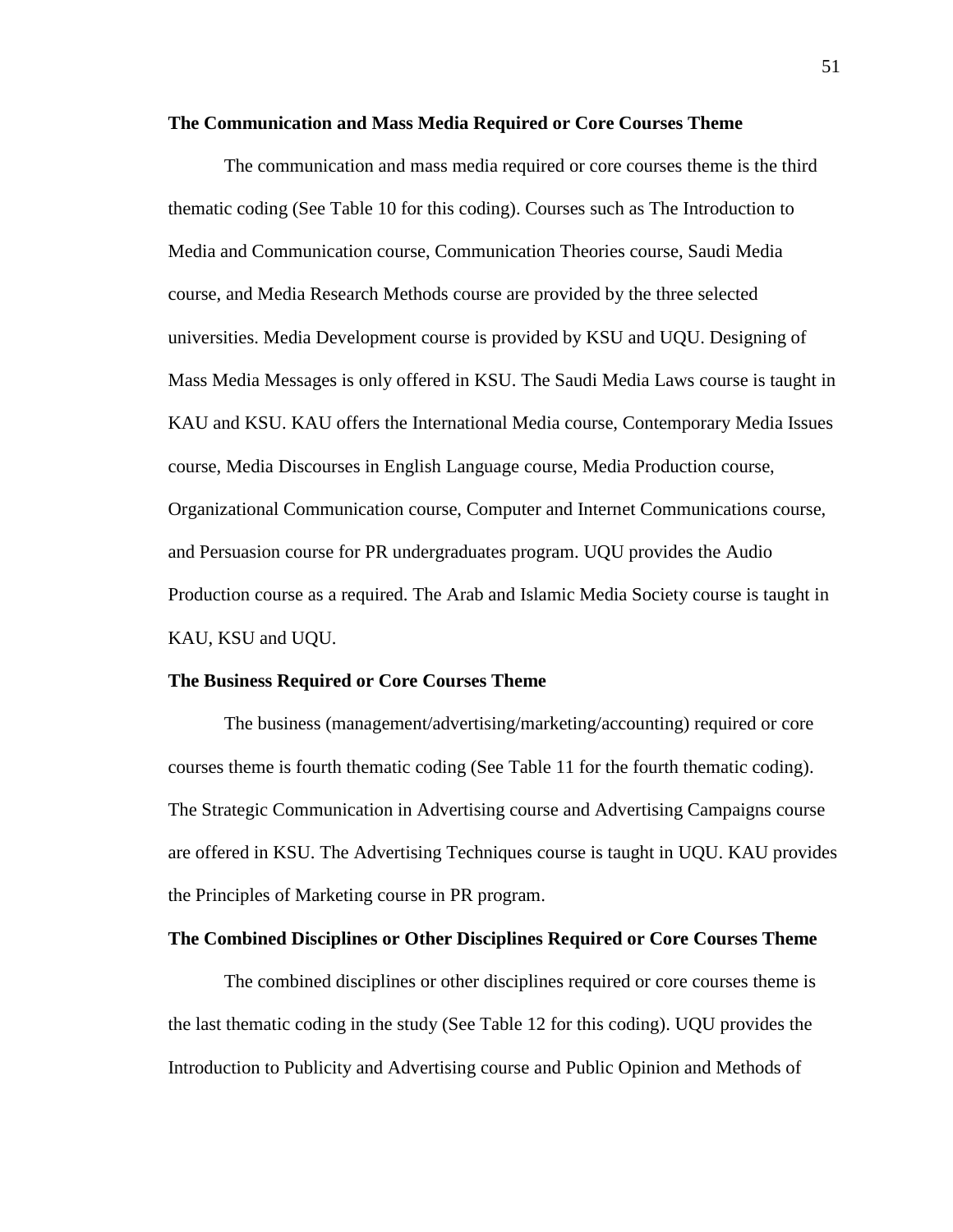Measurements course. The Public Opinion and Propaganda course is offered by KAU and UQU. The Social Psychology course and Political Geography course are required in KSU. The Computer Applications course and the Origin of Islamic Economic course are taught in KSU and UQU. UQU offers the Principles of Psychology course and Principles of Sociology course for PR students.

In the same way, the researcher made another classification which categorizing the courses into:

- 1- Theory Courses
	- Communication Theories course (3 CR/HRS) in Mass Communication Major: PR Emphasis (KAU) and in Mass Communication Major: PR and Advertising Emphasis (KSU), and (2 CR/HRS) in Mass Communication Major: PR Emphasis (UQU).

## 2- Core Principles

- Public Relations Principles
	- The Foundation of Public Relations course (3 CR/HRS) in Mass Communication Major: PR Emphasis (KAU).
	- Introduction to Public Relations course  $(2 \text{ CR/HRS})$  in Mass Communication Major: PR Emphasis (UQU).
	- International Public Relations course (3 CR/HRS) in Mass

Communication Major: PR Emphasis (KAU).

• Media and Communication Principles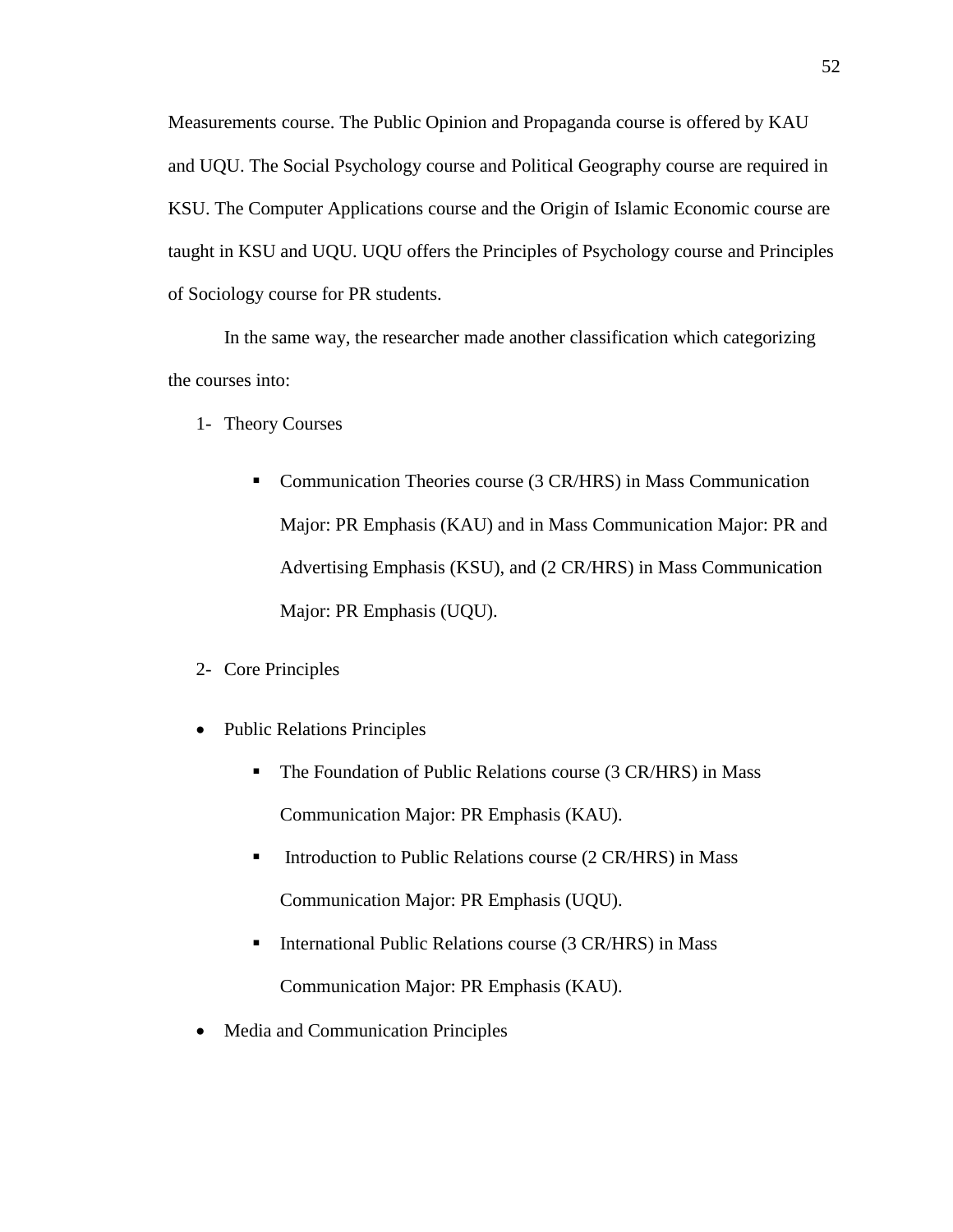- Introduction to Media and Communication course (3 CR/HRS) in Mass Communication Major: PR Emphasis (KAU) and in Mass Communication Major: PR and Advertising Emphasis (KSU), and (2 CR/HRS) in Mass Communication Major: PR Emphasis (UQU).
- International Media course (3 CRD/HRS) in Mass Communication Major: PR Emphasis (KAU).
- Saudi Media course (2 CR/HRS) in Mass Communication Major: PR Emphasis (KAU) and (UQU), and in Mass Communication Major: PR and Advertising Emphasis (KSU).
- Arab and Islamic Media course (3 CR/HRS) in Mass Communication Major: PR Emphasis (KAU) and in Mass Communication Major: PR and Advertising Emphasis (KSU), and (2 CR/HRS) in Mass Communication Major: PR Emphasis (UQU).
- Media Production course (3 CR/HRS) in Mass Communication Major: PR Emphasis (KAU).
- Public Opinion and Propaganda course (3 CR/HRS) in Mass Communication Major: PR Emphasis (KAU) and (2 CR/HRS) in Mass Communication Major: PR Emphasis (UQU).
- Audio Production course (2 CR/HRS) in Mass Communication Major: PR Emphasis (UQU).
- Organizational Communication course (2 CR/HRS) in Mass Communication Major: PR Emphasis (KAU).
- Ethics and Laws Principles (2 CR/HRS)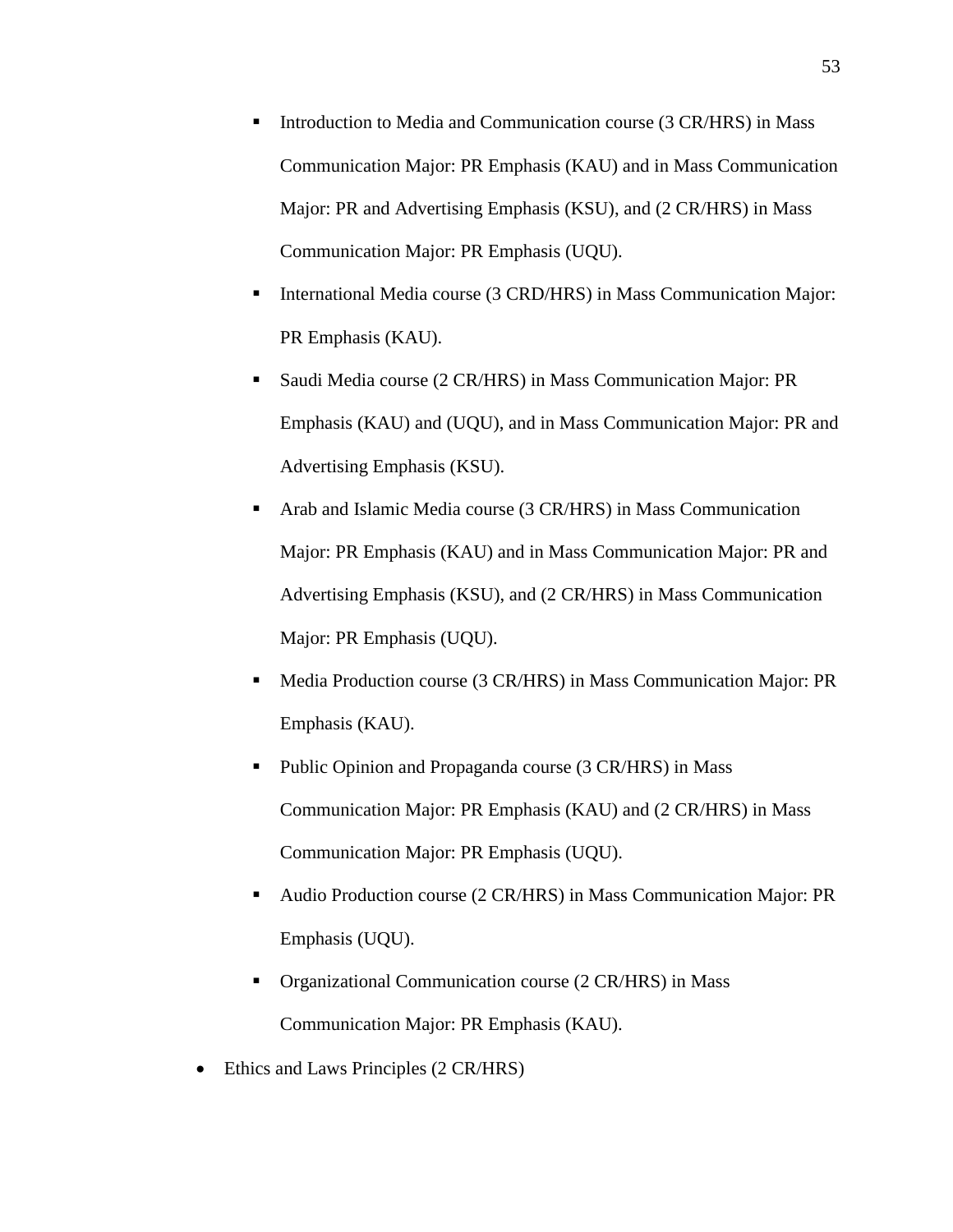- Saudi Media Laws course in Mass Communication Major: PR Emphasis (KAU) and in Mass Communication Major: PR and Advertising Emphasis (KSU).
- Marketing Principles (3 CR/HRS)
	- **Principles of Marketing course in Mass Communication Major: PR** Emphasis (KAU).
- Publicity and Advertising Principles (2 CR/HRS)
	- Introduction to Publicity and Advertising course in Mass Communication Major: PR Emphasis (UQU).
- Psychology Principles (2 CR/HRS)
	- **Principles of Psychology course in Mass Communication Major: PR** Emphasis (UQU).
	- Social Psychology course in Mass Communication Major: PR and Advertising Emphasis (KSU).
- Sociology Principles (2 CR/HRS)
	- **Principles of Sociology course in Mass Communication Major: PR** Emphasis (UQU).
- Geography Principles (2 CR/HRS)
	- **Political Geography course in Mass Communication Major: PR and** Advertising Emphasis (KSU).
- Economic Principles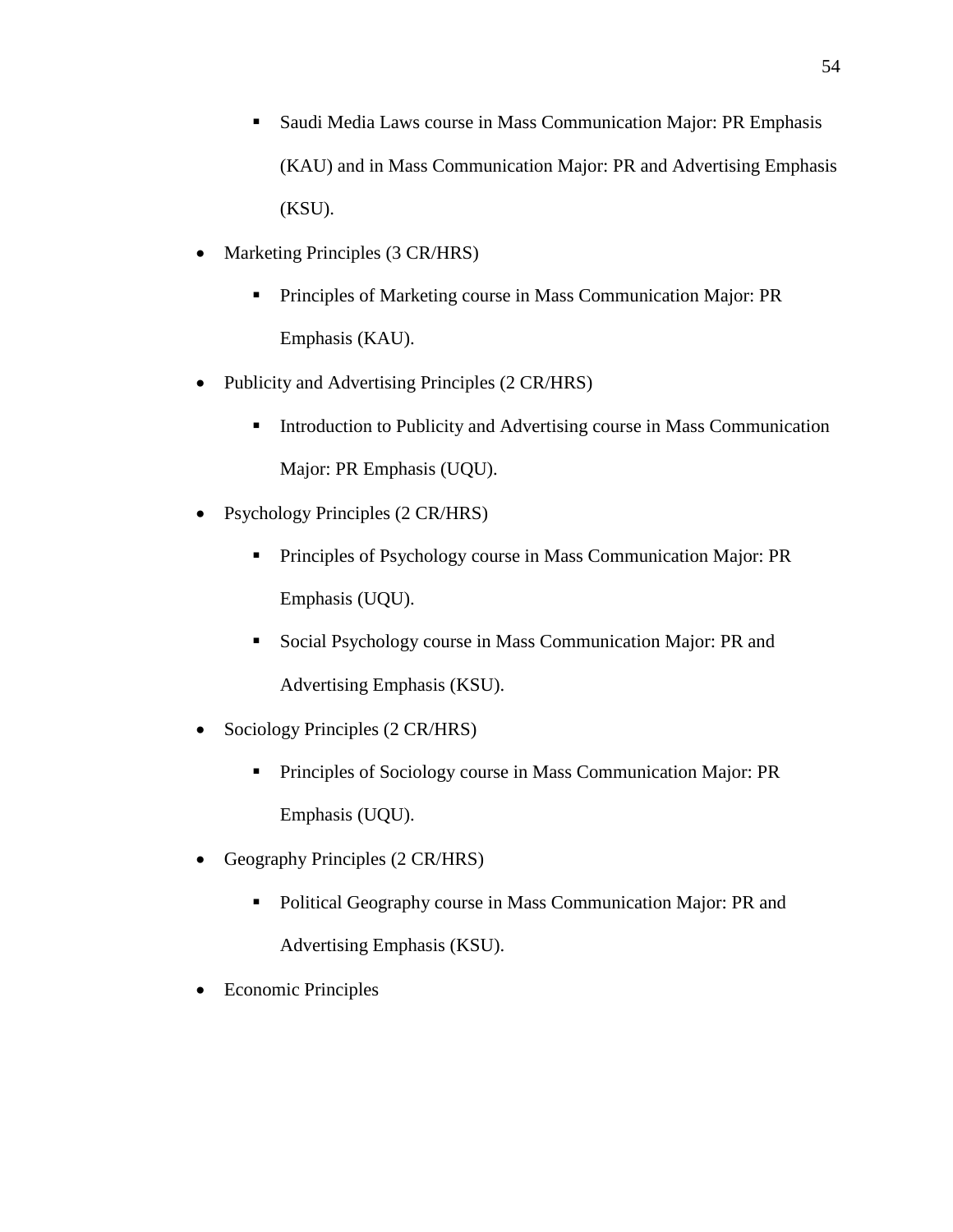- The Origin of Islamic Economic course (3 CR/HRS) in Mass Communication Major: PR Emphasis (UQU) and (2 CR/HRS) in Mass Communication Major: PR and Advertising Emphasis (KSU).
- 3- Techniques/Skills
	- Strategic Communication in Public Relations course (2 CR/HRS) in Mass Communication Major: PR and Advertising Emphasis (KSU).
	- Organizing Conferences and Events course (2 CR/HRS) in Mass Communication Major: PR and Advertising Emphasis (KSU).
	- Ceremony and Protocol course (2 CR/HRS) in Mass Communication Major: PR Emphasis (UQU).
	- Public Relations and Crisis Management course (3 CR/HRS) in Mass Communication Major: PR Emphasis (KAU) and (2 CR/HRS) in Mass Communication Major: PR and Advertising Emphasis (KSU).
	- Public Relations Management course (3 CR/HRS) in Mass Communication Major: PR Emphasis (KAU) and (2 CR/HRS) in Mass Communication Major: PR Emphasis (UQU).
	- Advanced Case Studies in Public Relations course (3 CR/HRS) in Mass Communication Major: PR Emphasis (KAU).
	- Planning for Public Relations' Programs and Campaigns course (3 CR/HRS) in Mass Communication Major: PR Emphasis (KAU) and (2 CR/HRS) in Mass Communication Major: PR Emphasis (UQU).
	- Applied Studies in Public Relations course (2 CR/HRS) in Mass Communication Major: PR Emphasis (UQU).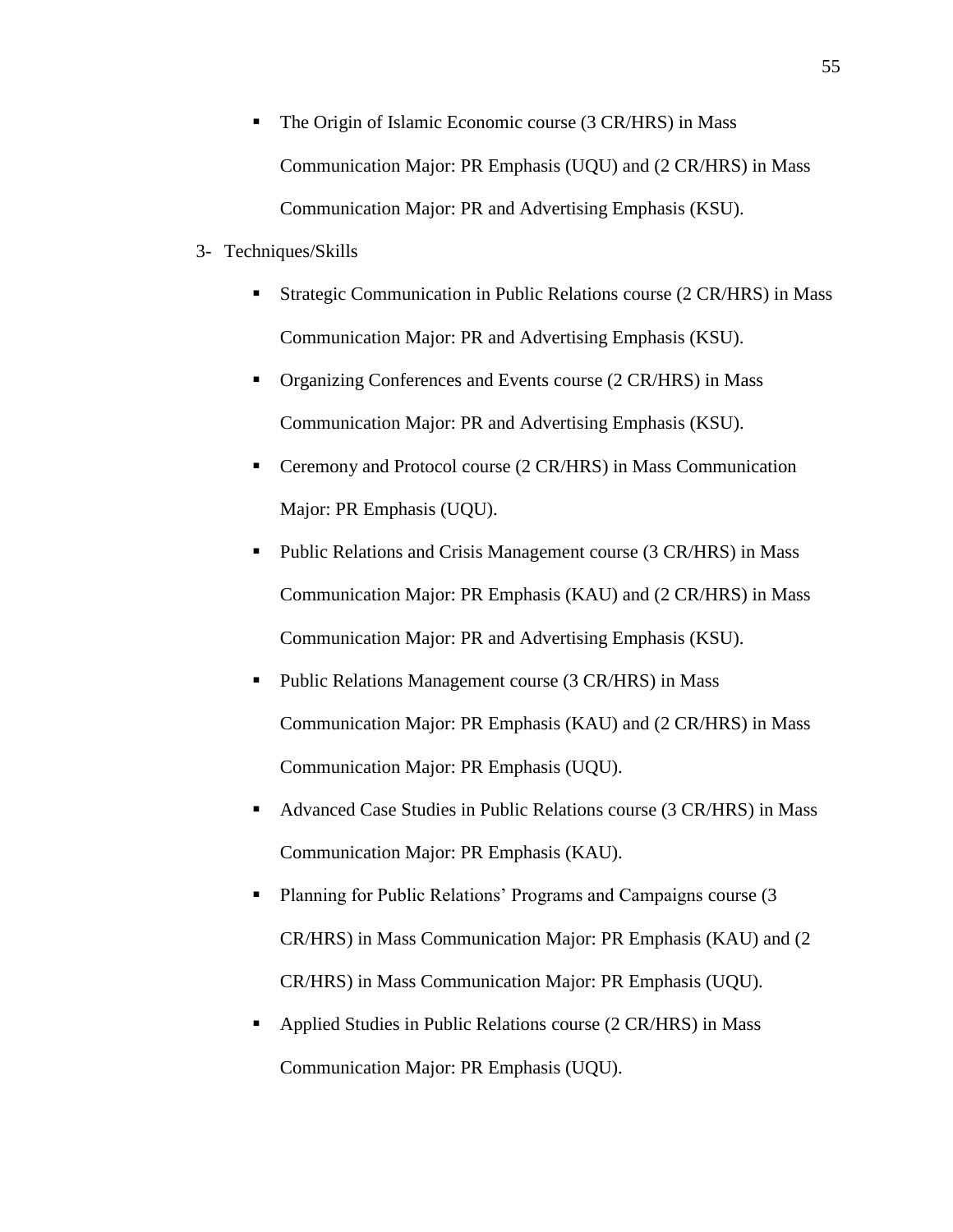- Designing of Mass Media Messages course (2 CR/HRS) in Mass Communication Major: PR and Advertising Emphasis (KSU).
- Declamation Techniques course (2 CR/HRS) in Mass Communication Major: PR Emphasis (UQU).
- Strategic Communication in Advertising course (2 CR/HRS) in Mass Communication Major: PR and Advertising Emphasis (KSU).
- Advertising Campaigns course (2 CR/HRS) in Mass Communication Major: PR and Advertising Emphasis (KSU).
- Advertising Techniques course (2 CR/HRS) in Mass Communication Major: PR Emphasis (UQU).
- Evaluating for Public Relations Programs course (2 CR/HRS) in Mass Communication Major: PR Emphasis (UQU).
- Public Relations Techniques course (3 CR/HRS) in Mass Communication Major: PR Emphasis (KAU).
- News course (2 CR/HRS) in Mass Communication Major: PR and Advertising Emphasis (KSU) and in Mass Communication Major: PR Emphasis (KAU).
- Persuasion course (3 CR/HRS) in Mass Communication Major: PR Emphasis (KAU).
- Computer Applications course (3 CR/HRS) in Mass Communication Major: PR and Advertising Emphasis (KSU) and (2 CR/HRS) in Mass Communication Major: PR Emphasis (UQU).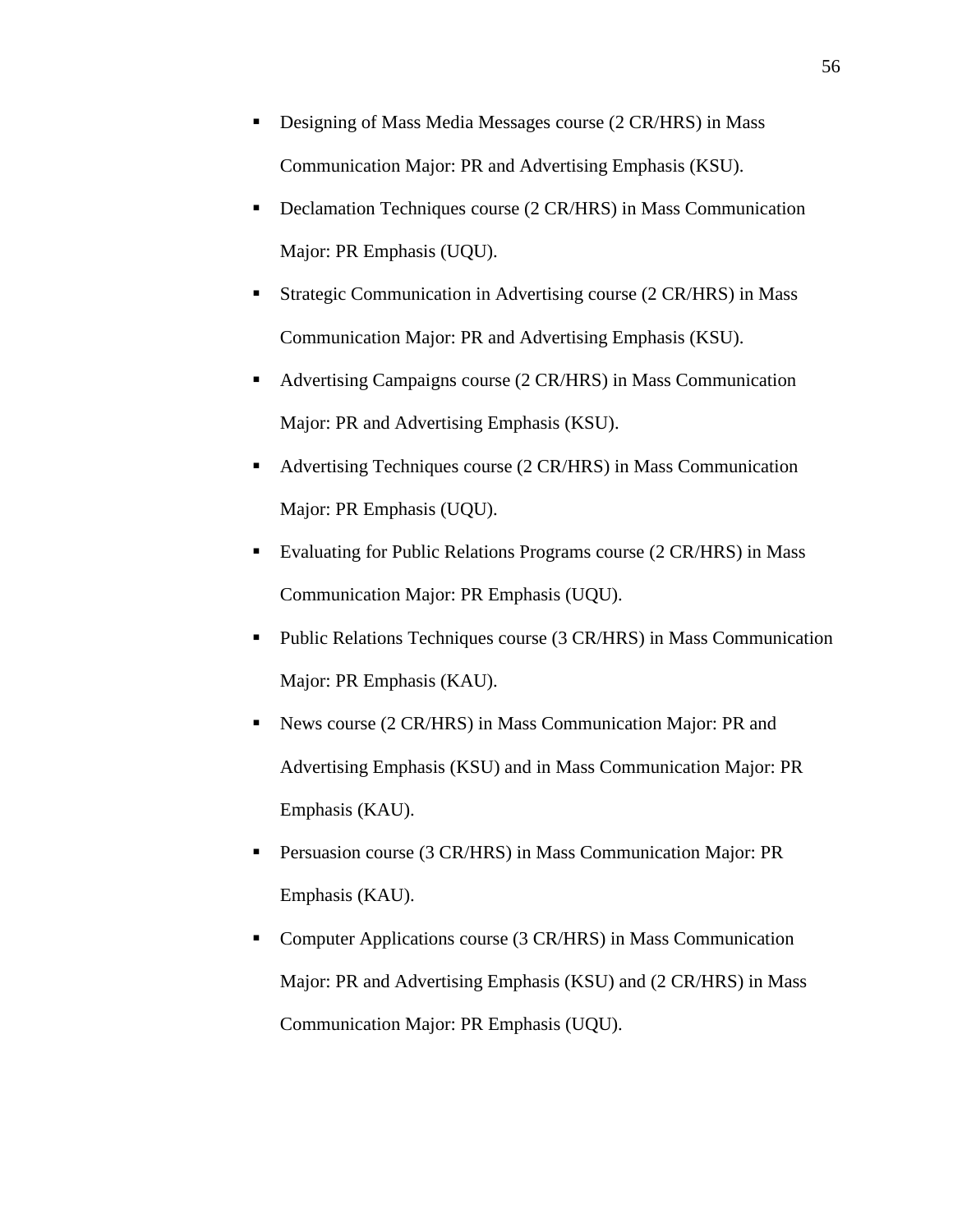- Computer and Internet Communications course (3 CR/HRS) in Mass Communication Major: PR Emphasis (KAU).
- 4- Research and Research Methods
	- Media Research Methods course (2 CR/HRS) in Mass Communication Major: PR Emphasis (UQU) and in Mass Communication Major: PR and Advertising Emphasis (KSU), and (3 CR/HRS) in Mass Communication Major: PR Emphasis (KAU).
	- Public Opinion and Methods of Measurements course (2 CR/HRS) in Mass Communication Major: PR Emphasis (UQU).
	- Graduation Project in Public Relations course (4 CR/HRS) in Mass Communication Major: PR Emphasis (KAU).
- 5- Communication/Writing
	- Writing for Public Relations course (3 CR/HRS) in Mass Communication Major: PR Emphasis (KAU) and (2 CR/HRS) in Mass Communication Major: PR and Advertising Emphasis (KSU).
	- News Editing course (2 CR/HRS) in Mass Communication Major: PR and Advertising Emphasis (KSU).
	- Public Relations in English Language course (2 CR/HRS) in Mass Communication Major: PR Emphasis (UQU).
	- Media Discourses in English Language course (3 CR/HRS) in Mass Communication Major: PR Emphasis (KAU).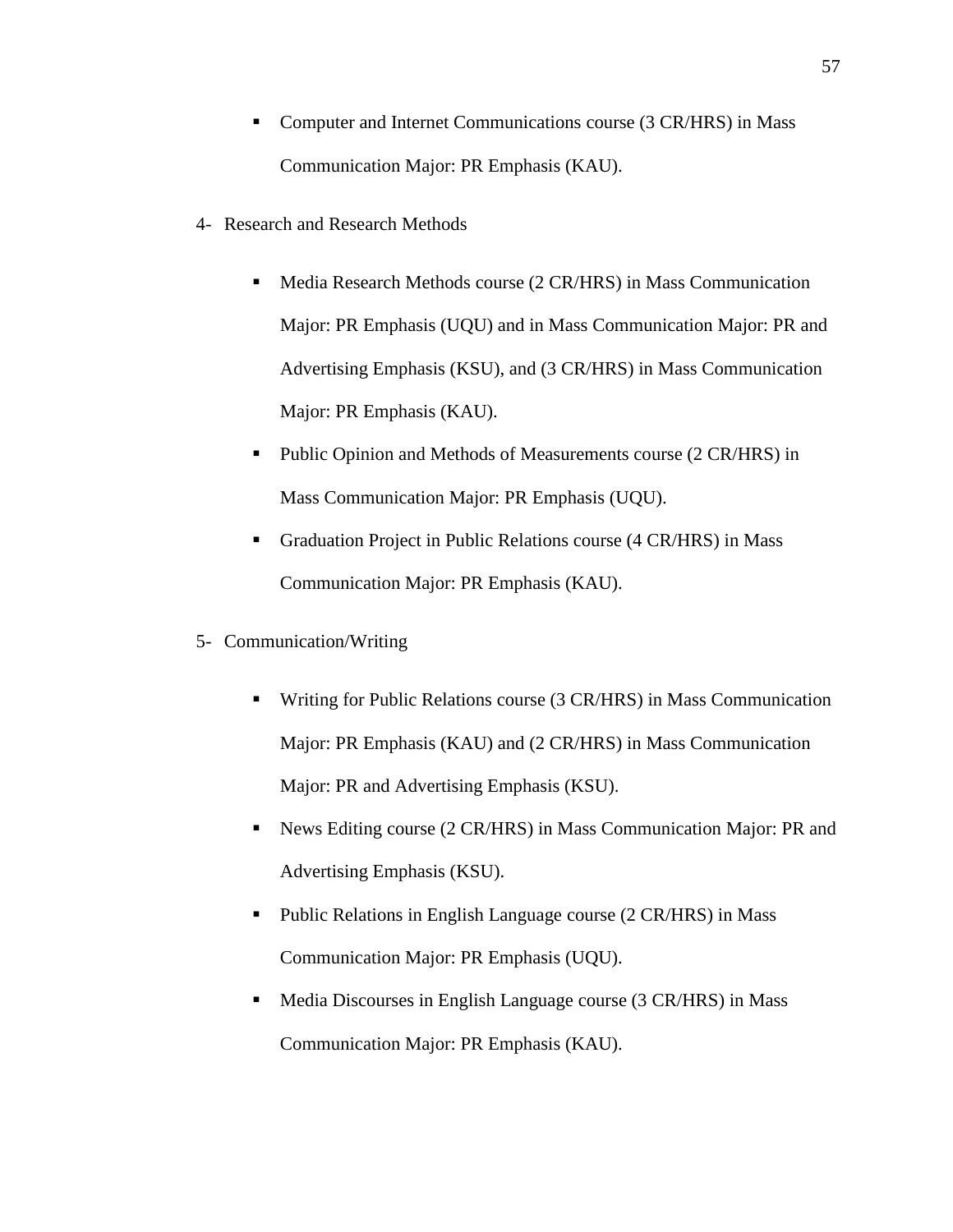- Public Relations Terminologies course (2 CR/HRS) in Mass Communication Major: PR Emphasis (UQU).
- 6- Mass Communication/ Media
	- Media Development course (2 CR/HRS) in Mass Communication Major: PR Emphasis (UQU) and in Mass Communication Major: PR and Advertising Emphasis (KSU).
	- Contemporary Media Issues course (3 CR/HRS) in Mass Communication Major: PR Emphasis (KAU).
	- Media Censorship course (2 CR/HRS) in Mass Communication Major: PR Emphasis (UQU).
	- Media Criticism course (2 CR/HRS) in Mass Communication Major: PR Emphasis (UQU).
	- Publication Media Design and Production course (2 CR/HRS) in Mass Communication Major: PR Emphasis (UQU).
- 7- Internship.
	- Internships (8 CR/HRS) in Mass Communication Major: PR Emphasis (KAU).
	- Internships (12 CR/HRS) in Mass Communication Major: PR and Advertising Emphasis (KSU).
	- Internships (16 CR/HRS) in Mass Communication Major: PR Emphasis (UQU).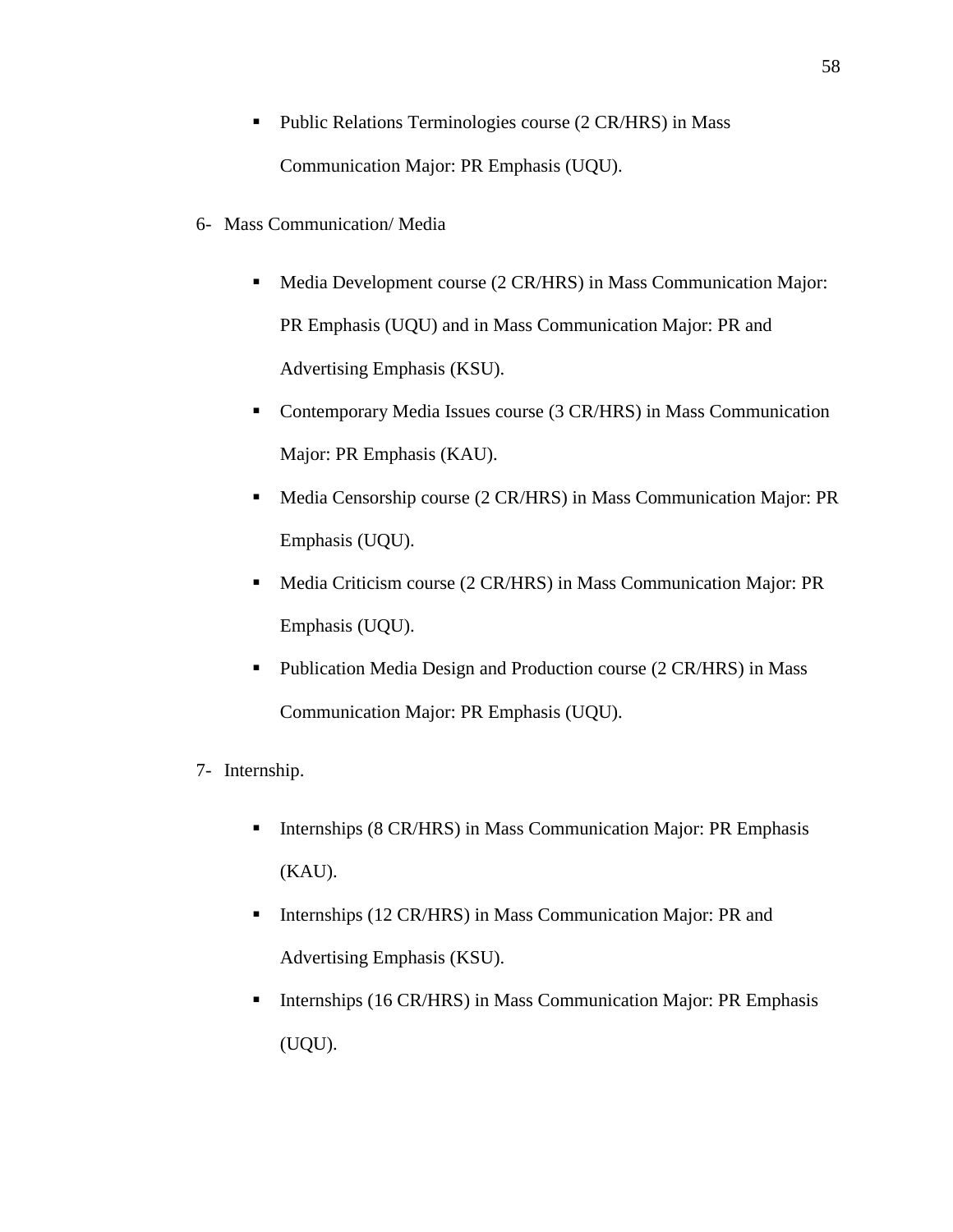## **RQ3. What types of training are predominantly provided by exist training programs in the U.S.?**

Ragan Communications Inc. is one of the leading publishers of corporate communications, public relations, and leadership development newsletters in the U.S. It produces newsletters in different areas such as employee communication, organizational writing and editing, sales and marketing, media relations and motivational management. Regan provides several communications conferences, workshops, and senior-level forums throughout the U.S. Ragan Training provides Video Presentations that recording of live presentations from Ragan conferences, workshops or studio, Webinars that recorded visual and audio web presentations featuring original Q&A sessions with presenters, and Interactive Courses, which are virtual presentations. Ragan Training are professional in crisis communications, executive communications, internal communications, intranets, media relations, mobile, PR and marketing, social media, video, and writing and editing. Those are the topics that are covered by them.

PRSA is the United States largest community of PR and communications professionals. It provides mainly two types of core training for professional developing which includes PR and communications training. There are specifically three formats by which such professional development training is provided, that is, In-Person Public Relations Training, Online Public Relations Training, and On-Demand Public Relations Webinars. In-Person Public Relations training comprises of 1 to 2 days seminar that is conducted either at a university or an organization premises. The purpose of this seminar is to develop core understanding of PR topics (Dennis, 2009). Online PR training is a facilitated kind of training program in which the students and clients are updated,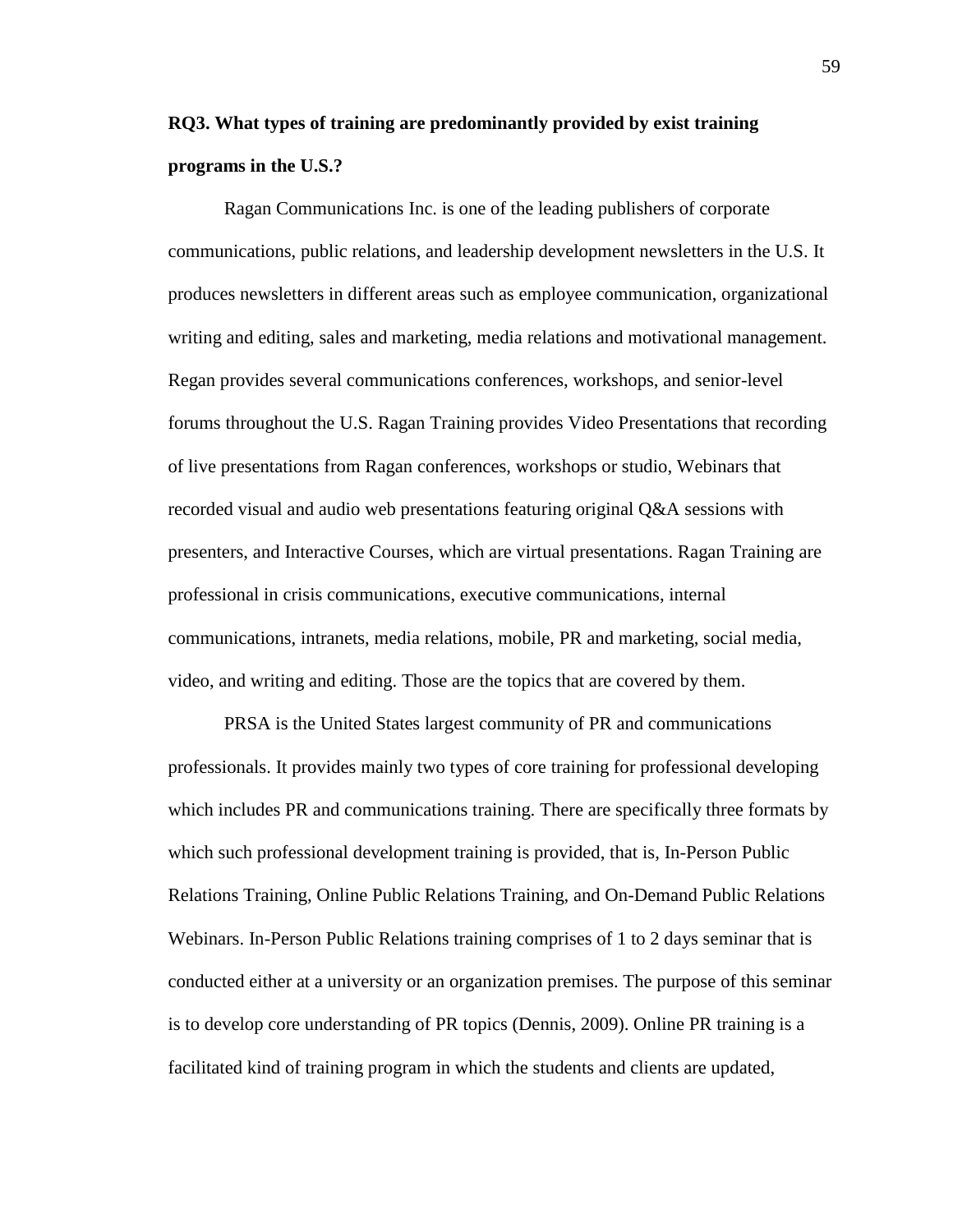refreshed and familiarized with the tips, tools and resources of PR topics. It is a kind of refreshers course and is mainly conducted through teleseminars and webinars. Its duration is one hour to two hour, and accessing to such a facility is very convenient for students seeking immediate guidance on PR. On-Demand Public Relations Webinars is a value added service, in which students and other clients have the opportunity to learn collectively as a team through recording PR training programs. The PR and communications courses that are covered by PRSA are Branding, Communication Strategy, Crisis & Reputation, Emerging Trends, Ethics, Leadership & Management, Measurement & ROI, Media Relations, Social Media, Techniques & Tactics, and Writing.

The similarity between Ragan and PRSA is that they both provide training programs in PR and communications. They differ in the fact that, PRSA provides with more training courses as compared to Ragan, such as Branding, Emerging Trends, Ethics, and other courses. They also differ in the way services are provided, with PRSA providing with more service options, such as [In-Person Public Relations Training,](http://www.prsa.org/Learning/Calendar/list/inperson) On-Demand Webinars, and Online Public Relations Training.

CISION is a global leader in providing with PR, media and marketing related software, tools and services. CISION provides universities, PR and communications professionals with software that helps in analyzing media data and interprets result potentially. CISION provides with mainly three services. These include CISION media evaluation program that helps in media analysis, CISION point services that helps in creating custom reports of media and CISION influencer reports that helps in comparing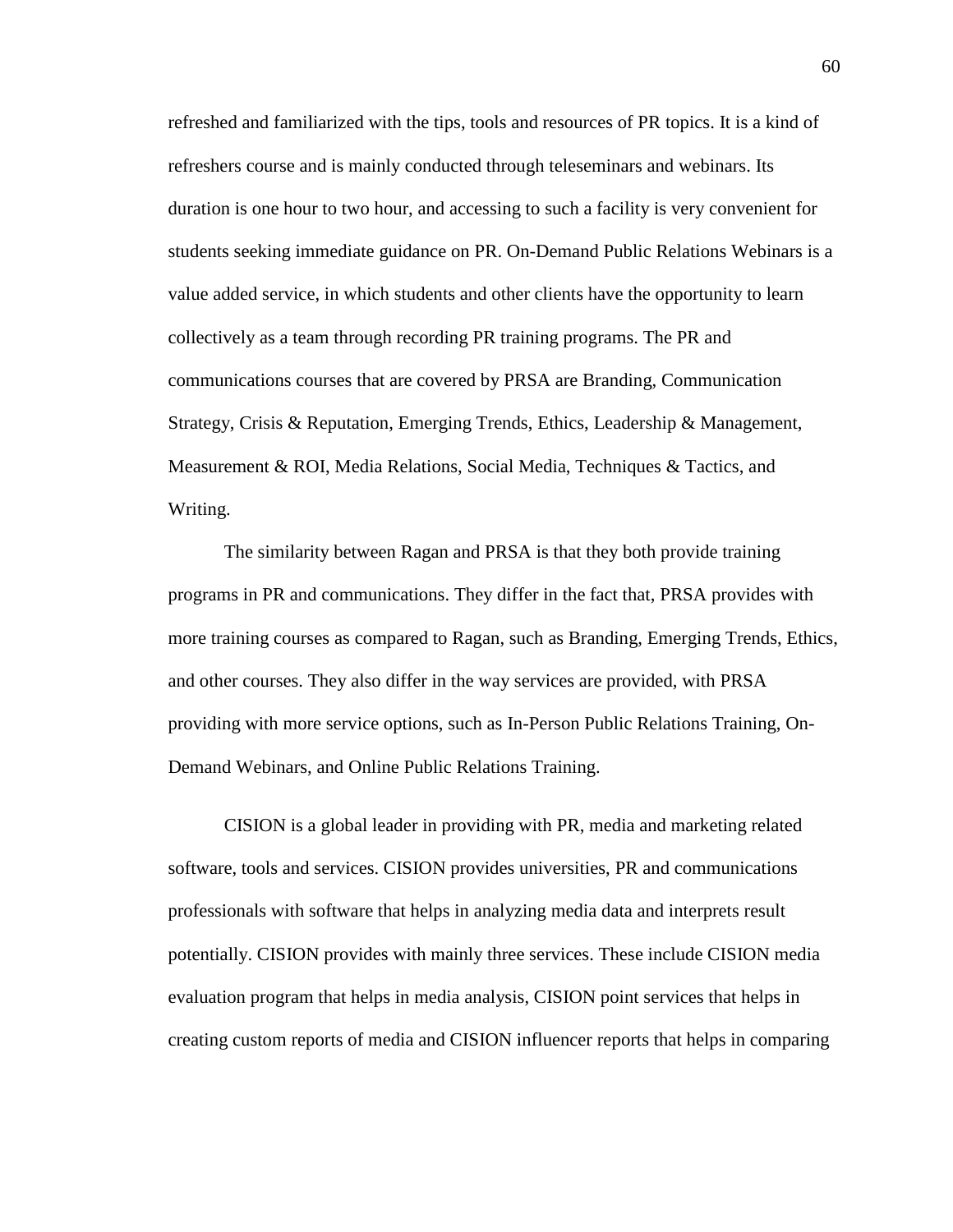the media data. Through intensive analysis it is found that the only potential service provided by CISION to university students is the PR and marketing software that helps university students in their PR and marketing campaigns (Deirdre, 2008). Comparing CISION with Ragan and PRSA it is found that, CISION do not provide any sort of training, and thus lacks training programs (See Table 13 for comparing and contrasting the three selected firms).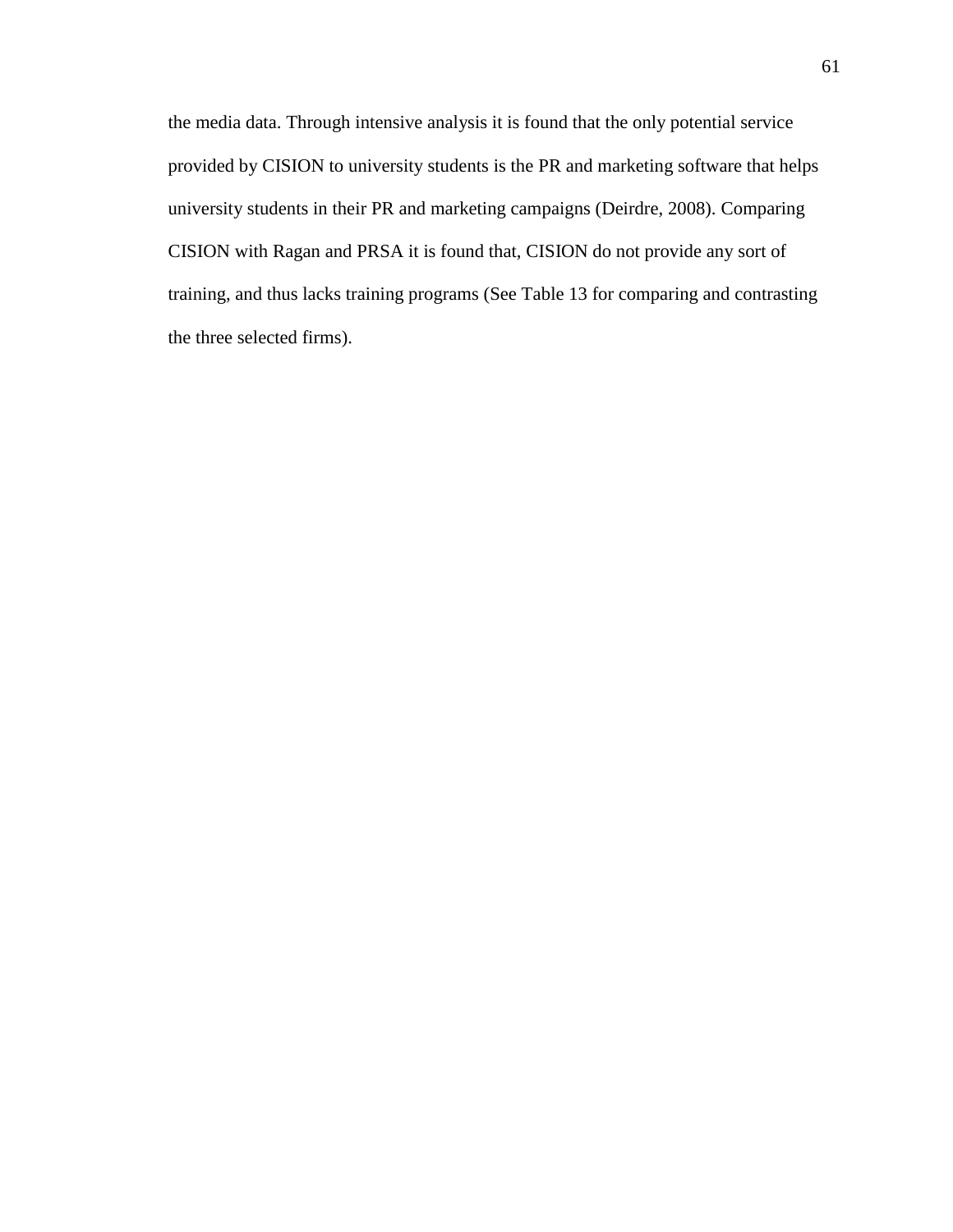#### Chapter V

## **Discussion**

The purpose of this study was to examine PR program plans in certain universities in the U.S. and K.S.A to gain sufficient information that helped in developing a comprehensive training program for recent Saudi PR bachelor graduates. It was significant to determine if PR students received training during their study in order to enrich and improve their work experiences through providing supplemental training program after graduation. This study aimed to develop recent Saudi PR bachelor graduates' experiences through creating a comprehensive PR training program that focused on practical aspects and prepared them very well to future career.

The content analysis of PR programs in this study showed the required and core courses that were important for each PR student to gain the knowledge. This study presented the similarities and differences of PR programs in some American and Saudi universities. Knowing the basic PR courses and other basic courses from different disciplines helped the researcher to create a comprehensive training program for recent Saudi PR bachelor graduates to enhance their experiences and prepare them to work life. PR, journalism, communication, business, and media courses were significant for PR students to improve their knowledge and skills in order to be PR professionals in the future. Identifying what the PR professional U.S. firms provided to their clients was an important matter too. It helped the researcher figure out what kinds of training programs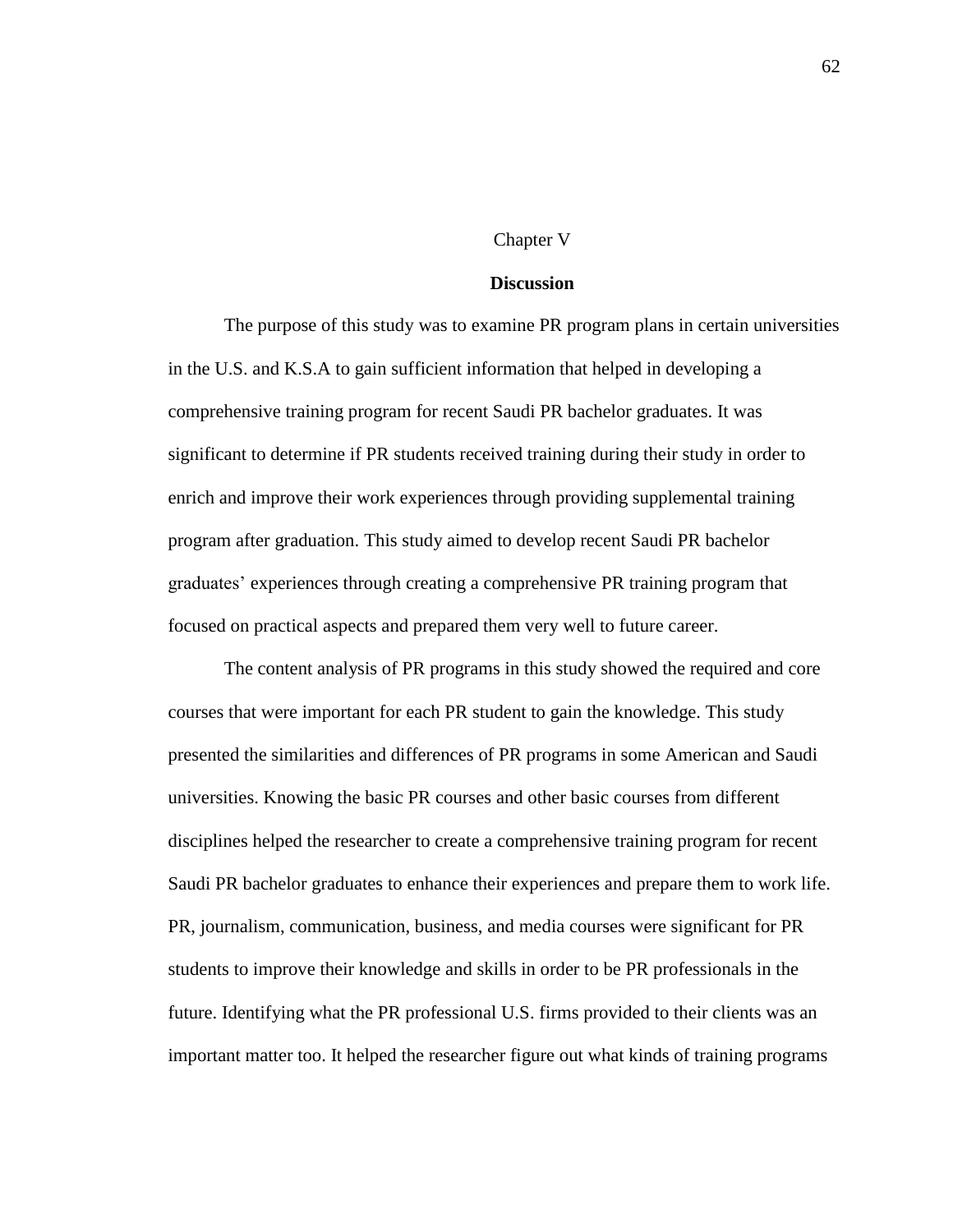were important, what types of topics should be provided, and which one could be implemented in the PR Saudi firms.

The first research question was addressed to figure out the curricula of the U.S undergraduate PR programs in the selected universities, which were Ball State University (BSU), Brigham Young University (BYU), California State University (CSU), Syracuse University (SYR), University of Florida (UF), University of Georgia (UGA), and University of Maryland (UMD). This study found that theory courses, principles courses, technique or methods courses, research courses, communication or writing courses, mass communication or media courses, and internship courses were important to gain knowledge and experience. The most significant and basic courses that were provided by some the selected U.S. universities were:

- Communication and PR Theories,
- Principles of PR and Communications,
- Persuasion Concepts,
- Principles of Marketing,
- Laws and Ethical Issues,
- History of PR,
- Research and Measurement,
- PR and Communication Strategies,
- Planning and Management Concepts,
- PR and Advertising Campaigns,
- International and Multicultural Issues,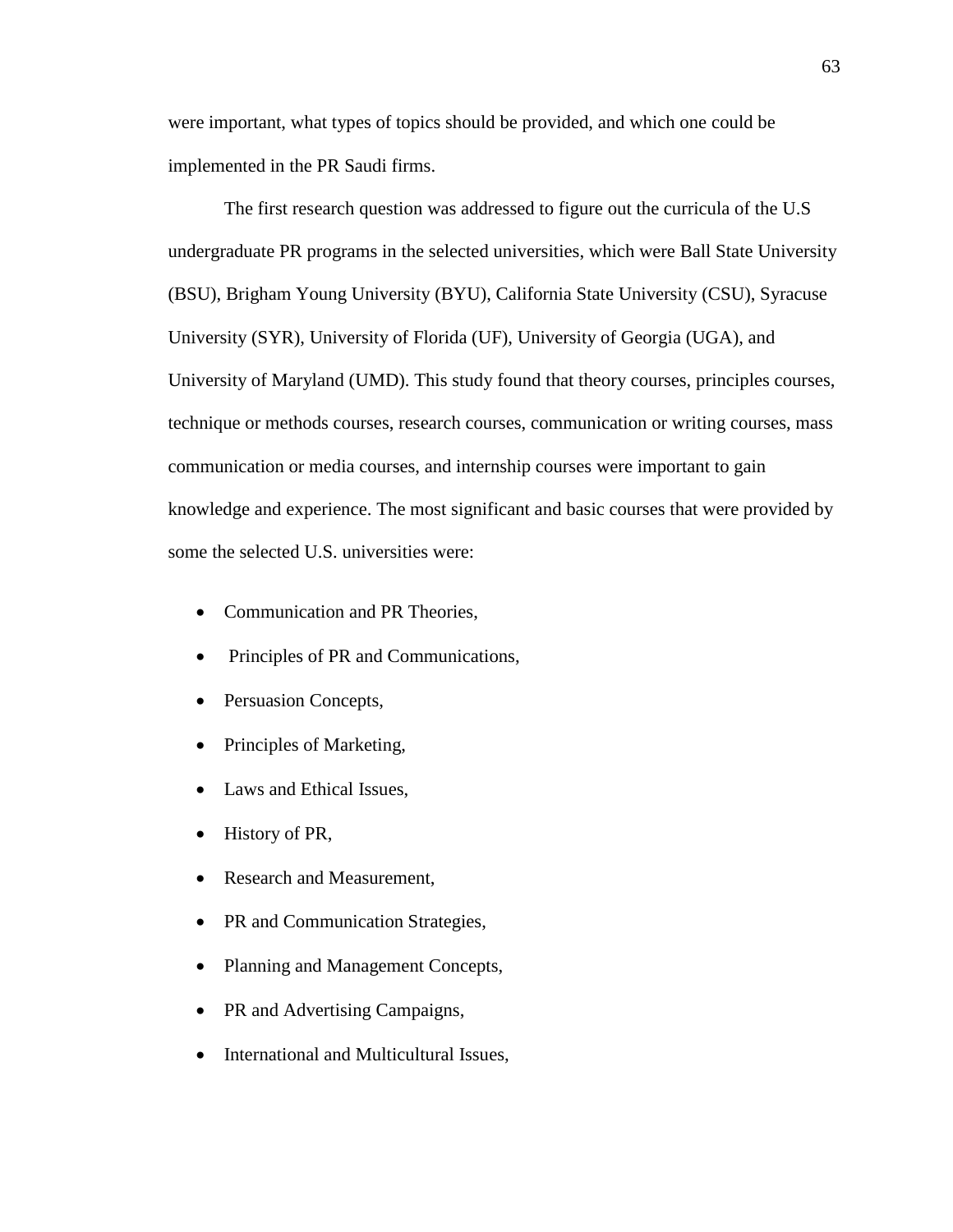- Different Levels of Writing and Editing,
- Graphic Communications,
- News Reporting, and
- Internships.

These findings matched with the report of the PRSA 1999 Commission on PR Education that was mentioned earlier in the literature review, which talked about the ideal undergraduate major in PR.

The second research question was raised to find out the major differences and similarities between the U.S. PR undergraduate curricula and Saudi PR undergraduate curricula. Saudi Arabia is a well grooming and flourishing culturally diverse Arab country. It has started with amendments in various disciplines to raise their level of education to that of international one. This is evidence that several Saudi based universities offer programs that are in collaboration with international universities, with the same course outline and credit hours. The selected Saudi universities were King Saud University (KSU), King AbdulAziz University (KAU), and Umm al-Qura University (UQU). The study presented that the most required or core courses in PR programs were relatively similar in the American and Saudi universities.

The similar courses were introduction to PR or communications, international PR, principles of marketing and management, writing, news writing and editing, theories, strategies, campaigns, research methods and measurements, persuasion, media issues, media development, and Internships. Most of the selected American universities offered more than one Writing course as required, while the selected Saudi universities provided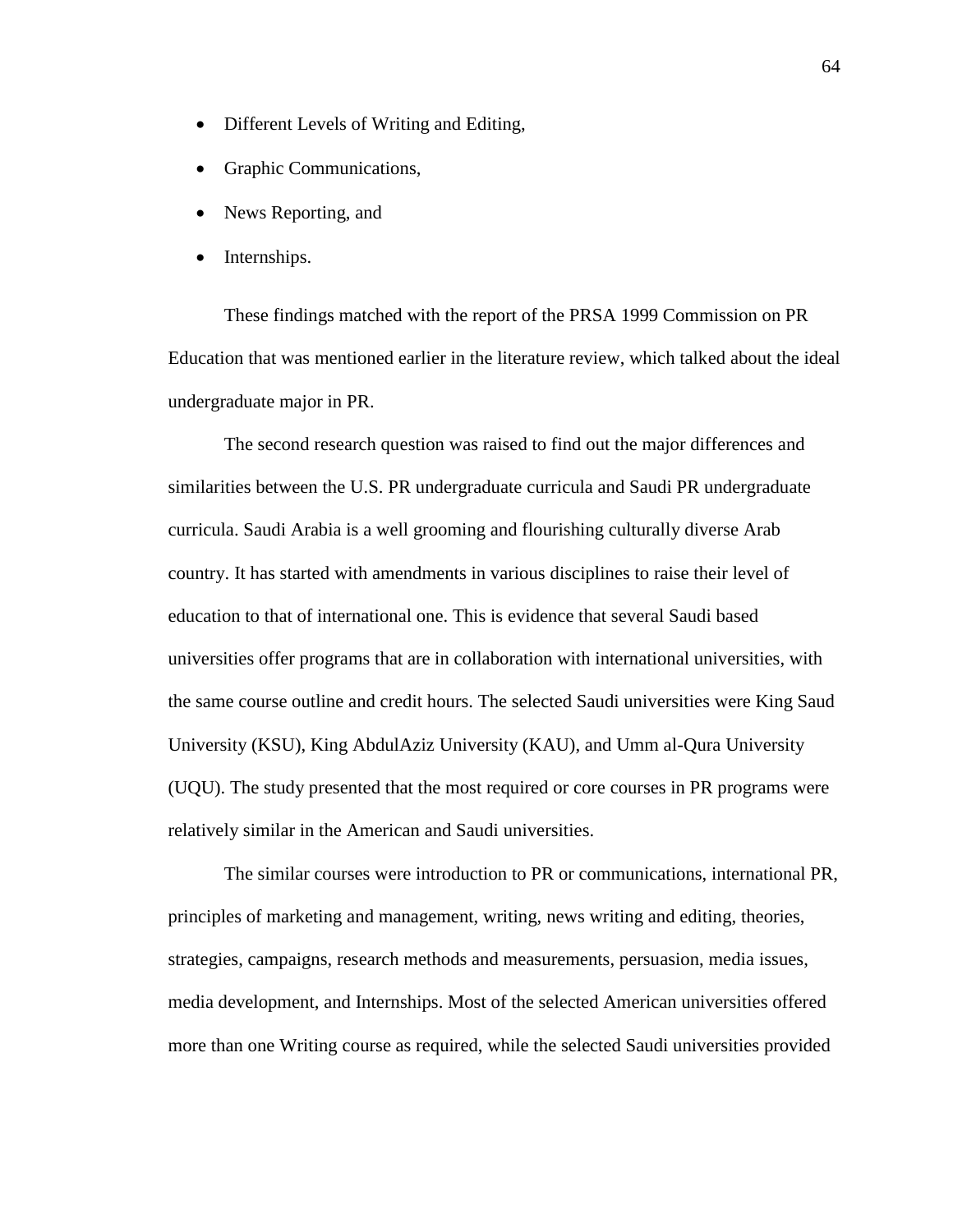only one Writing course. Laws and ethical courses were different. Since the Saudi Media Laws course focused on the Saudi culture in general, and the Islamic regulations and laws in particular. Saudi Media course was another course that distinguished between the American and Saudi PR programs, which concentrated on the Saudi media nature and development. Arab and Islamic Media Society course was an introduction course to Arab and Islamic media, which included its concepts, features, objectives, functions, theories, and applications. That course identified the limitations that face the mass media in the Arab and Islamic world, and how to overcome these issues.

Most of the curricula in Saudi universities were in Arabic Language, and PR program was one of programs that was provided in Arabic. For that reason, some the selected Saudi universities required English courses of PR, beside other general English courses. They believed that English Language proficiency, especially in the area of specialization, was important to know the profession terminologies. The courses that were provided in some of these selected universities were PR in English Language and Media Discourse in English Language. In addition, The Origin of Islamic Economic course is offered by some Saudi universities. Through this course, students gained the knowledge about the Islamic rules and regulations that control and regulate the economic life and society.

The third research question was to discover the different types of training were predominantly provided by existing training programs in the U.S. This study showed that Crisis Communications, Executive Communications, Internal Communications, Intranets, Mobile, Video, and Writing  $&$  Editing were the essential topics that are provided by Ragan Communication Inc., beside the Public Relations & Marketing, Media Relations,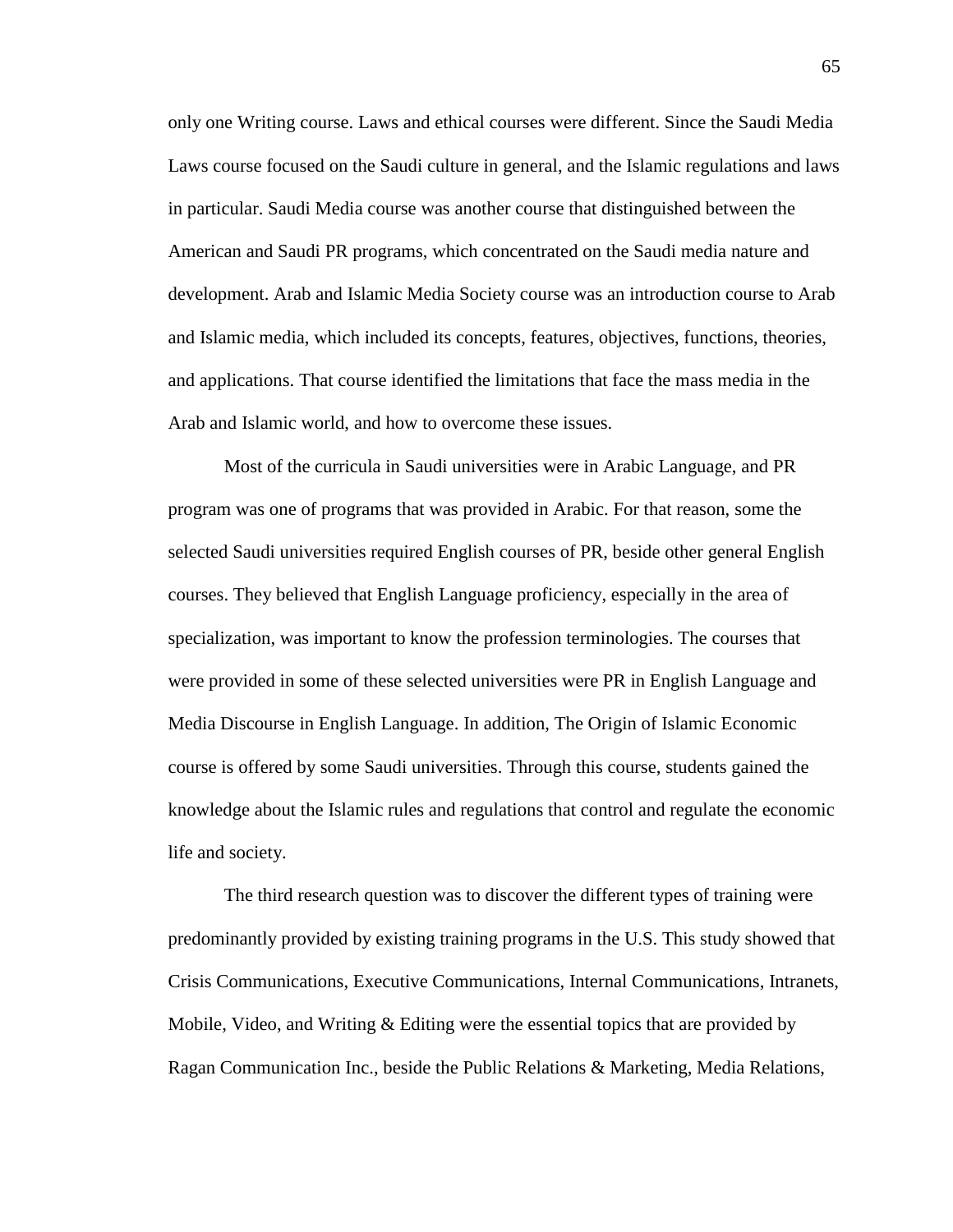and Social Media courses that were covered as well. Ragan aimed to provide professional training videos in different topics to their members. In addition, PR and communications training were the two core areas that are considered by PRSA. This association provided with in-person, on-demand and webinar services to students and clients on Public Relations and Communications topics. The online service and conducting conferences were available by this association. Another significant feature of PRSA was the annual PRSA International Conference, during which all aspects of PR and communications were covered. PRSA played a significant role in providing online guidance to university students. The last selected organization was CISION. It focused on PR, media, and marketing as core areas. It provided online services and software that helped in analyzing media data and interpreting result and assisted undergraduate PR students in conducting their PR campaigns with best possible coverage.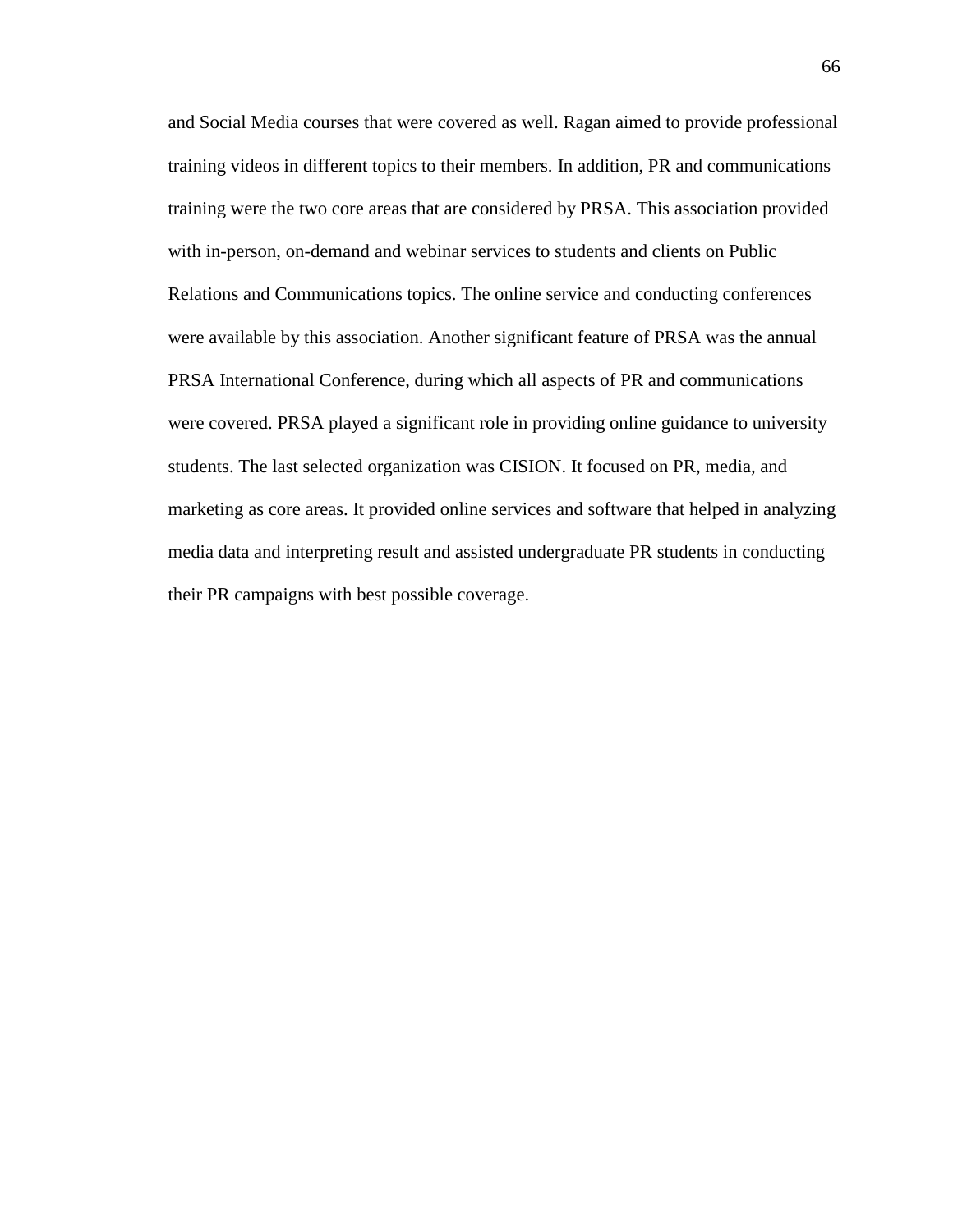#### Chapter VI

#### **Body of the Project**

The rationale behind this research was to develop a comprehensive training program for recent Saudi PR bachelor graduates that would foster and nurture Saudi PR future practitioners with complete insight and detailing pertaining to PR. That would assist them in gaining international PR knowledge and understanding. Linking the core courses, types of skills, and the entry-level technicians' tasks helped the research to make the training program. The necessary skills of PR that were mentioned earlier in the literature review, were management skills and communications skills. Potential PR practitioners from recent Saudi PR bachelor graduates gain and develop these skills through the basic knowledge from the courses that were provided by universities and through their experiences.

## **A Comprehensive PR Training Program Project**

In order to have PR professionals in the job markets, training is an important tool to gain and improve young PR practitioners' knowledge, skills, and experiences. This study helped to figure out the important courses that were provided by specific universities in the U.S. and K.S.A and showed the significant training topics that were covered by certain PR firms in the U.S. to design an inclusive training program. This program will develop the PR field, by improving gradually the practitioners' abilities to perform locally and globally.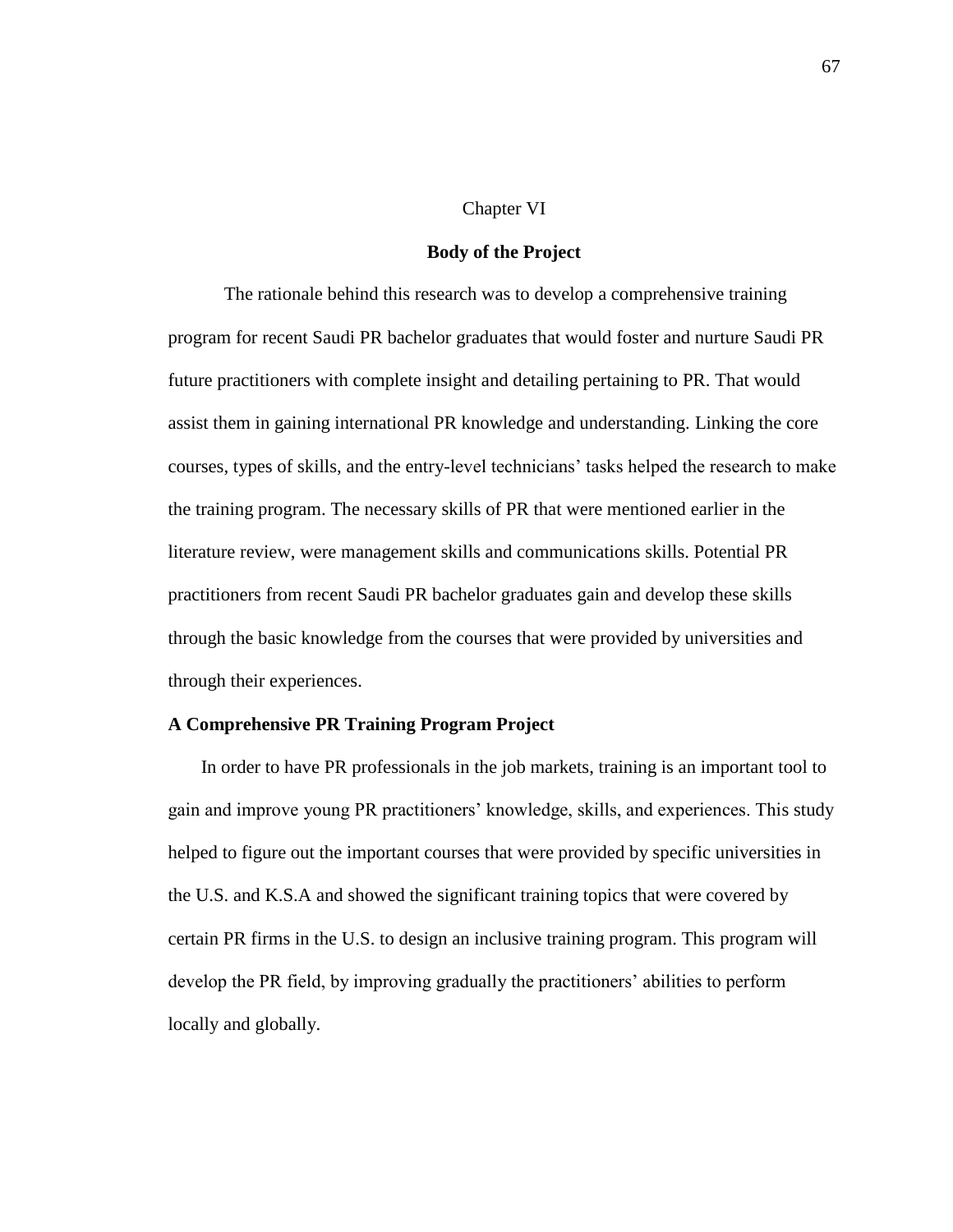This training program attracts recent Saudi PR graduates and prepares them well for their future careers. Dealing with an existing strong PR firm in Saudi Arabia to create this training program is the first step. Trans-Arabian Creative Communications (TRACCS) is a leading company in public relations practice in Saudi Arabia. TRACCS provides different services for clients, which depend on the clients' business interests and objectives. It is a professional PR company that delivers services in Media Engagement, Internal Communication, Crisis Management, Corporate Social Responsibility, Strategic Advisory, and Training. ENRICH is a comprehensive training program that is provided by TRACCS for PR practitioners, who already have experiences and knowledge about challenges that they face. The TRACCS training team provides a one day training course in several topics such as an introduction to PR, meeting the press, preparing for the worst, facing the public, communicating and implementing corporate social responsibility, building communication strategies, and custom communications courses. TRACCS training team provides the training programs and learning tools in Arabic, English, and French in order to increase the standards of communications.

The researcher recommends that TRACCS should attract new clients in order to increase its profits, and better its image and reputation among other existing PR firms in K.S.A. Through creating a comprehensive training program in PR for recent Saudi bachelor graduates, the new clients will develop their knowledge, experiences, and skills in the practical aspect within six months, which is the length of the training program and the estimated price for the course is \$5,500. The PR professionals, who work in TRACCS, will be the trainers in this program. They are going to evaluate the students' abilities, preferences, skills, interests, and qualifications. Knowing their strengths and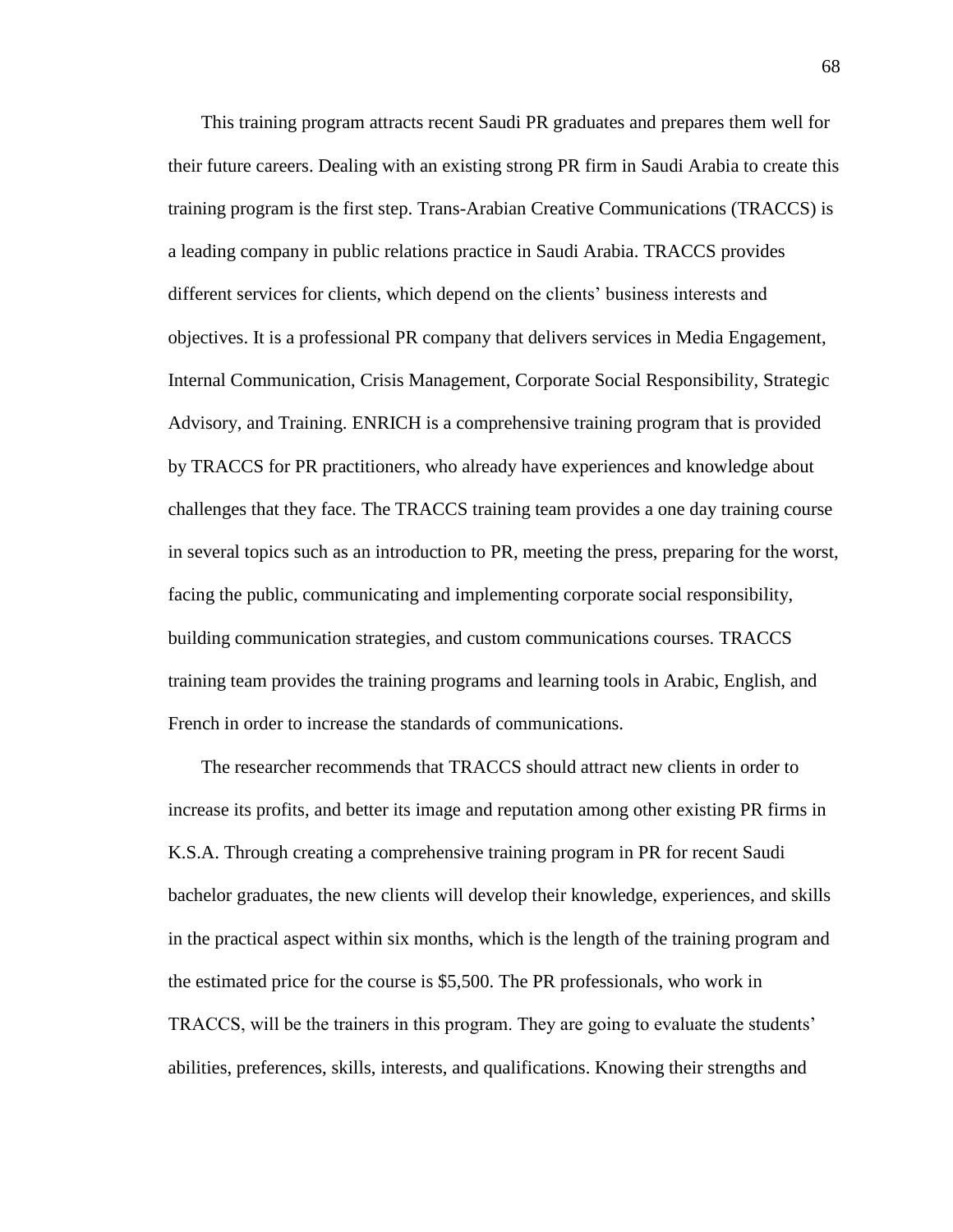weaknesses will help trainers to identify their proficiencies. This inclusive program will create the opportunities for the recent graduates to practice in real life to prepare them well for the job market.

The main goal of this comprehensive training program is to develop recent Saudi PR bachelor graduates' knowledge, skills, competencies, performances, productivities and experiences through several practical courses that are related to PR field. The researcher proposes that the courses that will be offered in the training program should match with what marketing needs in general, and with the entry-level technicians titles in particular. The guidelines for the training program, students' responsibilities, the outcomes, and an immediate feedback are considered in order to add and remodel some courses. Since this study pertains to recent PR graduates, focusing on the entry-level technician titles is a significant matter in order to help them to find a job. Some basic and advanced courses will be covered in this training program. The Middle East is becoming a huge attraction area for investors, so it is vital to meet the needs of marketing. Having PR practitioners who are proficient in the English Language is an important issue, because some of the suggested courses will be covered in Arabic and English Language. The following are some selected courses, descriptions, outcomes, and durations that are suggested by the researcher (See Table 14):

1. Professional Writing and Editing in Arabic and the English Language

#### **Course Description**

This course improves the writing and editing skills necessary for students communicating in the Arabic and English Language to succeed in a PR career. It covers different forms of writing and editing for PR, including press releases, public service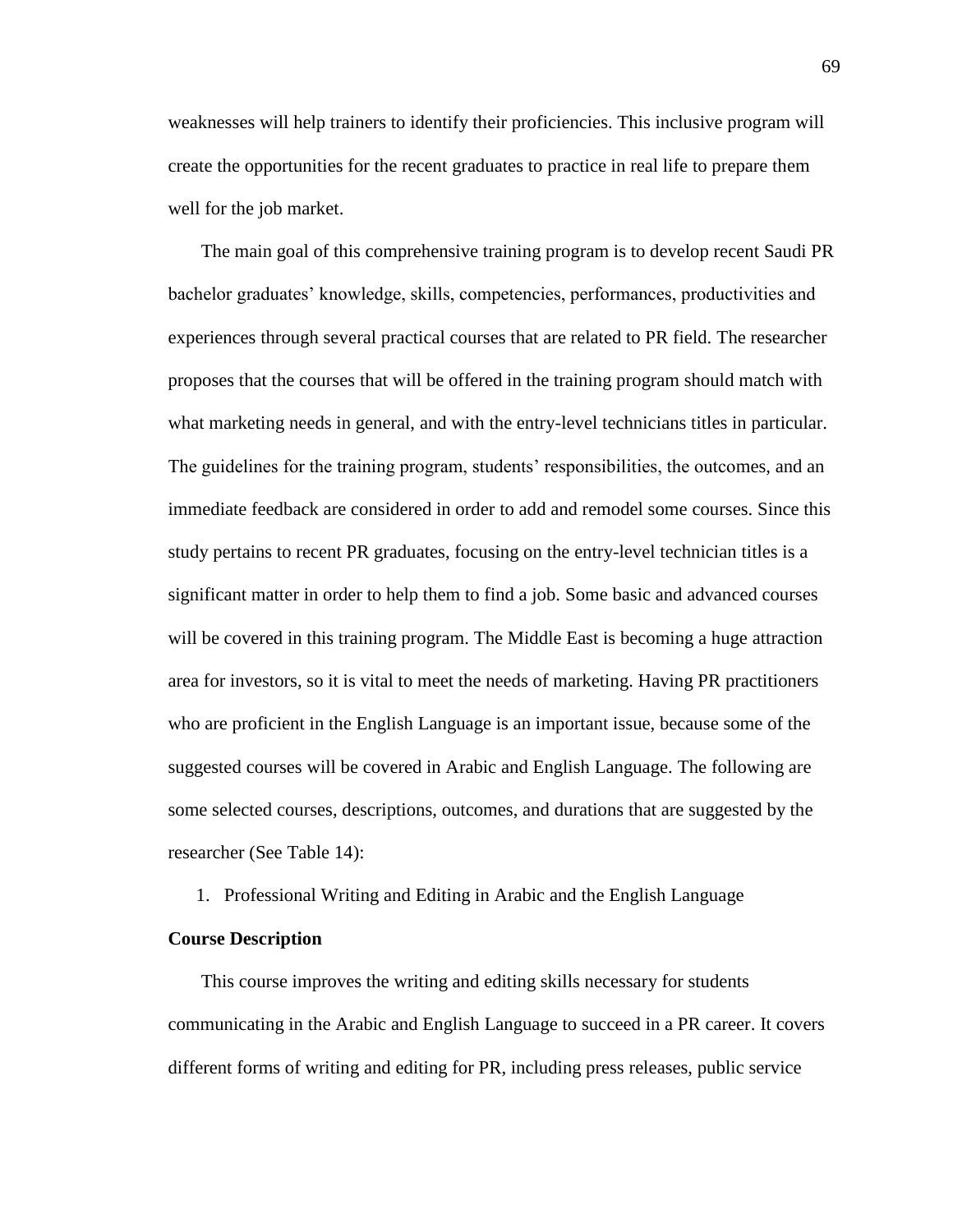announcements, magazine queries, securing television and radio interviews, trade press releases, newsletters, and more. Students will produce PR materials such as fact sheets, news releases, brochures, blogs, and position papers for an existing business or organization.

## **The Outcomes**

After successfully completing this course, students will have learned to:

- Create clear, brief, well-organized and precise content, building upon strong key messages developed in both languages.
- Understand the role of PR writing in the strategic planning process.
- Use reasoning, critical thinking, persuasion and creativity through the writing and editing process.
- Understand the obligations of a professional PR writer.
- Recognize the importance of the different publics to which PR writing is addressed.
- Examine news, trends and emerging issues.

## **Course Duration:** Three weeks.

2. Public Speaking in Arabic and English

## **Course Description**

This course provides the conceptual knowledge and practical skills needed for efficient public speaking in Arabic and English. Students will research, prepare, and present various speeches including informative and persuasive speeches. The course aims to decrease students' anxiety in public presentations, assert speech preparation, improve public speaking skills, and make students able to evaluate their own performance and that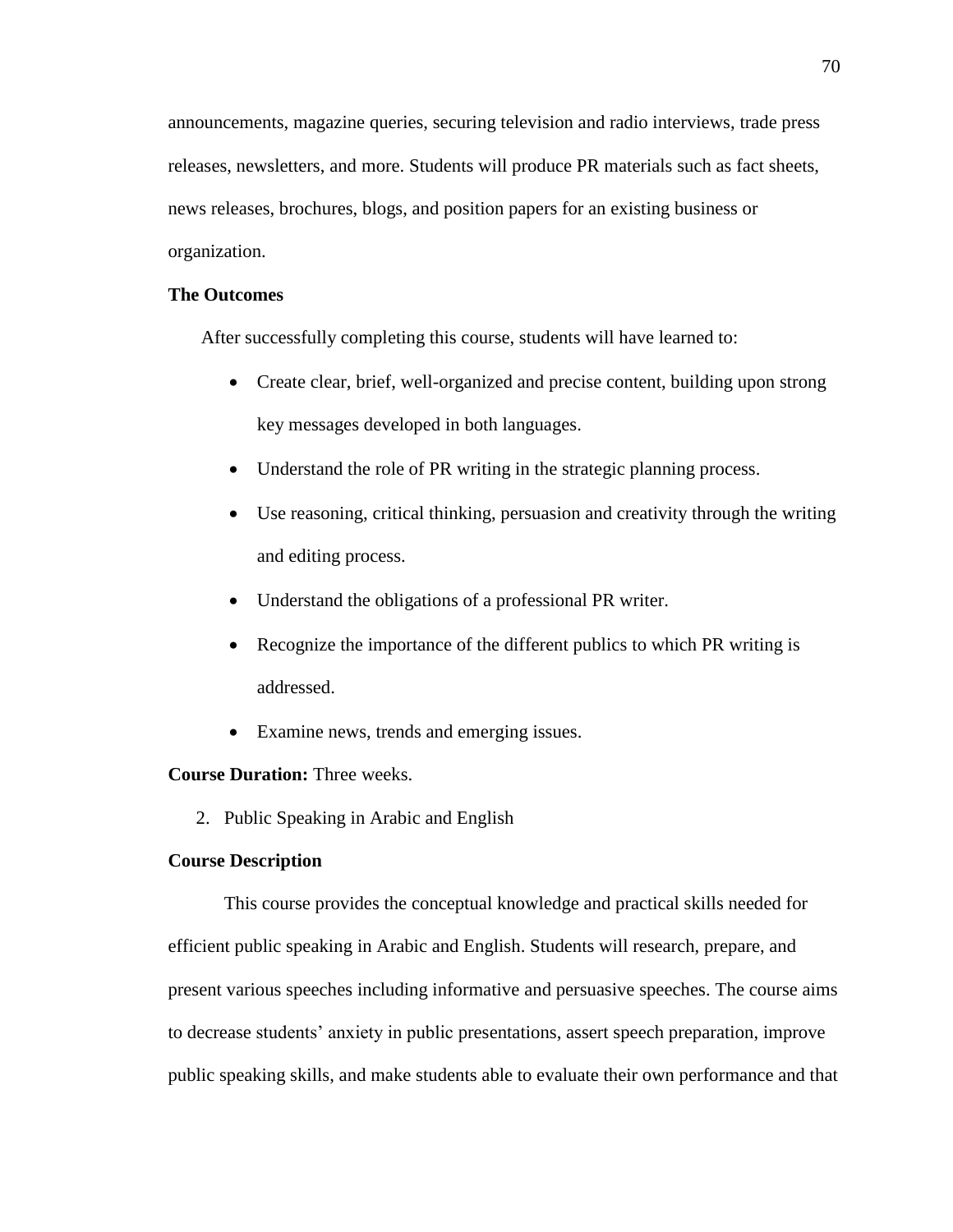of others. It helps students to use new communication technologies in different speaking situations.

## **The Outcomes**

Through the successful completion of this course, students will be well-prepared

to:

- Combine research, critical thinking, and speaking skills into an efficient presentation.
- Have personal speech habits and characteristics to grow their confidence.
- Use posture, voice, diction and other mechanics of speech.
- Improve speech preparation and presentation techniques, public awareness and self-awareness.
- Present several speeches such as informative, persuasive, demonstrative, special occasion, etc.

## **Course Duration:** Three weeks.

3. Social Media

## **Course Description**

This course introduces the variety of social media outlets and how PR practitioners use them to gather information, report news, publish news, and engage with others. Students will figure out the principles behind social media and earn practical experience in the application of some tools. This course contains the study of strategic communication principles guiding social media planning and integration using tools in order to recognize and engage key influences.

## **The Outcomes**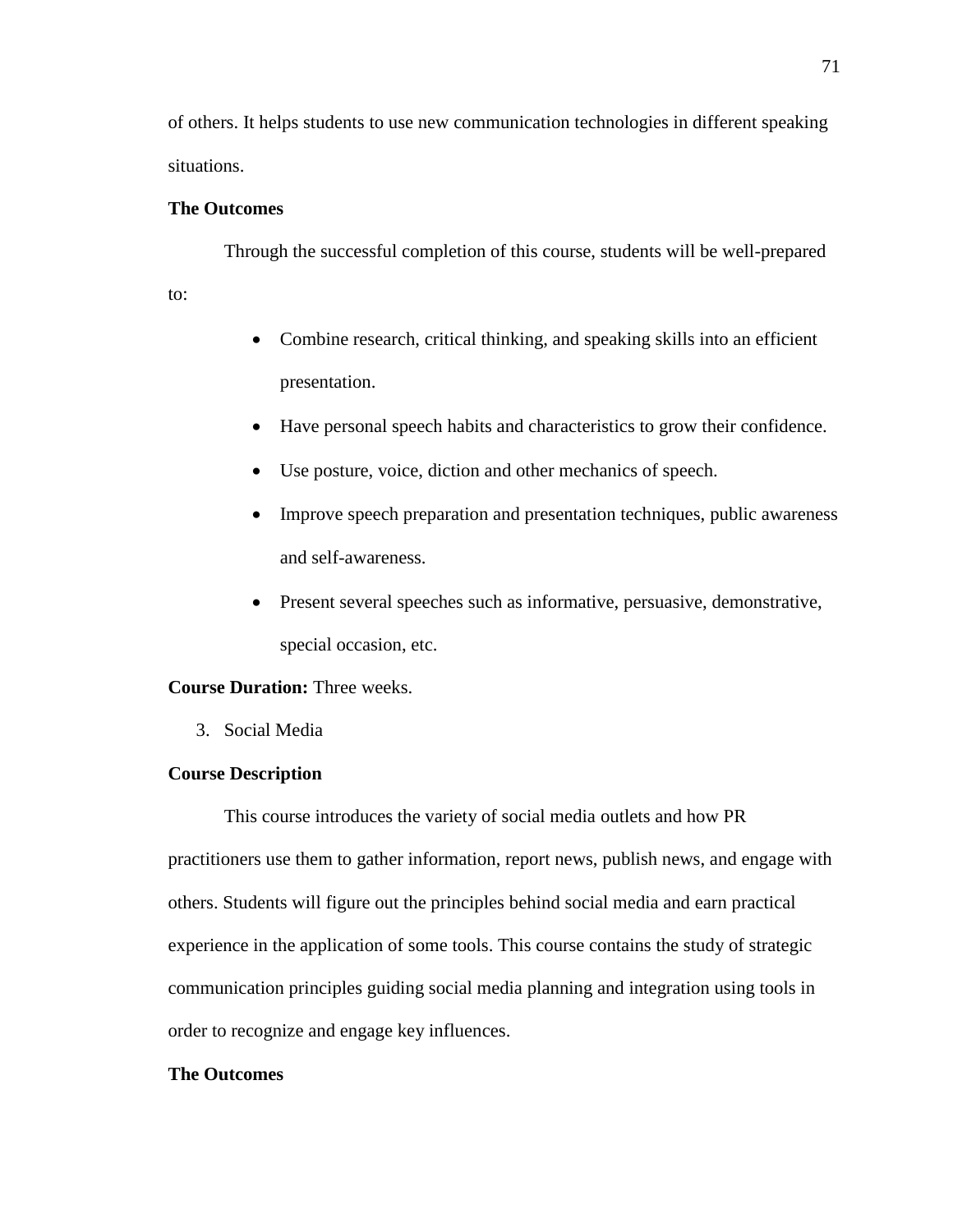Upon successful completion of the course, the student will be able to:

- Demonstrate responsiveness and engagement with social media network.
- Use different social media platforms such as Twitter, Facebook, LinkedIn, Instagram, and Pinterest to achieve PR goals.
- Produce professional content to gain an audience.
- Understand the evolving dynamics of digital and social media.
- Recognize the significance of diversity, ethics & transparency in social media.
- Analyze digital tools & social marketing platforms effectively.
- Understand the importance of engaging and interacting with the consumer.
- Make a professional learning network to do their job better.

## **Course Duration:** Three weeks.

4. Crisis Communication and Management

## **Course Description**

This course emphasizes the practical application of theories, strategies, and tactics from PR perspectives in crisis situations. Students will learn to plan, develop, and execute crisis communication programs for businesses through applying public relations techniques to communicate with stakeholders during a crisis.

## **The Outcomes**

Through the successful completion of this course, students will be well-prepared

to:

Evaluate crisis risk and crisis management performance.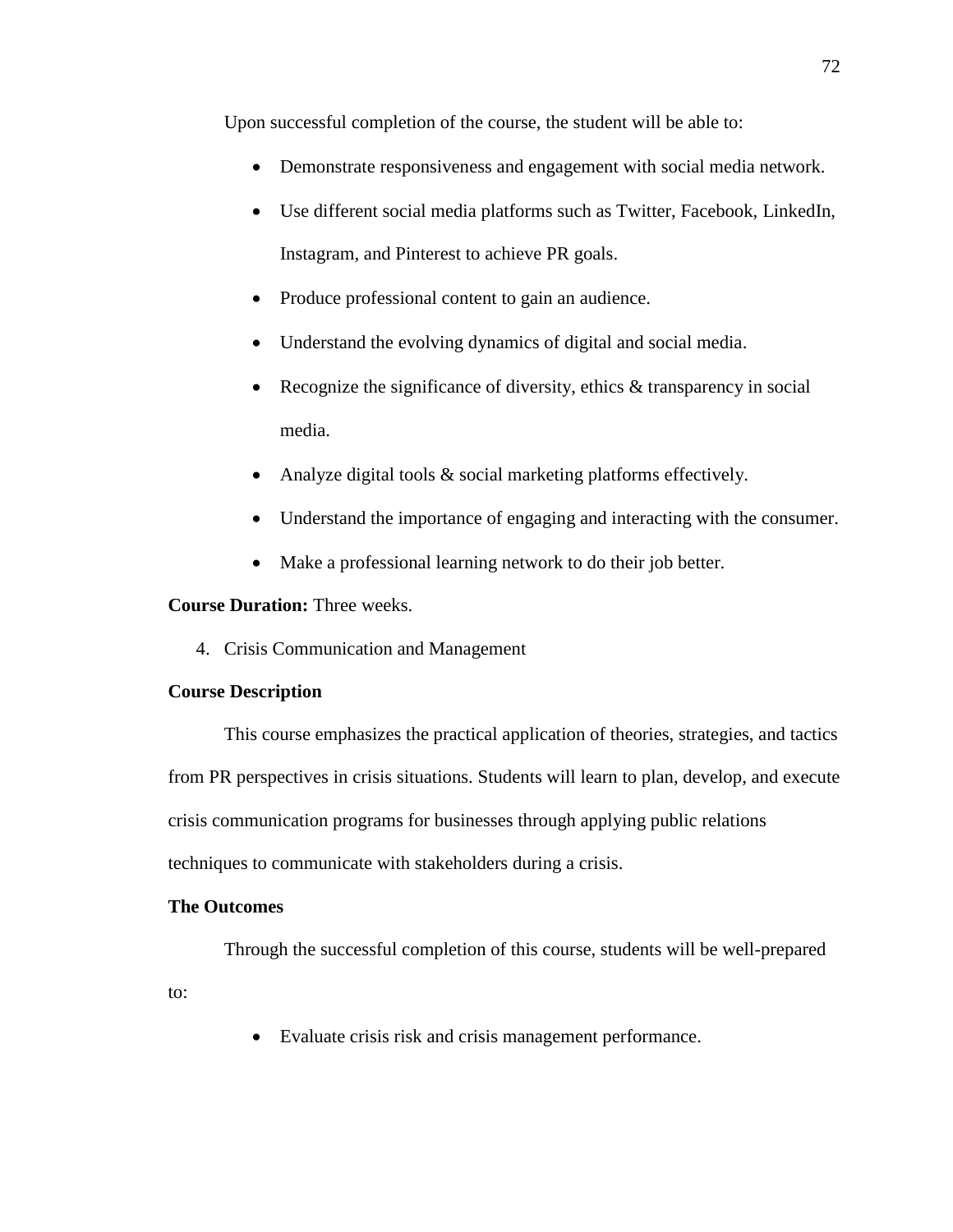- Avoid crises from occurring through understanding issue management, risk management, and managing stakeholder relationships.
- Recognize the different kinds of crises.
- Develop an active crisis management team.
- Create an efficient plan for crisis management through using various PR strategies and tactics.

### **Course Duration:** Four weeks.

5. Public Relations Campaigns

### **Course Description**

This class is designed to enhance students' experiences through completing a PR project, preparing a proposal, planning and managing this project and evaluating the project's success. The course focuses on developing of one or more strategic communication plans for outside clients, which are actual businesses or organizations. Students will apply PR strategies and tactics effectively in their plans.

## **The Outcomes**

Upon success completion of this course, students will be able to:

- Understand the strategic planning process.
- Recognize the problems facing organizations and the ways that PR professionals can help solve those problems.
- Present suitable reports on campaign progress that show the client's priorities.
- Present the plan to the client in an ethical and professional manner.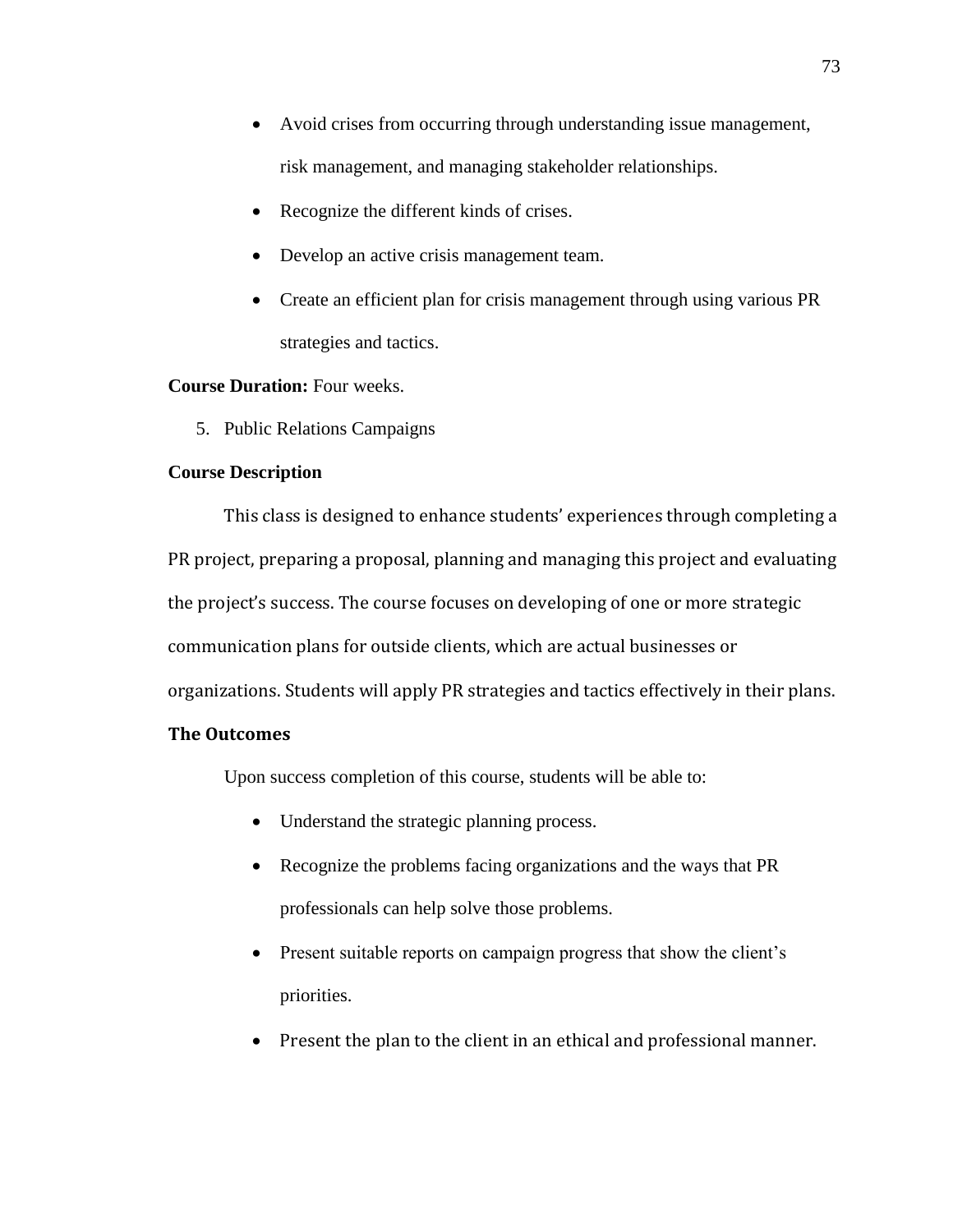Gain confidence as a PR professional in client relations, teamwork, strategy, recommendations and quality of work.

#### **Course Duration:** Five weeks.

6. Special Events Planning

#### **Course Description**

This course is designed to help students to examine the profession of special event planning through learning how to plan, implement and evaluate special events. Students will learn basic concepts and professional skills of event management. They will engage in meaningful events in the community in order to learn and practice. This course provides valuable topics such as event planning, coordination, sponsorship, programming, marketing, communications, risk management, event research, and event evaluation.

### **The Outcomes**

By the end of this course, students will be able to:

- Recognize different types of events.
- Identify several event career opportunities.
- Clarify essential steps to create a successful event.
- Apply rules of both business and not-for-profit management to the special needs of event organizations.
- Apply professionalism in event management through covering knowledge that is based on theory, methodologies, and ethics.

### **Course Duration:** Four weeks.

7. Graphic Design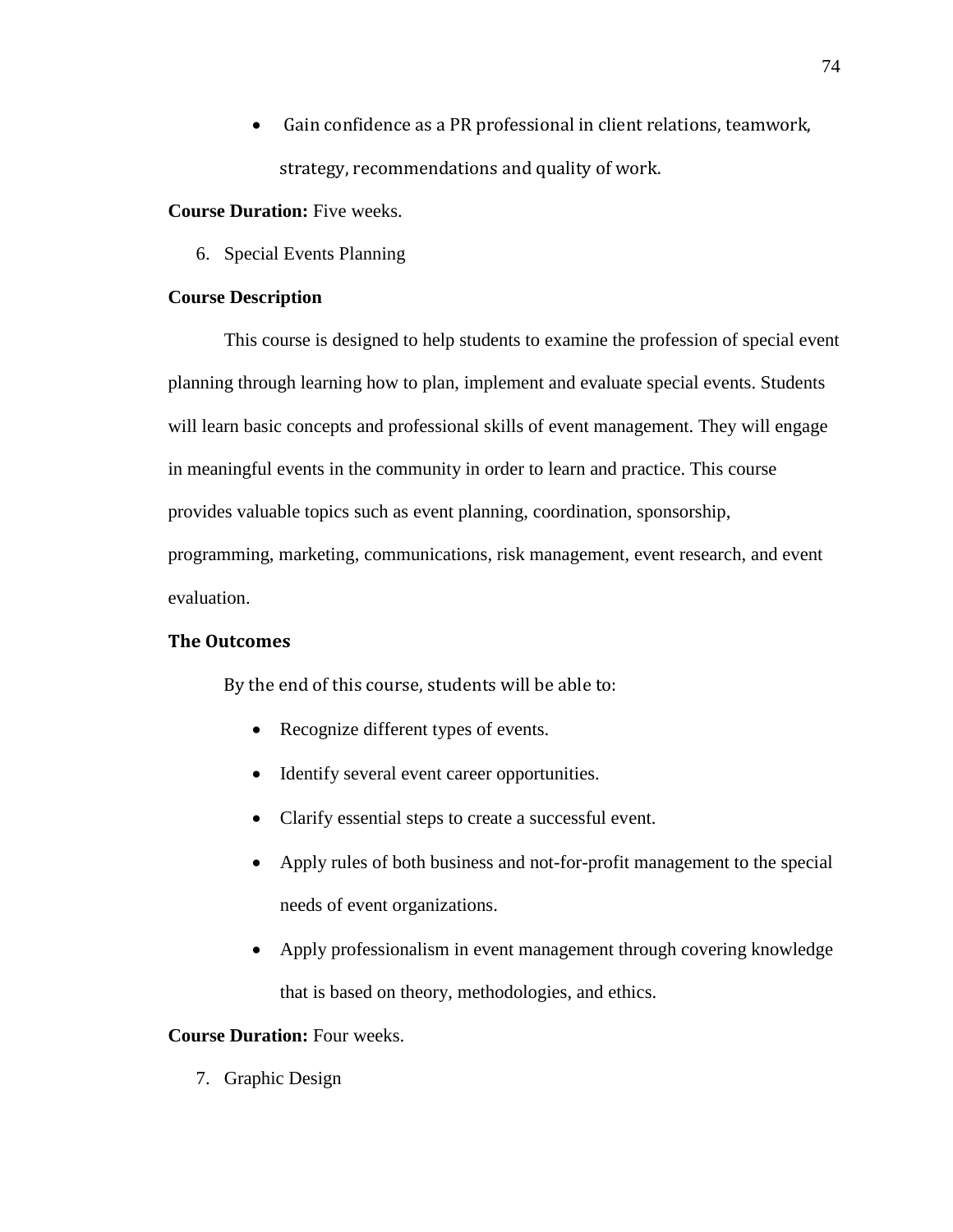### **Course Description**

This course covers the visual aspects of communication and how to use them to get PR messages across in a more effective way. This course provides students with the procedures contained in the technologies of printing, publishing, packaging, and electronic imaging applied to advertising and public relations for print and web. This course offers typography, visual arts, and page layout.

### **The Outcomes**

Upon successful completion of the course, the student will be able to:

- Design principles and apply them in several printed communication.
- Recognize the significance of the visual aspects of communication in order to reach different audiences.
- Identify the elements of visual communication.
- Evaluate several communication pieces.
- Create a professional portfolio using appropriate design software.

**Course Duration:** Four weeks.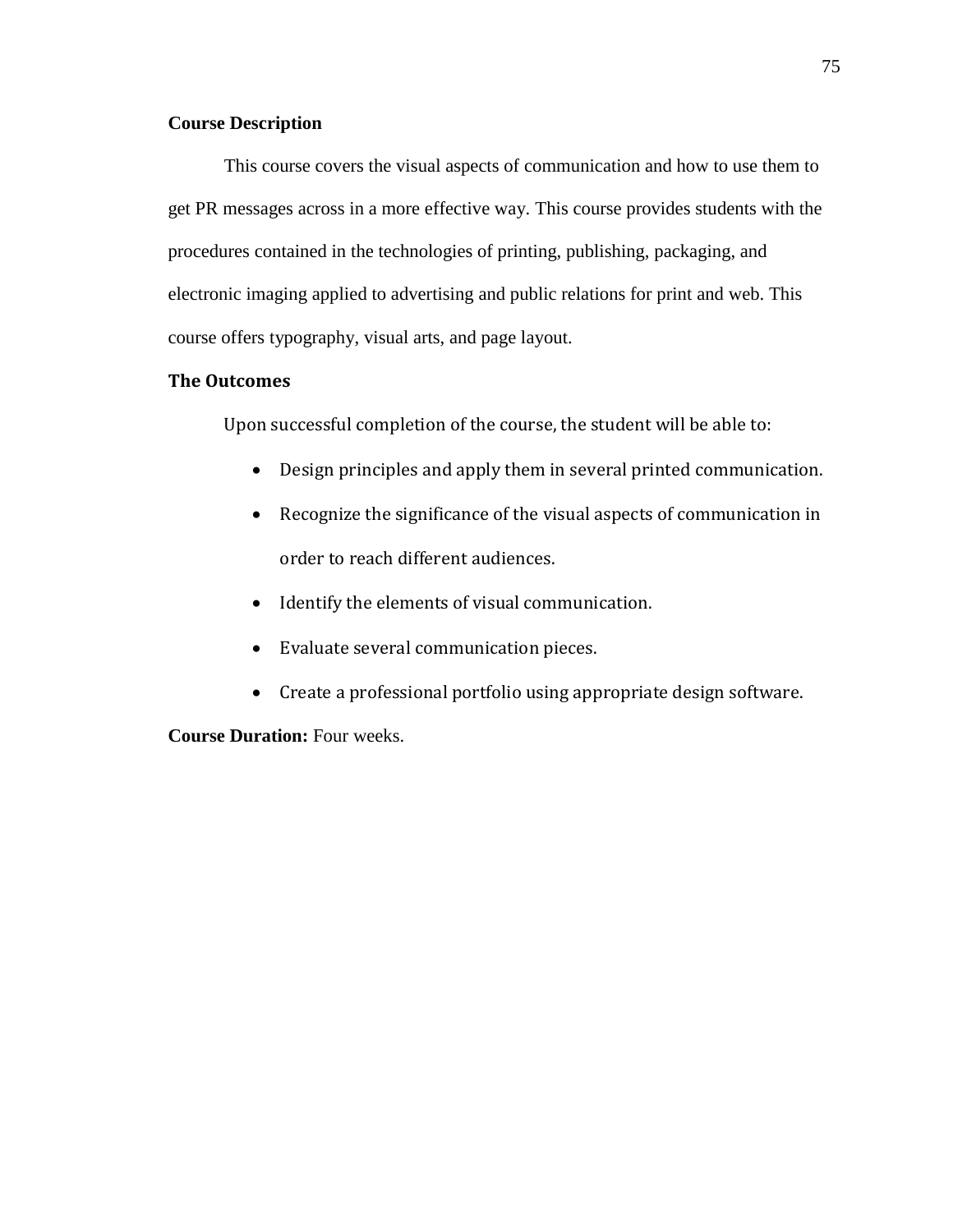#### Chapter VII

### **Conclusions**

Training programs link the gap between the theoretical world and the practical world by helping recent public relations bachelor graduates to enhance their experiences and improve their skills. Having work experiences is an essential element in finding a job for recent PR bachelor graduates. This paper analyzed PR program plans in specific universities in the United States and the Kingdom of Saudi Arabia to gain sufficient information that helps in developing a comprehensive training program for recent Saudi PR bachelor graduates. A content analysis was conducted in this research for comparing and contrasting the curricula in these two countries.

The results showed that some required basic courses in PR programs are similar, some courses have the same ideas, but with different contents, and some courses are totally different. This study also examined different types of training programs that are predominantly provided by different PR firms in the U.S. in order to figure out the important training topics in PR. Linking the curricula and training topics, the researcher recommend certain courses in this comprehensive PR training program.

According to PRSA Foundation (1993), the career ladder in PR has five levels. On the other hand, it is commonly known in the Saudi PR department, there are two levels of PR career positions. This situation, having only two levels would most probably divide the work between mangers and entry-level employees. To avoid the possibility of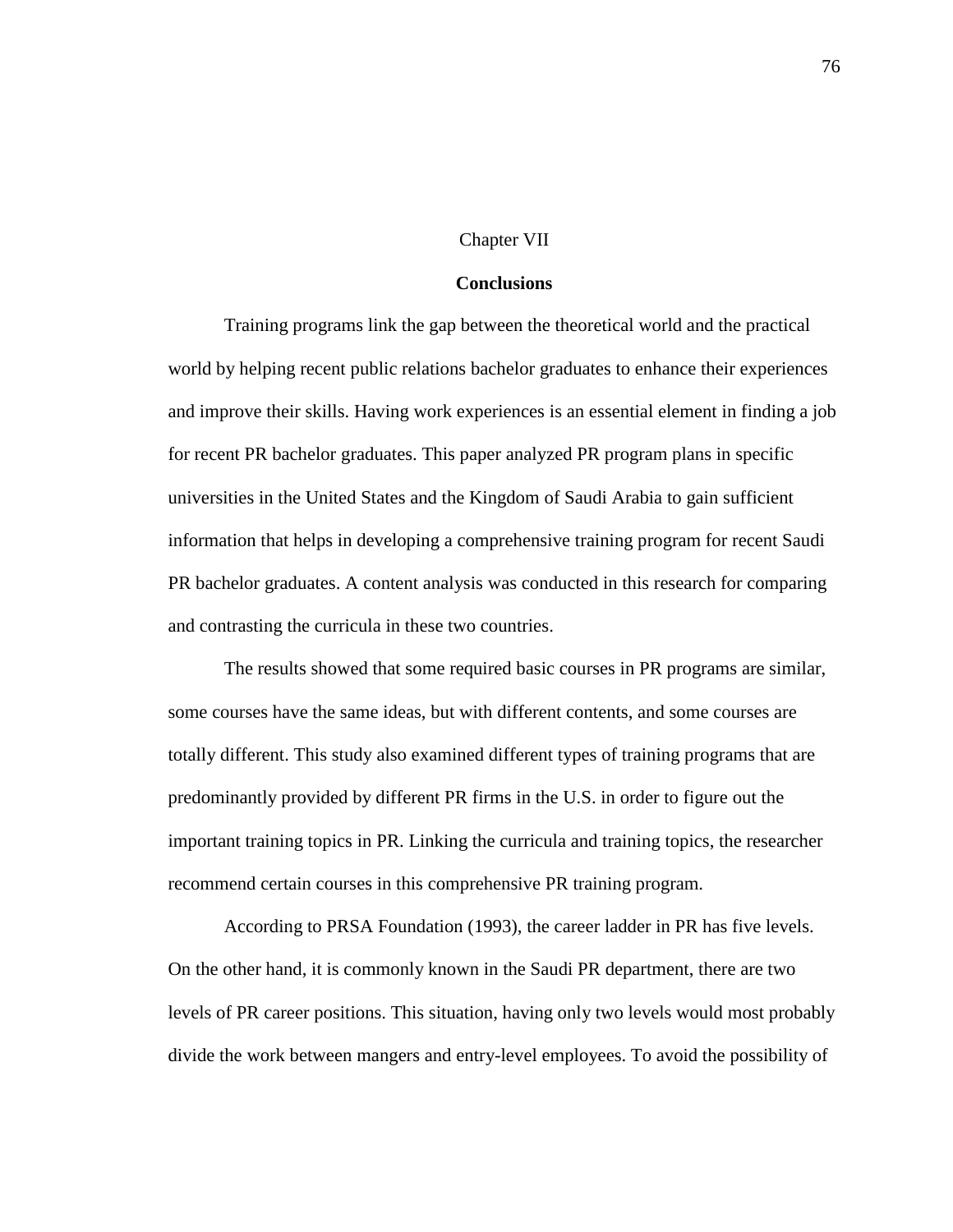having those new entry-level employees doing things that are beyond their skills, this study recommends a comprehensive training program in PR in order to equip them with needed skills.

This program is designed based on analyzing the PR curricula and PR training program topics. This training program includes seven courses, which are Professional Writing and Editing in Arabic and the English Language, Public Speaking in Arabic and English, Social Media, Crisis Communication and Management, Public Relations Campaigns, Special Events Planning, and Graphic Design. By enrolling in this program, recent Saudi PR bachelor graduates are expected to improve their knowledge, skills, and experiences to great extent, which will impact their new career positively.

#### **Limitations and Future Research**

Various limitations may exist in this study. First, Web sources are limited in case of training programs provided by Ragan, PRSA, and CISION. Second, Web sources are especially confusing in case of the U.S. selected universities, as some universities provide only with the names of major PR subjects, some provides with the mixed names of major and minor PR subjects, while the rest provide only with a brief introduction of the PR discipline with no name of courses mentioned. This was the biggest limitation to access the primary data source, and was the biggest issue for the researcher to identify and categorize these courses. Third, employing both open-ended and close-ended questionnaire was not possible, as even the university students were not aware of the PR and related subjects majors and minors, as universities are constantly amending and upgrading their curriculum. Fourth, interviews were not possible as the study is qualitative in nature and no correspondents were willing to participate in the opinion poll,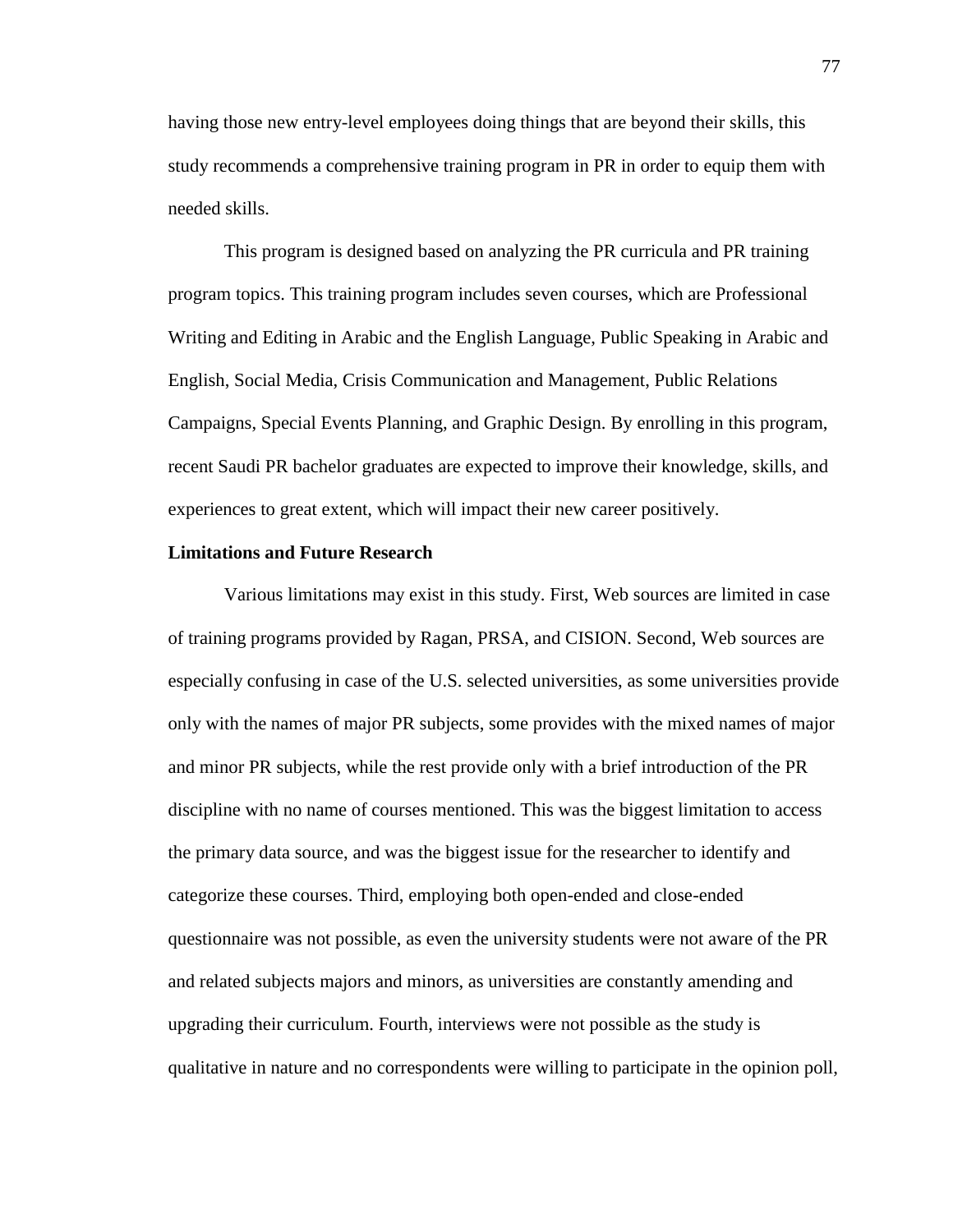due to lack of interest and information. Fifth, the study also does not analyze other university programs as all programs are sophistically linked with each other. Sixth, the researcher faced some problems to translate some courses' titles from Arabic to English Language professionally. Seventh, time management was another limitation for the researcher. Finally, some of the Saudi universities' official staff never responded to any phone call and emails, which made the researcher took a long time to get the data. Therefore, the study was made as simple as possible to avoid any further biases.

Despite the limitations, the researcher recommends that future research should allow a longer period of time to gather data to give respondents time to respond. Furthermore, the future research should investigate research on feasibility (cost, time frame, etc.) in order to apply this program. In addition, once the program get adopted and applied, it should have evaluation system to assess the efficiency of it from initial stages and to provide feedback.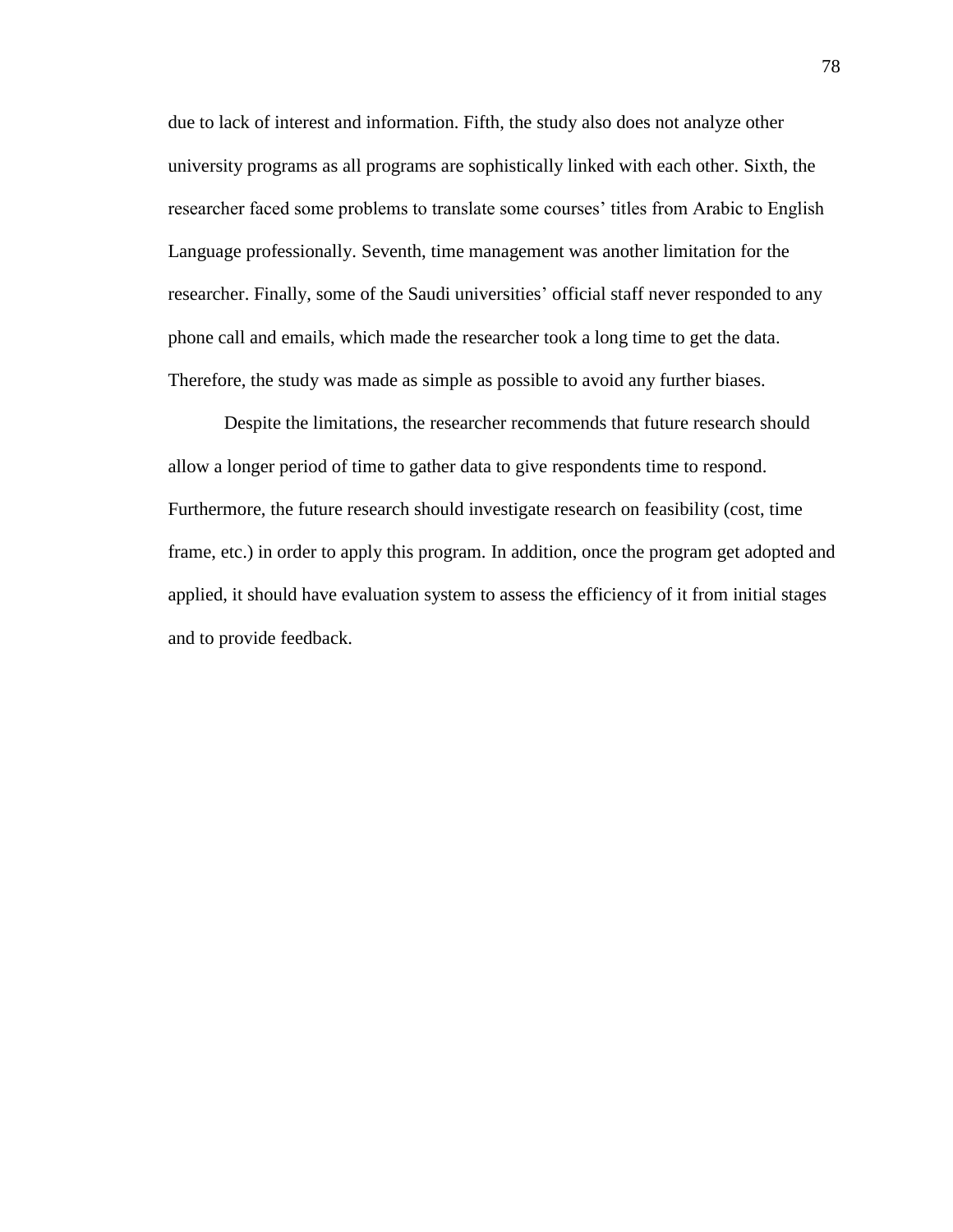#### Chapter VIII

#### **Outside Reviews of the Project**

STUDENT: Hanin

DEGREE: Master of Arts

MAJOR: Public Relations

November 6, 2013.

Evaluation by Abdullah Sindi

Dear Dr. Kang

I. & II. My name is Abdullah Sindi. I earned my bachelor's degree in masscommunication from King AbdulAziz University. I had my first experience of working in the field of public relations as a trainee in the Ministry of Hajj (pilgrimage) for a full semester (4 months). I graduated in 2001, and I immediately worked in the Department of Advertisement Marketing for the Okaz newspaper between the years 2001 and 2002. In 2002, I moved to work in the Ministry of Hajj in which I occupied different positions. I currently work in the Employees' Relations Department.

III. Generally, I found the project easy to follow and very well thought out. Hanin tried to cover many aspects of public relations in the comprehensive training programs for recent Saudi PR bachelor graduates. The seven training program were richly informative and well varied. The project looked more academic than practical because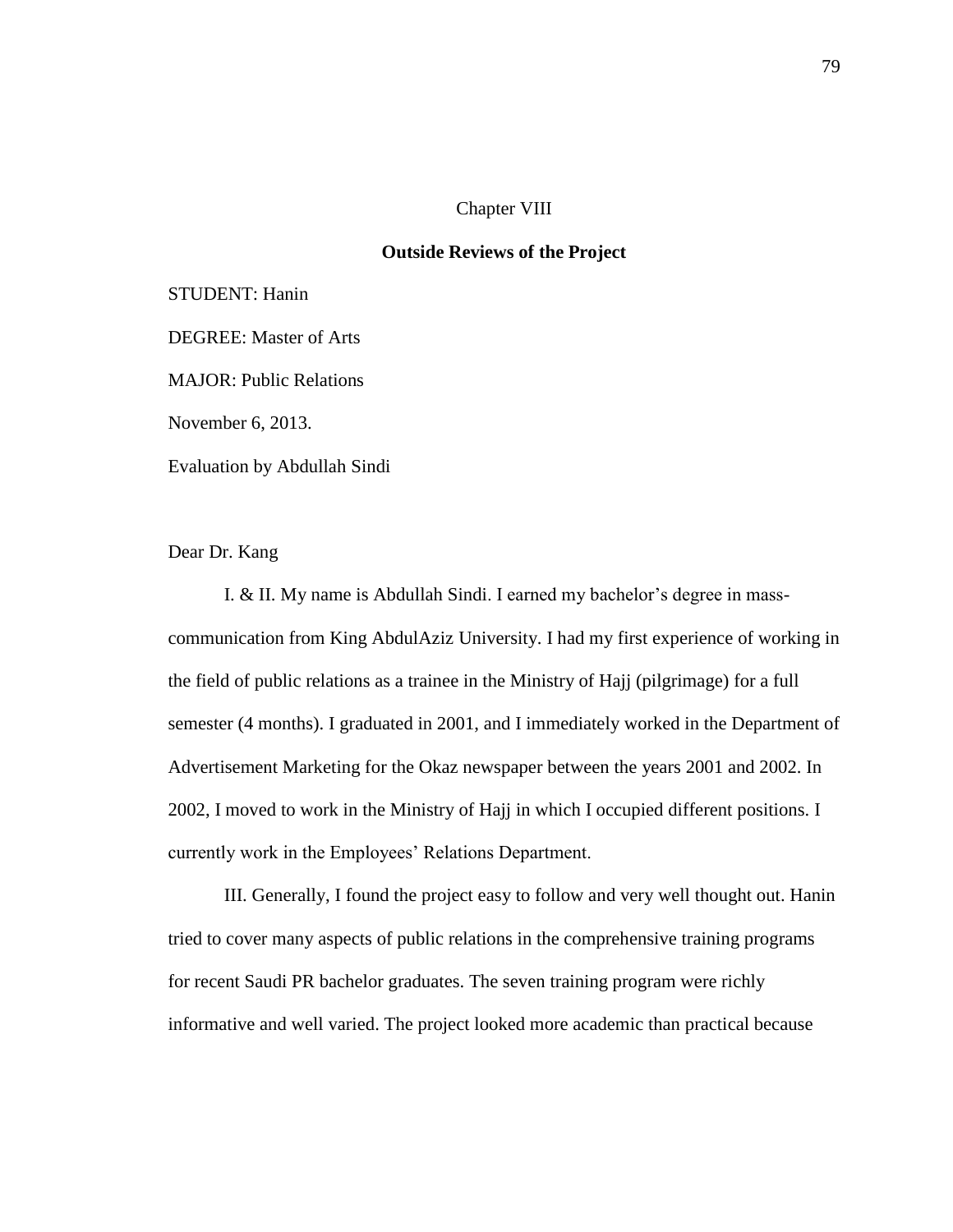Hanin has expanded extensively in the literature review and the methodology sections. Thus, I feel she created a solid academic paper.

IV. The quality of the project provides an accurate view in public relations in general and public relations in Saudi Arabia which was linked nicely with the training industry. However, I would like it if Hanin expanded more in talking about the training industry in Saudi Arabia and the public relations training market in particular.

IV. The literature review was lengthy and had too many details. Furthermore, in the methodology chapter, it was unclear to me why Hanin such extensive research for a creative project. For me, as a practical person I found it boring although it was informative. The work that had been done in the literature review and the methodology is suitable for a research paper or dissertation but not for a creative project.

V. The training program was informative. I liked that Hanin determined the outcomes of each training course in a way that could be measured, and the course descriptions were clear. However, I assumed based on the title of the project that the body chapter would be the most detailed chapter, but that was not the case. I would like the training program more if it was more detailed. I would like the courses to be brokendown day-by-day and hour-by-hour, and maybe had some examples online. I think the creativity of the project was negatively affected by the huge effort that had been done in the literature review and the methodology.

I suggest that Hanin could include training courses that are related to Saudi Arabia, something like *public relations in the Saudi public sector*, *public relations in the Islamic holidays* etc. Also, a training course about the confusion between public relations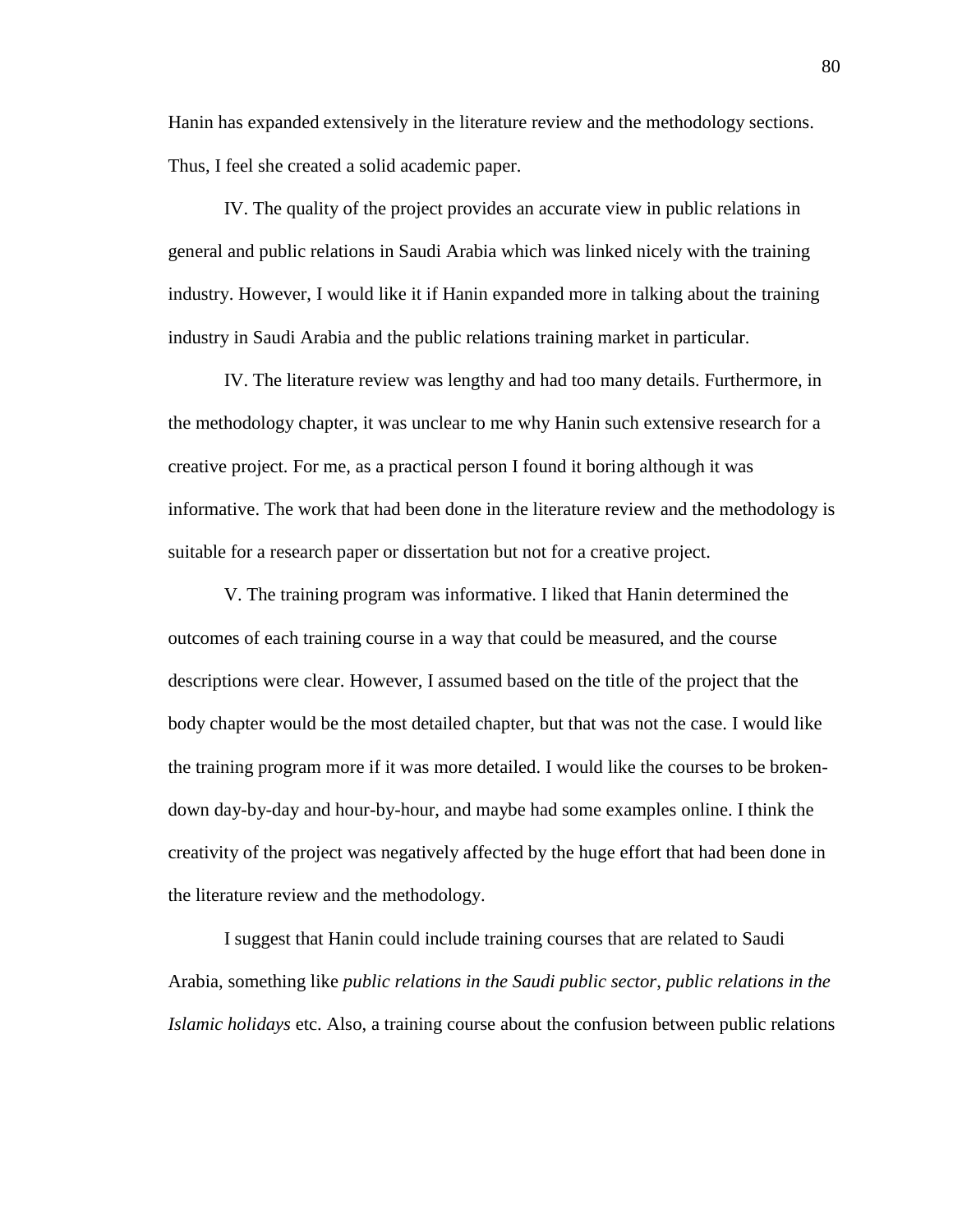and marketing would be helpful for public relations bachelor graduates since they most likely will face a lot of conflicts in their careers.

VI. Designing a training program in public relations is a creative idea, although I think it was difficult to manage since there are a lot of training programs in public relations, which makes it hard to be creative. But I believe that this program is challenging and unique. The effort that Hanin made is so clear and highly appreciated. I think that she created a project that is valuable to the public relations field and the training industry. And I believe that the designed training program could be applied and considered as a standard for an effective public relations training program.

### Thank you,

#### Abdullah Sindi

Assistant Manager of the Employees' Relations Department in the Ministry of Hajj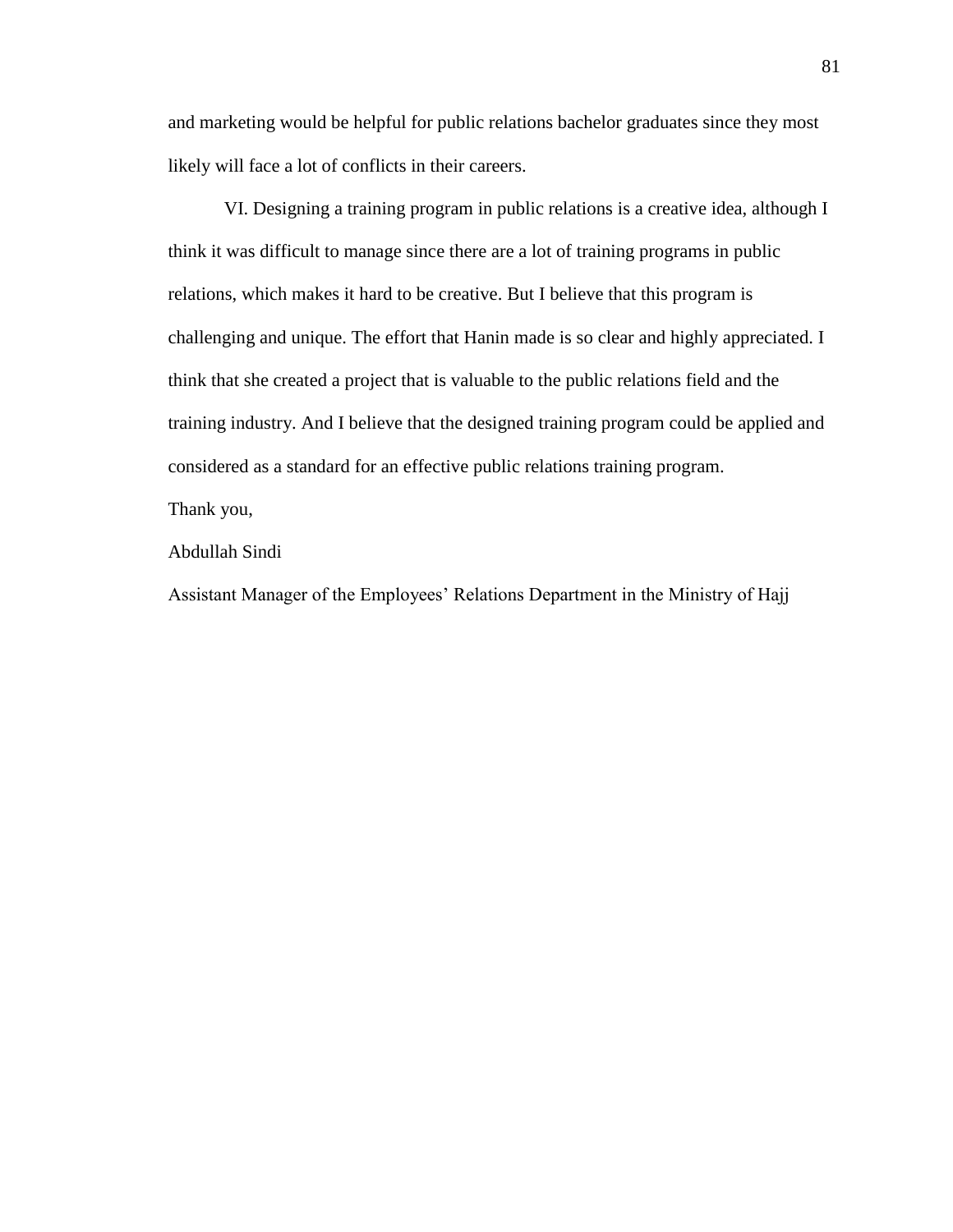An evaluation of the creative project entitled *Creating a comprehensive training program for recent Saudi PR bachelor graduates* by the student Hanin.

STUDENT: Hanin

DEGREE: Master of Arts

MAJOR: Public Relations

November 11, 2013.

Evaluation by Mohammed Ba Gazi

Dear Dr. Kang,

I. II. I'm Mohammed Ba Gazi. I work with Al-Amoudi Holding Company, the exclusive agent of Toyo Tires (Japan) and Nexen Tires (Korea) in K.S.A. My academic qualification is an MBA, and I have worked as a senior Marketing and PR specialist since 2011. I find it is a very strategic area to be in a PR position, as this area connects the internal and external environment of the company. Hanin is a friend whom I have not met yet.

III. The subject of the research is a creative choice in PR. PR is still viewed in many Saudi companies as secondary; however, it is a growing sector due to the move of Saudi industry into the service sector, and with advent of some media agencies. However, fresh graduates need professional training to help further the effective implementation in businesses and to help boost branding and customer perceptions of the products/services offered. It is a good topic as graduates have good academic knowledge and practical training.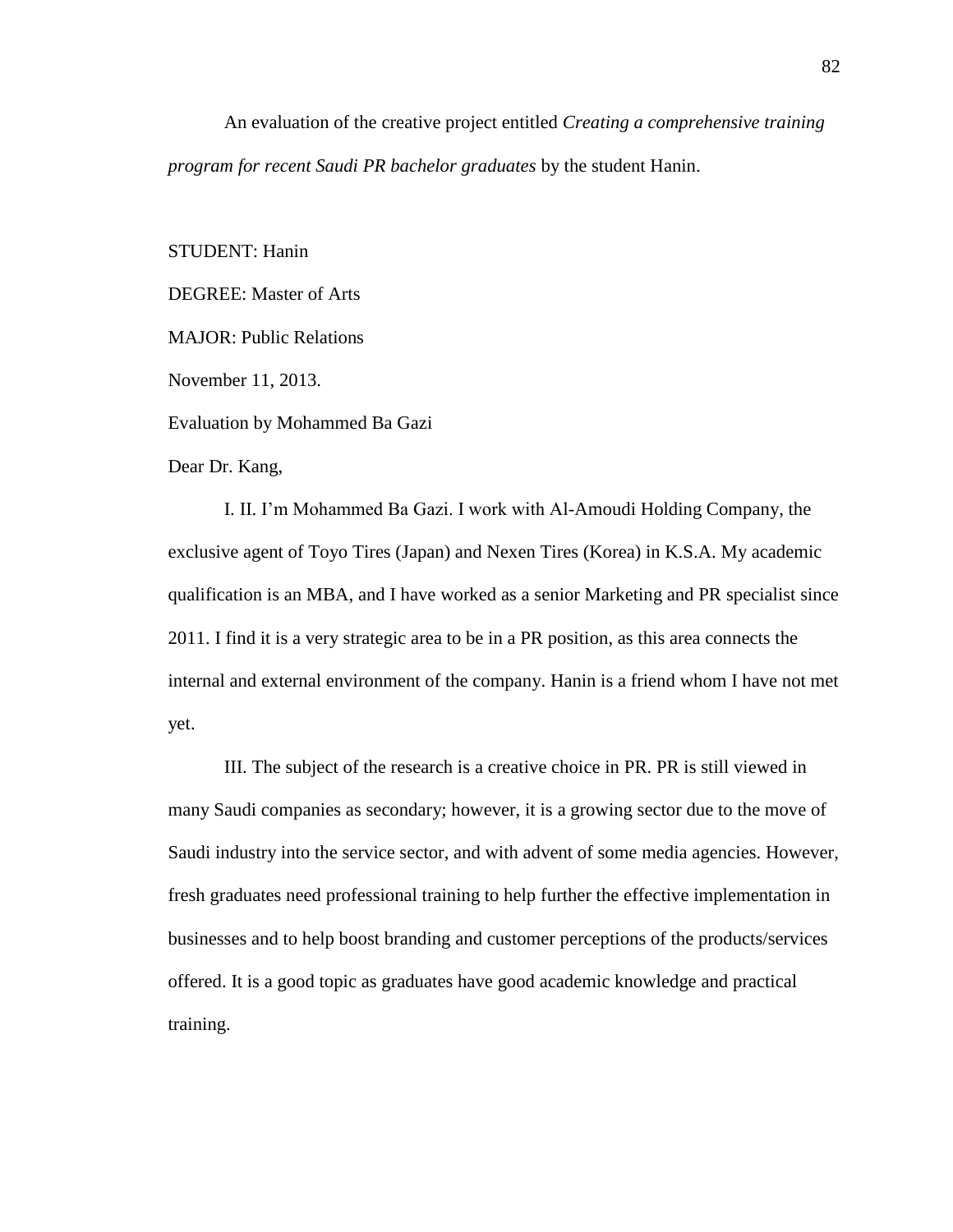IV. In terms of approach, Hanin used a rich literature review to cover various areas in PR from past and current sources. It was very informative for me to read about PR especially in K.S.A. However, this part neglected to report on the status of PR in some Saudi companies as part of HR or the Secretary Department. The methods section provided too many details in order to compare and contrast the PR courses in the U.S. and K.S.A.

V. Hanin suggested very useful course topics that could help to improve the recent public relations bachelor graduates' skills and knowledge. Hanin provided a brief description, the outcomes, and duration for each course which was important to cover. However, this project deviated from the syllabus for the courses. It is also significant to know how the students will practice what they learn since it is training program. I expected to see diagrams and graphics in this training program, and designing a brochure is important in order to easily distribute the material to the potential students. It would be better if she decreases the length of the program by integrating two courses together or teaching the basic courses first, then the advanced courses. Overall, this PR training program will be very beneficial if it is designed and applied in a professional way, because the Saudi market needs improvement in the educational side of business.

VI. After all, Hanin chose a very vital topic to study. Her contribution is definitely valuable in the PR field in order to improve the PR future practitioners' skills and experiences. This kind of training program for PR is precious, especially in this field, which is a new field in K.S.A. Emerging trends in PR is growing, because of that having a training program is an essential matter in the PR field, especially in the competitive world.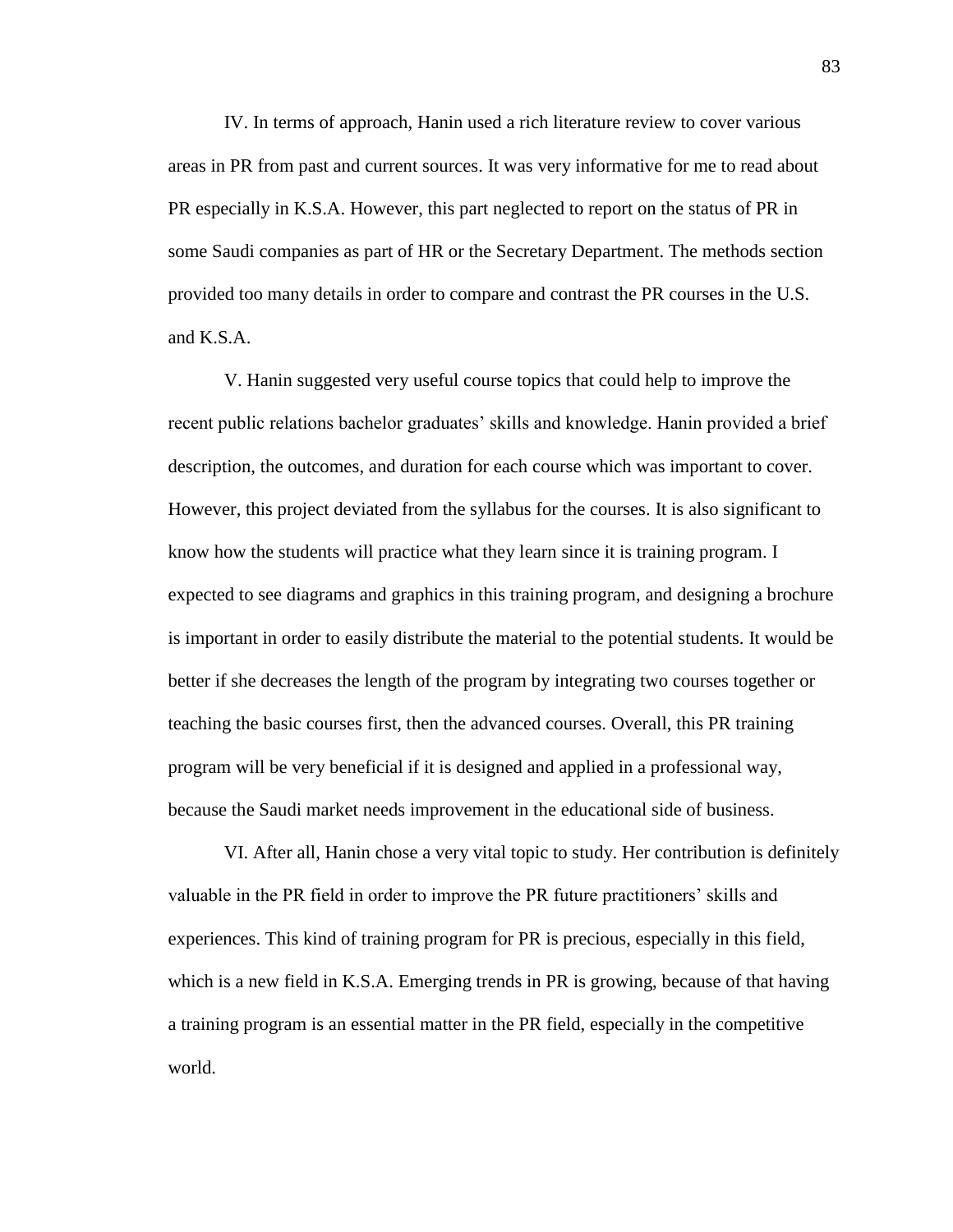Best Regards,

Mohammed Ba Gazi

A senior Marketing and PR specialist in Al-Amoudi Holding Company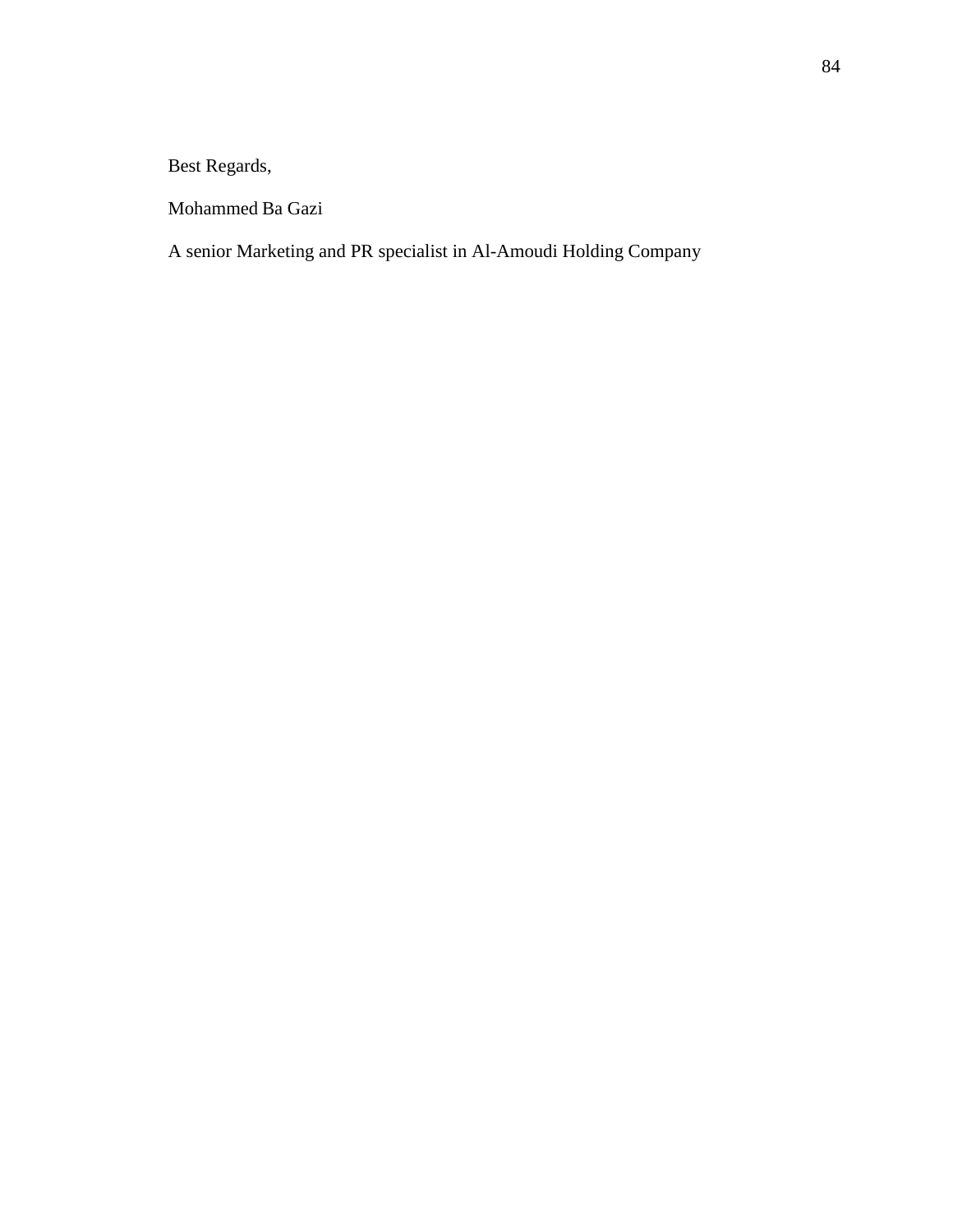#### **References**

- AbdelFattah, R. (2002). *The psychology of training and human resource development*. Cairo, Egypt: Dar Alfeker.
- Aguinis, H., & Kraiger, K. (2009, August). Benefits of training and development for individuals and teams, organizations, and society. *The Annual Review of Psychology, 60,* 451-474.
- AL- Ba'aeez, I. (n.d.). Media department: Restructuring, plans, and research studies. *King Saud University*. Retrieved September 3, 2013, from http://ksu.edu.sa/sites/KSUArabic/UMessage/Archive/929/Investigations/Pages/ Main\_T2.aspx
- Al-Enad, A. H. (1992). Values of public relations conduct in Saudi Arabia. *Public Relations Review*, *18*(2), 213-221.
- Al- Habeeb, A. (2007, March 17). Curricula of media departments in Saudi universities. *King Fahd University of Petroleum & Minerals.* Dhahran, the Kingdom of Saudi Arabia.
- AL-Metairi, A. (2013, August 15). The media and government agencies: Partnership or repulsion. *Tanmia Idaria*, *110*. Retrieved September 6, 2013, from http://www.tanmia-idaria.ipa.edu.sa/Article.aspx?Id=490
- Alriyadh Newspaper. (2011, September 24). *639 billion riyals, the volume of foreign investments in the Kingdom of Saudi Arabia during the last five years.* Retrieved August 2, 2013, from http://www.alriyadh.com/2011/09/24/article669687.html

Al-Rasheed, N. (2010, September 7). Public relations in the Kingdom of Saudi Arabia: A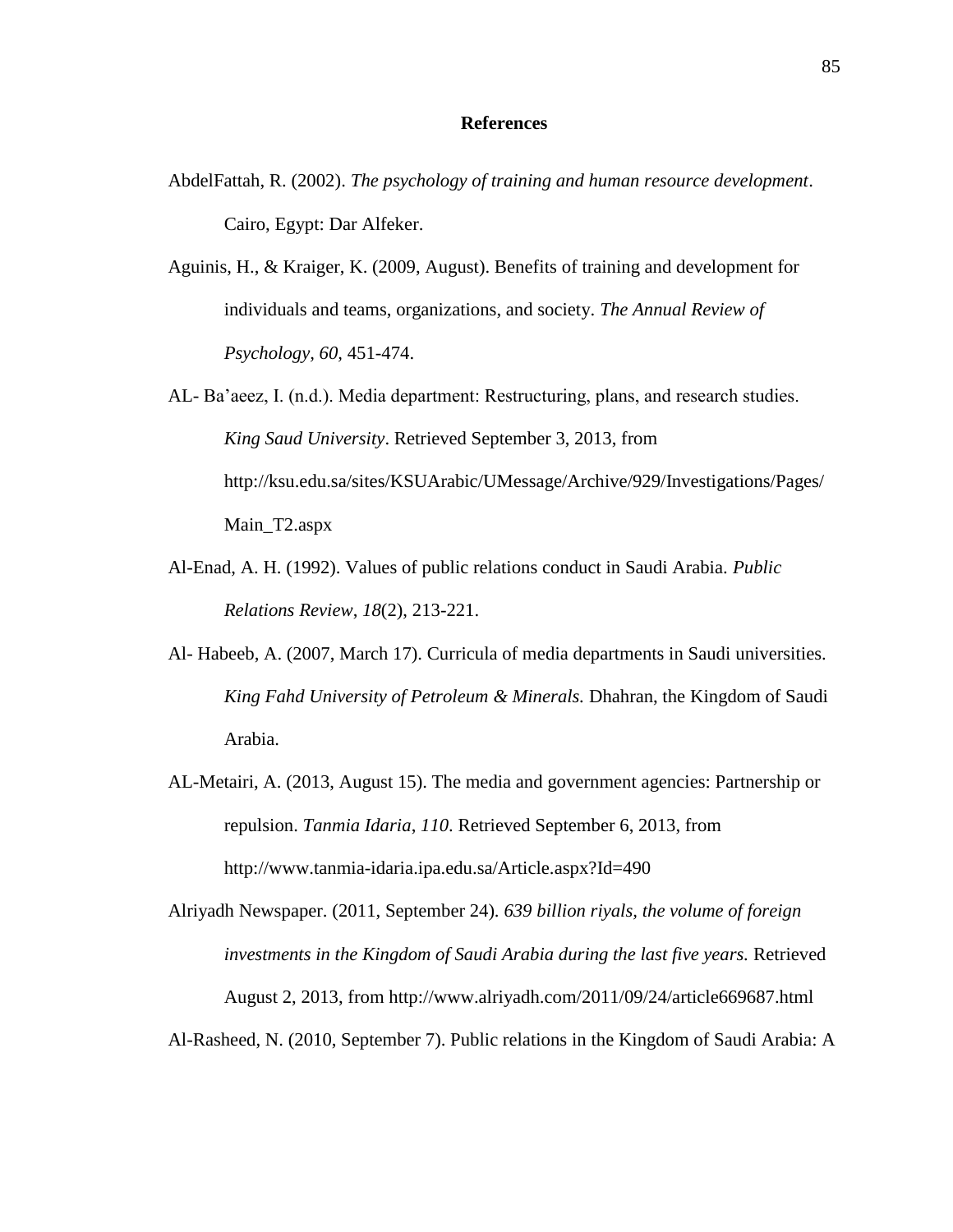lot of specialist and lack of practitioners. *Asharq Alawsat*. Retrieved June 12, 2013, from http://aawsat.com/details.asp?section=43&article= 585744& issueno=11606#.Ua5XVaw9V8E

- Al-Shareef, M. M. (2001). *Training and its importance in Islamic work*. Jeddah, The Kingdom Of Saudi Arabia: Dar Alandalus Alkhadra'a.
- Andrews, L. A. (2007). *Should you join PRSSA? Public relations undergraduate students' perceptions of the benefits of participating in professional student organizations through the organizational assimilation theory in preparation of entering the professional workforce,* Unpublished Master's Thesis, Kent State University.
- Attalep, A. R. (2005). *Effectiveness of public relations textbooks utilized in Saudi Arabia's colleges and universities* (Master's thesis, Fort Hays State University).
- Baglione, S. L. (2006). Role-playing a public relations crisis: Preparing business students for career challenges. *Journal of Promotion Management, 12*(3/4), 47-61.
- Beebea, A., Blaylockb, A., & Sweetserc, K. D. (2009). Job satisfaction in public relations internships. *Public Relations Review*, *35*(2), 156-158.
- Berger, B. K. (2005). Power over, power with, and power to relations: Critical reflections on public relations, the dominant coalition, and activism. *Journal of Public Relations Research*, *17*(1), 5-28.
- Berkowitz, D., & Hristodoulakis, L. (1999). Practitioner roles, public relations education, and professional socialization: An exploratory study. *Journal of Public Relations Research, 11*(1), 91-103.

Bourland -Davis, P. G., Graham, B. L., & Fulmer, H. W. (1997). Defining a public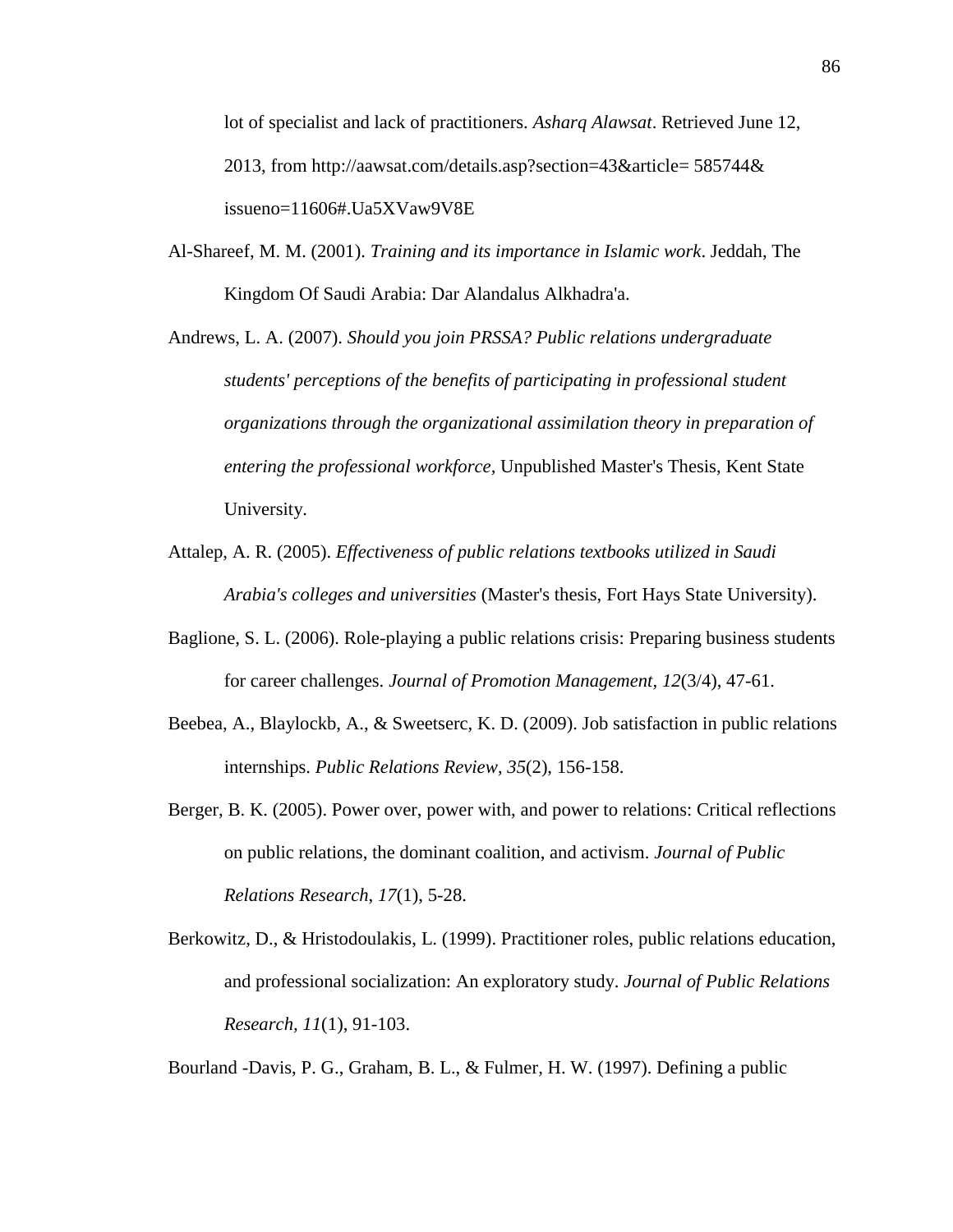relations internship through feedback from the field. *Journalism & Mass Communication Educator*, *52*(1), 26-33.

- Braun, V., & Clarke, V. (2006). Using thematic analysis in psychology. *Qualitative Research in Psychology*, *3*(2), 77-101.
- Bronn, P. S. (2001). Communication managers as strategists? Can they make the grade? *Journal of Communication Management, 5*(4), 313-326.
- Broom, G. M., & Smith, G. D. (1979). Testing the practitioners: Impact on clients. *Public Relations Review, 5*(3), 47-59.
- Bruning, S., Castle, J., & Schrepfer, E. (2004). Building relationships between organizations and publics: Examining the linkage between organization‐public relationships, evaluations of satisfaction, and behavioral intent. *Communication Studies*, *55*(3), 435-446.
- Buckley, R., & Caple, J. (2009). *The theory & practice of training* (6th ed.). Philadelphia, PA: Kogan Page.
- Bush, L. (2009). Student public relations agencies: A qualitative study of the pedagogical benefits, risks, and a framework for success. *Journal & Mass Communication Education, 64*(1), 27-38.
- Buzzetto-More, N. A. (2010). Social networking in undergraduate education. *Interdisciplinary Journal of Information, Knowledge, and Management*, *7*.
- Breakenridge, D. (2008). *PR 2.0: New media, new tools, new audiences*. Upper Saddle River, NJ: Pearson Education, Inc.
- Campbell, J. P., Dunnette, M. D., Lawler, E. E., & Weick, K. E., Jr, . (1970). *Managerial behavior, performance, and effectiveness*. New York: McGraw-Hill.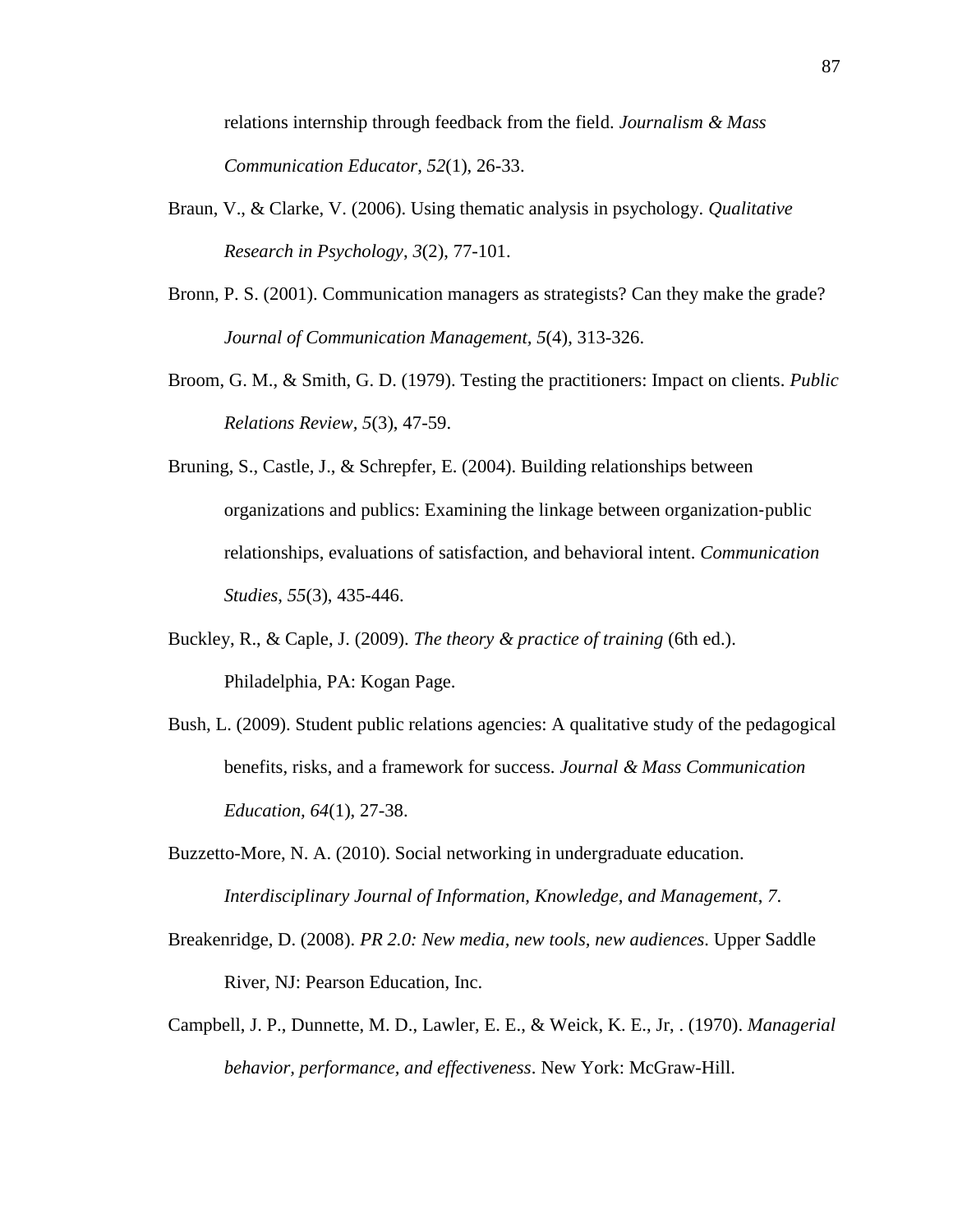- Cancel, A. E., Cameron, G. T., Sallot, L. M., & Mitrook, M. A. (1997). It depends: A contingency theory of accommodation in public relations. *Journal of Public Relations Research*, *9*(1), 31-63.
- Commission on Public Relations Education. (2006, November). *The professional bond: Public relations education in the 21st century.* Retrieved June 11, 2013, from http://www.commpred.org/\_uploads/report2-full.pdf
- Coombs, W. T., & Holladay, S. J. (2007). *It's not just PR: Public relations in society*.
- Malden, MA: Blackwell Publishing.
- Edwards, B. (2007, August 31). What are the biggest challenges and opportunities facing PR agencies now? *Bulldogreporter.* Retrieved September 10, 2013, from http://www.bulldogreporter.com/dailydog/article/what-are-biggest-challengesand-opportunities-facing-pr-agencies-now
- Elakat. (2010). *Public relations: Slow improvement.* Retrieved June 13, 2013, from http://www. elakat.com/news/view/60
- Elo, S., & Kyngas, H. (2007, November 22). The qualitative content analysis process. *Journal of Advanced Nursing*, *62*(1), 107-115.
- Fares, J., & Puerto, O. S. (2009, November). Towards comprehensive training. *The World Bank*. Retrieved September 11, 2013, from http://siteresources.worldbank. org/ SOCIALPROTECTION/Resources/SP-Discussion-papers/Labor-Market-DP/0924.pdf
- Freberg, K., Remund, D., & Keltner-Previs, K. (2013). Integrating evidence based practices into public relations education. *Public Relations Review*, *39*(3), 235-237.

Ghouth, D. (2012, January 2). PR industry blooming in Saudi Arabia. *Saudi Gazette*.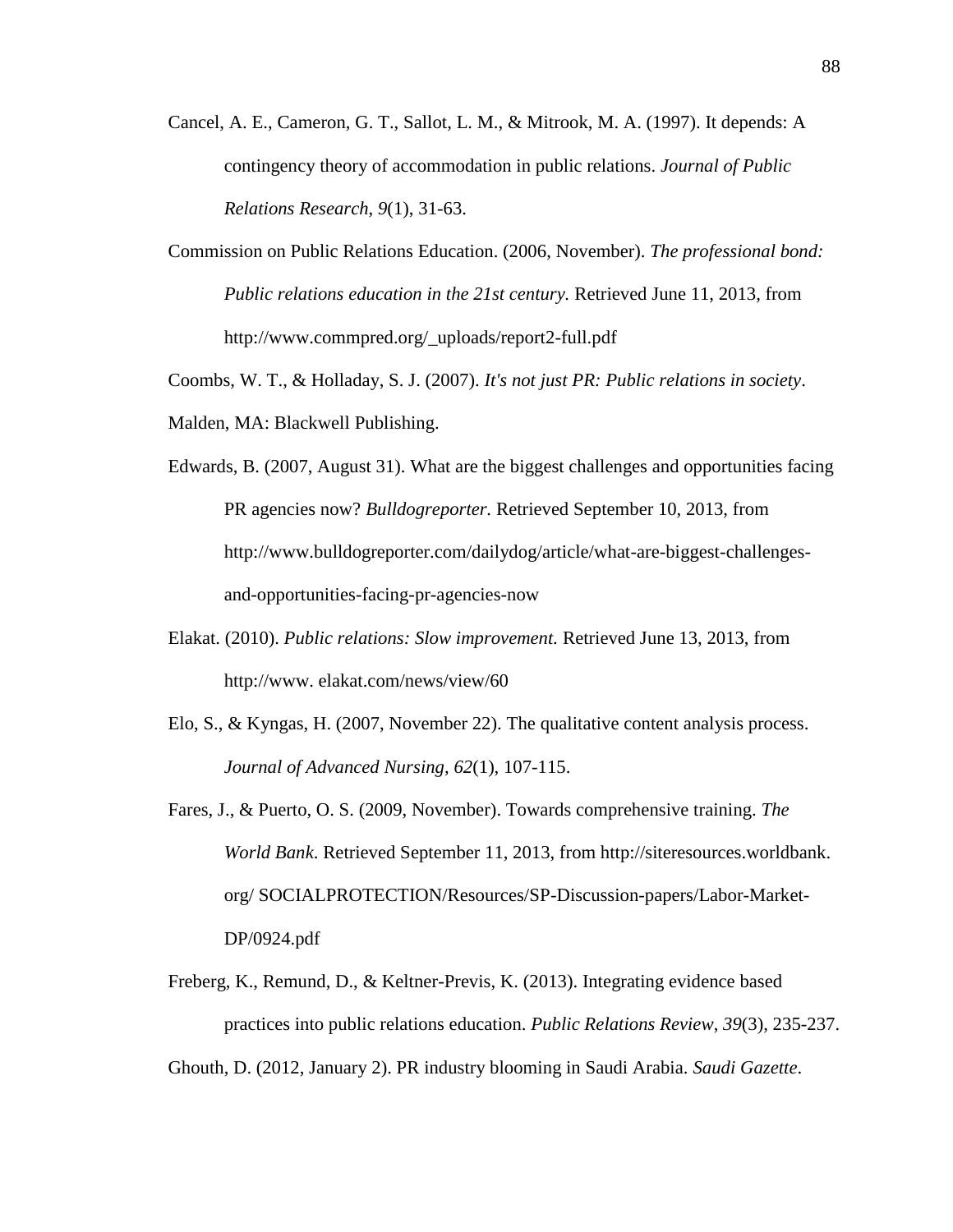Retrieved October 23, 2012, from http://www.saudigazette.com.sa/

- Grunig, J.E., & Hunt, T. (1984). *Managing Public Relations*. Fort Worth, TX: Harcourt Brace.
- Haynes, J. (2003). How to organize the public relations functions. *UAB.* Retrieved October 23, 2012, from http://www.praccreditation.org/secure/documents /coachHO24.PDF
- Hazlett, K. (2013, January 8). Challenges facing public relations in 2013: Demand for accountability will rise. *PRSA*. Retrieved September 10, 2013, from http://prsay.prsa.org/index.php/2013/01/08/challenges-facing-public-relations-in-2013demand-for-accountability-will-rise/
- Heath, R. L., & Coombs, W. T. (2006). *Today's public relations: An introduction*. Thousand Oaks, CA: Sage Publications, Inc.
- Hiebert, R. (2005). Commentary: Challenges for Arab and American public relations and public diplomacy in a global age. *Public Relations Review*, *31*(3), 317-322.
- Hoff, W. (1970, September). The importance of training for effective performance. *Public Health Reports*, *85*(9), 760-766*.*
- Hsieh, H., & Shannon, S. E. (2005, November). Three approaches to qualitative content analysis. *Qualitative Health Research*, *15*(9), 1277-1288.
- Hutson, J. D. (2003, July 31). The impact of public relations roles and dominant coalitions on crisis communications. *Wordpress*. Retrieved September 10, 2013, from http://jeffhutson.files.wordpress.com/2012/02/case\_study.pdf
- IPRA. (2009, December 7). *Arabic website for IPRA heralds accessibility as IPRA goes*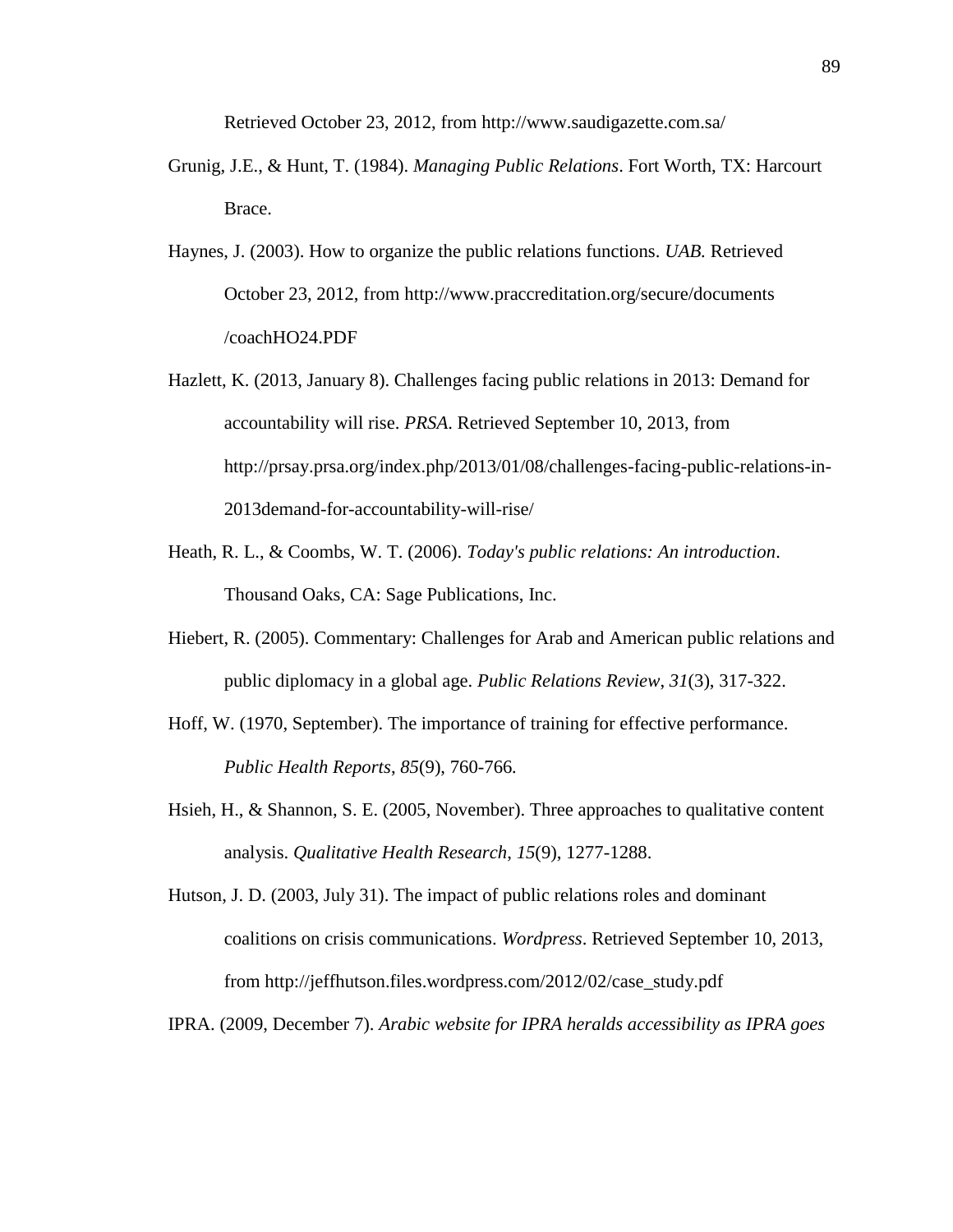*global further language.* Retrieved November 7, 2012, from [http://newsroom.ipra.](http://newsroom.ipra/) org/arabic-website-for-ipra/

- Kent, M. L., & Taylor, M. (2005). Taking your public relations experience from the boardroom into the classroom. *Public Relations Quarterly, 50*(1), 13-18.
- Kildow, B. A. (2007, November 22). The importance of a comprehensive training program. In *Disaster Recovery Journal*. Retrieved November 7, 2013, from http://www.drj.com/journal/spring-2004/the-importance-of-a-comprehensivetraining-program.html
- Kirat, M. (2005). Public relations practice in the Arab World: A critical assessment. *Public Relations Review*, *31*(3), 323-332.
- Lindeman, W., & Lapetina, A. (1981). Management's view of the future of public relations. *Public Relations Review*, *7*(3), 3-13.
- Liu, B. F., & Levenshus, A. B. (2010). Public relations professionals' perspectives on the communication challenges and opportunities they face in the public sector. *Prismjournal, 7*(1), 1-13.
- Maynard, M. L. (1997). Opportunity in paid vs. unpaid public relations internships: A semantic network analysis. *Public Relations Review*, *23*(4), 377-390*.*
- Meijers, F. (1990). Can job/training projects be successful? Some research results from the Netherlands. *British Educational Research*, *16*(4), 407-424*.* Retrieved June 9, 2013, from http://www.jstor.org /stable/pdfplus/1500777.pdf?acceptTC=true
- Najji, E. M. (2013, March 2). Creating a training center for gaining experiences. *Al-Hewar Al-Motamadin*, *4019*. Retrieved June 8, 2013, from http://www. ahewar.org/debat /show.art.asp? aid=347954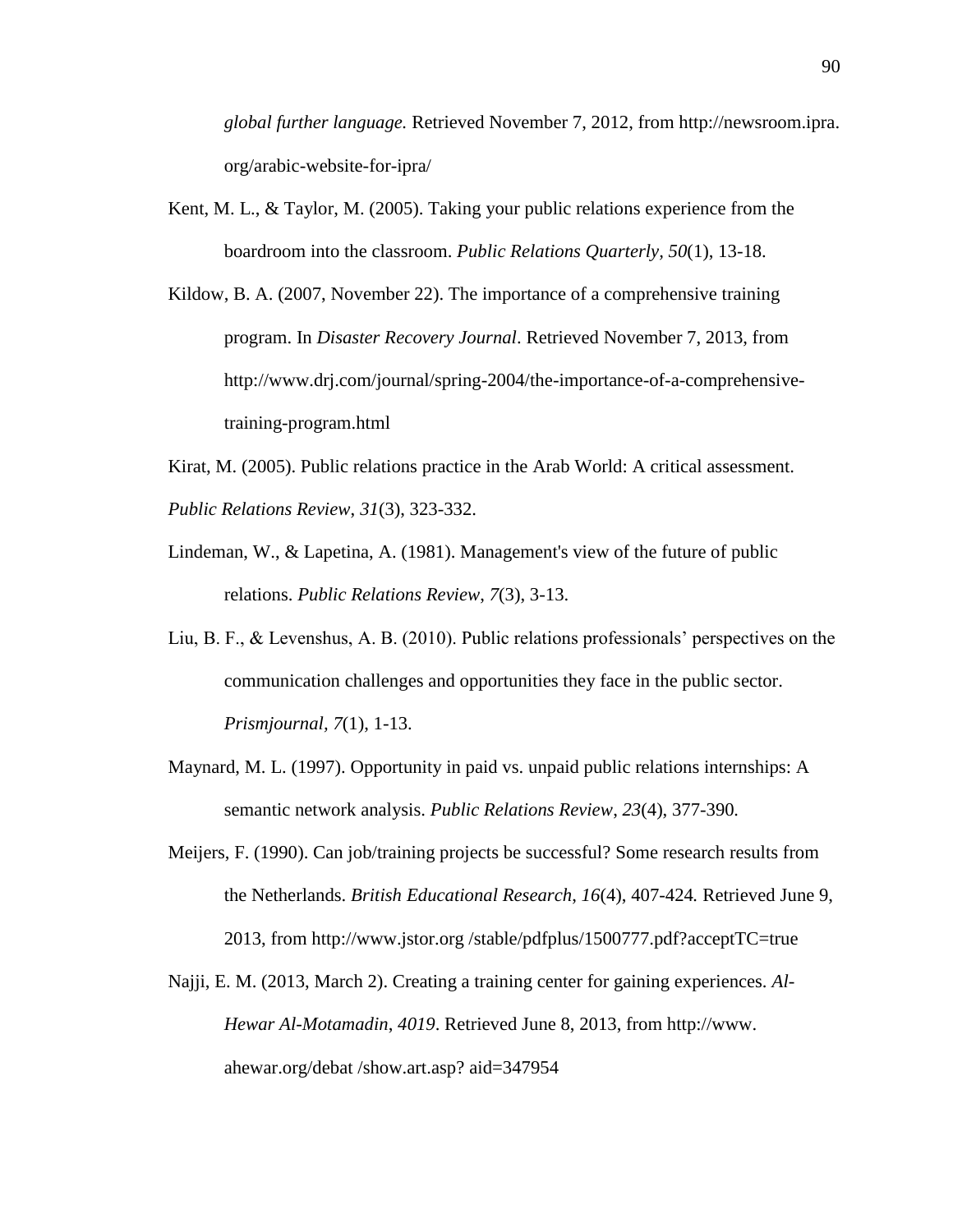- Neff, B. D. (2001, October). Relating nationally affiliated PRSSA student agencies' key leadership elements to pedagogical approaches. *PRSA Educators Academy*. Retrieved September 11, 2013, from http://www.prsa.org/Network/Communities /EducatorsAcademy/Learning/ConferenceProceedings/2011EAProceedings.pdf#p age=180
- Newsom, D., Turk, J. V., & Kruckeberg, D. (2000). *This is PR: The realities of public relations* (7th ed.). Belmont, CA: Wadsworth.
- Othman, M. A. (2002). *Teachers' training through service*. Bisha, The Kingdom Of Saudi Arabia: Al-Khabty Library.
- Othman, S., & Anssari, E. (2010). Public relations officer program. *Pmpyd*. Retrieved September 10, 2013, from http://www.pmpyd.org.sa/index.aspx
- Owens, J. R. (2003). The importance of student organizations. *Journal of Industrial Technology*, *19*, 1-4.
- Pedro, J. D. (1984, August). Induction into the workplace: The impact of internships. *Journal of Vocational Behavior, 25*(1), 80-95.
- Plowman, K. D. (1998). Power in conflict for public relations. *Journal of Public Relations Research*, *10*(4), 237-261.
- Pohl, G.M., & Butler, J.M. (1994). Public relations in action: A view of the benefits of student membership in pre-professional organizations. In *the Experiential Learning Division of the Speech Communication Association at the National Convention.* New Orleans, Louisiana.

Pritchard, R. S., Filak, V. F., & Beach, L. L. (2005, March). Predicting enjoyment,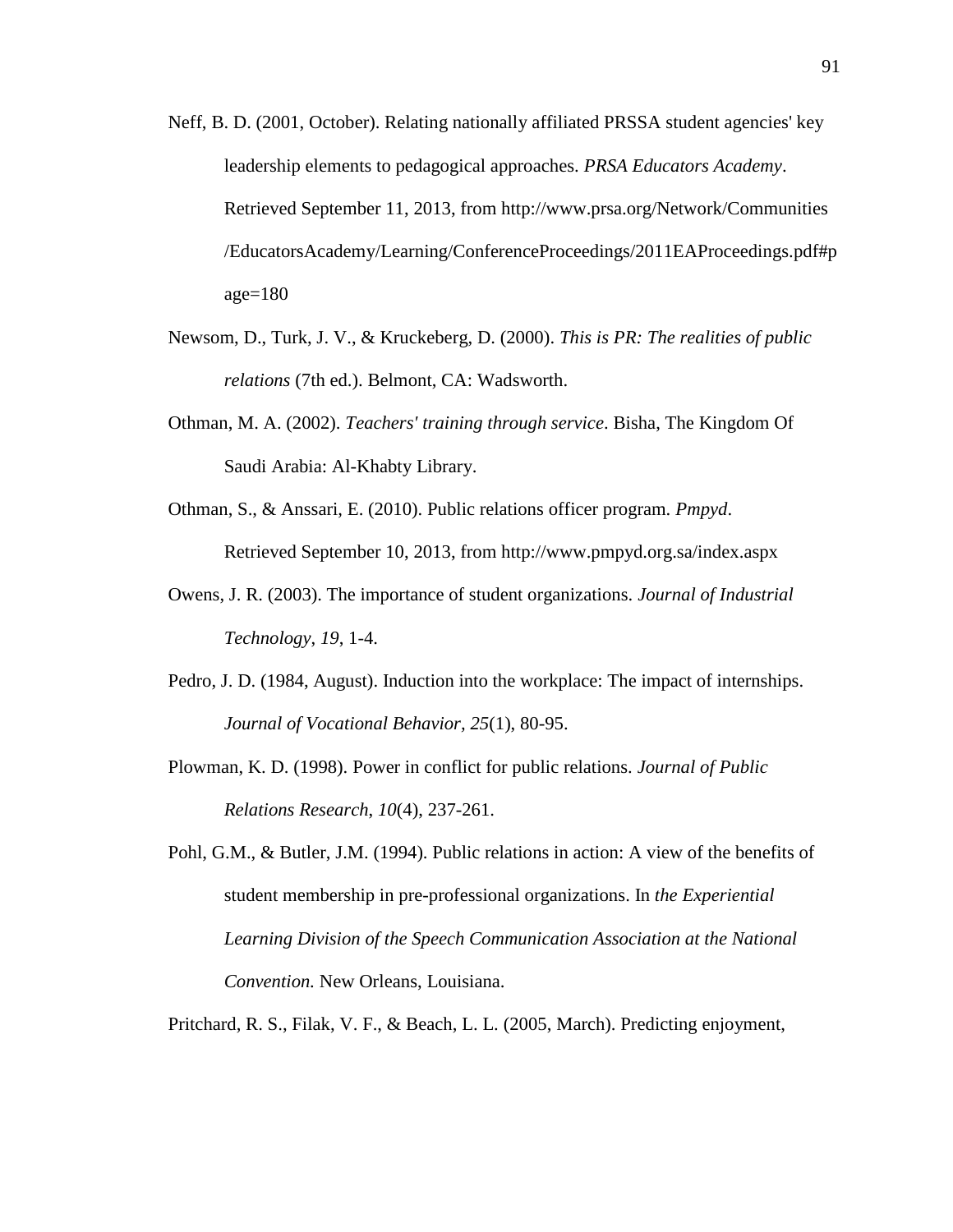attachment and engagement in PRSSA: An examination of motivation and psychological need-satisfaction. *Penn State University*. Retrieved September 11, 2013, from http://citeseerx.ist.psu.edu/viewdoc/download?doi=10.1.1.131. 7879&rep=rep1&type=pdf#page=438

- PRSA. (1993). *Public relations professional career guide.* Retrieved September 10, 2013, from http://www.prsa.org/jobcenter/career \_resources/PR CareerGuide.pdf
- PRSA. (1999, October). *Public relations education for the 21st century: A port of entry.* Retrieved September 2, 2013, from http://www.prsa.org/
- PRSA. (n.d.). *About PRSA*. Retrieved September 11, 2013, from http://www.prsa.org/ AboutPRSA/#.UjD8u6w9V8F
- PRSA. (n.d.). *What is public relations?* Retrieved November 27, 2012, from http://www.prsa.org/
- Qahtani, A. M. (2001, June 16). Public relations and overlapping concepts. *Al-Jazirah*, *1048*. Retrieved September 11, 2013, from http://www.al-jazirah.com/2001 /20010616/ar3.htm
- Rabinowitz, P. (n.d.). Developing training programs for staff. In *The Community Tool Box*. Retrieved September 11, 2013, from http://ctb.ku.edu/en/table-ofcontents/structure/hiring-and-training/training-programs/main
- Shaheen, M. (n.d.). Training for students: Its importance and reality. *Al-Quds Open University*. Retrieved June 10, 2013, from http://www.qou.edu/arabic/index .jsp?pageId=358

Shaheen, S. (2012, May 12). Public relations practitioners in Saudi government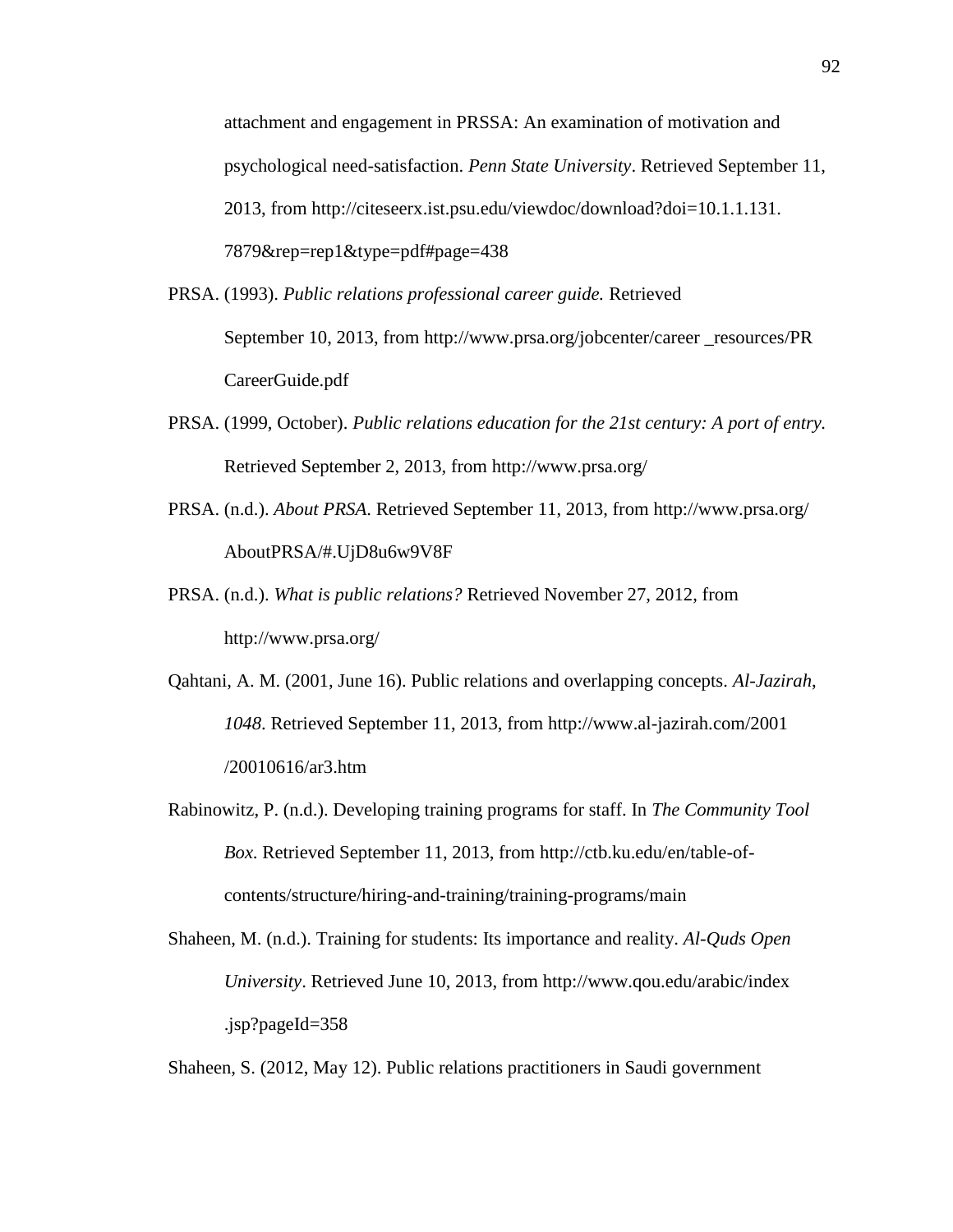departments: Lack of professional, a lot of bureaucratic, and suppression of freedom. *Al Sharq Newspaper*. Retrieved October 23, 2012, from http://www.alsharq.net.sa/

- Sidiya, F. (2012, February 5). Role of professional PR highlighted. *Arab News*. Retrieved October 23, 2012, from http://www.arabnews.com/
- Taylor, M. (2001). Internationalizing the public relations curriculum. *Public Relations Review*, *27*(1), 73-88.
- The PR Training Center. (n.d.). *PR courses*. Retrieved September 3, 2013, from http://www.theprtrainingcentre.com/pr\_training\_courses.html
- Todd, V. (2009). PRSSA faculty and professional advisors' perceptions of public relations curriculum, assessment of students' learning, and faculty performance. *Journalism & Mass Communication Educator*, *64*(1), 71-90.
- Wakefield, G. (1988). Caution: Public relations education ahead. *Central State Speech Journal*, *39*(2), 88-98.
- Weathington, B. L., Cunningham, C. J., & Pittenger, D. J. (2010). *Research methods for the behavioral and social sciences*. Hoboken, NJ: John Wiley & Sons, Inc.
- Werner, W. G. (1947, November). A business man looks at education's public relations. *The Phi Delta Kappan*, *29*(3), 128-132.
- White, H. A., Oukrop, C. E., & Nelson, R. A. (1992). Literature of public relations: Curriculum for a unique career. *Journalism Educator, 46*(4), 38-43).
- Wilcox, D. L., & Cameron, G. T. (2008). *Public Relations: Strategies and tactics* (9th ed.). Boston, MA: Pearson Allyn & Bacon, Inc.

WordPress. (2012, May 2). *Public relations is between education, training, and*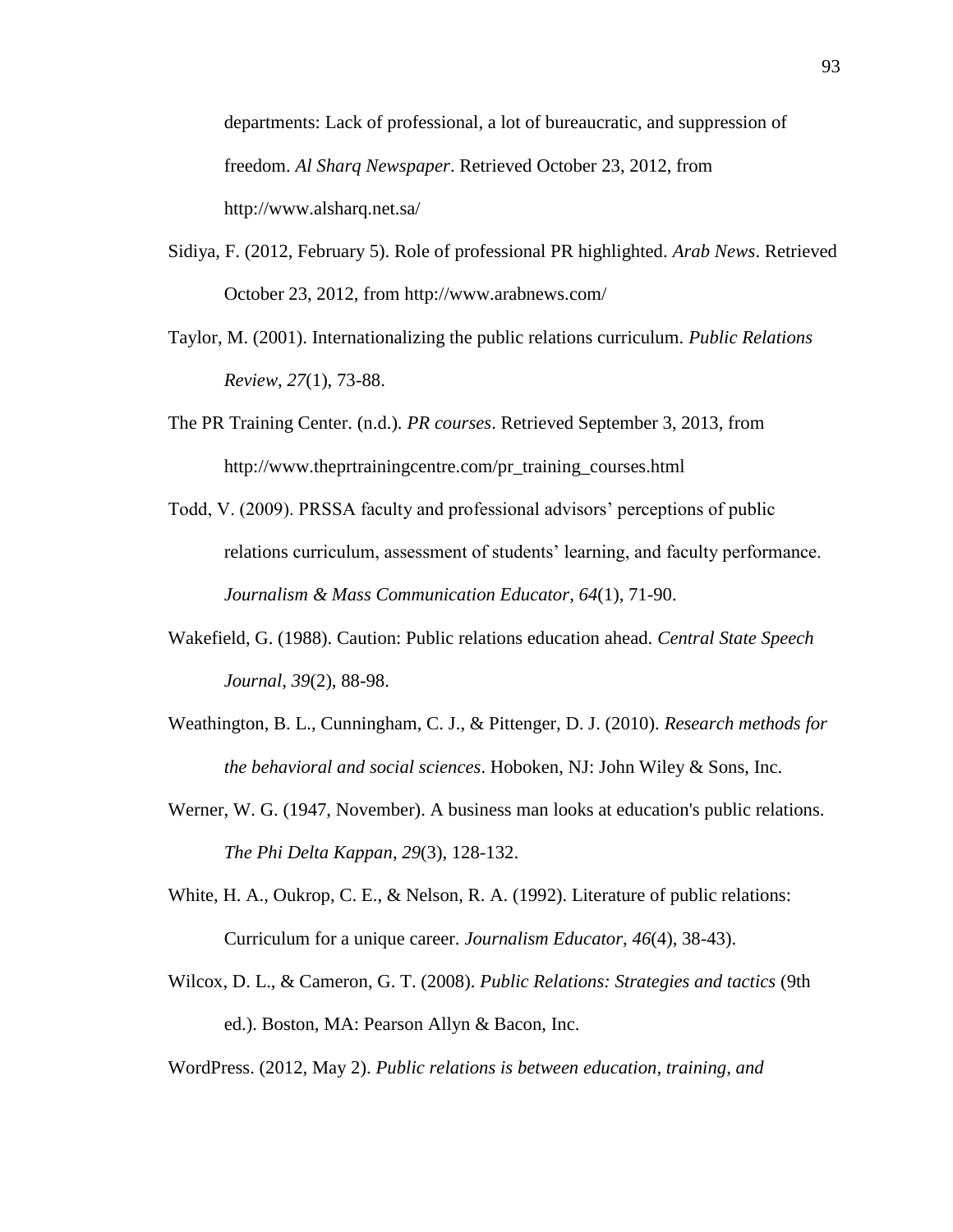*practicing.* Retrieved June 13, 2013, from [http://topicsinpublicrelations.](http://topicsinpublicrelations/) wordpress.com

Zakaria, Z., Hj Hussin, Z., Noordin, N., Sadek, D. M., Shaharudin, M. R., & Zakaria, Z. (2010). The importance of practical training for diploma students: A study in UiTM Kedah, Malaysia. *Studies in Sociology of Science*, *1*(2), 14-22.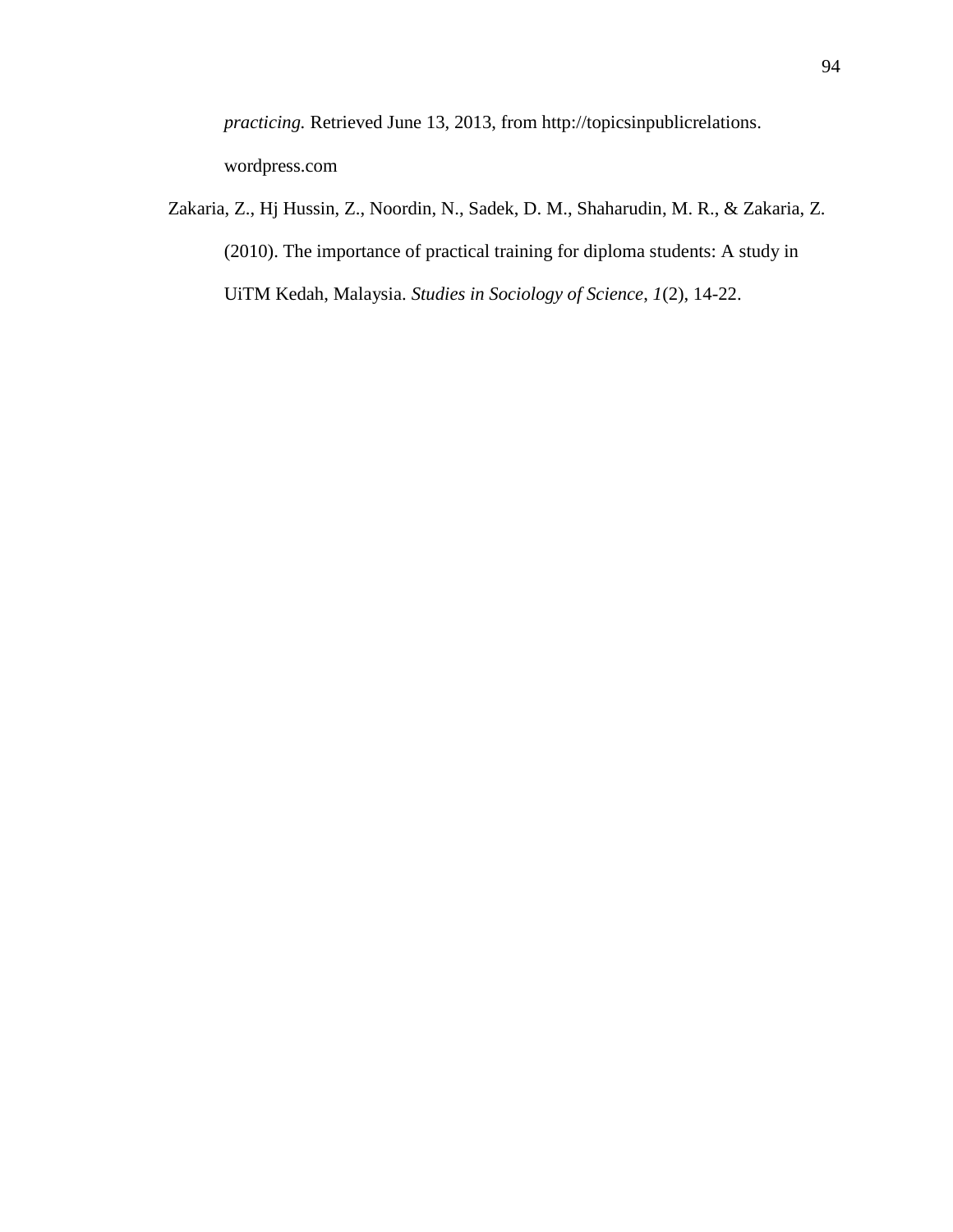# Appendices

Table 1

## *Availability of PR Discipline*

| <b>Ball State</b> | <b>Brigham</b> | California | Syracuse   | University | University | University |
|-------------------|----------------|------------|------------|------------|------------|------------|
| University        | Young          | State      | University | of Florida | of Georgia | of         |
| (BSU)             | University     | University | (SYR)      | (UF)       | (UGA)      | Maryland   |
|                   | (BYU)          | (CSU)      |            |            |            | (UMD)      |
|                   |                |            |            |            |            |            |
|                   | XX.            | XX         |            |            |            | XX.        |

*Note.* Where, **X**=Available Discipline; **xx**=Discipline not available, but areas of emphasis or concentration is available in the U.S universities.

### Table 2

## *Public Relations Required or Core Courses*

|                                                       | <b>Ball State</b><br>Universit<br>y<br>(BSU) | Brigham<br>Young<br>Universit<br>y | California<br><b>State</b><br>Universit<br>y | Syracuse<br>Universit<br>y<br>(SYR) | Universit<br>y of<br>Florida<br>(UF) | Universit<br>y of<br>Georgia<br>(UGA) | Universit<br>y of<br>Maryland<br>(UMD) |
|-------------------------------------------------------|----------------------------------------------|------------------------------------|----------------------------------------------|-------------------------------------|--------------------------------------|---------------------------------------|----------------------------------------|
|                                                       |                                              | (BYU)                              | $\overline{\text{CSU}}$                      |                                     |                                      |                                       |                                        |
| Public<br>Relations<br>Principles and                 | V                                            |                                    |                                              | N                                   | $\sqrt{}$                            | V                                     |                                        |
| Concepts or<br>Introduction to<br>Public<br>Relations |                                              |                                    |                                              |                                     |                                      |                                       |                                        |
| International<br>Public<br>Relations                  |                                              |                                    |                                              |                                     | $\sqrt{ }$                           |                                       |                                        |
| Public<br>Relations<br>Research or/and<br>Measurement |                                              | V                                  |                                              | V                                   | $\sqrt{ }$                           | V                                     |                                        |
| Public<br>Relations<br>Strategy                       |                                              |                                    |                                              |                                     | $\sqrt{ }$                           |                                       |                                        |
| Public<br>Relations<br>Writing                        |                                              |                                    | V                                            |                                     | V                                    |                                       |                                        |
| Public<br>Relations<br>Writing and<br>Production      |                                              | V                                  |                                              |                                     |                                      |                                       |                                        |
| News Writing                                          |                                              |                                    |                                              |                                     |                                      |                                       | V                                      |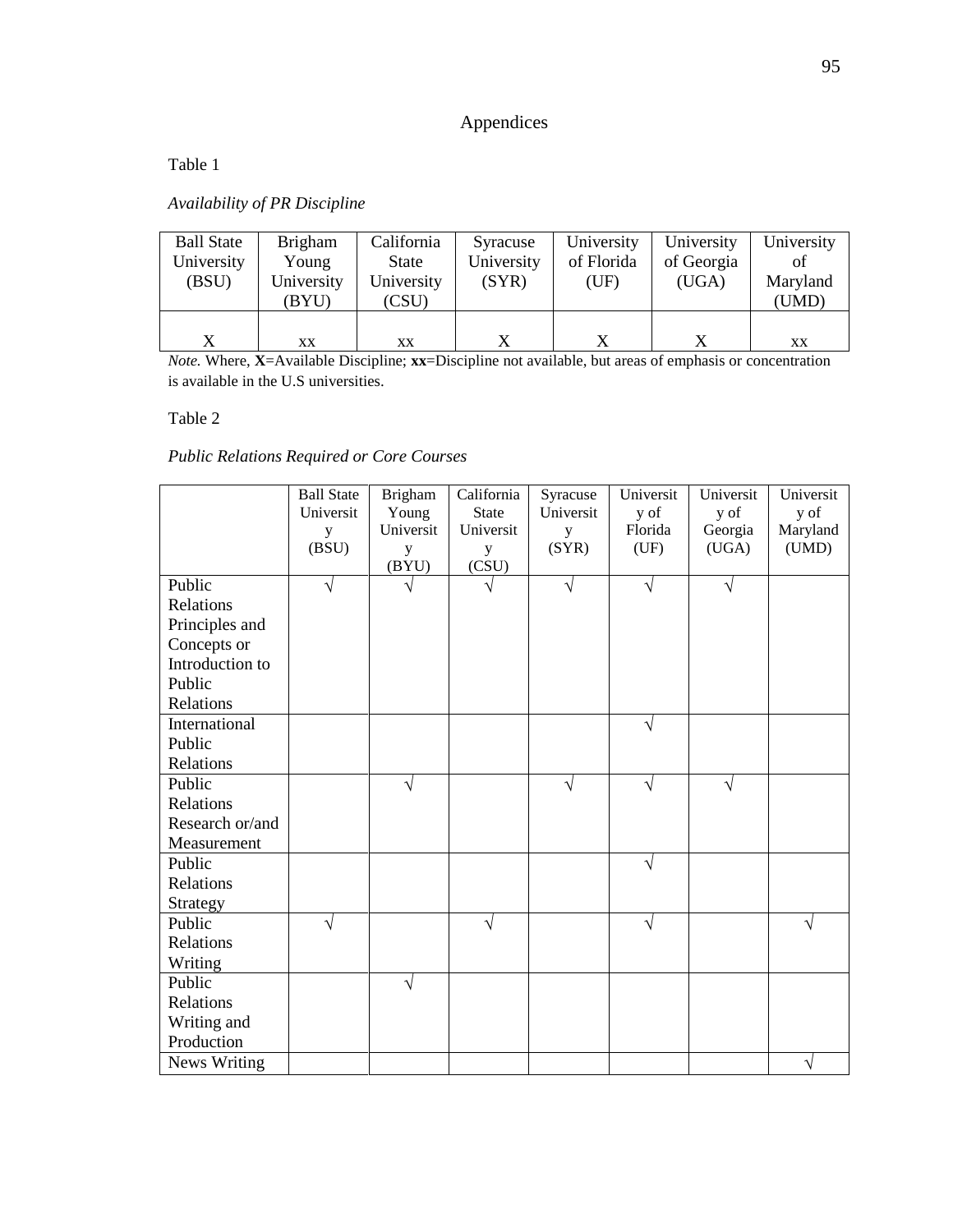| and Reporting  |           |   |           |           |   |           |           |
|----------------|-----------|---|-----------|-----------|---|-----------|-----------|
| for Public     |           |   |           |           |   |           |           |
| Relations      |           |   |           |           |   |           |           |
| Writing for    |           |   |           | $\sqrt{}$ |   |           |           |
| News and PR in |           |   |           |           |   |           |           |
| A digital Age  |           |   |           |           |   |           |           |
| Advanced       |           |   |           | $\sqrt{}$ |   |           |           |
| Public         |           |   |           |           |   |           |           |
| Relations      |           |   |           |           |   |           |           |
| Writing for a  |           |   |           |           |   |           |           |
| Digital World  |           |   |           |           |   |           |           |
| News Editing   |           |   |           |           |   |           | V         |
| for Public     |           |   |           |           |   |           |           |
| Relations      |           |   |           |           |   |           |           |
| Public         |           |   |           |           |   | $\sqrt{}$ |           |
| Relations      |           |   |           |           |   |           |           |
| Communication  |           |   |           |           |   |           |           |
| Public         |           | V |           |           | V |           |           |
| Relations      |           |   |           |           |   |           |           |
| Visual         |           |   |           |           |   |           |           |
| Communication  |           |   |           |           |   |           |           |
| s or Visual    |           |   |           |           |   |           |           |
| Literacy       |           |   |           |           |   |           |           |
| Public         | $\sqrt{}$ | V |           |           | V | $\sqrt{}$ |           |
| Relations      |           |   |           |           |   |           |           |
| Campaigns      |           |   |           |           |   |           |           |
| Public         |           |   |           | $\sqrt{}$ |   |           |           |
| Relations      |           |   |           |           |   |           |           |
| Campaigns      |           |   |           |           |   |           |           |
| Planning and   |           |   |           |           |   |           |           |
| Execution      |           |   |           |           |   |           |           |
| Public         |           |   |           |           |   |           |           |
| Relations      |           |   |           |           |   |           |           |
| Theory         |           |   |           |           |   |           |           |
| Public         |           |   | $\sqrt{}$ | $\sqrt{}$ |   | $\sqrt{}$ |           |
| Relations      |           |   |           |           |   |           |           |
| Management or  |           |   |           |           |   |           |           |
| Administration |           |   |           |           |   |           |           |
| Public         | $\sqrt{}$ |   |           |           |   |           |           |
| Relations      |           |   |           |           |   |           |           |
| Planning       |           |   |           |           |   |           |           |
| Management     |           |   |           |           |   |           |           |
| Public         | $\sqrt{}$ |   |           |           |   |           |           |
| Relations      |           |   |           |           |   |           |           |
| Publication    |           |   |           |           |   |           |           |
| Design and     |           |   |           |           |   |           |           |
| Production     |           |   |           |           |   |           |           |
| Public         |           |   |           |           |   |           | $\sqrt{}$ |
| Relations      |           |   |           |           |   |           |           |
|                |           |   |           |           |   |           |           |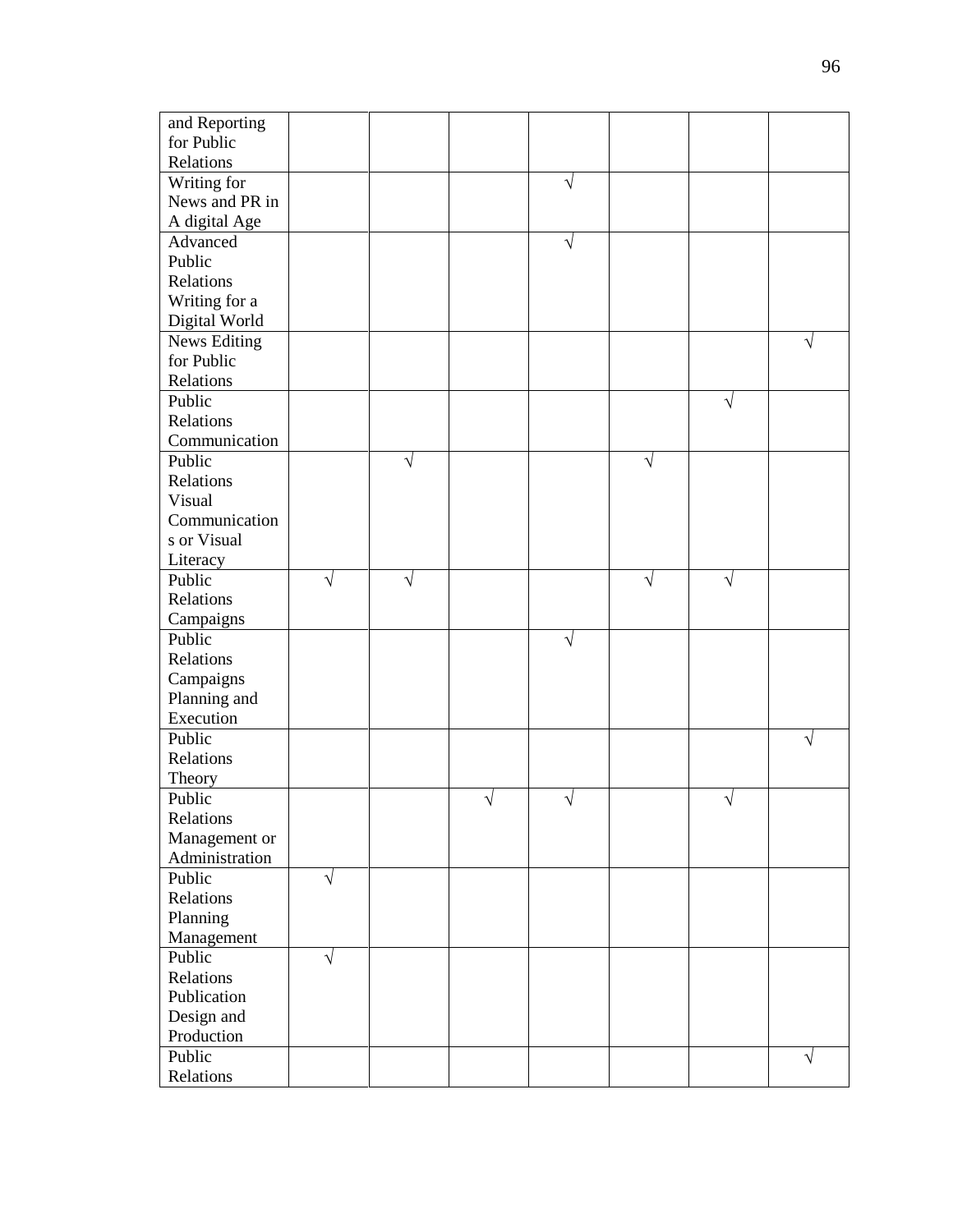| Techniques     |                   |  |  |  |
|----------------|-------------------|--|--|--|
| Senior Seminar |                   |  |  |  |
| in Public      |                   |  |  |  |
| Relations      |                   |  |  |  |
| Public         | $\mathbf \Lambda$ |  |  |  |
| Relations      |                   |  |  |  |
| Internship     |                   |  |  |  |

## *Journalism Required or Core Courses*

|               | <b>Ball State</b> | <b>Brigham</b> | California   | Syracuse      | University | University | University |
|---------------|-------------------|----------------|--------------|---------------|------------|------------|------------|
|               | University        | Young          | <b>State</b> | University    | of Florida | of Georgia | of         |
|               | (BSU)             | University     | University   | (SYR)         | (UF)       | (UGA)      | Maryland   |
|               |                   | (BYU)          | (CSU)        |               |            |            | (UMD)      |
| Writing       |                   |                |              |               | $\sqrt{ }$ |            |            |
| Mechanics     |                   |                |              |               |            |            |            |
| for           |                   |                |              |               |            |            |            |
| Journalism    |                   |                |              |               |            |            |            |
| Strategic     | V                 |                |              |               |            |            |            |
| Writing       |                   |                |              |               |            |            |            |
| <b>News</b>   |                   |                |              |               |            | V          |            |
| Writing and   |                   |                |              |               |            |            |            |
| Reporting     |                   |                |              |               |            |            |            |
| <b>News</b>   |                   | $\sqrt{ }$     |              |               |            |            |            |
| Reporting     |                   |                |              |               |            |            |            |
| Reporting     |                   |                |              |               | N          |            |            |
| Multimedia    |                   |                |              | $\mathcal{L}$ | $\sqrt{ }$ |            |            |
| Reporting     |                   |                |              |               |            |            |            |
| <sub>or</sub> |                   |                |              |               |            |            |            |
| Multimedia    |                   |                |              |               |            |            |            |
| Storytelling  |                   |                |              |               |            |            |            |

### Table 4

*Communication and Mass Media Required or Core Courses*

|                 | Ball          | <b>Brigham</b> | Californi     | Syracuse  | Universit | Universit | Universit |
|-----------------|---------------|----------------|---------------|-----------|-----------|-----------|-----------|
|                 | <b>State</b>  | Young          | a State       | Universit | y of      | y of      | y of      |
|                 | Universi      | Universit      | Universit     | v         | Florida   | Georgia   | Maryland  |
|                 | ty            |                | v             | (SYR)     | (UF)      | (UGA)     | (UMD)     |
|                 | (BSU)         | (BYU)          | (CSU)         |           |           |           |           |
| Law of Mass     | $\mathcal{N}$ |                | $\mathcal{N}$ |           |           |           |           |
| Communications, |               |                |               |           |           |           |           |
| Communication   |               |                |               |           |           |           |           |
| Law, Media Law  |               |                |               |           |           |           |           |
| and Ethics, or  |               |                |               |           |           |           |           |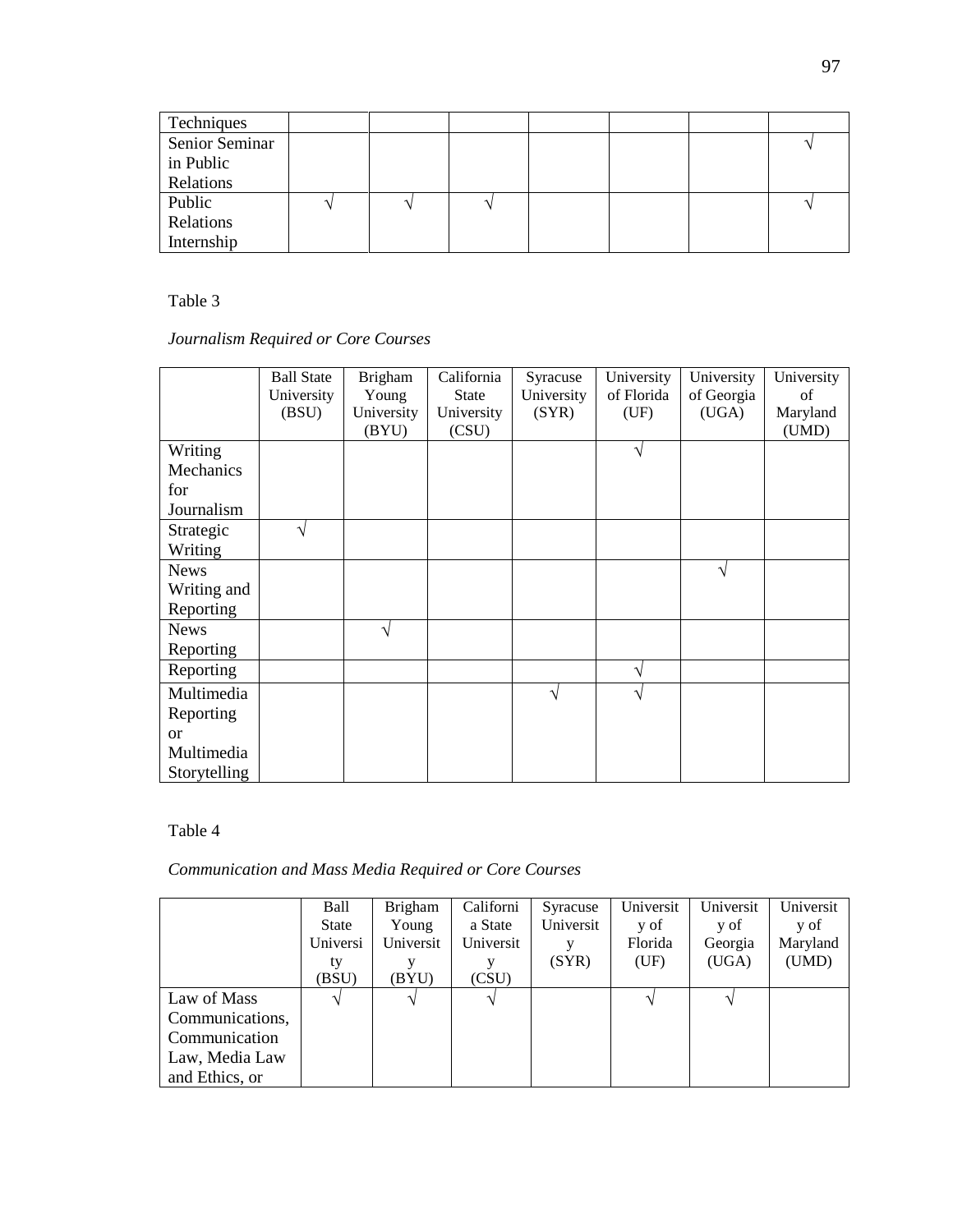| Media Ethics,               |           |           |           |           |  |   |
|-----------------------------|-----------|-----------|-----------|-----------|--|---|
| Law, and                    |           |           |           |           |  |   |
| Responsibility              |           |           |           |           |  |   |
| <b>Mass</b>                 | $\sqrt{}$ | $\sqrt{}$ | $\sqrt{}$ | $\sqrt{}$ |  |   |
| Communication               |           |           |           |           |  |   |
| in Modern                   |           |           |           |           |  |   |
| Society, Media              |           |           |           |           |  |   |
| and American                |           |           |           |           |  |   |
| Society, or Mass            |           |           |           |           |  |   |
| Communication               |           |           |           |           |  |   |
| and Society                 |           |           |           |           |  |   |
| Communication               |           |           |           |           |  |   |
| Introduction to             |           |           |           |           |  | V |
| Communication               |           |           |           |           |  |   |
| Inquiry                     |           |           |           |           |  |   |
| Introduction to             | N         |           |           |           |  |   |
| Visual                      |           |           |           |           |  |   |
| Communication               |           |           |           |           |  |   |
| and Web                     |           |           |           |           |  |   |
| Development                 |           |           |           |           |  |   |
| Research                    | V         |           |           |           |  | N |
| Methods in                  |           |           |           |           |  |   |
| Communication               |           |           |           |           |  |   |
| or Media                    |           |           |           |           |  |   |
| Research and                |           |           |           |           |  |   |
| Consumer                    |           |           |           |           |  |   |
| Behavior                    |           |           |           |           |  |   |
| Practical                   |           |           |           | V         |  |   |
| Grammar for                 |           |           |           |           |  |   |
| Public                      |           |           |           |           |  |   |
| Communications              |           |           |           |           |  |   |
| Diversity and               |           |           |           | $\sqrt{}$ |  |   |
| Media Issues                |           |           |           |           |  |   |
| History and                 |           |           | V         |           |  |   |
| Philosophy of               |           |           |           |           |  |   |
| <b>American Mass</b>        |           |           |           |           |  |   |
| Communication               |           |           |           |           |  |   |
| Persuasion                  | $\sqrt{}$ |           |           |           |  |   |
| Advanced                    |           |           |           |           |  |   |
| Writing and                 |           |           |           |           |  |   |
| Design for                  |           |           |           |           |  |   |
|                             |           |           |           |           |  |   |
| Strategic<br>Communications |           |           |           |           |  |   |
|                             |           |           |           |           |  |   |
| Interpreting                |           |           |           |           |  |   |
| Strategic                   |           |           |           |           |  |   |
| Discourse                   |           |           |           |           |  |   |
| Media Writing or            |           | $\sqrt{}$ | $\sqrt{}$ |           |  |   |
| Writing for the             |           |           |           |           |  |   |
| Mass Media                  |           |           |           |           |  |   |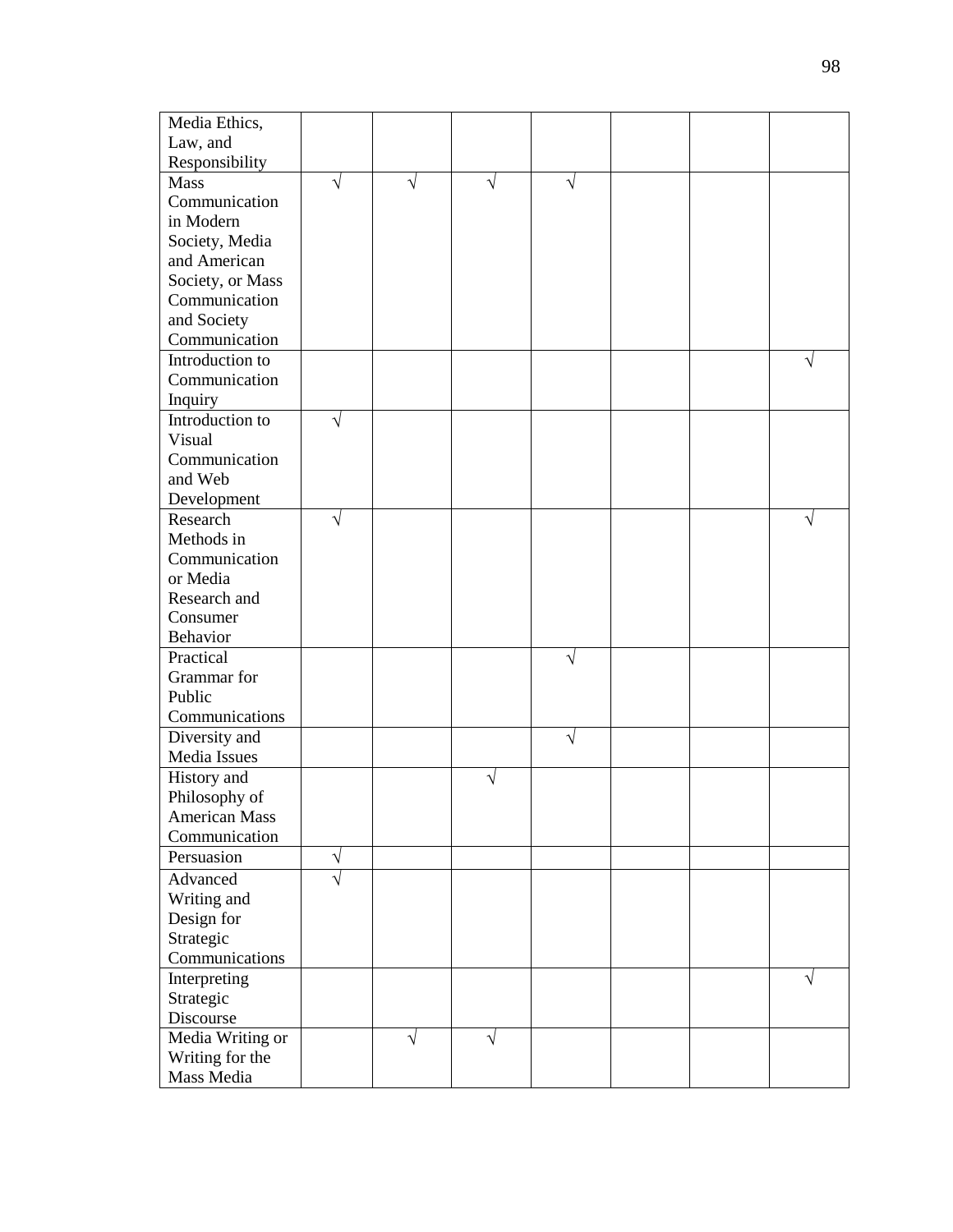|               | <b>Ball State</b> | <b>Brigham</b> | California | Syracuse   | University | University | University |
|---------------|-------------------|----------------|------------|------------|------------|------------|------------|
|               | University        | Young          | State      | University | of Florida | of         | of         |
|               | (BSU)             | University     | University | (SYR)      | (UF)       | Georgia    | Maryland   |
|               |                   | (BYU)          | (CSU)      |            |            | (UGA)      | (UMD)      |
| Managing      |                   |                |            |            |            |            |            |
| Behavior in   |                   |                |            |            |            |            |            |
| Organization  |                   |                |            |            |            |            |            |
| Principles of | $\mathcal{L}$     | ٦Ι             |            |            |            | اد         |            |
| Marketing     |                   |                |            |            |            |            |            |
| <b>or</b>     |                   |                |            |            |            |            |            |
| Marketing     |                   |                |            |            |            |            |            |
| Management    |                   |                |            |            |            |            |            |
| Principles of |                   |                |            |            |            |            |            |
| Accounting    |                   |                |            |            |            |            |            |
| Strategic     |                   |                |            |            |            |            |            |
| Planning      |                   |                |            |            |            |            |            |
| and Problem   |                   |                |            |            |            |            |            |
| Solving       |                   |                |            |            |            |            |            |

## *Business (Management/Advertising/Marketing/Accounting) Required or Core Courses*

## Table 6

## *Combined Disciplines or Other Disciplines Required or Core Courses*

|                         | Ball         | <b>Brigham</b> | California   | Syracuse  | Universit | Universit | Universit |
|-------------------------|--------------|----------------|--------------|-----------|-----------|-----------|-----------|
|                         | <b>State</b> | Young          | <b>State</b> | Universit | y of      | y of      | y of      |
|                         | Universi     | Universit      | Universit    | у         | Florida   | Georgia   | Maryland  |
|                         | ty           |                | y            | (SYR)     | (UF)      | (UGA)     | (UMD)     |
|                         | (BSU)        | (BYU)          | (CSU)        |           |           |           |           |
| Professional            |              |                |              |           |           |           |           |
| Development             |              |                |              |           |           |           |           |
| Seminar                 |              |                |              |           |           |           |           |
| <b>Emerging Media</b>   | N            |                |              |           |           |           |           |
| in Advertising          |              |                |              |           |           |           |           |
| and Public              |              |                |              |           |           |           |           |
| Relations               |              |                |              |           |           |           |           |
| Branding for            | V            |                |              |           |           |           |           |
| Advertising and         |              |                |              |           |           |           |           |
| <b>Public Relations</b> |              |                |              |           |           |           |           |
| International           | V            |                |              |           |           |           |           |
| Advertising and         |              |                |              |           |           |           |           |
| <b>Public Relations</b> |              |                |              |           |           |           |           |
| Advertising and         |              |                |              | ٦         |           |           |           |
| <b>Public Relations</b> |              |                |              |           |           |           |           |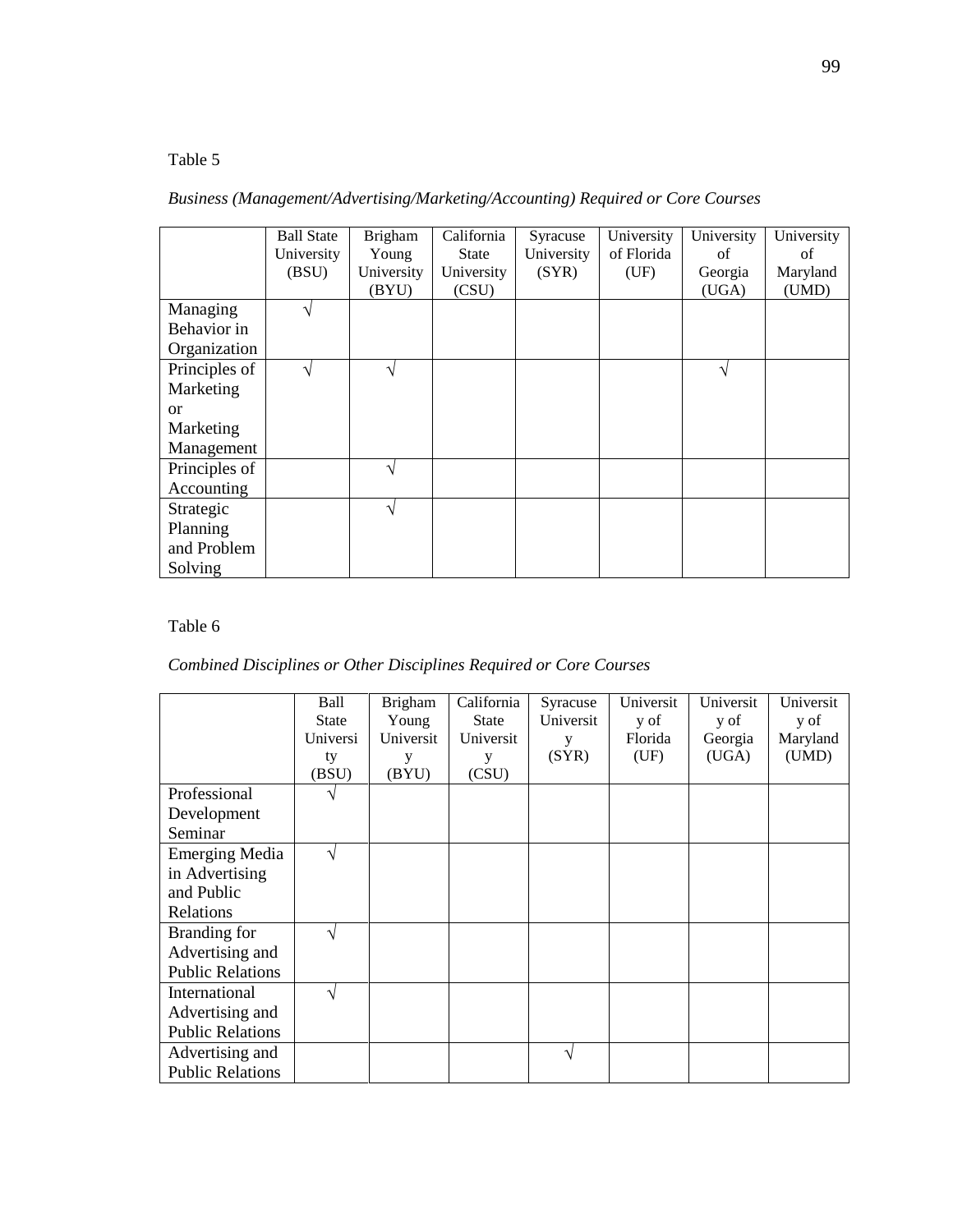| Law             |  |  |  |  |
|-----------------|--|--|--|--|
| Ethics of       |  |  |  |  |
| Advocacy        |  |  |  |  |
| Introduction to |  |  |  |  |
| Graphic Design/ |  |  |  |  |
| Graphic         |  |  |  |  |
| Communications  |  |  |  |  |
| ___             |  |  |  |  |

*Availability of PR Discipline*

| King<br>Abdulaziz<br>University<br>(KAU) | King Saud<br>University<br>(KSU) | Umm Al-<br>Qura<br>University<br>(UOU) |
|------------------------------------------|----------------------------------|----------------------------------------|
| <b>XX</b>                                | <b>XX</b>                        | xх                                     |

*Note.* Where, **X**=Available Discipline; **xx**=Discipline not available, but areas of emphasis/ concentration is available in the K.S.A universities.

### Table 8

*Public Relations Required or Core Courses* 

|                            | King<br>Abdulaziz<br>University | King Saud<br>University<br>(KSU) | Umm Al-Qura<br>University<br>(UQU) |
|----------------------------|---------------------------------|----------------------------------|------------------------------------|
|                            | (KAU)                           |                                  |                                    |
| The Foundation of          |                                 |                                  |                                    |
| <b>Public Relations or</b> |                                 |                                  |                                    |
| Introduction to            |                                 |                                  |                                    |
| <b>Public Relations</b>    |                                 |                                  |                                    |
| Strategic                  |                                 | ٦                                |                                    |
| Communication in           |                                 |                                  |                                    |
| <b>Public Relations</b>    |                                 |                                  |                                    |
| <b>Writing for Public</b>  |                                 |                                  |                                    |
| Relations                  |                                 |                                  |                                    |
| Organizing                 |                                 |                                  |                                    |
| Conferences and            |                                 |                                  |                                    |
| Events or                  |                                 |                                  |                                    |
| Ceremony and               |                                 |                                  |                                    |
| Protocol                   |                                 |                                  |                                    |
| <b>Public Relations</b>    |                                 |                                  |                                    |
| and Crisis                 |                                 |                                  |                                    |
| Management                 |                                 |                                  |                                    |
| International              |                                 |                                  |                                    |
| <b>Public Relations</b>    |                                 |                                  |                                    |
| <b>Public Relations</b>    |                                 |                                  |                                    |
| Management                 |                                 |                                  |                                    |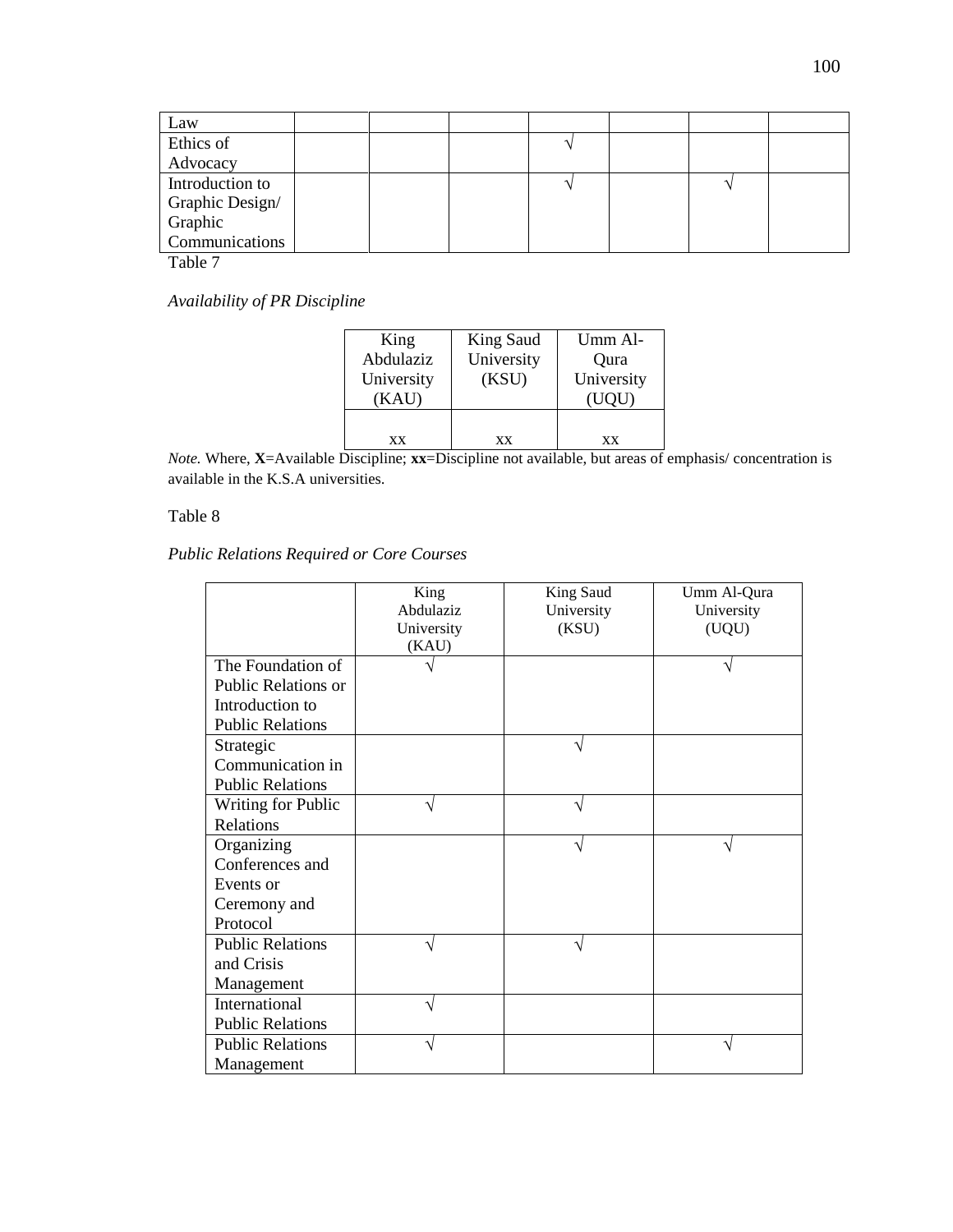| <b>Public Relations</b>    |  |  |
|----------------------------|--|--|
| Techniques                 |  |  |
| <b>Advanced Case</b>       |  |  |
| <b>Studies in Public</b>   |  |  |
| Relations                  |  |  |
| Planning for               |  |  |
| Public Relations'          |  |  |
| Programs and               |  |  |
| Campaigns                  |  |  |
| Evaluating for             |  |  |
| <b>Public Relations</b>    |  |  |
| Programs                   |  |  |
| Applied Studies in         |  |  |
| <b>Public Relations</b>    |  |  |
| <b>Public Relations in</b> |  |  |
| English Language           |  |  |
| <b>Public Relations</b>    |  |  |
| Terminologies              |  |  |
| <b>Graduation Project</b>  |  |  |
| in Public Relations        |  |  |
| Internship                 |  |  |

*Journalism Required or Core Courses*

|                          | King<br>Abdulaziz<br>University<br>(KAU) | King Saud<br>University<br>(KSU) | Umm Al-Qura<br>University<br>(UQU) |
|--------------------------|------------------------------------------|----------------------------------|------------------------------------|
| <b>News</b>              |                                          |                                  |                                    |
| News Editing             |                                          |                                  |                                    |
| <b>Publication Media</b> |                                          |                                  |                                    |
| Design and               |                                          |                                  |                                    |
| Production               |                                          |                                  |                                    |

## Table 10

*Communication and Mass Media Required or Core Courses*

|                 | King<br>Abdulaziz<br>University<br>(KAU) | King Saud<br>University<br>(KSU) | Umm Al-Qura<br>University<br>(UQU) |
|-----------------|------------------------------------------|----------------------------------|------------------------------------|
| Introduction to |                                          |                                  |                                    |
| Media and       |                                          |                                  |                                    |
| Communication   |                                          |                                  |                                    |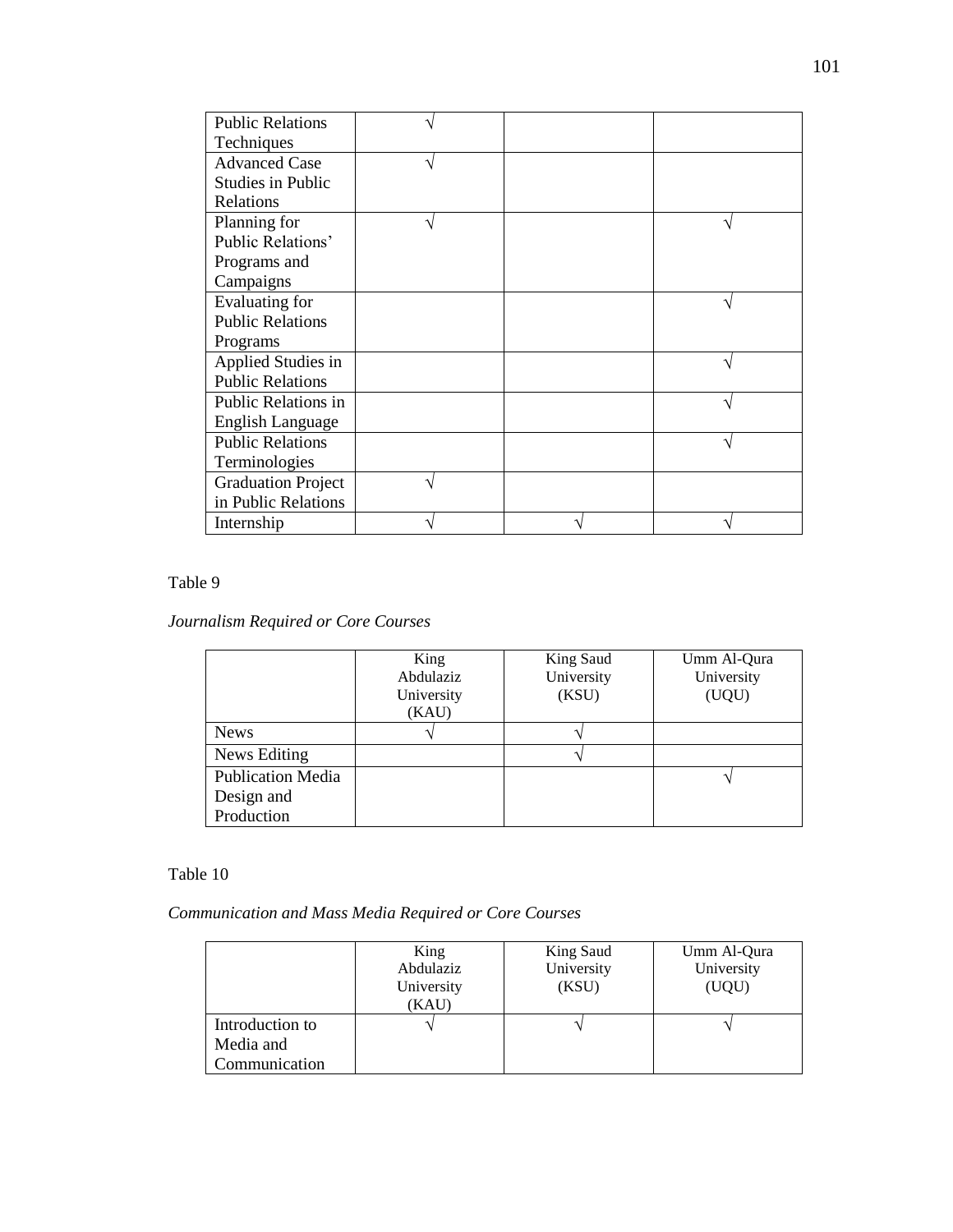| Communication           |  |  |
|-------------------------|--|--|
| Theories                |  |  |
| Saudi Media             |  |  |
| Media                   |  |  |
| Development             |  |  |
| Saudi Media Laws        |  |  |
| Designing of Mass       |  |  |
| Media Messages          |  |  |
| Media Research          |  |  |
| Methods                 |  |  |
| International           |  |  |
| Media                   |  |  |
| Contemporary            |  |  |
| <b>Media Issues</b>     |  |  |
| <b>Media Discourses</b> |  |  |
| in English              |  |  |
| Language                |  |  |
| <b>Media Production</b> |  |  |
| Organizational          |  |  |
| Communication           |  |  |
| Media Criticism         |  |  |
| Declamation             |  |  |
| Techniques              |  |  |
| Media Censorship        |  |  |
| Audio Production        |  |  |
| Computer and            |  |  |
| Internet                |  |  |
| Communications          |  |  |
| Persuasion              |  |  |
| Arab and Islamic        |  |  |
| Media                   |  |  |

# *Business (Management/Advertising/Marketing/Accounting) Required or Core Courses*

|                  | King<br>Abdulaziz<br>University<br>(KAU) | King Saud<br>University<br>(KSU) | Umm Al-Qura<br>University<br>(UQU) |
|------------------|------------------------------------------|----------------------------------|------------------------------------|
| Strategic        |                                          |                                  |                                    |
| Communication in |                                          |                                  |                                    |
| Advertising      |                                          |                                  |                                    |
| Advertising      |                                          |                                  |                                    |
| Campaigns        |                                          |                                  |                                    |
| Advertising      |                                          |                                  |                                    |
| Techniques       |                                          |                                  |                                    |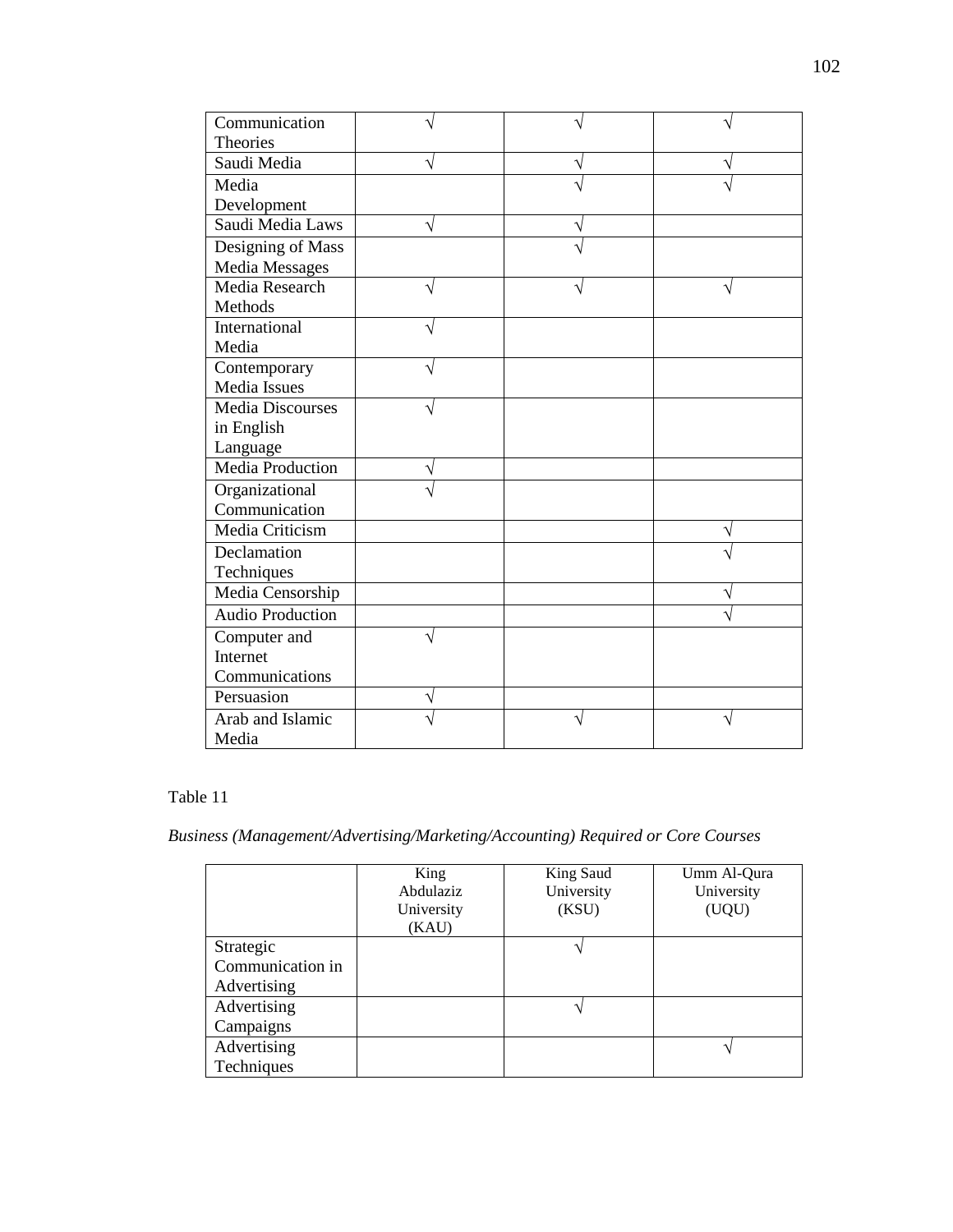| Principles of |  |  |
|---------------|--|--|
| Marketing     |  |  |

*Combined Disciplines or Other Disciplines Required or Core Courses*

|                   | King       | King Saud  | Umm Al-Qura |
|-------------------|------------|------------|-------------|
|                   | Abdulaziz  | University | University  |
|                   |            | (KSU)      |             |
|                   | University |            | (UQU)       |
|                   | (KAU)      |            |             |
| Introduction to   |            |            |             |
| Publicity and     |            |            |             |
| Advertising       |            |            |             |
| Public Opinion    |            |            |             |
| and Propaganda    |            |            |             |
| Public Opinion    |            |            |             |
| and Methods of    |            |            |             |
| Measurements      |            |            |             |
| Social Psychology |            |            |             |
| Political         |            |            |             |
| Geography         |            |            |             |
| Computer          |            |            |             |
| Applications      |            |            |             |
| Principles of     |            |            |             |
| Psychology        |            |            |             |
| Principles of     |            |            |             |
| Sociology         |            |            |             |
| The Origin of     |            |            |             |
| Islamic Economic  |            |            |             |

## Table 13

## *Compare and Contrast between Selected Firms*

| Ragan Training               | Public Relations Society of | <b>CISION</b>     |
|------------------------------|-----------------------------|-------------------|
|                              | America (PRSA)              |                   |
| Professional in:             | Professional in:            | Professional in:  |
| 1.<br>Crisis Communications. | Public Relations and        | Public Relations, |
| Executive<br>$2^{\circ}$     | Communications Training,    | 2.<br>Media, and  |
| Communications,              | which include:              | 3.<br>Marketing.  |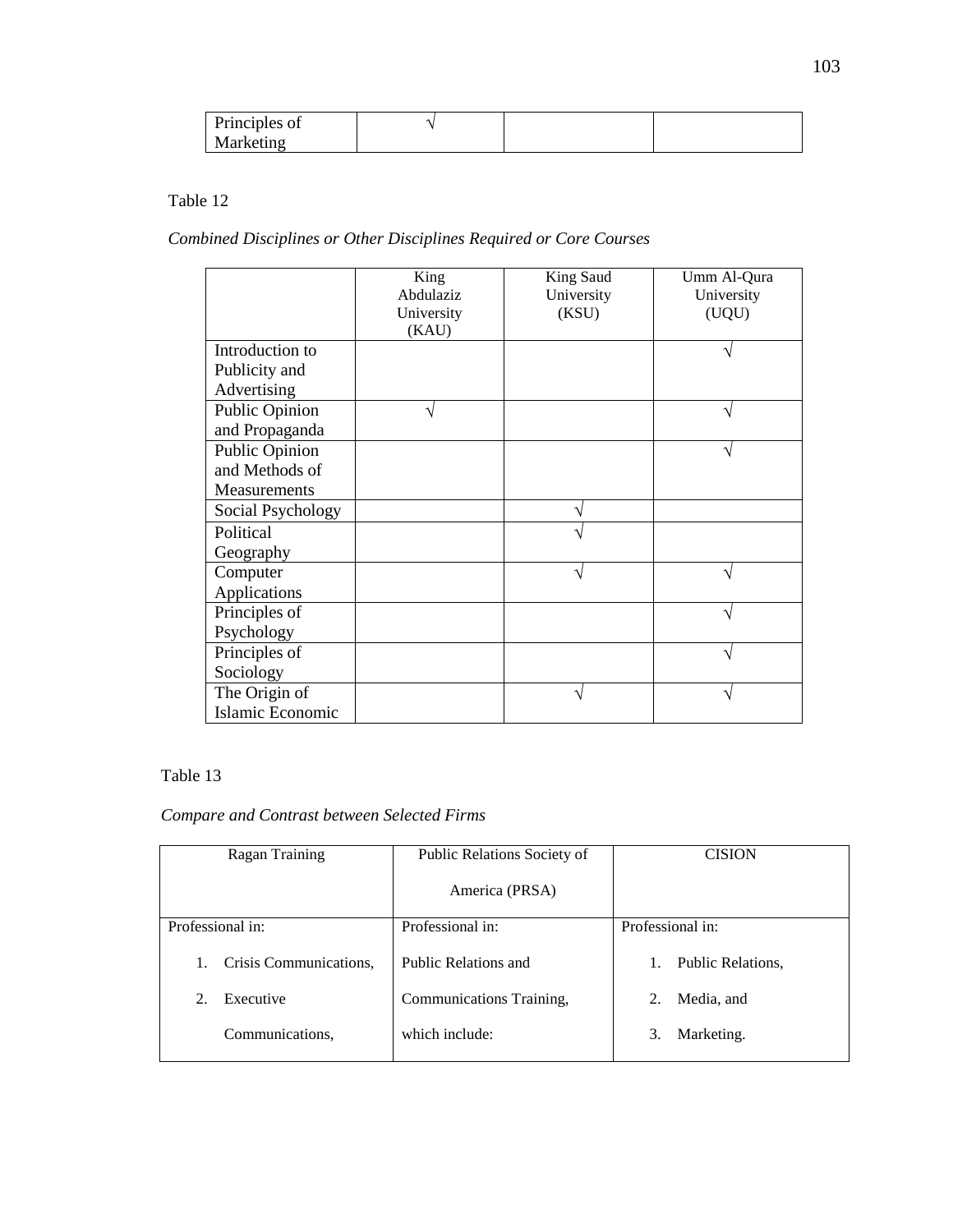| 3.<br>Internal                   | Branding,<br>1.            |                           |
|----------------------------------|----------------------------|---------------------------|
| Communications,                  | Communication<br>2.        |                           |
| Intranets,<br>4.                 | Strategy,                  |                           |
| 5.<br><b>Media Relations</b>     | 3.<br>Crisis & Reputation, |                           |
| Mobile,<br>6.                    | Emerging Trends,<br>4.     |                           |
| Public Relations &<br>7.         | Ethics,<br>5.              |                           |
| Marketing,                       | Leadership &<br>6.         |                           |
| Social Media,<br>8.              | Management,                |                           |
| Video, and<br>9.                 | Measurement & ROI,<br>7.   |                           |
| 10. Writing & Editing.           | Media Relations,<br>8.     |                           |
|                                  | Social Media,<br>9.        |                           |
|                                  | 10. Techniques & Tactics,  |                           |
|                                  | and                        |                           |
|                                  | 11. Writing.               |                           |
|                                  |                            |                           |
| Provides:                        | Provides:                  | No training involved.     |
| Video Presentations<br>1.        | In-Person Public<br>1.     |                           |
| <b>Webinar Recordings</b><br>2.  | <b>Relations Training</b>  |                           |
| <b>Interactive Courses</b><br>3. | Online Public<br>2.        |                           |
|                                  | <b>Relations Training</b>  |                           |
|                                  | 3.<br>On-Demand Public     |                           |
|                                  | <b>Relations Webinars</b>  |                           |
| Online service available.        | Online service available.  | Online service available. |
| Conduct conference.              | Conduct conference.        | No conference.            |
| No software.                     | No software.               | Provide Software.         |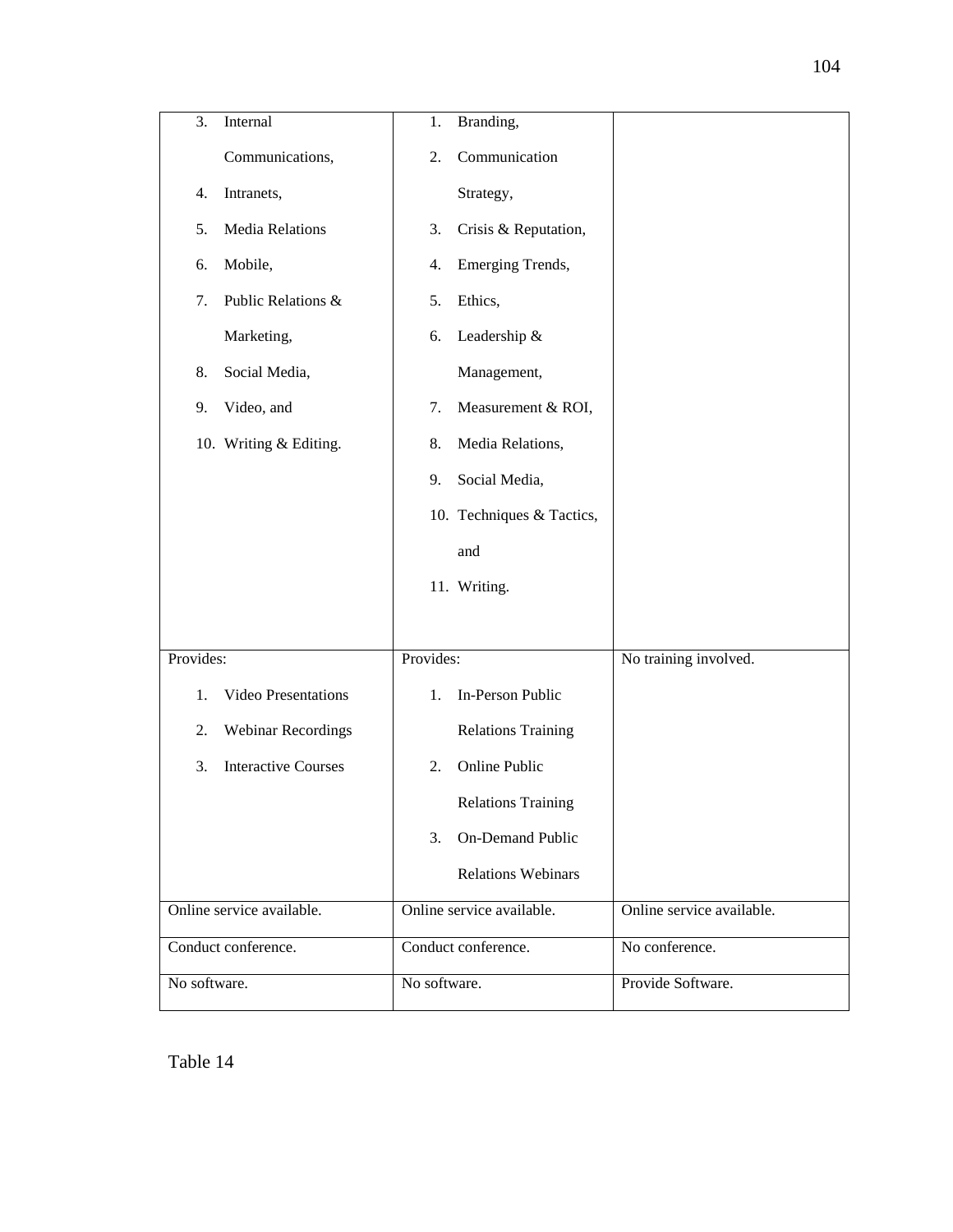| Course                                                                          | Description                                                                                                                                                                                                                                                                                                                                                                                                                                                                                                                                                                                                  | Outcomes                                                                                                                                                                                                                                                                                                                                                                                                                                                                                                                                                               | <b>Course Duration</b> |
|---------------------------------------------------------------------------------|--------------------------------------------------------------------------------------------------------------------------------------------------------------------------------------------------------------------------------------------------------------------------------------------------------------------------------------------------------------------------------------------------------------------------------------------------------------------------------------------------------------------------------------------------------------------------------------------------------------|------------------------------------------------------------------------------------------------------------------------------------------------------------------------------------------------------------------------------------------------------------------------------------------------------------------------------------------------------------------------------------------------------------------------------------------------------------------------------------------------------------------------------------------------------------------------|------------------------|
| 1. Professional Writing<br>and Editing in Arabic<br>and the English<br>Language | This course improves the<br>writing and editing skills<br>necessary for students<br>communicating in the<br>Arabic and English<br>Language to succeed in a<br>PR career. It covers<br>different forms of writing<br>and editing for PR,<br>including press releases,<br>public service<br>announcements,<br>magazine queries,<br>securing television and<br>radio interviews, trade<br>press releases,<br>newsletters, and more.<br>Students will produce PR<br>materials such as fact<br>sheets, news releases,<br>brochures, blogs, and<br>position papers for an<br>existing business or<br>organization. | · Create clear, brief, well-<br>organized and precise<br>content, building upon<br>strong key messages<br>developed in both<br>languages.<br>• Understand the role of<br>PR writing in the strategic<br>planning process.<br>• Use reasoning, critical<br>thinking, persuasion and<br>creativity through the<br>writing and editing<br>process.<br>• Understand the<br>obligations of a<br>professional PR writer.<br>• Recognize the<br>importance of the<br>different publics to which<br>PR writing is addressed.<br>• Examine news, trends<br>and emerging issues. | Three weeks.           |
| 2. Public Speaking in<br>Arabic and English                                     | This course provides the<br>conceptual knowledge<br>and practical skills<br>needed for efficient<br>public speaking in Arabic<br>and English. Students<br>will research, prepare,<br>and present various<br>speeches including<br>informative and<br>persuasive speeches. The<br>course aims to decrease<br>students' anxiety in<br>public presentations,<br>assert speech preparation,<br>improve public speaking<br>skills, and make students<br>able to evaluate their own<br>performance and that of                                                                                                     | · Combine research,<br>critical thinking, and<br>speaking skills into an<br>efficient<br>presentation.<br>• Have personal speech<br>habits and characteristics<br>to grow their confidence.<br>• Use posture, voice,<br>diction and other<br>mechanics of speech.<br>• Improve speech<br>preparation and<br>presentation techniques,<br>public awareness and self-<br>awareness.<br>• Present several speeches<br>such as informative,<br>persuasive,<br>demonstrative, special                                                                                        | Three weeks.           |

| A Comprehensive Public Relations Training Program Suggested Courses |  |  |  |
|---------------------------------------------------------------------|--|--|--|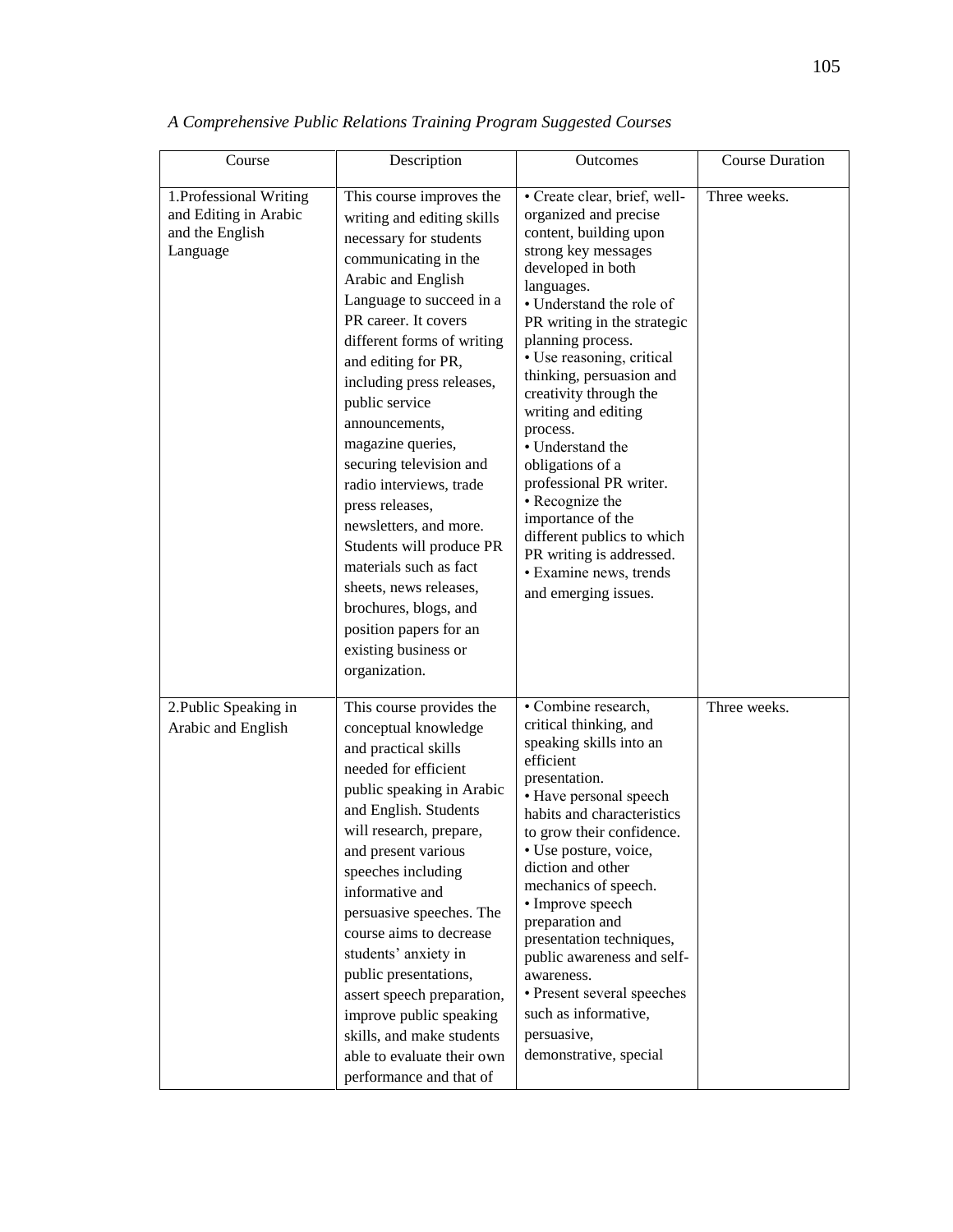|                         | others. It helps students to | occasion, etc.                                |              |
|-------------------------|------------------------------|-----------------------------------------------|--------------|
|                         | use new communication        |                                               |              |
|                         | technologies in different    |                                               |              |
|                         | speaking situations.         |                                               |              |
|                         |                              |                                               |              |
| 3. Social Media         | This course introduces       | • Demonstrate                                 | Three weeks. |
|                         | the variety of social        | responsiveness and                            |              |
|                         | media outlets and how        | engagement with social<br>media network.      |              |
|                         | PR practitioners use them    | • Use different social                        |              |
|                         | to gather information,       | media platforms such as                       |              |
|                         | report news, publish         | Twitter, Facebook,                            |              |
|                         | news, and engage with        | LinkedIn, Instagram, and                      |              |
|                         | others. Students will        | Pinterest to achieve PR                       |              |
|                         | figure out the principles    | goals.<br>• Produce professional              |              |
|                         | behind social media and      | content to gain an                            |              |
|                         | earn practical experience    | audience.                                     |              |
|                         | in the application of some   | • Understand the evolving                     |              |
|                         | tools. This course           | dynamics of digital and                       |              |
|                         | contains the study of        | social media.                                 |              |
|                         | strategic communication      | • Recognize the<br>significance of diversity, |              |
|                         | principles guiding social    | ethics & transparency in                      |              |
|                         | media planning and           | social media.                                 |              |
|                         | integration using tools in   | • Analyze digital tools $\&$                  |              |
|                         | order to recognize and       | social marketing                              |              |
|                         | engage key influences.       | platforms effectively.                        |              |
|                         |                              | • Understand the<br>importance of engaging    |              |
|                         |                              | and interacting with the                      |              |
|                         |                              | consumer.                                     |              |
|                         |                              | · Make a professional                         |              |
|                         |                              | learning network to do                        |              |
|                         |                              | their job better.                             |              |
|                         |                              |                                               |              |
| 4. Crisis Communication | This course emphasizes       | • Evaluate crisis risk and                    | Four weeks.  |
| and Management          | the practical application    | crisis management                             |              |
|                         | of theories, strategies, and | performance.<br>• Avoid crises from           |              |
|                         | tactics from PR              | occurring through                             |              |
|                         | perspectives in crisis       | understanding issue                           |              |
|                         | situations. Students will    | management, risk                              |              |
|                         | learn to plan, develop,      | management, and                               |              |
|                         | and execute crisis           | managing stakeholder                          |              |
|                         | communication programs       | relationships.<br>• Recognize the different   |              |
|                         | for businesses through       | kinds of crises.                              |              |
|                         | applying public relations    | • Develop an active crisis                    |              |
|                         | techniques to                | management team.                              |              |
|                         | communicate with             | • Create an efficient plan                    |              |
|                         | stakeholders during a        | for crisis management                         |              |
|                         |                              | through using various PR                      |              |